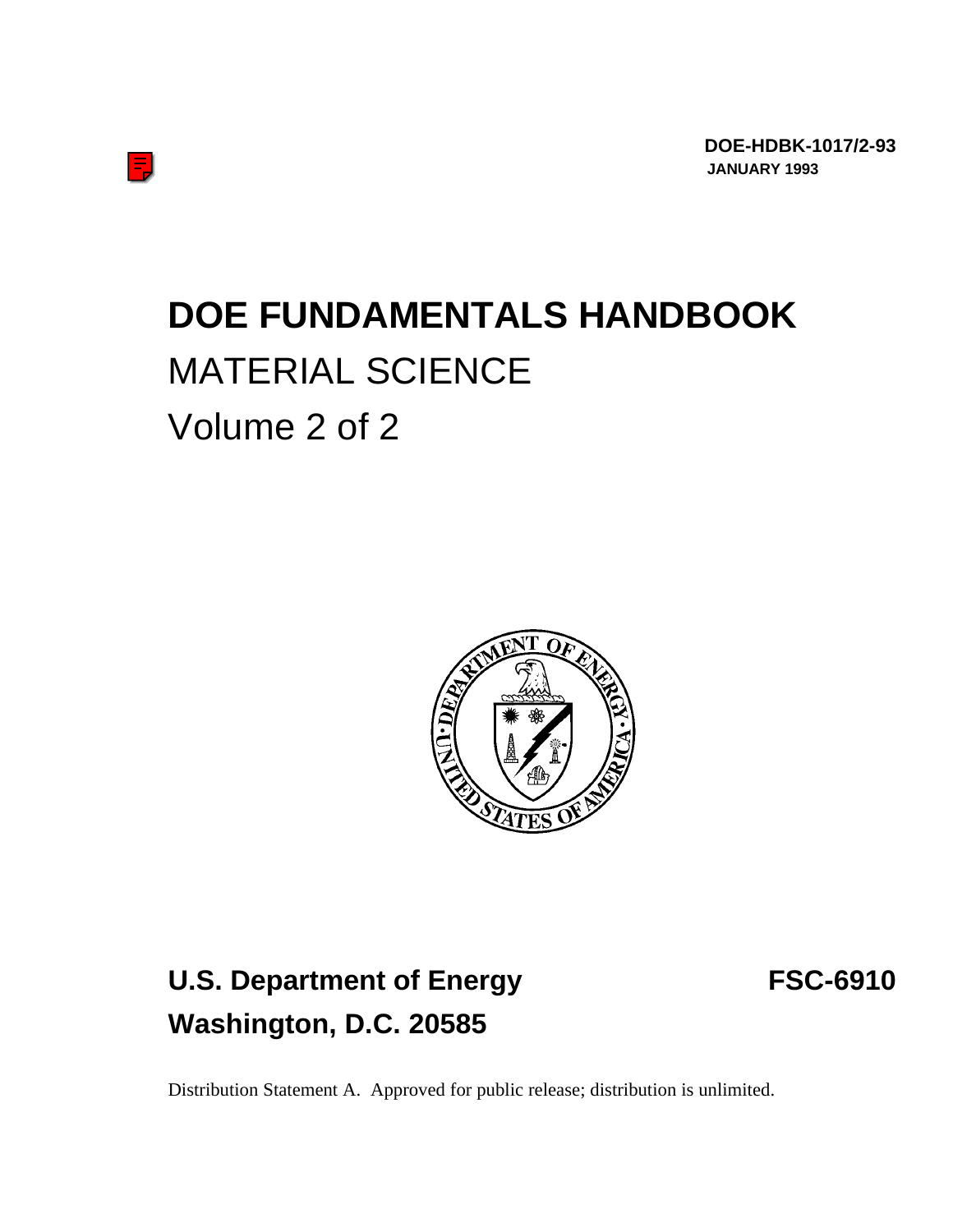This document has been reproduced directly from the best available copy.

Available to DOE and DOE contractors from the Office of Scientific and Technical Information. P.O. Box 62, Oak Ridge, TN 37831; prices available from (615) 576-8401.

Available to the public from the National Technical Information Services, U.S. Department of Commerce, 5285 Port Royal., Springfield, VA 22161.

Order No. DE93012225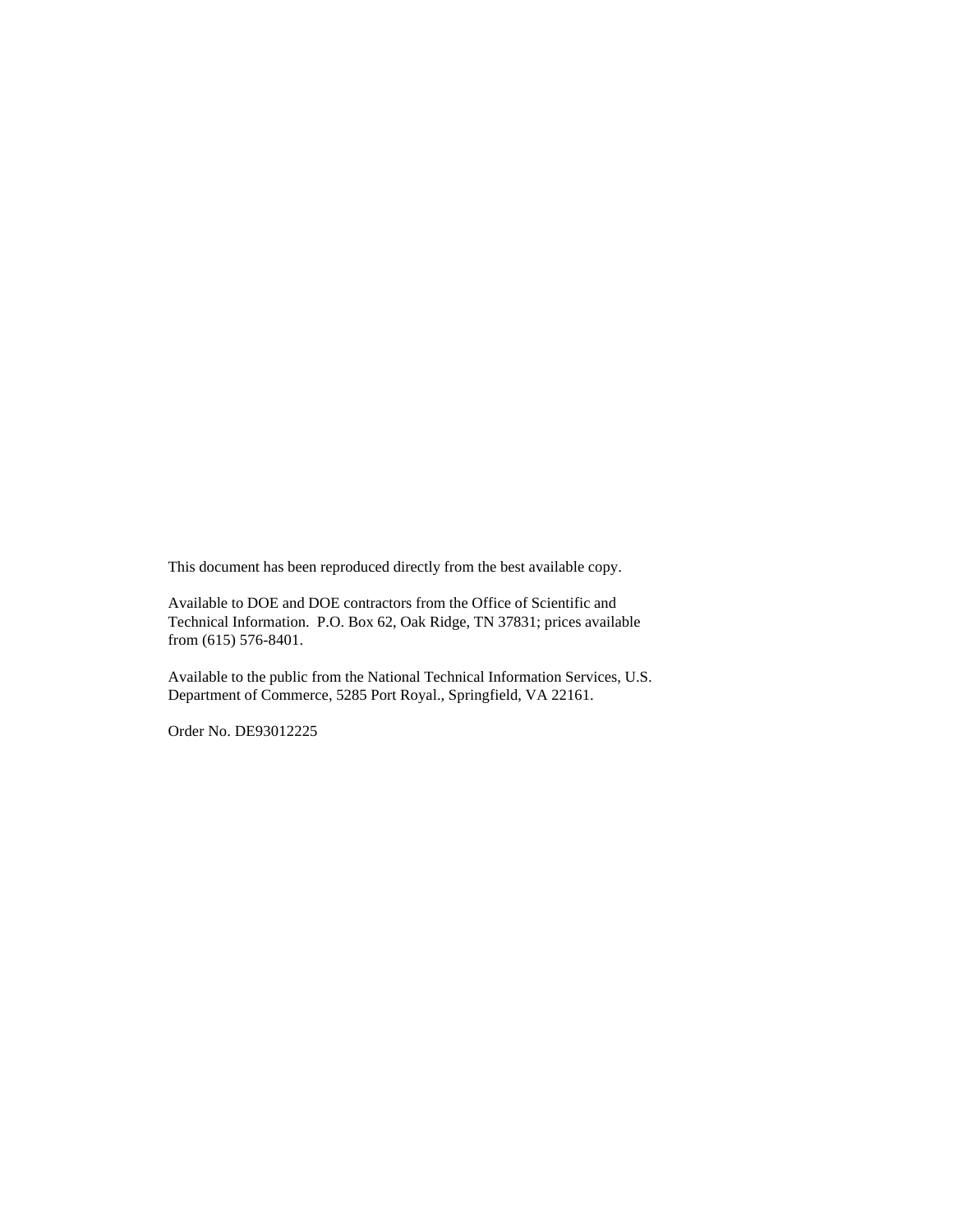# **ABSTRACT**

The *Material Science* Handbook was developed to assist nuclear facility operating contractors in providing operators, maintenance personnel, and the technical staff with the necessary fundamentals training to ensure a basic understanding of the structure and properties of metals. The handbook includes information on the structure and properties of metals, stress mechanisms in metals, failure modes, and the characteristics of metals that are commonly used in DOE nuclear facilities. This information will provide personnel with a foundation for understanding the properties of facility materials and the way these properties can impose limitations on the operation of equipment and systems.

**Key Words:** Training Material, Metal Imperfections, Metal Defects, Properties of Metals, Thermal Stress, Thermal Shock, Brittle Fracture, Heat-Up, Cool-Down, Characteristics of Metals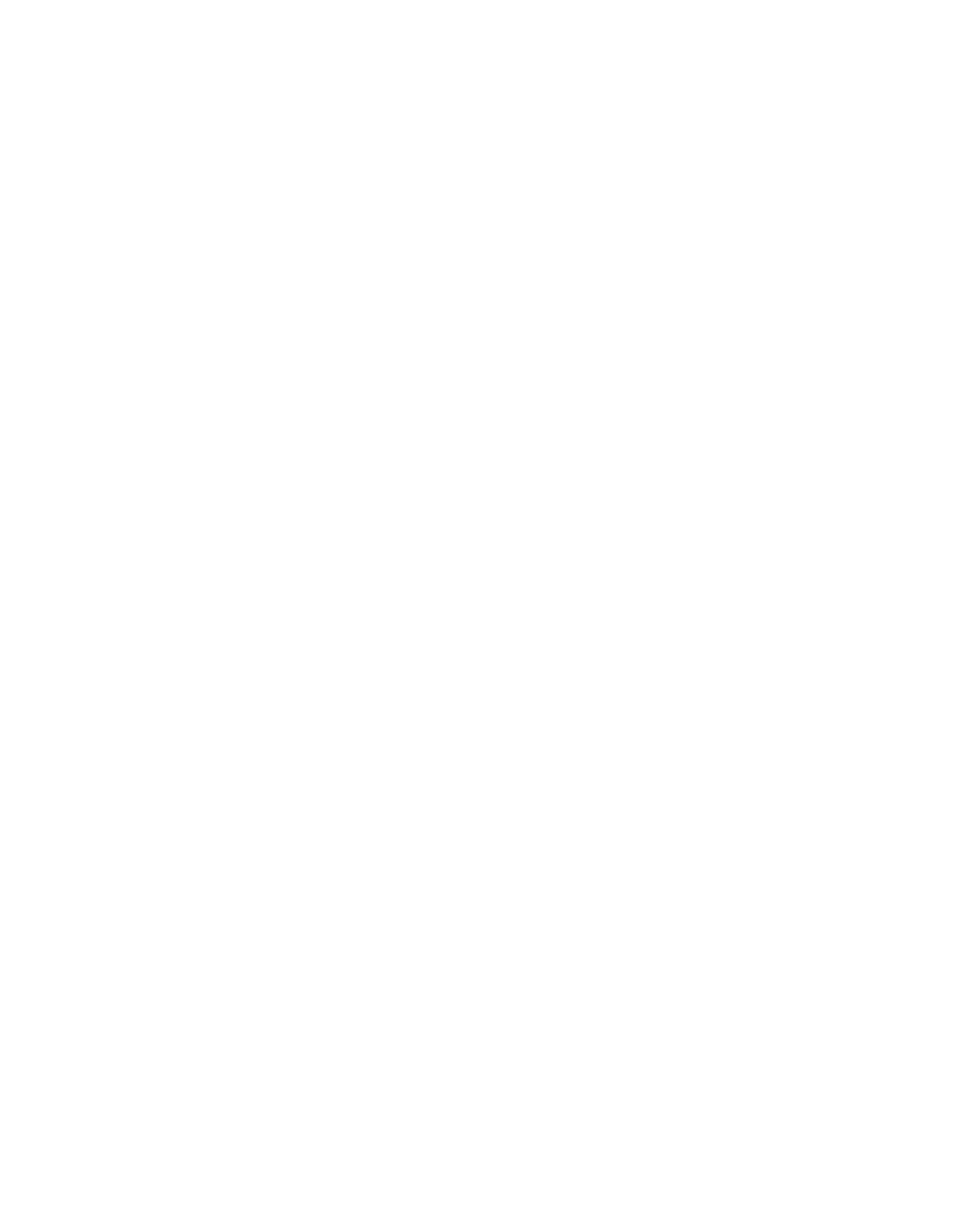### **FOREWORD**

The *Department of Energy (DOE) Fundamentals Handbooks* consist of ten academic subjects, which include Mathematics; Classical Physics; Thermodynamics, Heat Transfer, and Fluid Flow; Instrumentation and Control; Electrical Science; Material Science; Mechanical Science; Chemistry; Engineering Symbology, Prints, and Drawings; and Nuclear Physics and Reactor Theory. The handbooks are provided as an aid to DOE nuclear facility contractors.

These handbooks were first published as Reactor Operator Fundamentals Manuals in 1985 for use by DOE category A reactors. The subject areas, subject matter content, and level of detail of the Reactor Operator Fundamentals Manuals were determined from several sources. DOE Category A reactor training managers determined which materials should be included, and served as a primary reference in the initial development phase. Training guidelines from the commercial nuclear power industry, results of job and task analyses, and independent input from contractors and operations-oriented personnel were all considered and included to some degree in developing the text material and learning objectives.

The *DOE Fundamentals Handbooks* represent the needs of various DOE nuclear facilities' fundamental training requirements. To increase their applicability to nonreactor nuclear facilities, the Reactor Operator Fundamentals Manual learning objectives were distributed to the Nuclear Facility Training Coordination Program Steering Committee for review and comment. To update their reactor-specific content, DOE Category A reactor training managers also reviewed and commented on the content. On the basis of feedback from these sources, information that applied to two or more DOE nuclear facilities was considered generic and was included. The final draft of each of the handbooks was then reviewed by these two groups. This approach has resulted in revised modular handbooks that contain sufficient detail such that each facility may adjust the content to fit their specific needs.

Each handbook contains an abstract, a foreword, an overview, learning objectives, and text material, and is divided into modules so that content and order may be modified by individual DOE contractors to suit their specific training needs. Each handbook is supported by a separate examination bank with an answer key.

The *DOE Fundamentals Handbooks* have been prepared for the Assistant Secretary for Nuclear Energy, Office of Nuclear Safety Policy and Standards, by the DOE Training Coordination Program. This program is managed by EG&G Idaho, Inc.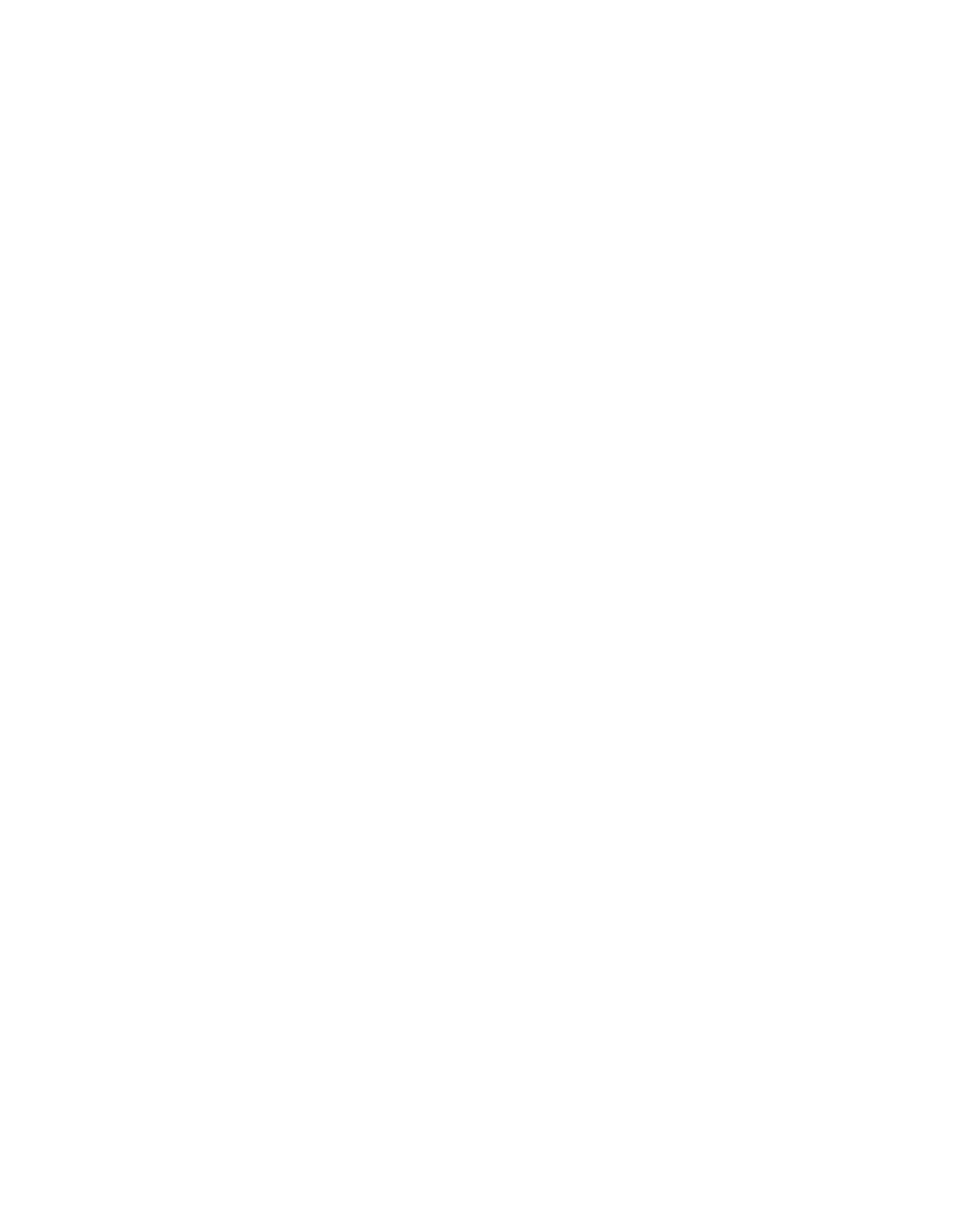# **OVERVIEW**

The *Department of Energy Fundamentals Handbook* entitled *Material Science* was prepared as an information resource for personnel who are responsible for the operation of the Department's nuclear facilities. An understanding of material science will enable the contractor personnel to understand why a material was selected for certain applications within their facility. Almost all processes that take place in the nuclear facilities involve the use of specialized metals. A basic understanding of material science is necessary for DOE nuclear facility operators, maintenance personnel, and the technical staff to safely operate and maintain the facility and facility support systems. The information in the handbook is presented to provide a foundation for applying engineering concepts to the job. This knowledge will help personnel more fully understand the impact that their actions may have on the safe and reliable operation of facility components and systems.

The *Material Science* handbook consists of five modules that are contained in two volumes. The following is a brief description of the information presented in each module of the handbook.

Volume 1 of 2

[Module 1 - Structure of Metals](http://www.doe.gov/html/techstds/standard/hdbk1017/h1017v1.pdf)

Explains the basic structure of metals and how those structures are effected by various processes. The module contains information on the various imperfections and defects that the metal may sustain and how they affect the metal.

Module 2 - Properties of Metals

Contains information on the properties considered when selecting material for a nuclear facility. Each of the properties contains a discussion on how the property is effected and the metal's application.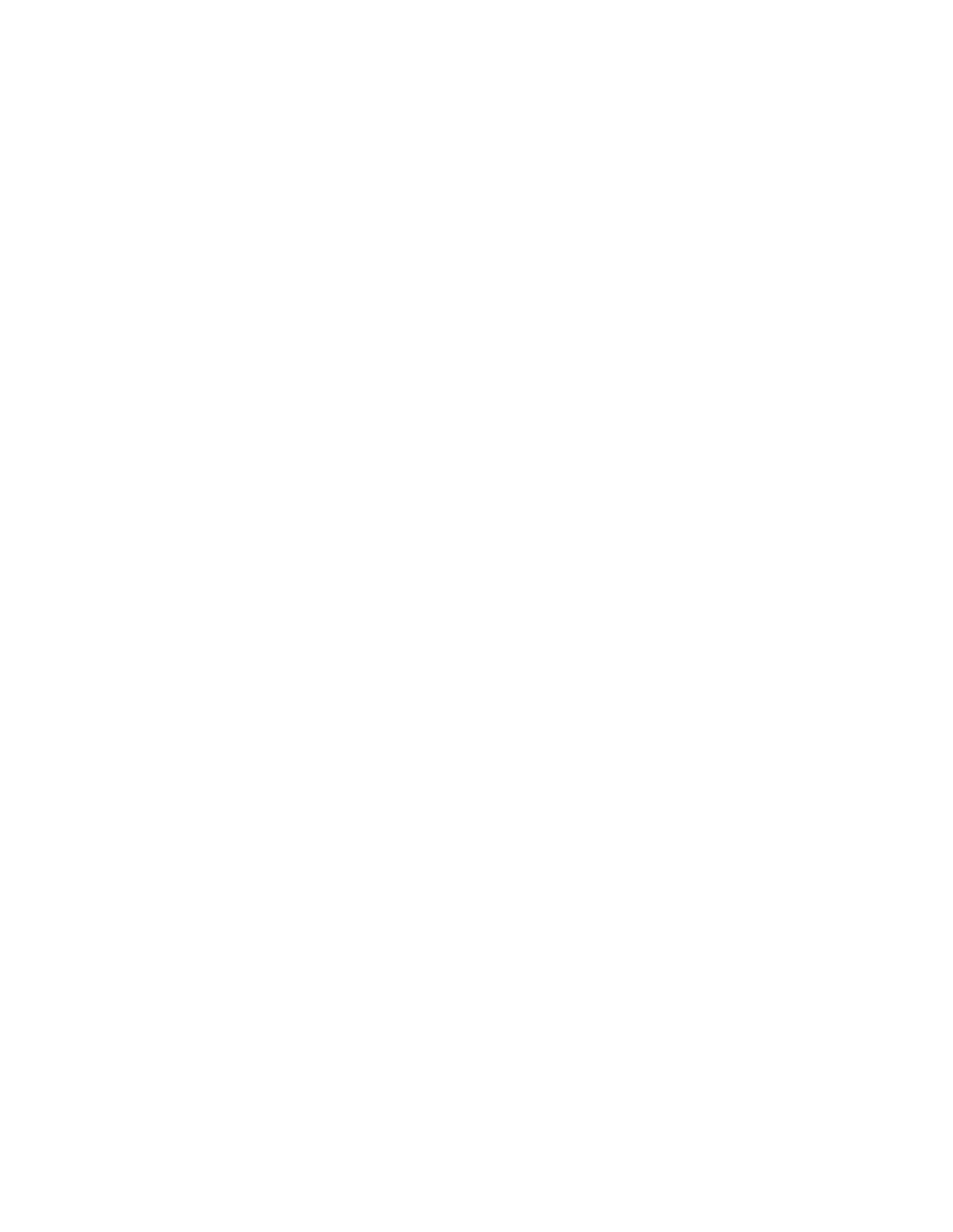# **OVERVIEW (Cont.)**

<span id="page-8-0"></span>Volume 2 of 2

[Module 3 - Thermal Shock](#page-10-0)

Contains material relating to thermal stress and thermal shock effects on a system. Explains how thermal stress and shock combined with pressure can cause major damage to components.

[Module 4 - Brittle Fracture](#page-26-0)

Contains material on ductile and brittle fracture. These two fractures are the most common in nuclear facilities. Explains how ductile and brittle fracture are effected by the minimum pressurization and temperature curves. Explains the reason why heatup and cooldown rate limits are used when heating up or cooling down the reactor system.

[Module 5 - Plant Materials](#page-48-0)

Contains information on the commonly used materials and the characteristics desired when selecting material for use.

The information contained in this handbook is by no means all encompassing. An attempt to present the entire subject of material science would be impractical. However, the *Material Science* handbook does present enough information to provide the reader with a fundamental knowledge level sufficient to understand the advanced theoretical concepts presented in other subject areas, and to better understand basic system operation and equipment operations.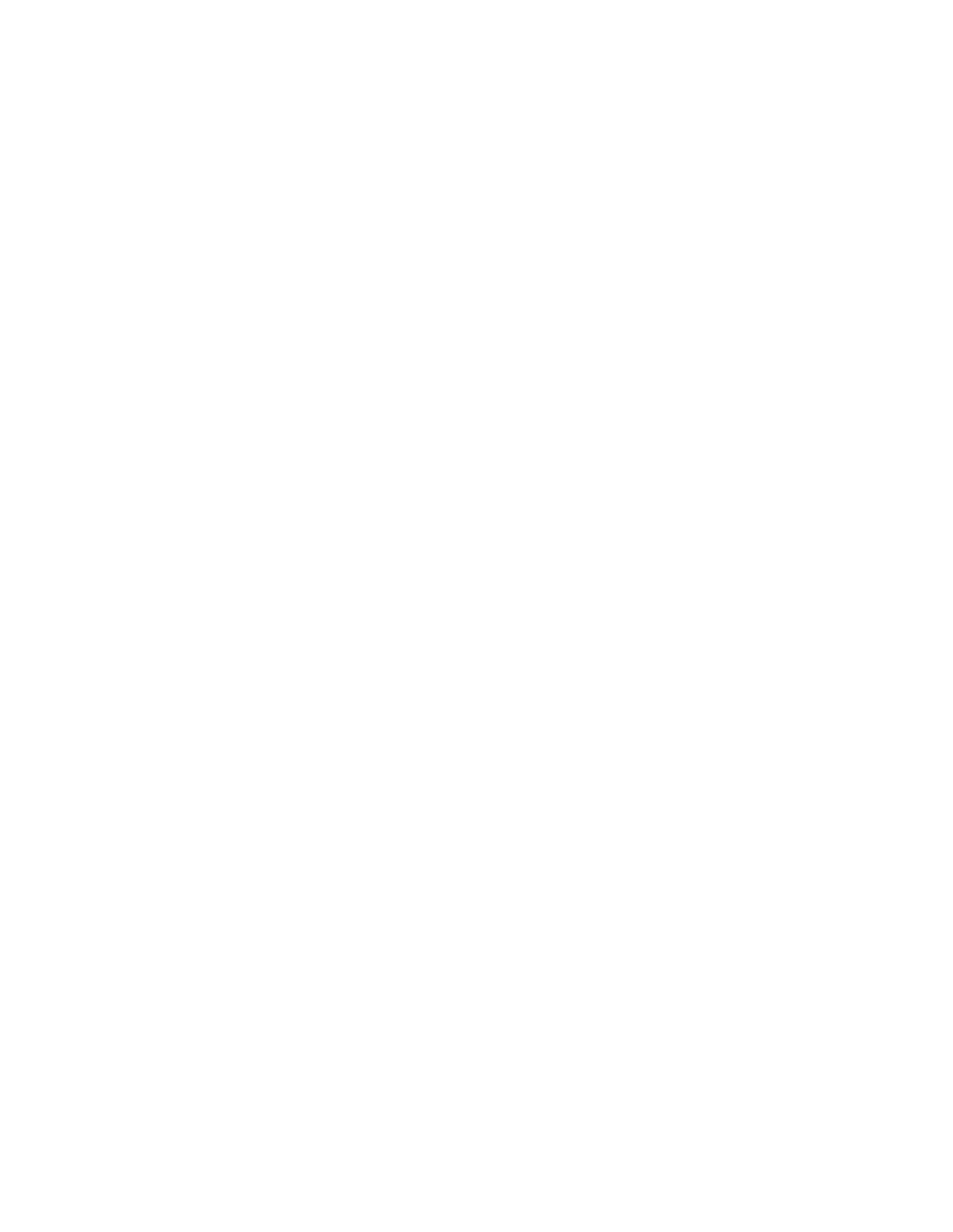<span id="page-10-1"></span><span id="page-10-0"></span>**Department of Energy Fundamentals Handbook**

# **[MATERIAL SCIENCE](#page-8-0) Module 3 Thermal Shock**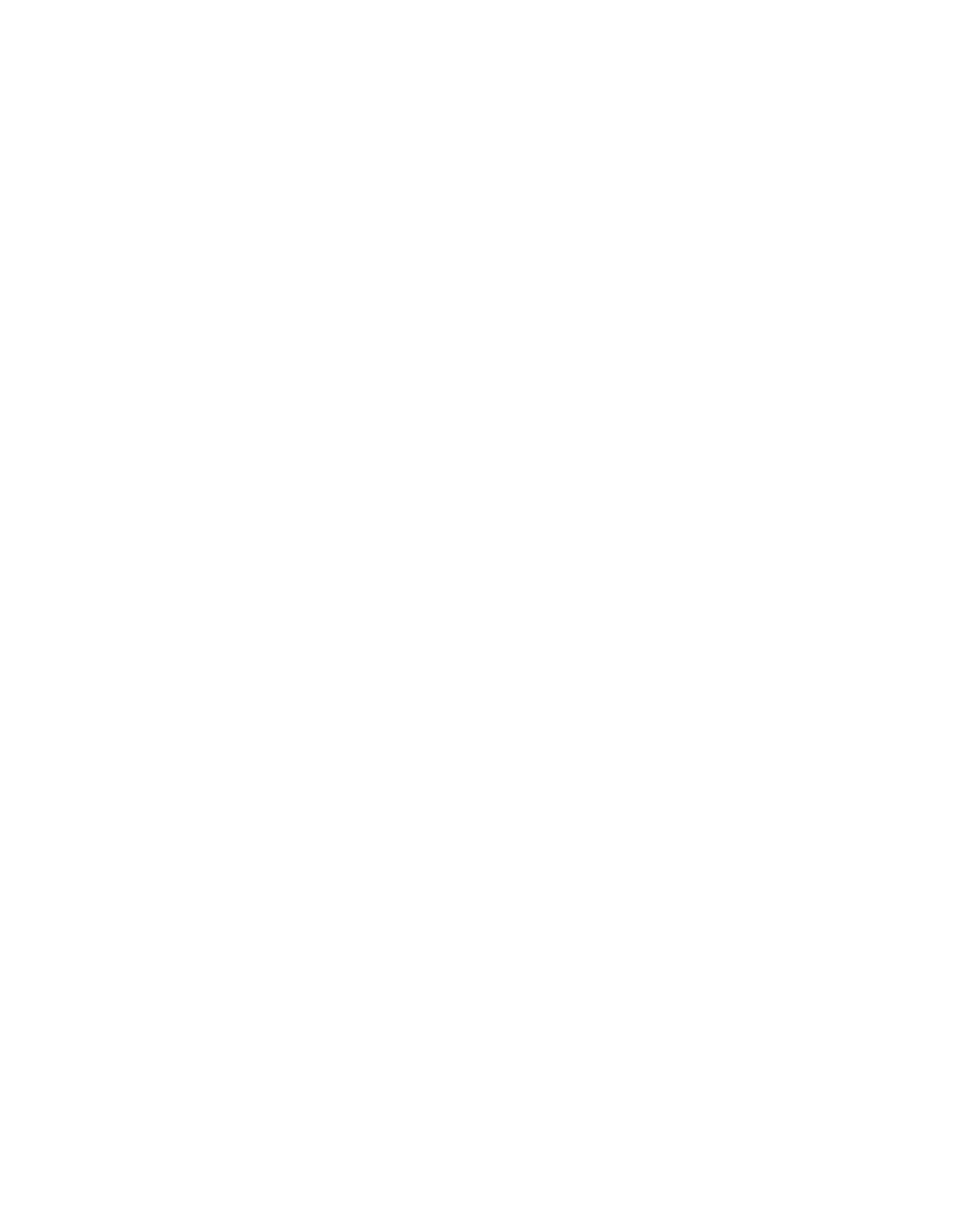# **[TABLE OF CONTENTS](#page-10-1)**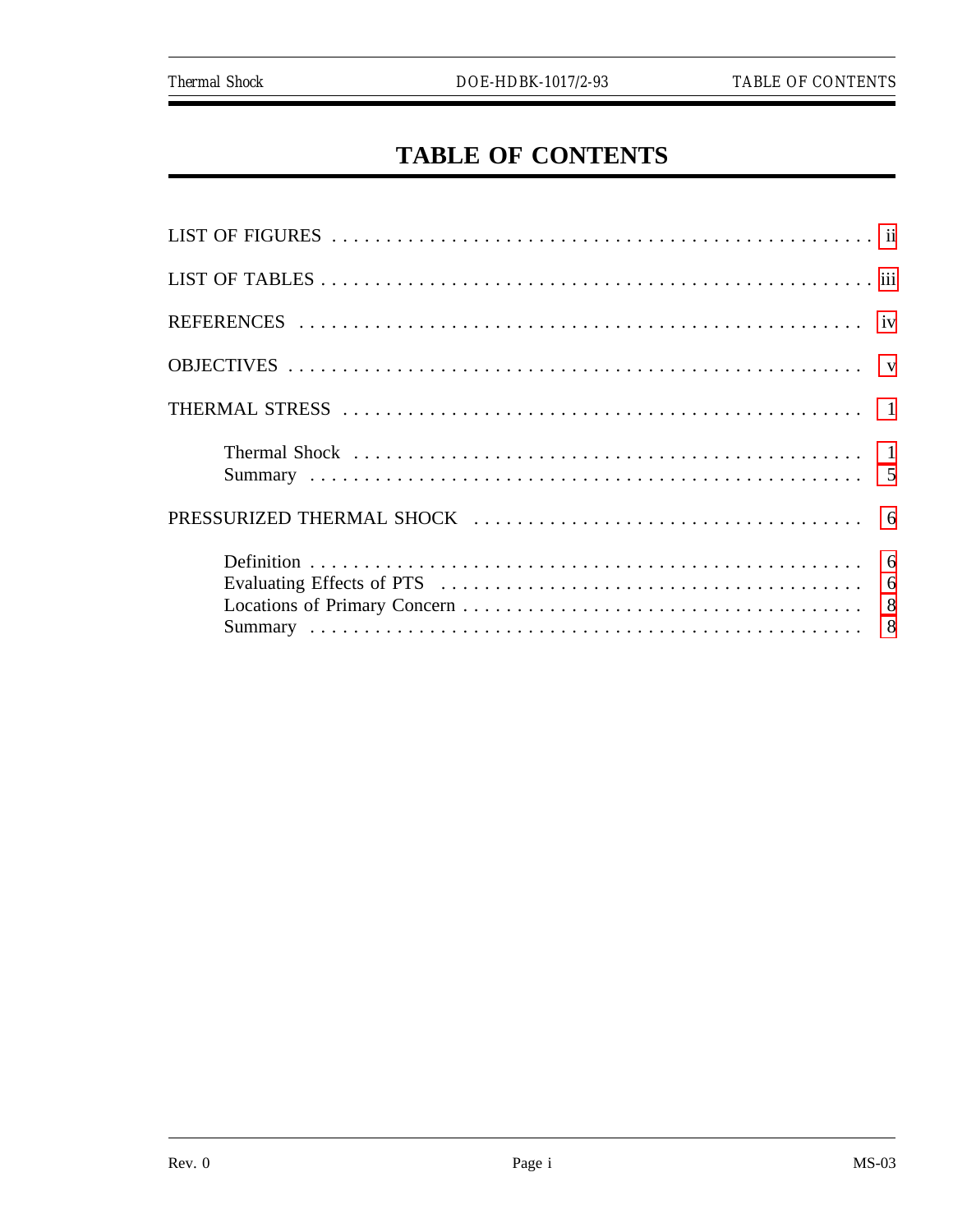# **LIST OF FIGURES**

<span id="page-13-0"></span>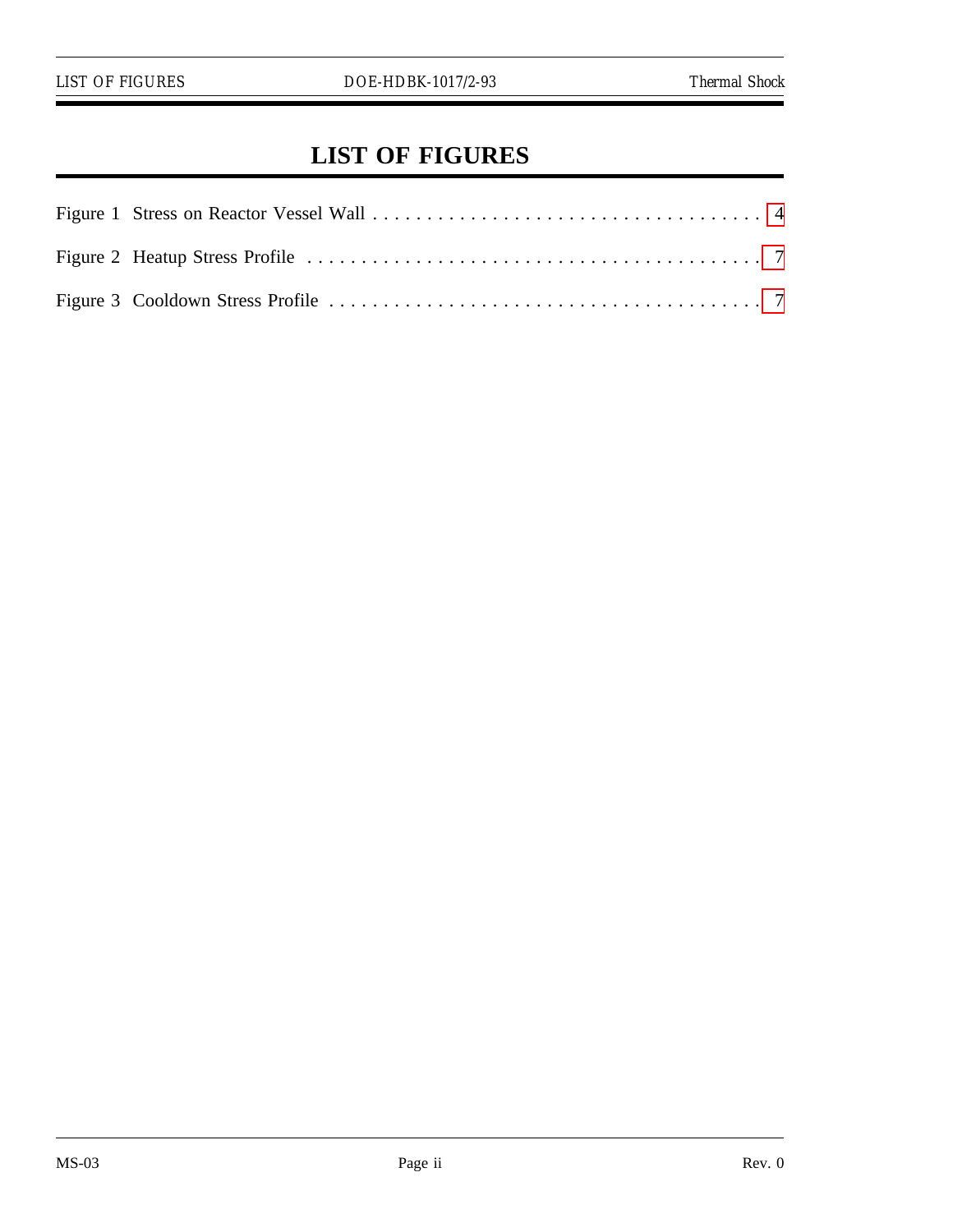# **LIST OF TABLES**

<span id="page-14-0"></span>

|--|--|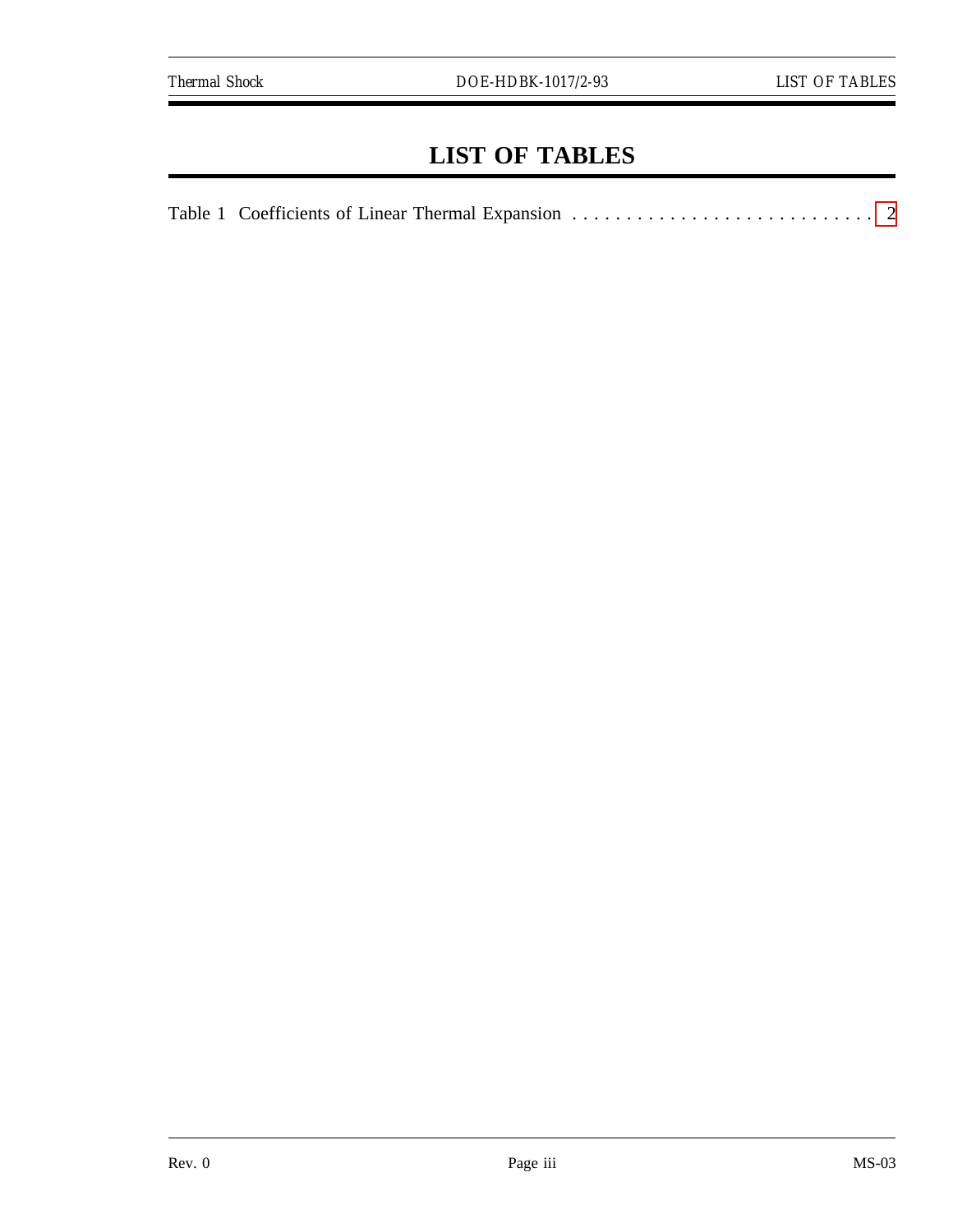### **REFERENCES**

- <span id="page-15-0"></span>Academic Program for Nuclear Power Plant Personnel, Volume III, Columbia, MD,  $\bullet$ General Physics Corporation, Library of Congress Card #A 326517, 1982.
- Foster and Wright, Basic Nuclear Engineering, Fourth Edition, Allyn and Bacon, Inc.,  $\bullet$ 1983.
- Glasstone and Sesonske, Nuclear Reactor Engineering, Third Edition, Van Nostrand  $\bullet$ Reinhold Company, 1981.
- Reactor Plant Materials, General Physics Corporation, Columbia Maryland, 1982.  $\bullet$
- Savannah River Site, Material Science Course, CS-CRO-IT-FUND-10, Rev. 0, 1991.  $\bullet$
- Tweeddale, J.G., The Mechanical Properties of Metals Assessment and Significance, American Elsevier Publishing Company, 1964.
- Weisman, Elements of Nuclear Reactor Design, Elsevier Scientific Publishing Company,  $\bullet$ 1983.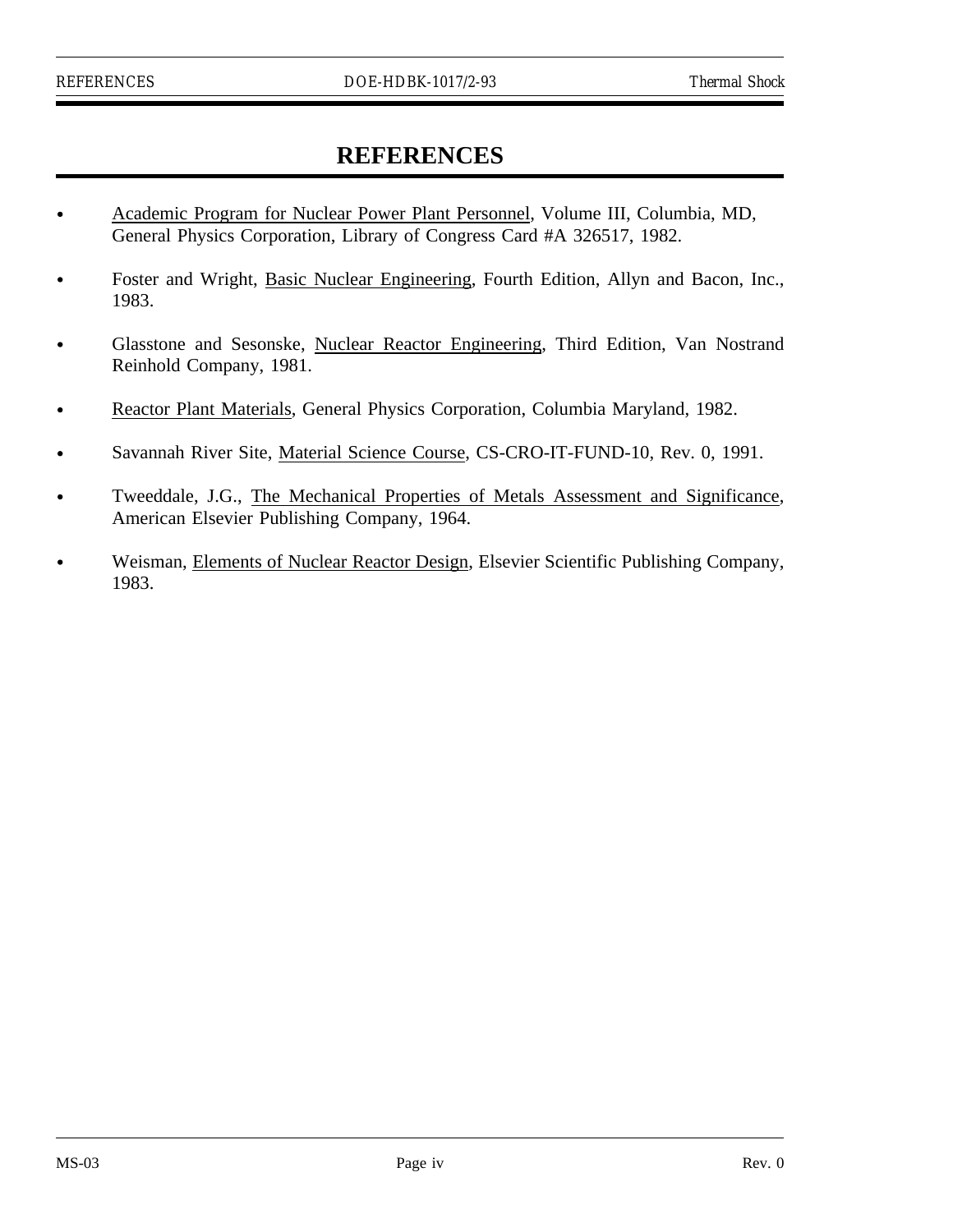## **TERMINAL OBJECTIVE**

<span id="page-16-0"></span>1.0 Without references, **DESCRIBE** the importance of minimizing thermal shock (stress).

### **ENABLING OBJECTIVES**

- 1.1 **IDENTIFY** the two stresses that are the result of thermal shock (stress) to plant materials.
- 1.2 **STATE** the two causes of thermal shock.
- 1.3 Given the material's coefficient of Linear Thermal Expansion, **CALCULATE** the thermal shock (stress) on a material using Hooke's Law.
- 1.4 **DESCRIBE** why thermal shock is a major concern in reactor systems when rapidly heating or cooling a thick-walled vessel.
- 1.5 **LIST** the three operational limits that are specifically intended to reduce the severity of thermal shock.
- 1.6 **DEFINE** the term pressurized thermal shock.
- 1.7 **STATE** how the pressure in a closed system effects the severity of thermal shock.
- 1.8 **LIST** the four plant transients that have the greatest potential for causing thermal shock.
- 1.9 **STATE** the three locations in a reactor system that are of primary concern for thermal shock.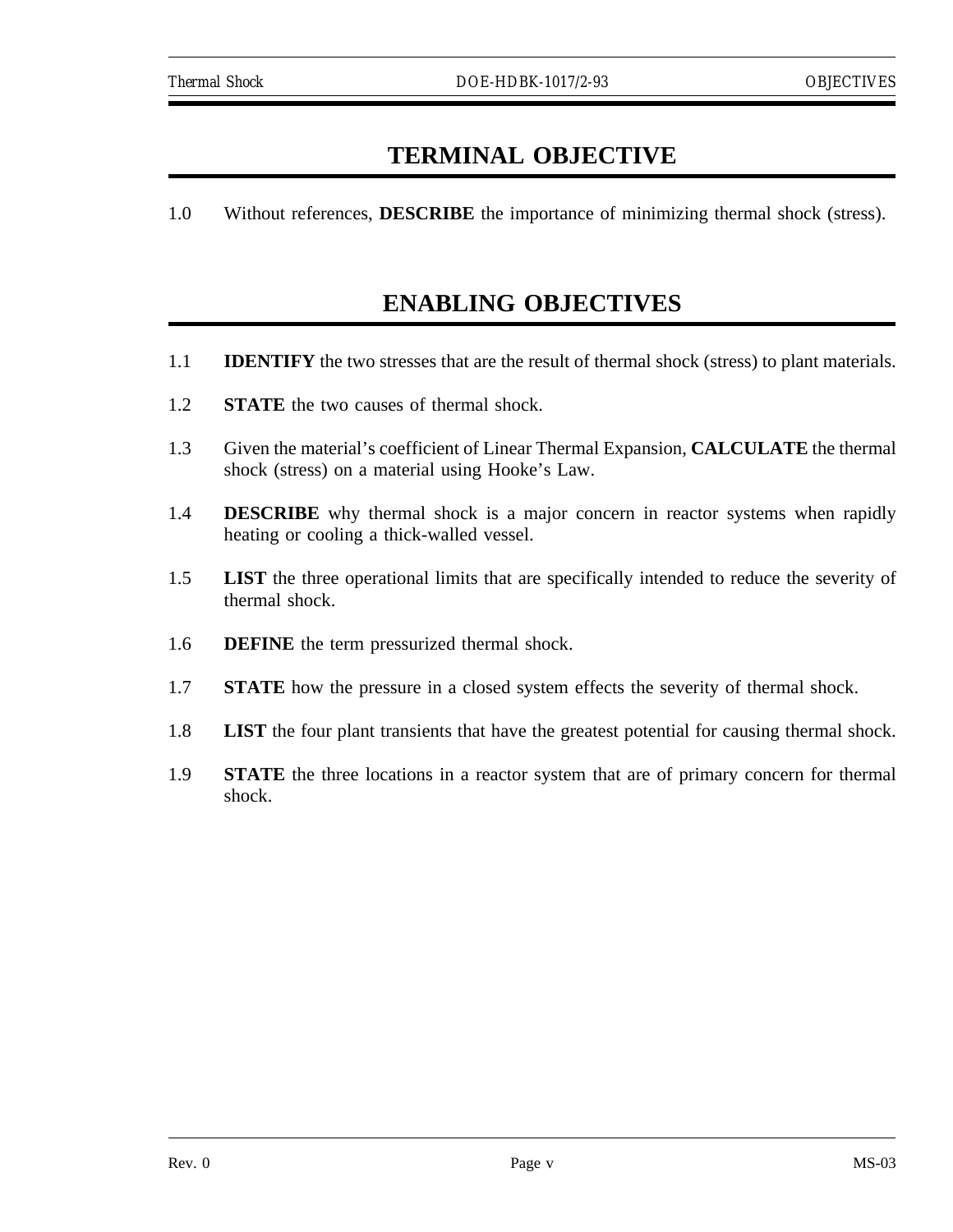#### *DOE-HDBK-1017/2-93 Thermal Shock*

Intentionally Left Blank.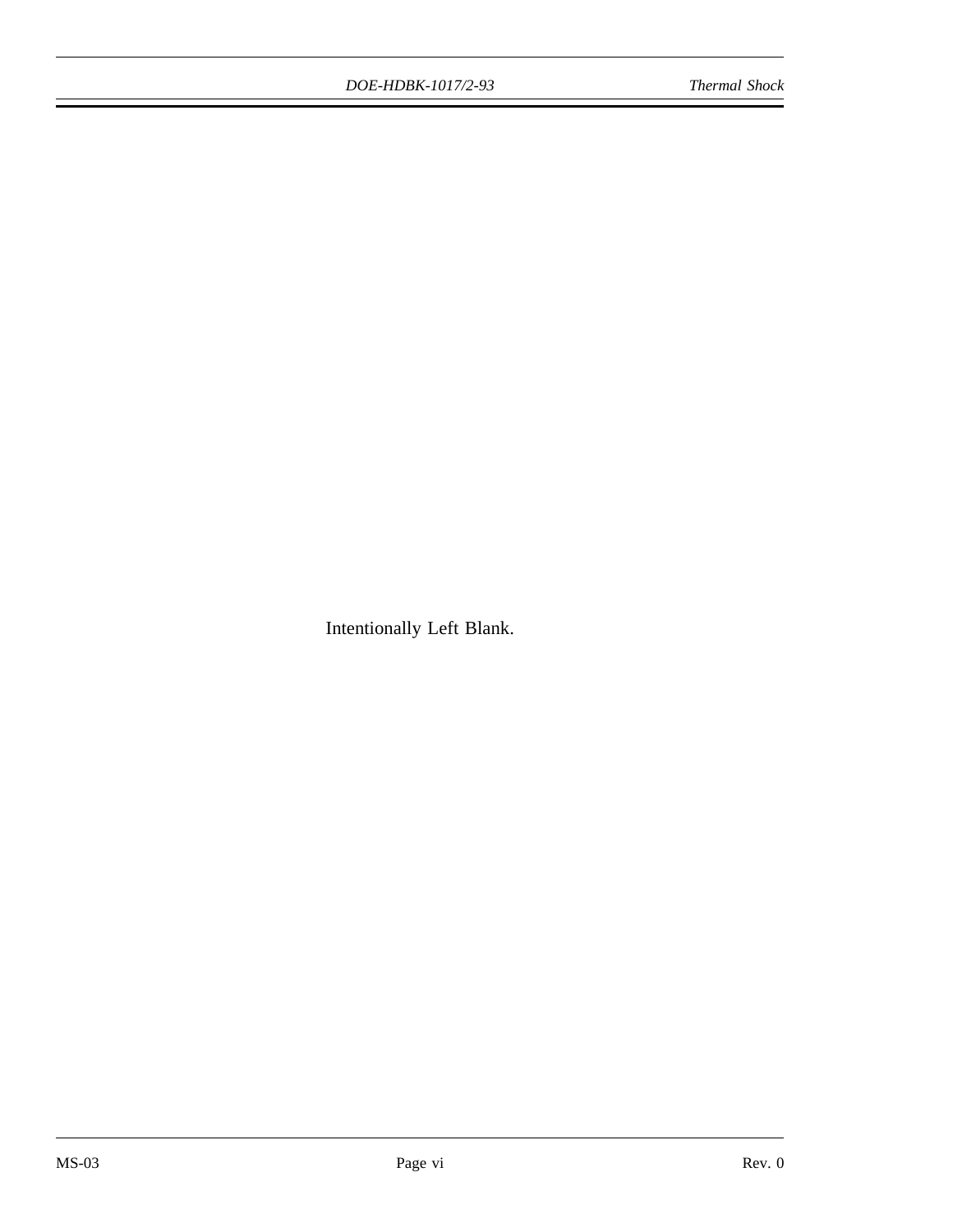### **THERMAL STRESS**

<span id="page-18-0"></span>*Thermal stresses arise in materials when they are heated or cooled. Thermal stresses effect the operation of facilities, both because of the large components subject to stress and because they are effected by the way in which the plant is operated. This chapter describes the concerns associated with thermal stress.*

| EO 1.1   | <b>IDENTIFY</b> the two stresses that are the result of thermal shock<br>(stress) to plant materials.                             |
|----------|-----------------------------------------------------------------------------------------------------------------------------------|
| $EO$ 1.2 | STATE the two causes of thermal stresses.                                                                                         |
| EQ 1.3   | Given the material's coefficient of Linear Thermal Expansion,<br>CALCULATE the thermal stress on a material using<br>Hooke's Law. |
| EO 1.4   | DESCRIBE why thermal stress is a major concern in reactor<br>systems when rapidly heating or cooling a thick-walled vessel.       |
| EO 1.5   | LIST the three operational limits that are specifically intended<br>to reduce the severity of thermal shock.                      |

#### **Thermal Shock**

*Thermal shock* (stress) can lead to excessive thermal gradients on materials, which lead to excessive stresses. These stresses can be comprised of *tensile stress*, which is stress arising from forces acting in opposite directions tending to pull a material apart, and *compressive stress*, which is stress arising from forces acting in opposite directions tending to push a material together. These stresses, cyclic in nature, can lead to fatigue failure of the materials.

Thermal shock is caused by nonuniform heating or cooling of a uniform material, or uniform heating of nonuniform materials. Suppose a body is heated and constrained so that it cannot expand. When the temperature of the material increases, the increased activity of the molecules causes them to press against the constraining boundaries, thus setting up thermal stresses.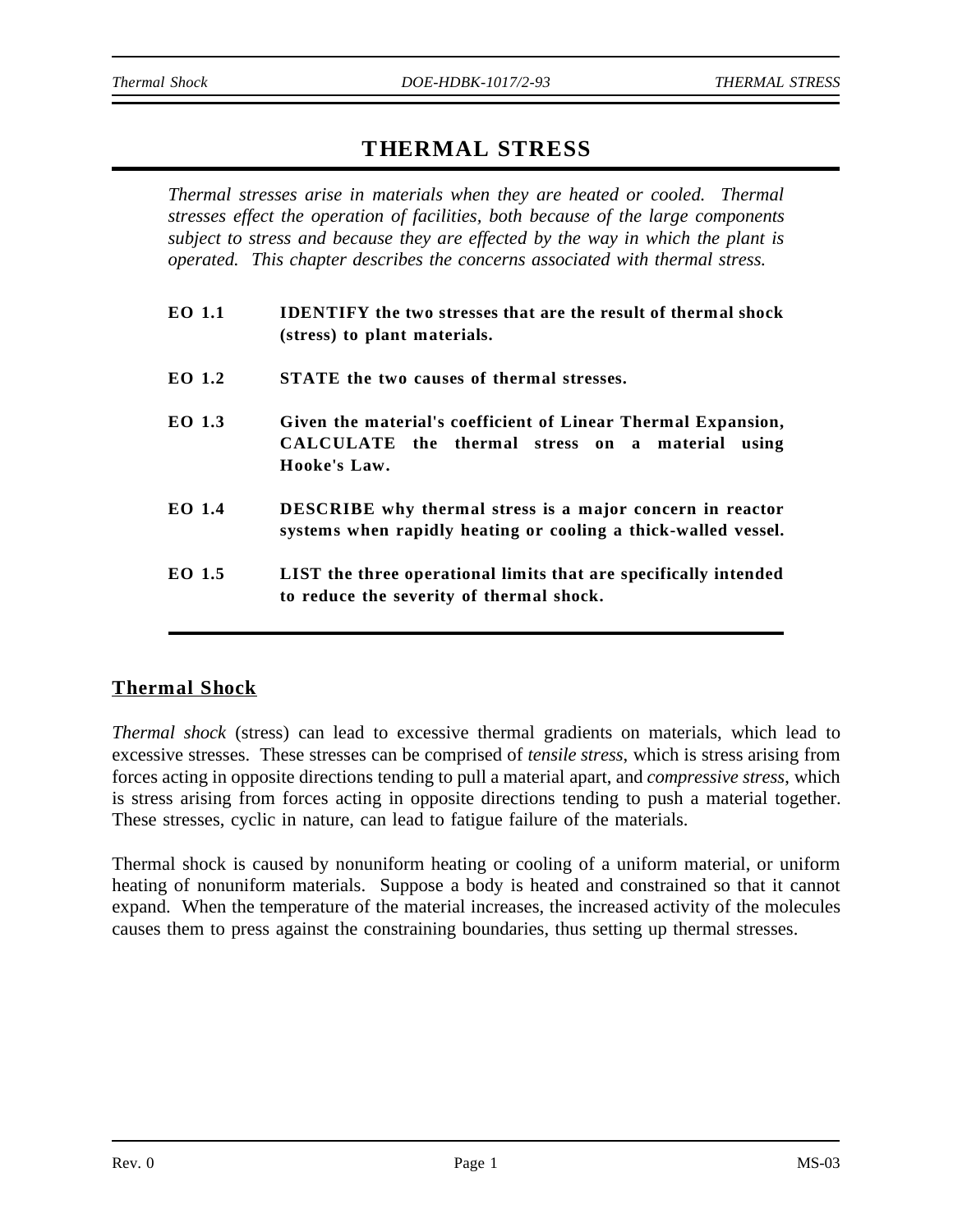#### <span id="page-19-0"></span>*THERMAL STRESS DOE-HDBK-1017/2-93 Thermal Shock*

If the material is not constrained, it expands, and one or more of its dimensions increases. The thermal expansion coefficient ( $\alpha$ ) relates the fractional change in length  $\frac{\Delta}{\Delta}$ , called thermal ī strain, to the change in temperature per degree ∆T.

$$
\alpha = \frac{\frac{\Delta l}{l}}{\Delta T}
$$
 (3-1)

$$
\frac{\Delta 1}{1} = \alpha \Delta T \tag{3-2}
$$

where:

|             |     | length $(in.)$                                            |
|-------------|-----|-----------------------------------------------------------|
| ΔI          | $=$ | change in length (in.)                                    |
| $\alpha$    |     | linear thermal expansion coefficient $({}^{\circ}F^{-1})$ |
| $\Lambda$ T |     | change in temperature $({}^{\circ}F)$                     |

Table 1 lists the coefficients of linear thermal expansion for several commonly-encountered materials.

| <b>TABLE 1</b><br><b>Coefficients of Linear Thermal Expansion</b> |                                                                                 |  |
|-------------------------------------------------------------------|---------------------------------------------------------------------------------|--|
| Material                                                          | <u>Coefficients of Linear Thermal Expansion <math>({}^{\circ}F^{-1})</math></u> |  |
| Carbon Steel                                                      | 5.8 x $10^{-6}$                                                                 |  |
| <b>Stainless Steel</b>                                            | $9.6 \times 10^{-6}$                                                            |  |
| Aluminum                                                          | $13.3 \times 10^{-6}$                                                           |  |
| Copper                                                            | $9.3 \times 10^{-6}$                                                            |  |
| Lead                                                              | $16.3 \times 10^{-6}$                                                           |  |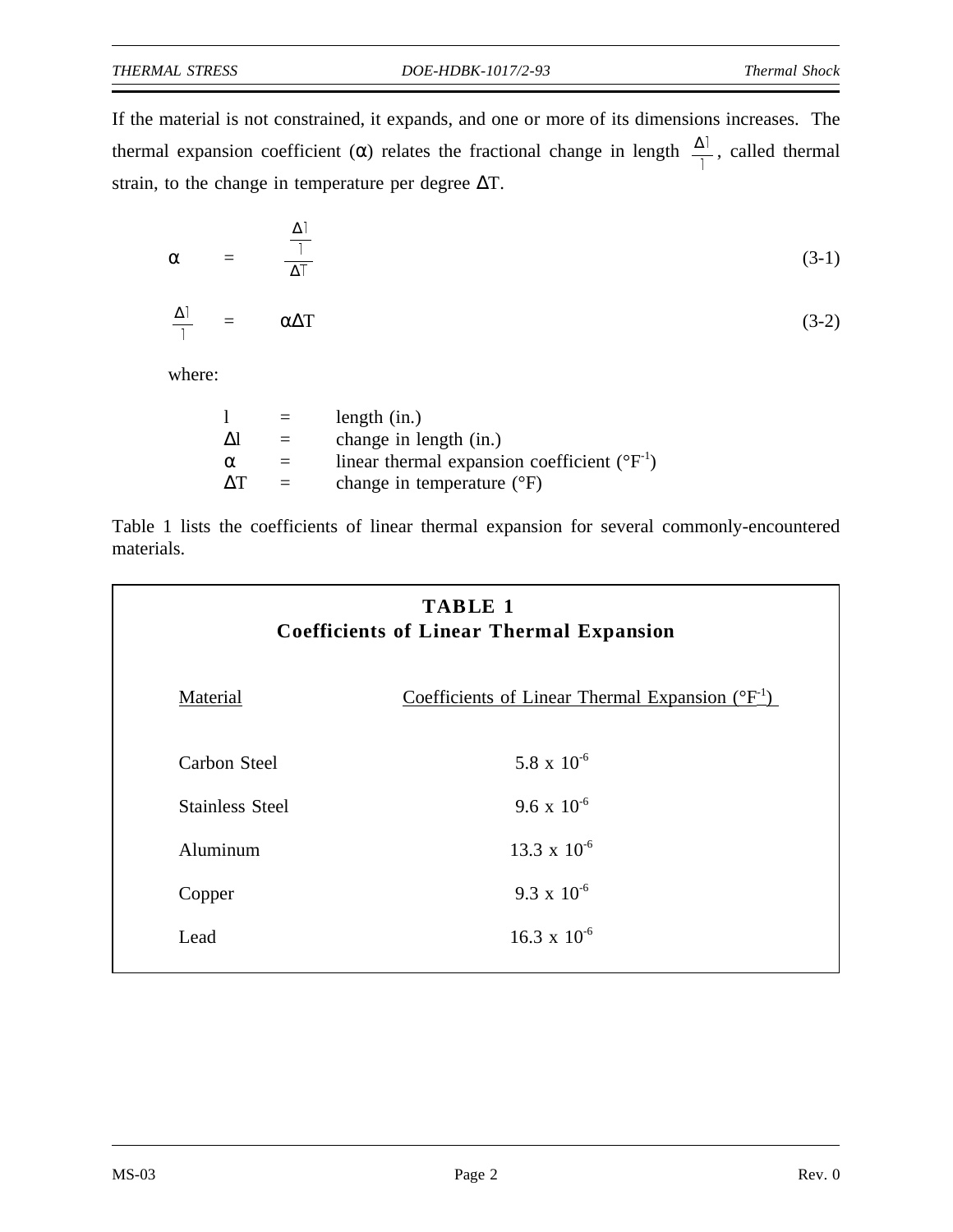In the simple case where two ends of a material are strictly constrained, the thermal stress can be calculated using Hooke's Law by equating values of  $\frac{\Delta l}{n}$  from Equations (3-1), (3-2), and  $\overline{1}$ (3-3).

$$
E = \frac{\text{stress}}{\text{strain}} = \frac{F/A}{\frac{\Delta I}{I}}
$$
 (3-3)

$$
\frac{\Delta l}{l} = \frac{F/A}{E}
$$
 (3-4)

$$
\alpha \Delta T = \frac{F/A}{E} \tag{3-5}
$$

$$
F/A = E\alpha\Delta T
$$

or

where:

|  | $F/A$ = thermal stress (psi)                                           |
|--|------------------------------------------------------------------------|
|  | $E =$ modulus of elasticity (psi)                                      |
|  | $\alpha$ = linear thermal expansion coefficient ( ${}^{\circ}F^{-1}$ ) |
|  | $\Delta T$ = change in temperature (°F)                                |

Example: Given a carbon steel bar constrained at both ends, what is the thermal stress when heated from 60°F to 540°F?

#### Solution:

 $α = 5.8 x 10^{-6/°}F (from Table 1)$  $E = 3.0 \times 10^7$  lb/in.<sup>2</sup> (from Table 1, Module 2)  $\Delta T = 540^{\circ}F - 60^{\circ}F = 480^{\circ}F$ Stress = F/A = E $\alpha\Delta T$  = (3.0 x 10<sup>7</sup> lb/in.<sup>2</sup>) x (5.8 x 10<sup>-6</sup>/°F) x 480°F Thermal stress =  $8.4 \times 10^4$  lb/in.<sup>2</sup> (which is higher than the yield point)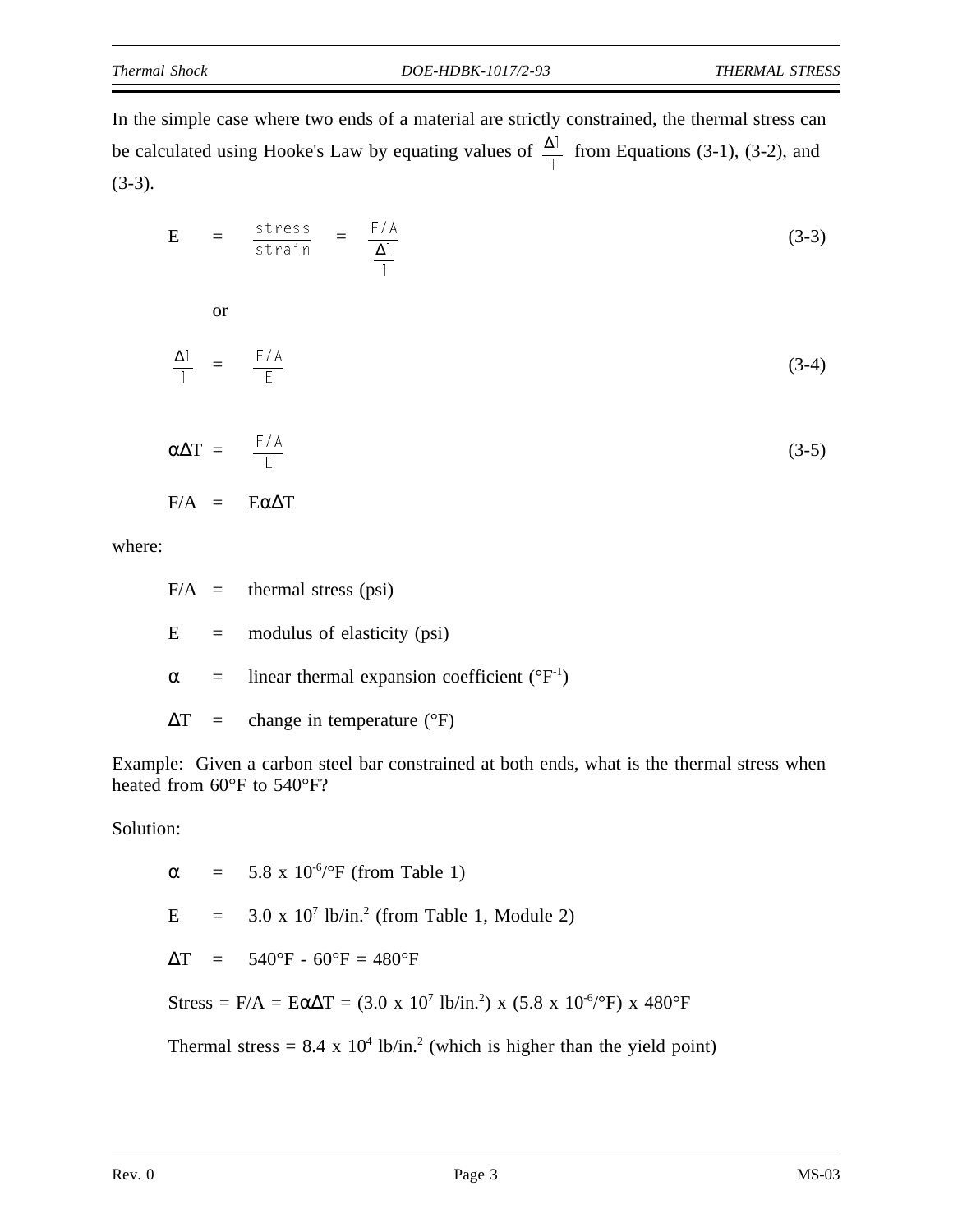<span id="page-21-0"></span>Thermal stresses are a major concern in reactor systems due to the magnitude of the stresses involved. With rapid heating (or cooling) of a thick-walled vessel such as the reactor pressure vessel, one part of the wall may try to expand (or contract) while the adjacent section, which has not yet been exposed to the temperature change, tries to restrain it. Thus, both sections are under stress. Figure 1 illustrates what takes place.

A vessel is considered to be thick-walled or thin-walled based on comparing the thickness of the vessel wall to the radius of the vessel. If the thickness of the vessel wall is less than about 1 percent of the vessel's radius, it is usually considered a thin-walled vessel. If the thickness of the vessel wall is more than 5 percent to 10 percent of the vessel's radius, it is considered a thick-walled vessel. Whether a vessel with wall thickness between 1 percent and 5 percent of radius is considered thin-walled or thick-walled depends on the exact design, construction, and application of the vessel.



Figure 1 Stress on Reactor Vessel Wall

When cold water enters the vessel, the cold water causes the metal on the inside wall (left side of Figure 1) to cool before the metal on the outside. When the metal on the inside wall cools, it contracts, while the hot metal on the outside wall is still expanded. This sets up a thermal stress, placing the cold side in tensile stress and the hot side in compressive stress, which can cause cracks in the cold side of the wall. These stresses are illustrated in Figure 2 and Figure 3 in the next chapter.

The heatup and cooldown of the reactor vessel and the addition of makeup water to the reactor coolant system can cause significant temperature changes and thereby induce sizable thermal stresses. Slow controlled heating and cooling of the reactor system and controlled makeup water addition rates are necessary to minimize cyclic thermal stress, thus decreasing the potential for fatigue failure of reactor system components.

Operating procedures are designed to reduce both the magnitude and the frequency of these stresses. Operational limitations include heatup and cooldown rate limits for components, temperature limits for placing systems in operation, and specific temperatures for specific pressures for system operations. These limitations permit material structures to change temperature at a more even rate, minimizing thermal stresses.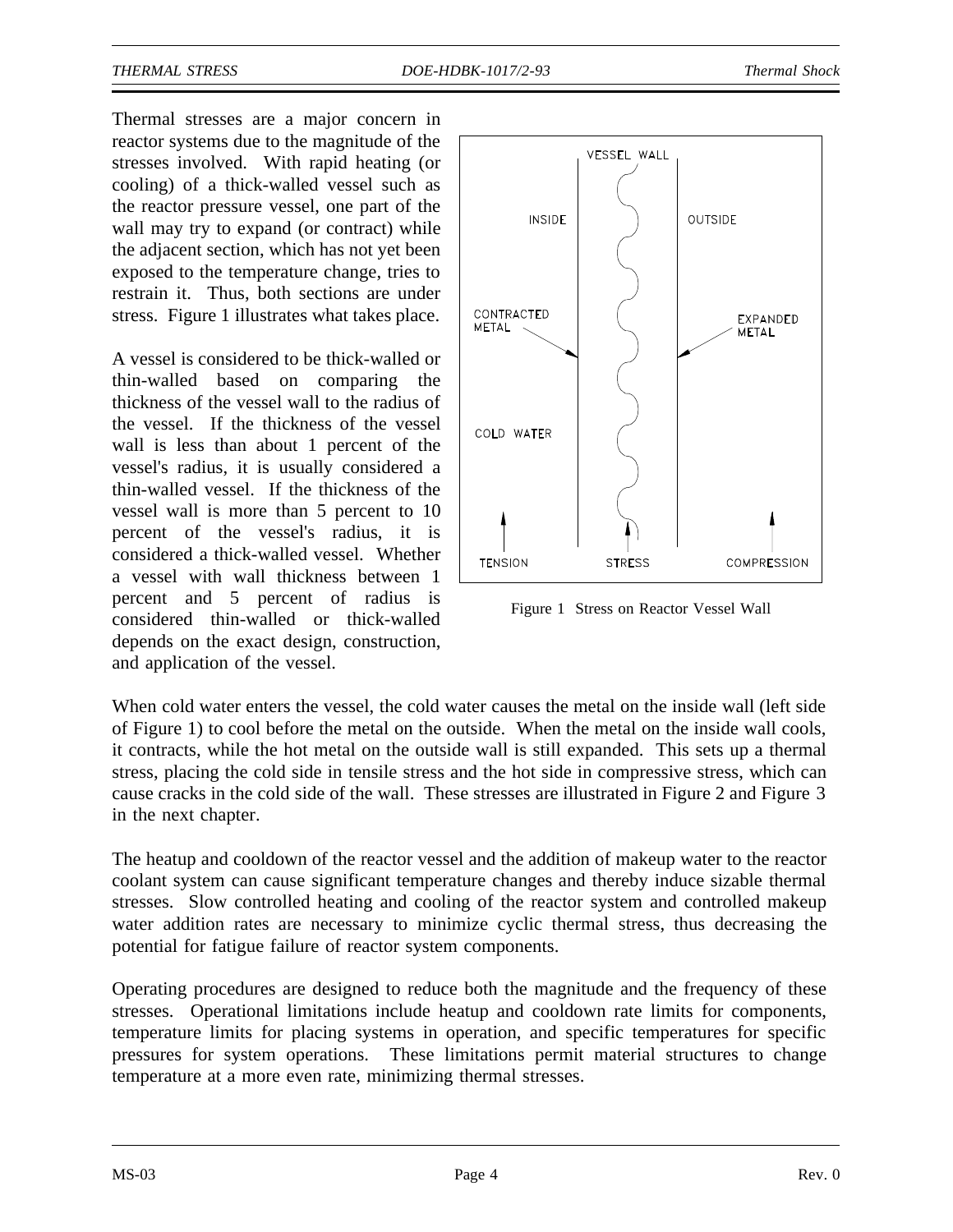#### <span id="page-22-0"></span>**Summary**

The important information in this chapter is summarized below.

| <b>Thermal Stress Summary</b>                                                                                                                     |
|---------------------------------------------------------------------------------------------------------------------------------------------------|
| Two types of stress that can be caused by thermal shock are:                                                                                      |
| Tensile stress<br>Compressive stress                                                                                                              |
| Causes of thermal shock include:                                                                                                                  |
| Nonuniform heating (or cooling) of a uniform material                                                                                             |
| Uniform heating (or cooling) of a nonuniform material                                                                                             |
| Thermal shock (stress) on a material, can be calculated using Hooke's Law from<br>the following equation. It can lead to the failure of a vessel. |
| $F/A = E\alpha\Delta T$                                                                                                                           |
| Thermal stress is a major concern due to the magnitude of the stresses involved<br>with rapid heating (or cooling).                               |
| Operational limits to reduce the severity of thermal shock include:                                                                               |
| Heatup and cooldown rate limits                                                                                                                   |
| Temperature limits for placing systems into operation                                                                                             |
| Specific temperatures for specific pressures for system operation                                                                                 |
|                                                                                                                                                   |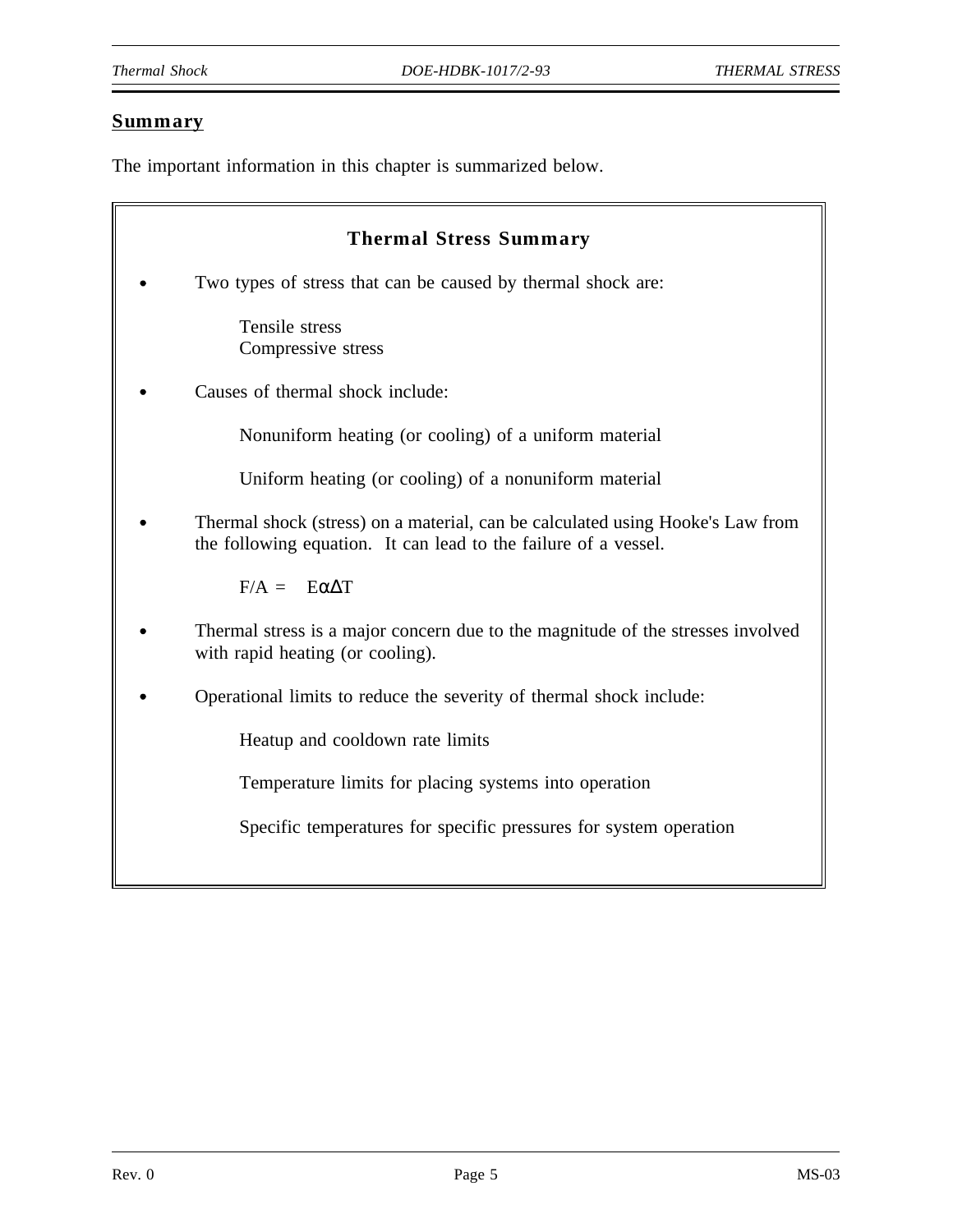### **PRESSURIZED THERMAL SHOCK**

<span id="page-23-0"></span>*Personnel need to be aware how pressure combined with thermal stress can cause failure of plant materials. This chapter addresses thermal shock (stress) with pressure excursions.*

| EO 1.6 | DEFINE the term pressurized thermal shock.                                                      |
|--------|-------------------------------------------------------------------------------------------------|
| EO 1.7 | <b>STATE</b> how the pressure in a closed system effects the severity<br>of thermal shock.      |
| EO 1.8 | LIST the four plant transients that have the greatest potential<br>for causing thermal shock.   |
| EO 1.9 | STATE the three locations in a reactor system that are of<br>primary concern for thermal shock. |

#### **Definition**

One safety issue that is a long-term problem brought on by the aging of nuclear facilities is *pressurized thermal shock* (PTS). PTS is the shock experienced by a thick-walled vessel due to the combined stresses from a rapid temperature and/or pressure change. Nonuniform temperature distribution and subsequent differential expansion and contraction are the causes of the stresses involved. As the facilities get older in terms of full power operating years, the neutron radiation causes a change in the ductility of the vessel material, making it more susceptible to embrittlement. Thus, if an older reactor vessel is cooled rapidly at high pressure, the potential for failure by cracking increases greatly.

#### **Evaluating Effects of PTS**

Changes from one steady-state temperature or pressure to another are of interest for evaluating the effects of PTS on the reactor vessel integrity. This is especially true with the changes involved in a rapid cooldown of the reactor system, which causes thermal shock to the reactor vessel. These changes are called transients. Pressure in the reactor system raises the severity of the thermal shock due to the addition of stress from pressure. Transients, which combine high system pressure and a severe thermal shock, are potentially more dangerous due to the added effect of the tensile stresses on the inside of the reactor vessel wall. In addition, the material toughness of the reactor vessel is reduced as the temperature rapidly decreases.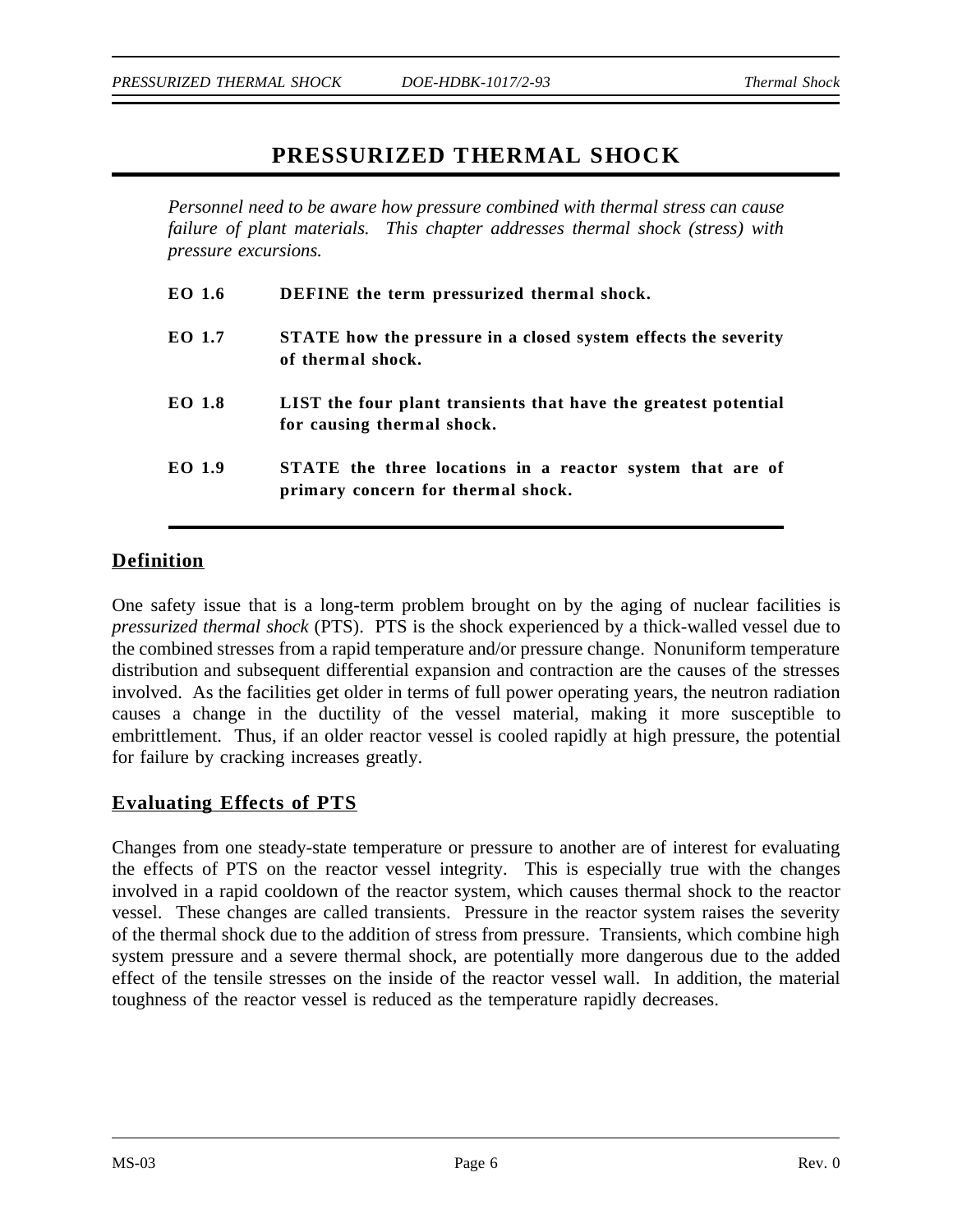<span id="page-24-0"></span>Stresses arising from coolant system pressure exerted against the inside vessel wall (where neutron fluence is greatest) are always tensile in nature. Stresses arising from temperature gradients across the vessel wall can either be tensile or compressive. The type of stress is a function of the wall thickness and reverses from heatup to cooldown. During system heatup, the vessel outer wall temperature lags the inner wall temperature. The stresses produced by this temperature gradient and by system pressure will produce the profile shown in Figure 2.

During heatup, it can be seen that while the pressure stresses are always tensile, at the 1/4 thickness (1/4 T), the temperature stresses are compressive. Thus, the stresses at the 1/4 T location tend to cancel during system heatup. At the 3/4 T location, however, the stresses from



Figure 2 Heatup Stress Profile

both temperature and pressure are tensile and thus, reinforce each other during system heatup. For this reason the 3/4 T location is limiting during system heatup.

During system cooldown, the stress profile of Figure 3 is obtained. During cooldown, the outer wall lags the temperature drop of the inner wall and is at a higher temperature. It can be seen that during cooldown, the stresses at the 3/4 T location are tensile due to system pressure and compressive due to the temperature gradient. Thus during cooldown, the stresses at the 3/4 T location tend to cancel. At the 1/4 T location, however, the pressure and temperature stresses are both tensile and reinforce each other. Thus, the 1/4 T location is limiting during system cooldown.

Plant temperature transients that have the greatest potential for causing thermal shock include excessive plant heatup and cooldown, plant scrams, plant pressure excursions outside of normal pressure bands, and loss of coolant



Figure 3 Cooldown Stress Profile

accidents (LOCAs). In pressurized water reactors (PWRs), the two transients that can cause the most severe thermal shock to the reactor pressure vessel are the LOCA with subsequent injection of emergency core cooling system (ECCS) water and a severe increase in the primary-tosecondary heat transfer.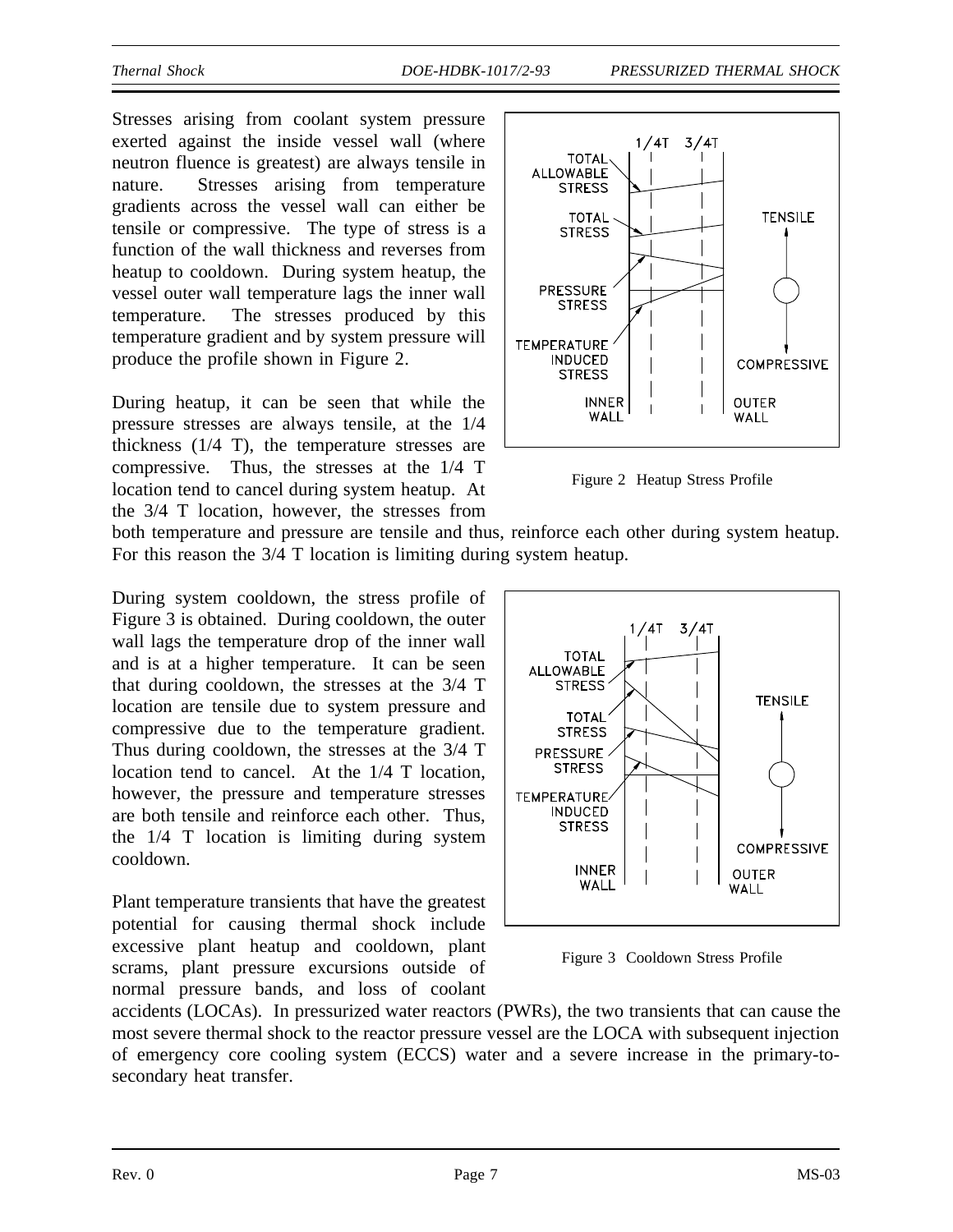#### <span id="page-25-0"></span>**Locations of Primary Concern**

Locations in the reactor system, in addition to the reactor pressure vessel, that are primary concerns for thermal shock include the pressurizer spray line and the purification system.

#### **Summary**

The important information in this chapter is summarized below.

| <b>Pressurized Thermal Shock Summary</b>                                                                                                                                 |
|--------------------------------------------------------------------------------------------------------------------------------------------------------------------------|
| Definition of pressurized thermal shock (PTS)                                                                                                                            |
| Shock experienced by a thick-walled vessel due to the combined stresses<br>from a rapid temperature and/or pressure change.                                              |
| Pressure in closed system raises the severity of thermal shock due to the additive<br>effect of thermal and pressure tensile stresses on the inside reactor vessel wall. |
| Plant transients with greatest potential to cause PTS include:                                                                                                           |
| Excessive heatup and cooldown                                                                                                                                            |
| Plant scrams                                                                                                                                                             |
| Plant pressure excursions outside of normal pressure bands                                                                                                               |
| Loss of coolant accident                                                                                                                                                 |
| Locations of primary concern for thermal shock are:                                                                                                                      |
| <b>Reactor Vessel</b>                                                                                                                                                    |
| Pressurizer spray line                                                                                                                                                   |
| Purification system                                                                                                                                                      |
|                                                                                                                                                                          |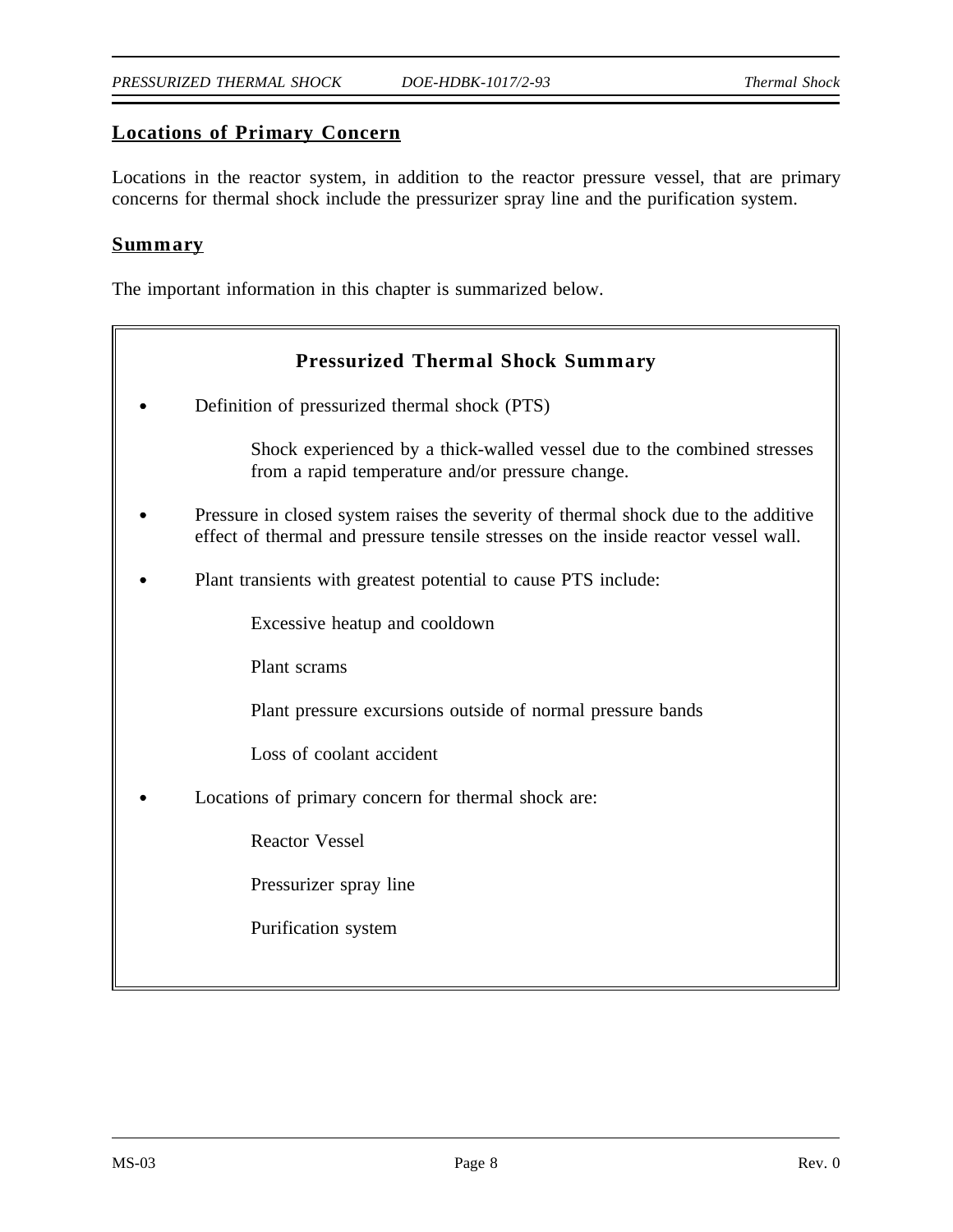<span id="page-26-1"></span><span id="page-26-0"></span>**Department of Energy Fundamentals Handbook**

# **[MATERIAL SCIENCE](#page-8-0) Module 4 Brittle Fracture**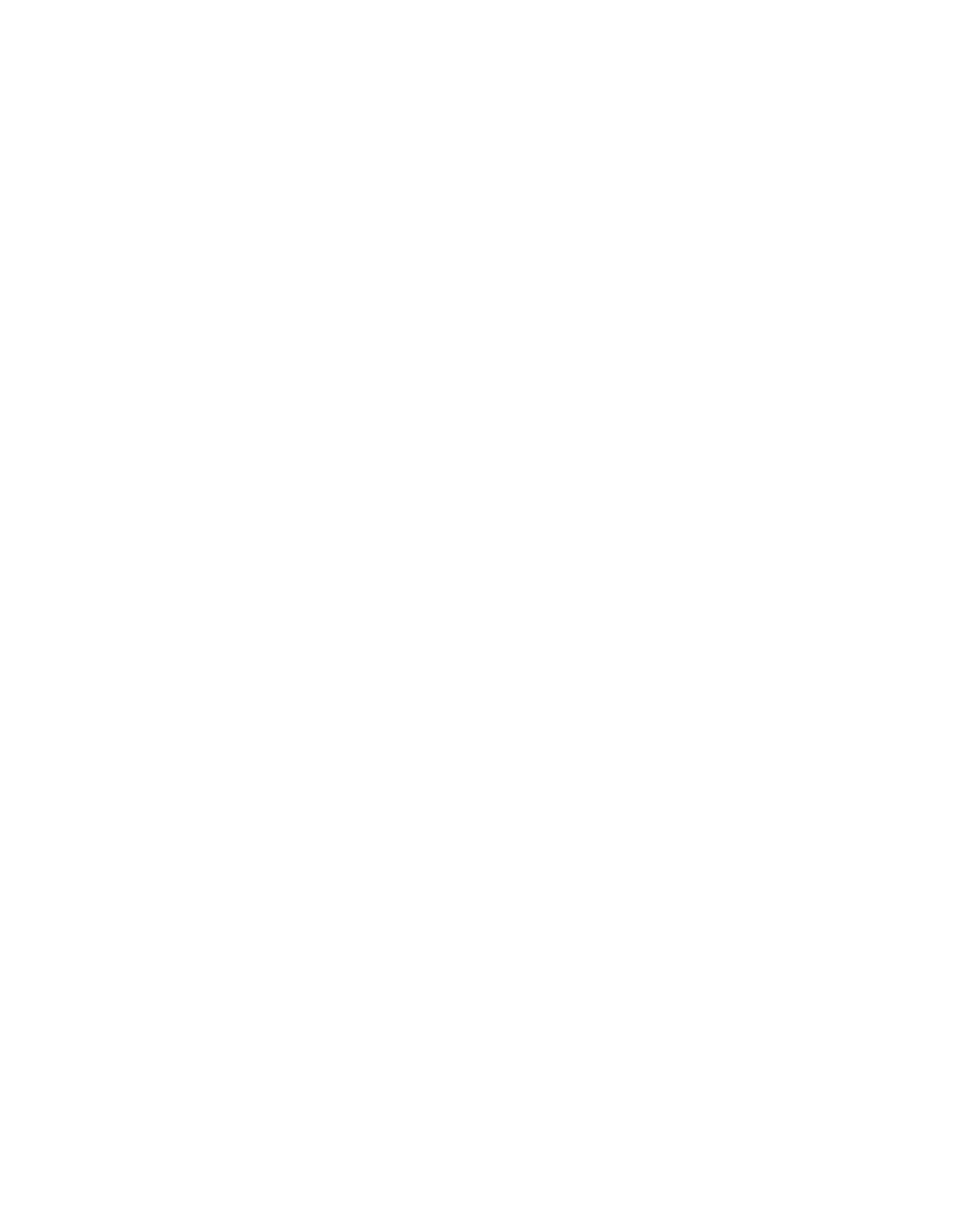# **[TABLE OF CONTENTS](#page-26-1)**

<span id="page-28-1"></span><span id="page-28-0"></span>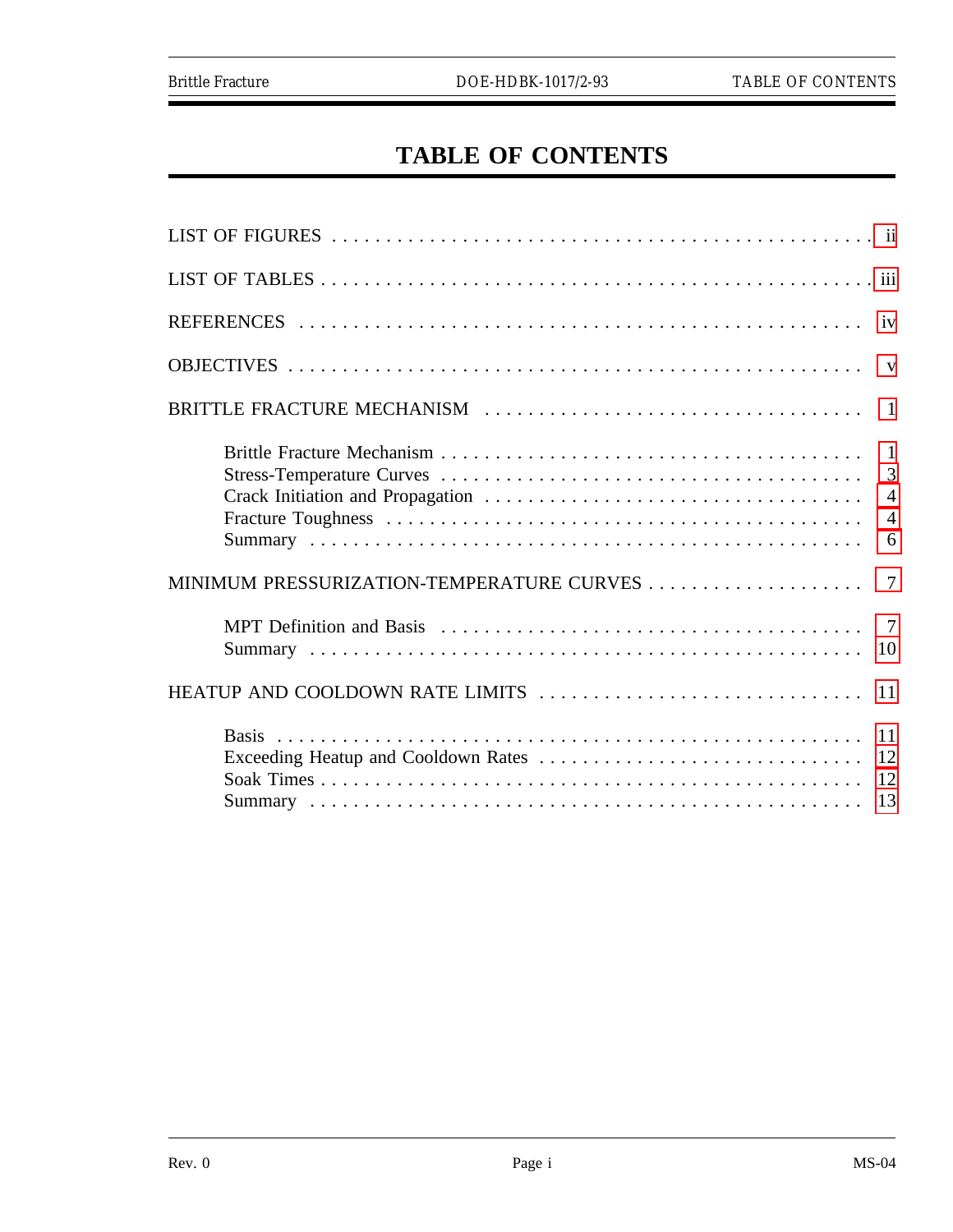# **[LIST OF FIGURES](#page-28-0)**

<span id="page-29-1"></span><span id="page-29-0"></span>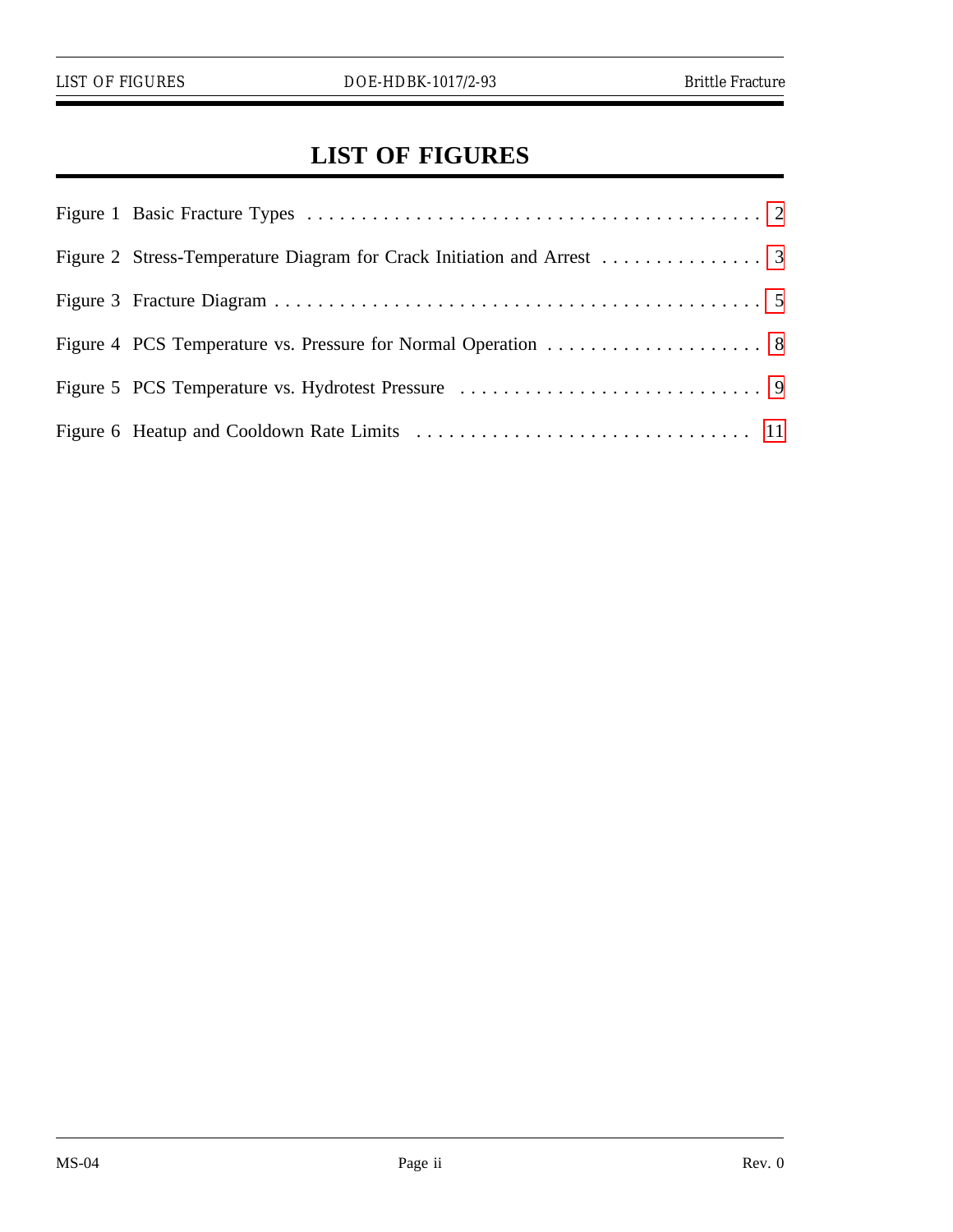# **[LIST OF TABLES](#page-28-0)**

<span id="page-30-0"></span>NONE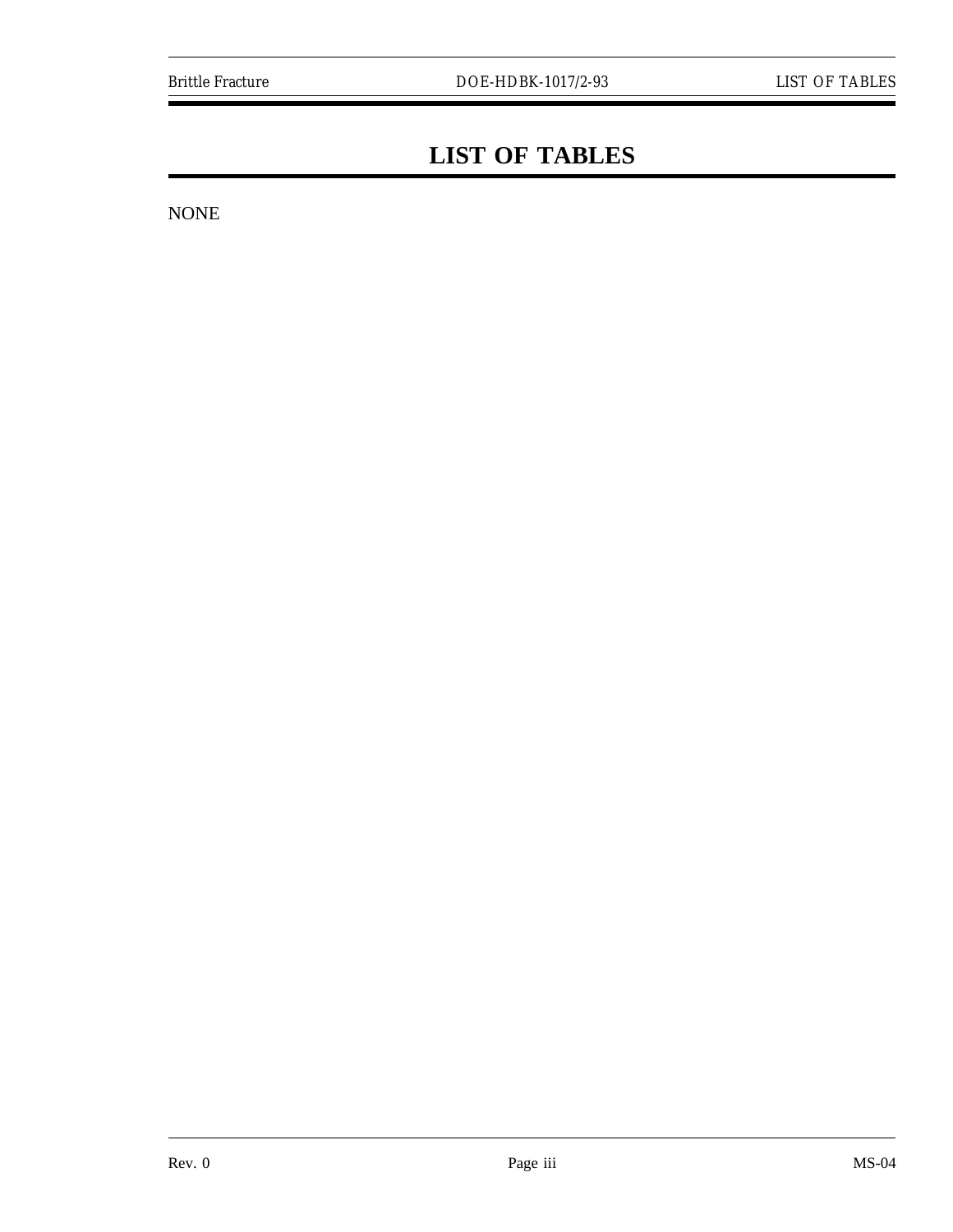### **[REFERENCES](#page-28-0)**

- <span id="page-31-0"></span>Academic Program for Nuclear Power Plant Personnel, Volume III, Columbia, MD,  $\bullet$ General Physics Corporation, Library of Congress Card #A 326517, 1982.
- Foster and Wright, Basic Nuclear Engineering, Fourth Edition, Allyn and Bacon, Inc,  $\bullet$ 1983.
- Glasstone and Sesonske, Nuclear Reactor Engineering, Third Edition, Van Nostrand  $\bullet$ Reinhold Company, 1981.
- Reactor Plant Materials, General Physics Corporation, Columbia Maryland, 1982.  $\bullet$
- Savannah River Site, Material Science Course, CS-CRO-IT-FUND-10, Rev. 0, 1991.  $\bullet$
- Tweeddale, J.G., The Mechanical Properties of Metals Assessment and Significance, American Elsevier Publishing Company, 1964.
- Weisman, Elements of Nuclear Reactor Design, Elsevier Scientific Publishing Company,  $\bullet$ 1983.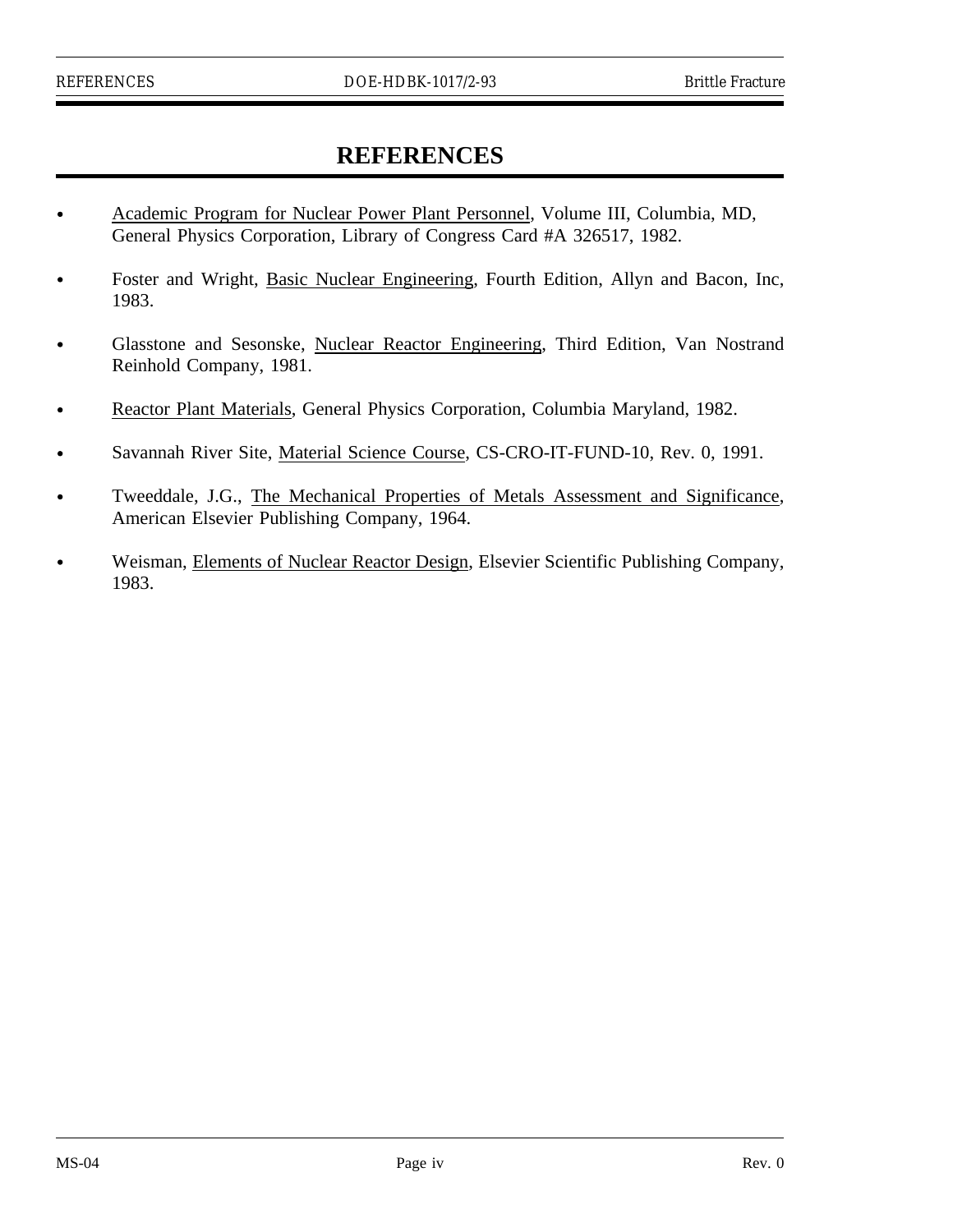## **[TERMINAL OBJECTIVE](#page-28-0)**

<span id="page-32-0"></span>1.0 Without references, **EXPLAIN** the importance of controlling heatup and cooldown rates of the primary coolant system.

### **[ENABLING OBJECTIVES](#page-28-0)**

- 1.1 **DEFINE** the following terms:
	- a. Ductile fracture
	- b. Brittle fracture
	- c. Nil-ductility Transition (NDT) Temperature
- 1.2 **DESCRIBE** the two changes made to reactor pressure vessels to decrease NDT.
- 1.3 **STATE** the effect grain size and irradiation have on a material's NDT.
- 1.4 **LIST** the three conditions necessary for brittle fracture to occur.
- 1.5 **STATE** the three conditions that tend to mitigate crack initiation.
- 1.6 **LIST** the five factors that determine the fracture toughness of a material.
- 1.7 Given a stress-temperature diagram, **IDENTIFY** the following points:
	- a. NDT (with no flaw)
	- b. NDT (with flaw)
	- c. Fracture transition elastic point
	- d. Fracture transition plastic point
- 1.8 **STATE** the two bases used for developing a minimum pressurization-temperature curve.
- 1.9 **EXPLAIN** a typical minimum pressure-temperature curve including:
	- a. Location of safe operating region
	- b. The way the curve will shift due to irradiation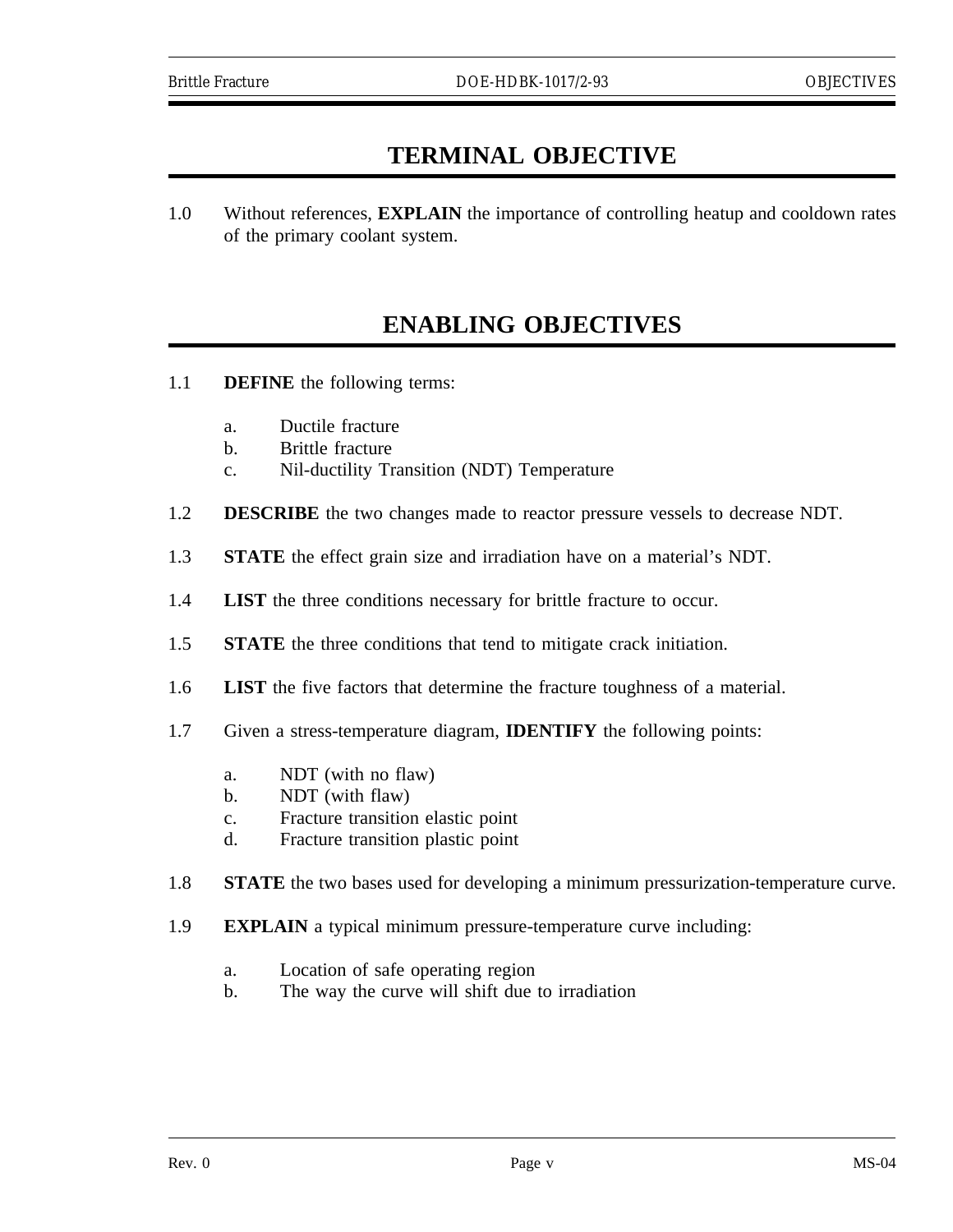## **ENABLING OBJECTIVES (Cont.)**

- 1.10 **LIST** the normal actions taken, in sequence, if the minimum pressurization-temperature curve is exceeded during critical operations.
- 1.11 **STATE** the precaution for hydrostatic testing.
- 1.12 **IDENTIFY** the basis used for determining heatup and cooldown rate limits.
- 1.13 **IDENTIFY** the three components that will set limits on the heatup and cooldown rates.
- 1.14 **STATE** the action typically taken upon discovering the heatup or cooldown rate has been exceeded.
- 1.15 **STATE** the reason for using soak times.
- 1.16 **STATE** when soak times become very significant.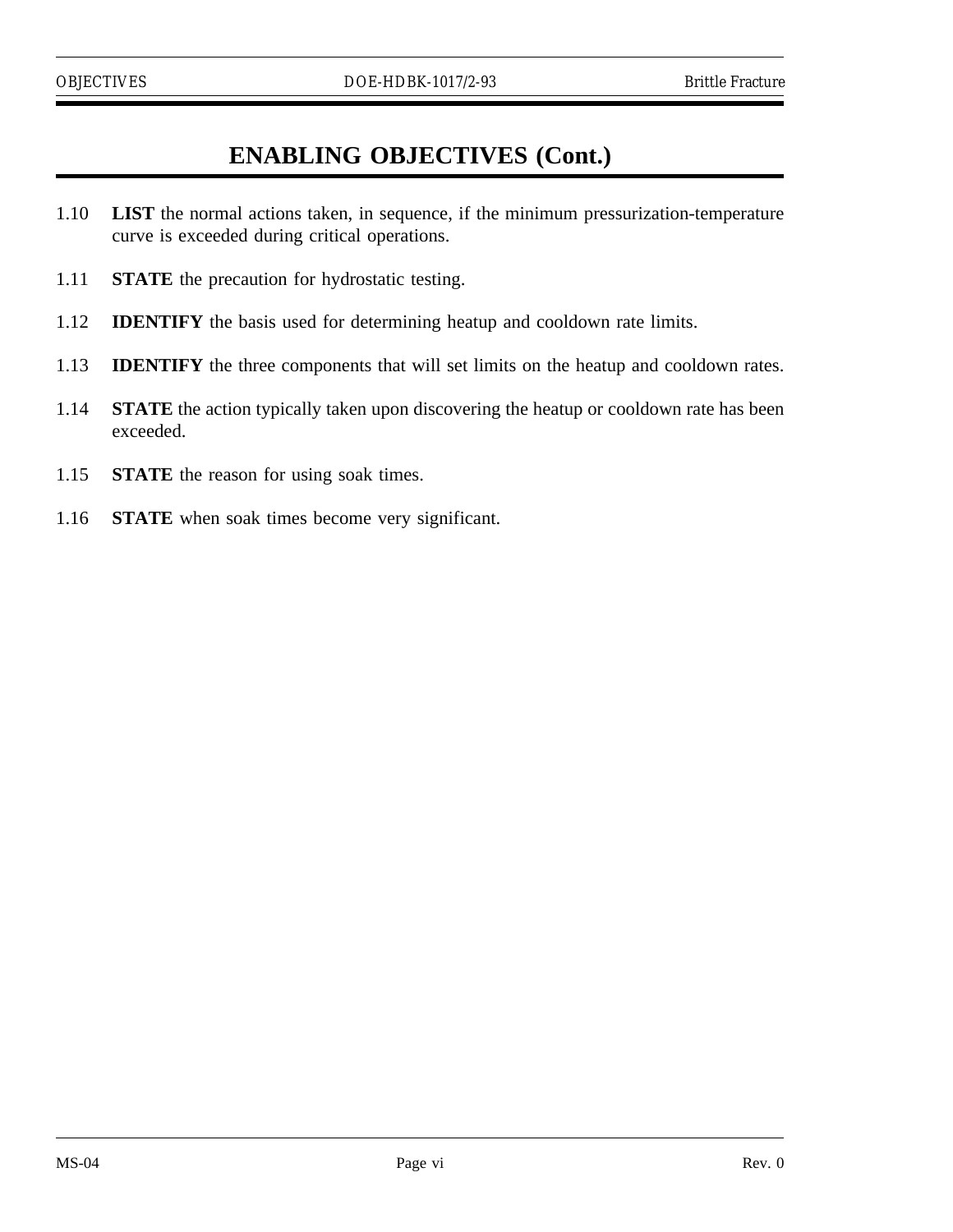### **[BRITTLE FRA CTU RE MECHANIS M](#page-28-1)**

<span id="page-34-0"></span>*Personnel need to understand brittle fracture. This type of fracture occurs under specific conditions without warning and can cause major damage to plant materials.*

**EO 1.1 DEFINE the following terms:**

|               | <b>Ductile fracture</b><br>c. Nil-ductility Transition<br>a.<br><b>Brittle fracture</b><br>(NDT) Temperature<br>$\mathbf{b}$ .        |
|---------------|---------------------------------------------------------------------------------------------------------------------------------------|
| $EO$ 1.2      | <b>DESCRIBE</b> the two changes made to reactor pressure vessels to<br>decrease NDT.                                                  |
| EO 1.3        | STATE the effect grain size and irradiation have on a material's<br>NDT.                                                              |
| <b>EO 1.4</b> | LIST the three conditions necessary for brittle fracture to occur.                                                                    |
| EO 1.5        | STATE the three conditions that tend to mitigate crack initiation.                                                                    |
| EO 1.6        | LIST the five factors that determine the fracture toughness of a<br>material.                                                         |
| EO 1.7        | Given a stress-temperature diagram, IDENTIFY the following<br>points:                                                                 |
|               | $NDT$ (with no flaw)<br>c. Fracture transition elastic point<br>a.<br>$NDT$ (with flaw)<br>d. Fracture transition plastic point<br>b. |

#### **Brittle Fracture [Mechanism](#page-28-0)**

Metals can fail by ductile or brittle fracture. Metals that can sustain substantial plastic strain or deformation before fracturing exhibit *ductile fracture*. Usually a large part of the plastic flow is concentrated near the fracture faces.

Metals that fracture with a relatively small or negligible amount of plastic strain exhibit *brittle fracture*. Cracks propagate rapidly. Brittle failure results from *cleavage* (splitting along definite planes). Ductile fracture is better than brittle fracture, because ductile fracture occurs over a period of time, where as brittle fracture is fast, and can occur (with flaws) at lower stress levels than a ductile fracture. Figure 1 shows the basic types of fracture.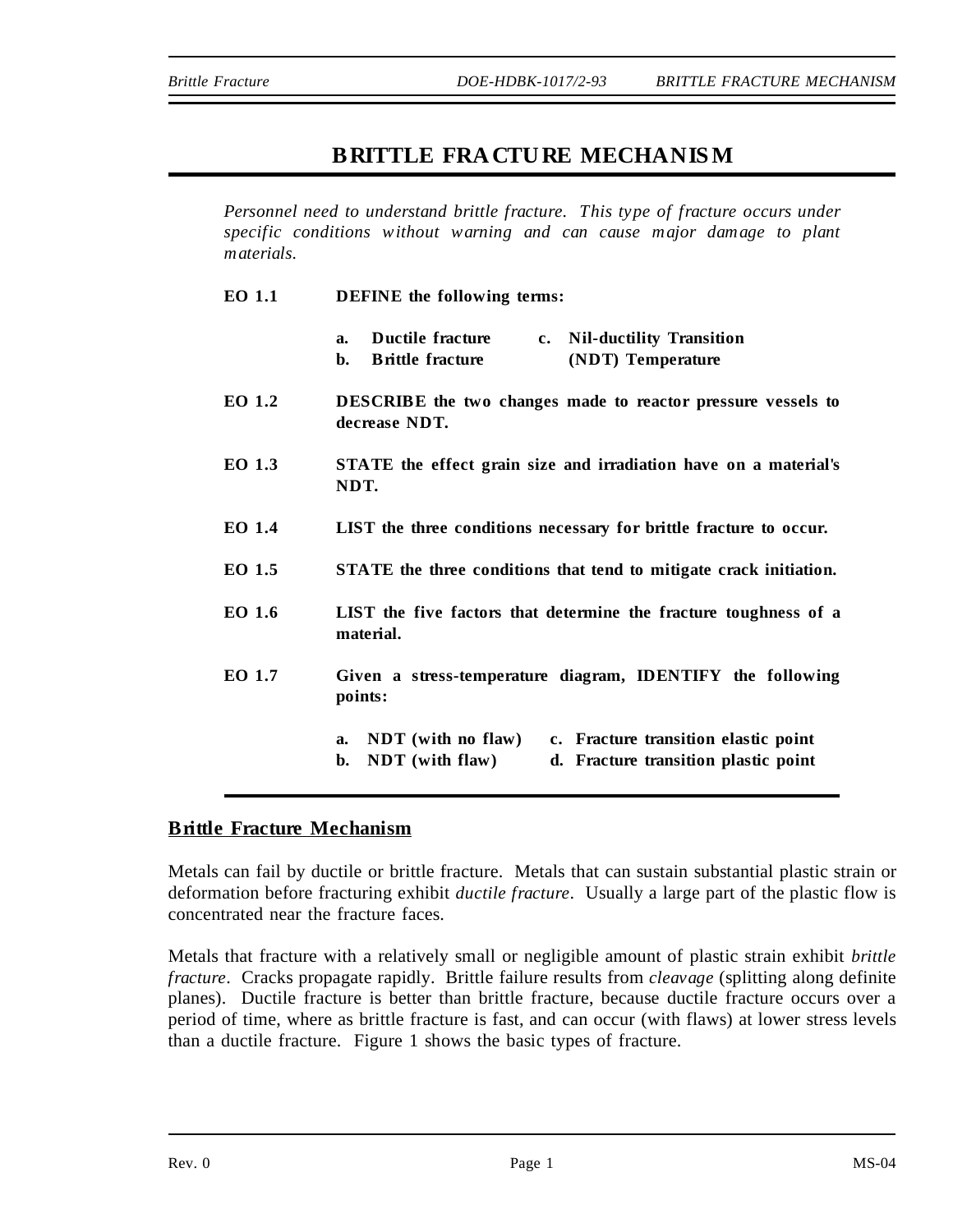<span id="page-35-0"></span>

[Figure 1 Basic Fracture Types](#page-29-1)

Brittle cleavage fracture is of the most concern in this module. *Brittle cleavage fracture* occurs in materials with a high strain-hardening rate and relatively low cleavage strength or great sensitivity to multi-axial stress.

Many metals that are ductile under some conditions become brittle if the conditions are altered. The effect of temperature on the nature of the fracture is of considerable importance. Many steels exhibit ductile fracture at elevated temperatures and brittle fracture at low temperatures. The temperature above which a material is ductile and below which it is brittle is known as the *Nil-Ductility Transition (NDT) temperature*. This temperature is not precise, but varies according to prior

mechanical and heat treatment and the nature and amounts of impurity elements. It is determined by some form of drop-weight test (for example, the Izod or Charpy tests).

Ductility is an essential requirement for steels used in the construction of reactor vessels; therefore, the NDT temperature is of significance in the operation of these vessels. Small grain size tends to increase ductility and results in a decrease in NDT temperature. Grain size is controlled by heat treatment in the specifications and manufacturing of reactor vessels. The NDT temperature can also be lowered by small additions of selected alloying elements such as nickel and manganese to low-carbon steels.

Of particular importance is the shifting of the NDT temperature to the right (Figure 2), when the reactor vessel is exposed to fast neutrons. The reactor vessel is continuously exposed to fast neutrons that escape from the core. Consequently, during operation the reactor vessel is subjected to an increasing fluence (flux) of fast neutrons, and as a result the NDT temperature increases steadily. It is not likely that the NDT temperature will approach the normal operating temperature of the steel. However, there is a possibility that when the reactor is being shut down or during an abnormal cooldown, the temperature may fall below the NDT value while the internal pressure is still high. The reactor vessel is susceptible to brittle fracture at this point. Therefore, special attention must be given to the effect of neutron irradiation on the NDT temperature of the steels used in fabricating reactor pressure vessels. The Nuclear Regulatory Commission requires that a reactor vessel material surveillance program be conducted in watercooled power reactors in accordance with ASTM Standards (designation E 185-73).

Pressure vessels are also subject to cyclic stress. *Cyclic stress* arises from pressure and/or temperature cycles on the metal. Cyclic stress can lead to fatigue failure. Fatigue failure, discussed in more detail in Module 5, can be initiated by microscopic cracks and notches and even by grinding and machining marks on the surface. The same (or similar) defects also favor brittle fracture.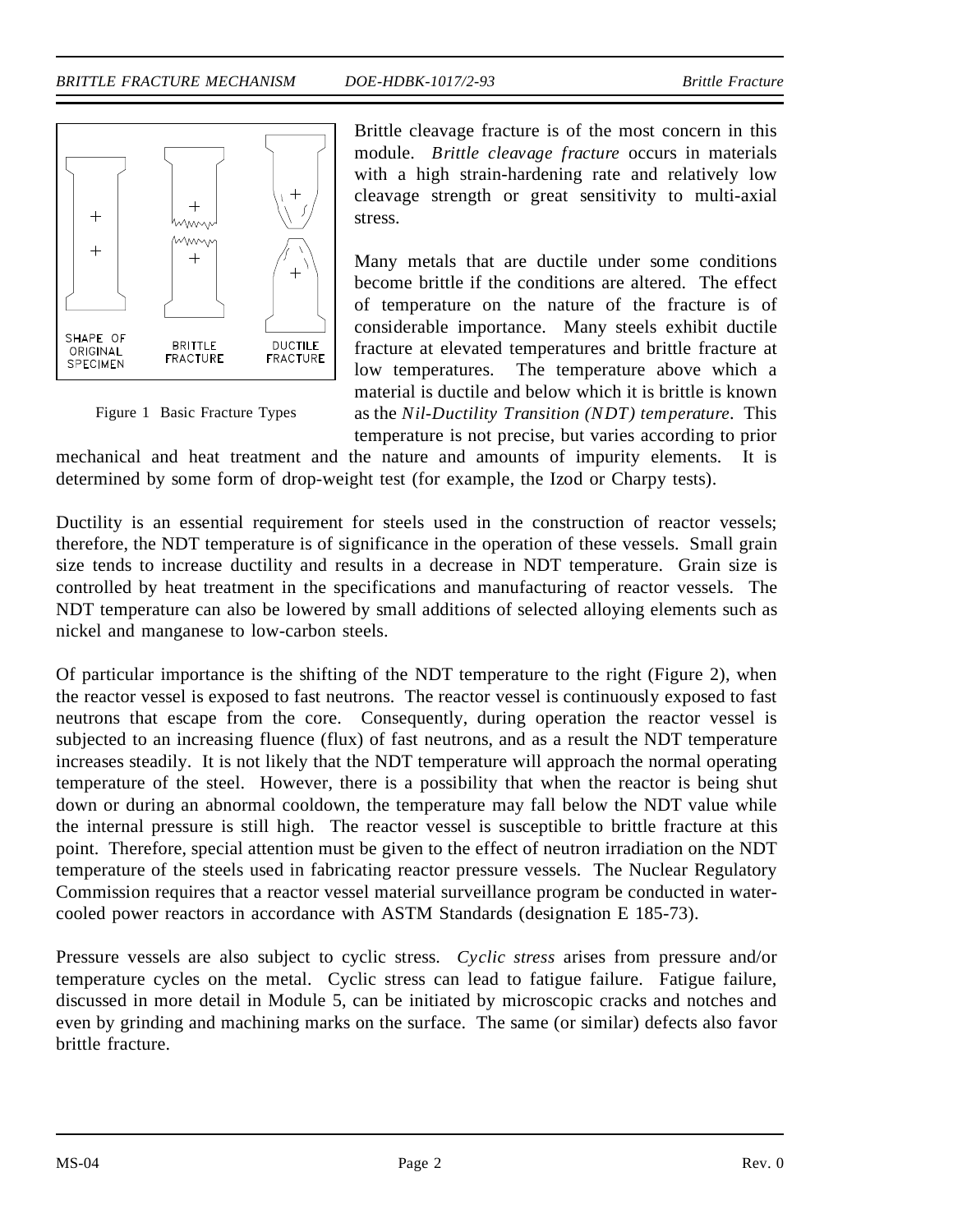#### **[Stress-Temperature](#page-28-0) Curves**

One of the biggest concerns with brittle fracture is that it can occur at stresses well below the yield strength (stress corresponding to the transition from elastic to plastic behavior) of the material, provided certain conditions are present. These conditions are: a flaw such as a crack; a stress of sufficient intensity to develop a small deformation at the crack tip; and a temperature low enough to promote brittle fracture. The relationship between these conditions is best described using a generalized stress-temperature diagram for crack initiation and arrest as shown in Figure 2.



[Figure 2 Stress-Temperature Diagram for Crack Initiation and Arrest](#page-29-0)

Figure 2 illustrates that as the temperature goes down, the tensile strength (Curve A) and the yield strength (Curve B) increase. The increase in tensile strength, sometimes known as the ultimate strength (a maximum of increasing strain on the stress-strain curve), is less than the increase in the yield point. At some low temperature, on the order of 10°F for carbon steel, the yield strength and tensile strength coincide. At this temperature and below, there is no yielding when a failure occurs. Hence, the failure is brittle. The temperature at which the yield and tensile strength coincide is the NDT temperature.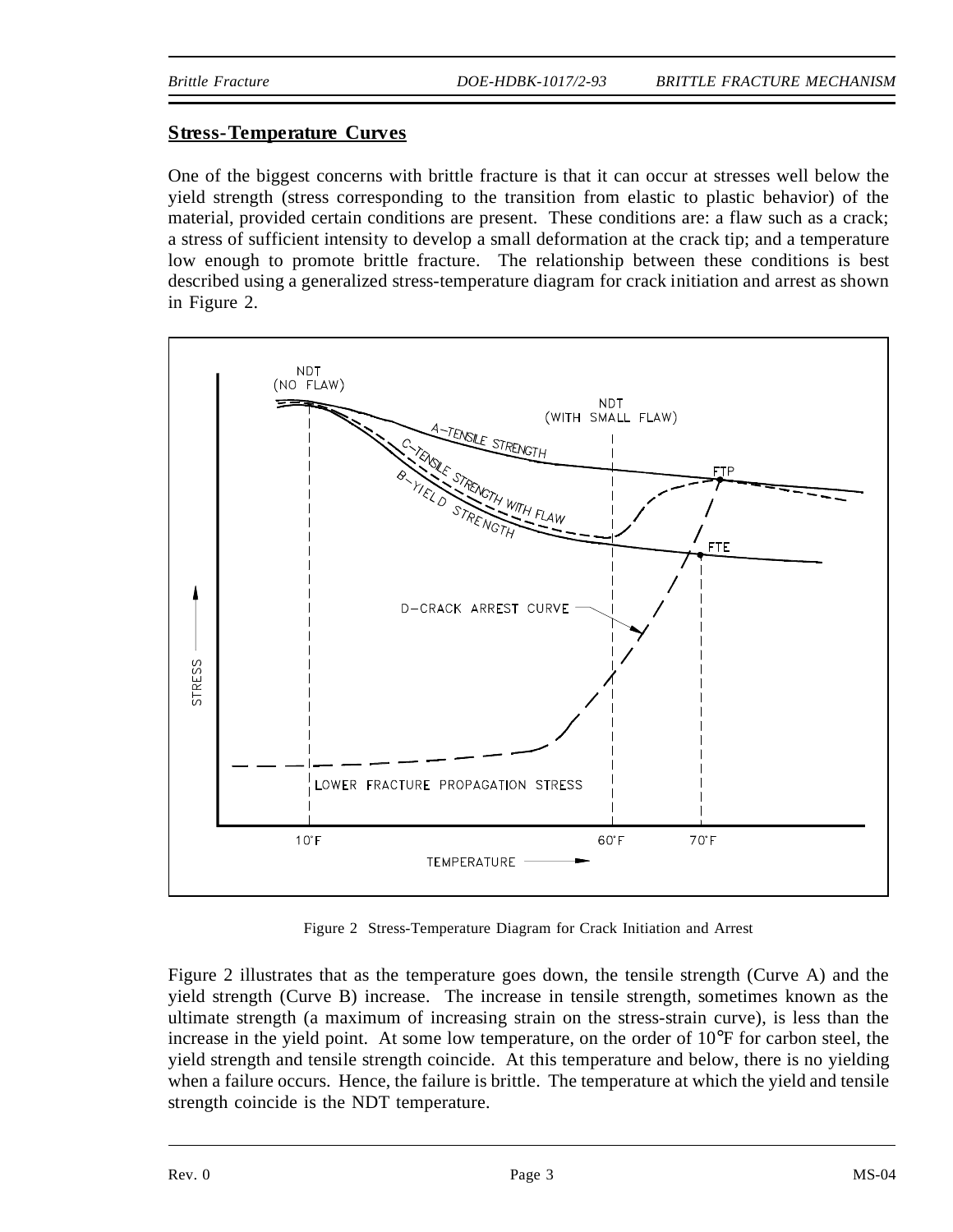When a small flaw is present, the tensile strength follows the dashed Curve C. At elevated temperatures, Curves A and C are identical. At lower temperatures, approximately 50°F above the NDT temperature for material with no flaws, the tensile strength curve drops to the yield curve and then follows the yield curve to lower temperatures. At the point where Curves C and B meet, there is a new NDT temperature. Therefore, if a flaw exists, any failure at a temperature equal or below the NDT temperature for flawed material will be brittle.

### **Crack Initiation and [Propagation](#page-28-0)**

As discussed earlier in this chapter, brittle failure generally occurs because a flaw or crack propagates throughout the material. The start of a fracture at low stresses is determined by the cracking tendencies at the tip of the crack. If a plastic flaw exists at the tip, the structure is not endangered because the metal mass surrounding the crack will support the stress. When brittle fracture occurs (under the conditions for brittle fracture stated above), the crack will initiate and propagate through the material at great speeds (speed of sound). It should be noted that smaller grain size, higher temperature, and lower stress tend to mitigate crack initiation. Larger grain size, lower temperatures, and higher stress tend to favor crack propagation. There is a stress level below which a crack will not propagate at any temperature. This is called the lower fracture propagation stress. As the temperature increases, a higher stress is required for a crack to propagate. The relationship between the temperature and the stress required for a crack to propagate is called the crack arrest curve, which is shown on Figure 2 as Curve D. At temperatures above that indicated on this curve, crack propagation will not occur.

#### **Fracture [Toughness](#page-28-0)**

Fracture toughness is an indication of the amount of stress required to propagate a preexisting flaw. The fracture toughness of a metal depends on the following factors.

- a. Metal composition
- b. Metal temperature
- c. Extent of deformations to the crystal structure
- d. Metal grain size
- e. Metal crystalline form

The intersection of the crack arrest curve with the yield curve (Curve B) is called the *fracture transition elastic* (FTE) *point*. The temperature corresponding to this point is normally about 60°F above the NDT temperature. This temperature is also known as the Reference Temperature - Nil-ductility Transition  $(RT<sub>NDT</sub>)$  and is determined in accordance with ASME Section III (1974 edition), NB 2300. The FTE is the temperature above which plastic deformation accompanies all fractures or the highest temperature at which fracture propagation can occur under purely elastic loads. The intersection of the crack arrest curve (Curve D) and the tensile strength or ultimate strength, curve (Curve A) is called the *fracture transition plastic* (FTP) *point*. The temperature corresponding with this point is normally about 120°F above the NDT temperature. Above this temperature, only ductile fractures occur.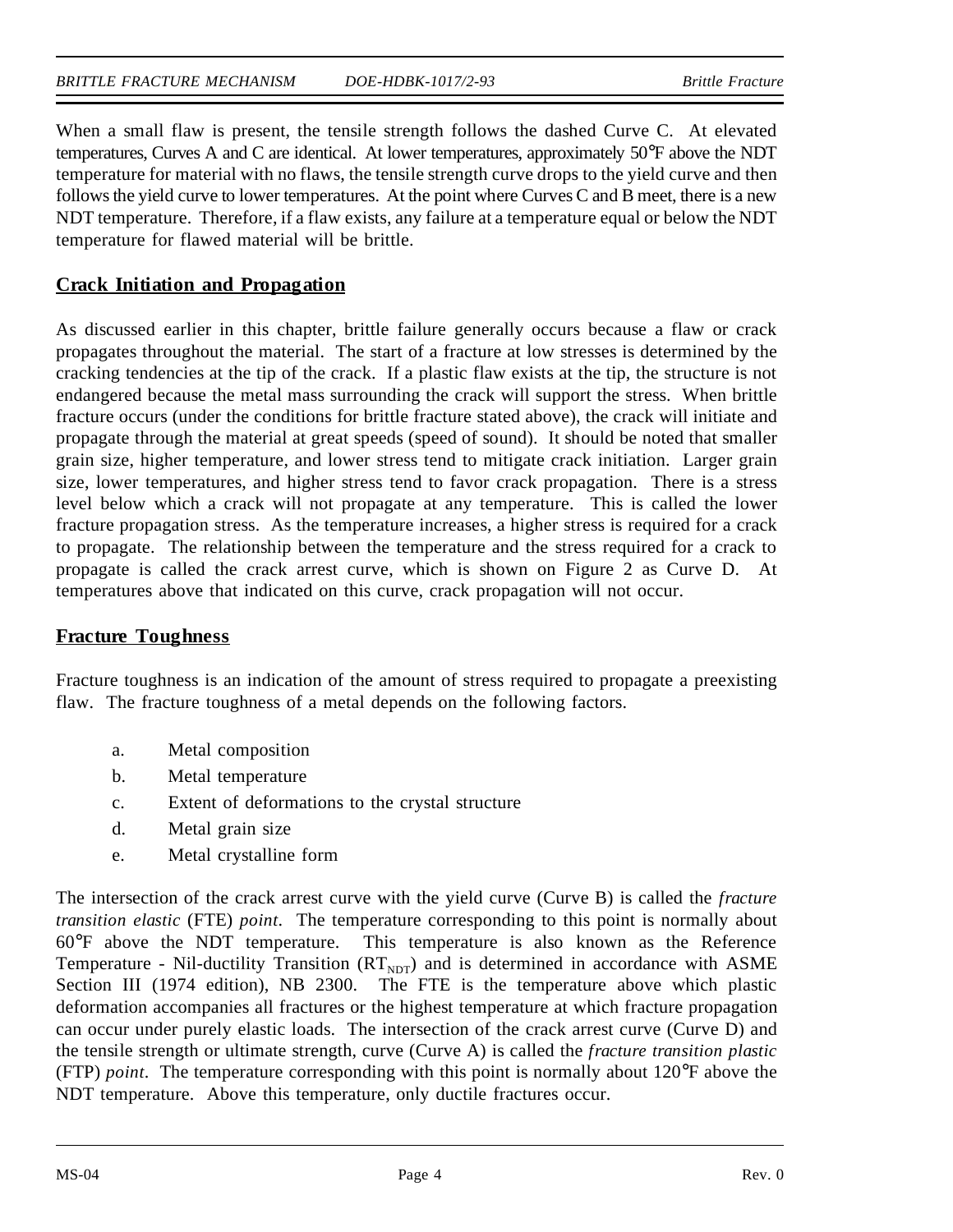Figure 3 is a graph of stress versus temperature, showing fracture initiation curves for various flaw sizes.



[Figure 3 Fracture Diagram](#page-29-0)

It is clear from the above discussion that we must operate above the NDT temperature to be certain that no brittle fracture can occur. For greater safety, it is desirable that operation be limited above the FTE temperature, or  $NDT + 60^\circ F$ . Under such conditions, no brittle fracture can occur for purely elastic loads.

As previously discussed, irradiation of the pressure vessel can raise the NDT temperature over the lifetime of the reactor pressure vessel, restricting the operating temperatures and stress on the vessel. It should be clear that this increase in NDT can lead to significant operating restrictions, especially after 25 years to 30 years of operation where the NDT can raise 200°F to 300°F. Thus, if the FTE was 60°F at the beginning of vessel life and a change in the NDT of 300°F occurred over a period of time, the reactor coolant would have to be raised to more than 360°F before full system pressure could be applied.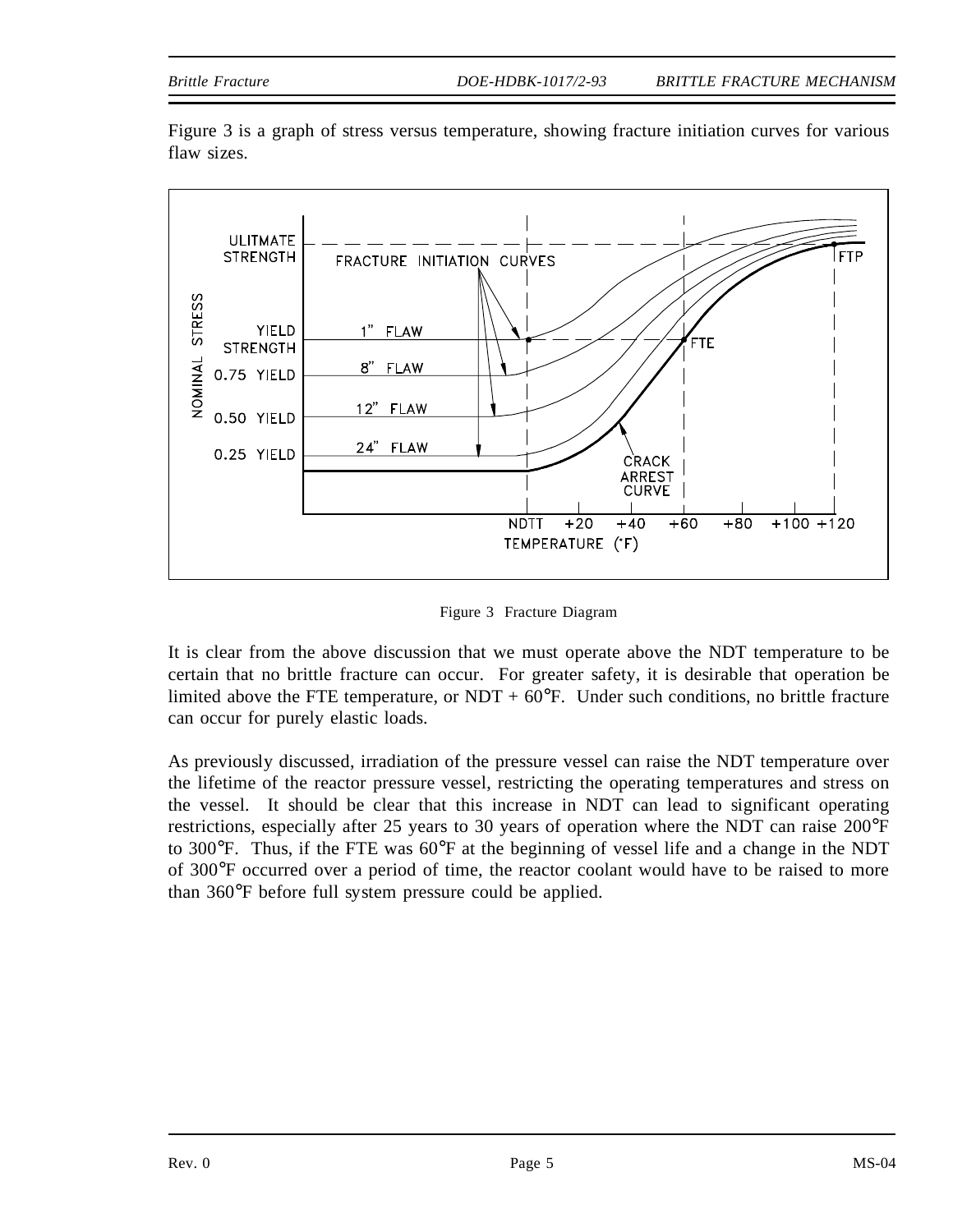### **[Summary](#page-28-0)**

The important information in this chapter is summarized below.

| <b>Brittle Fracture Summary</b>                                                                                                         |  |  |  |  |
|-----------------------------------------------------------------------------------------------------------------------------------------|--|--|--|--|
| Ductile fracture is exhibited when metals can sustain substantial plastic strain or<br>deformation before fracturing.                   |  |  |  |  |
| Brittle fracture is exhibited when metals fracture with a relatively small or<br>negligible amount of plastic strain.                   |  |  |  |  |
| Nil-Ductility Transition (NDT) temperature is the temperature above which a<br>material is ductile and below which it is brittle.       |  |  |  |  |
| Changes made to decrease NDT include:                                                                                                   |  |  |  |  |
| Use of smaller grain size in metals                                                                                                     |  |  |  |  |
| Small additions of selected alloying elements such as nickel and<br>manganese to low-carbon steels                                      |  |  |  |  |
| NDT decreases due to smaller grain size and increases due to irradiation                                                                |  |  |  |  |
| Brittle fracture requires three conditions:                                                                                             |  |  |  |  |
| Flaw such as a crack<br>Stress sufficient to develop a small deformation at the crack tip<br>Temperature at or below NDT                |  |  |  |  |
| Conditions to mitigate crack initiation:                                                                                                |  |  |  |  |
| Smaller grain size<br>Higher temperature<br>Lower stress levels                                                                         |  |  |  |  |
| Factors determining fracture toughness of a metal include:                                                                              |  |  |  |  |
| Metal composition<br>Metal temperature<br>Extent of deformations to the crystal structure<br>Metal grain size<br>Metal crystalline form |  |  |  |  |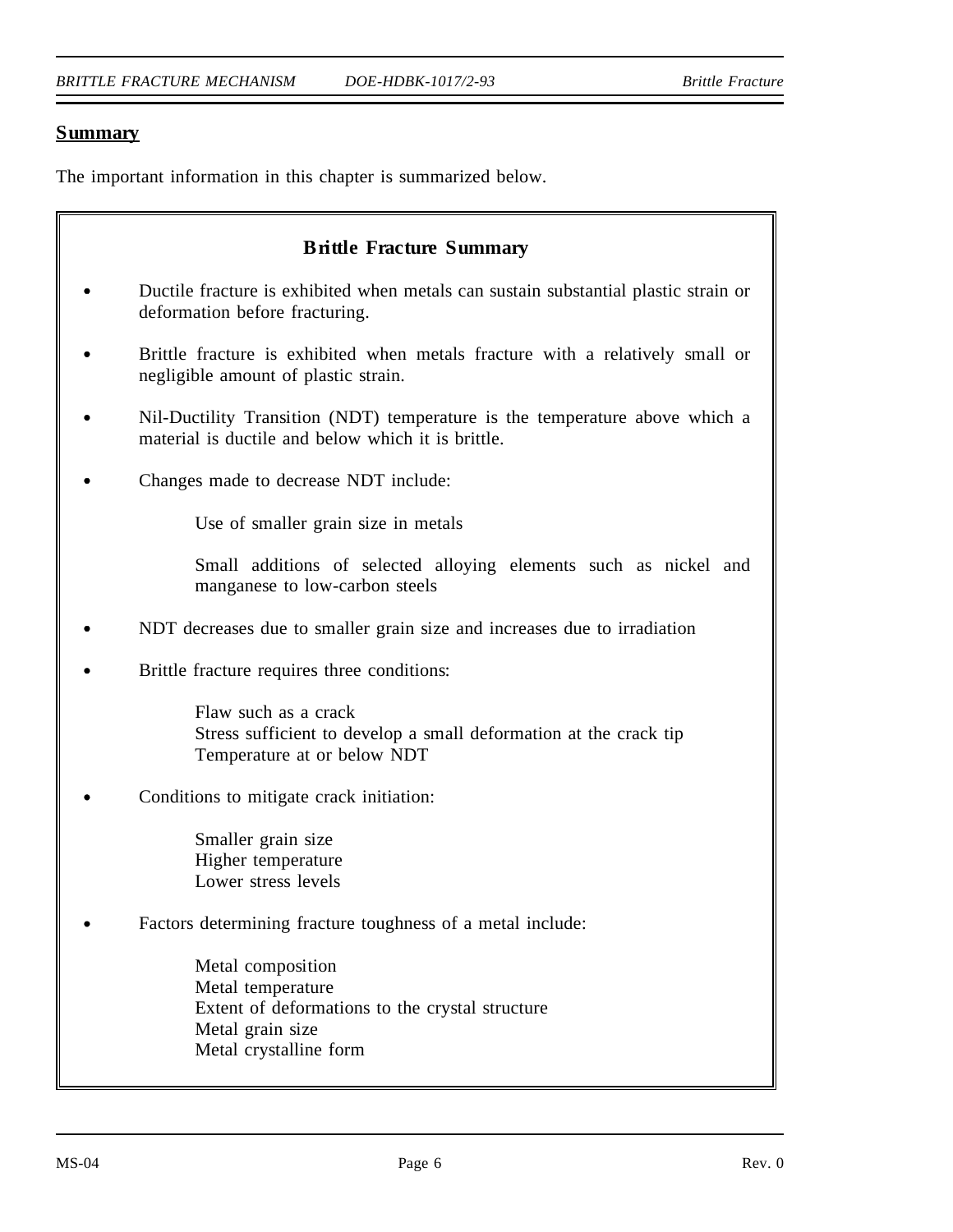### **[MINIMUM PRESSURIZATION-TEMPERATURE CURVES](#page-28-1)**

*Plant operations are effected by the minimum pressurization-temperature curves. Personnel need to understand the information that is associated with the curves to better operate the plant.*

- **EO 1.8 STATE the two bases used for developing a minimum pressurization-temperature curve.**
- **EO 1.9 EXPLAIN a typical minimum pressure-temperature curve including:**
	- **a. Location of safe operating region**
	- **b. The way the curve will shift due to irradiation**
- **EO 1.10 LIST the normal actions taken, in sequence, if the minimum pressurization-temperature curve is exceeded during critical operations.**
- **EO 1.11 STATE the precaution for hydrostatic testing.**

#### **M PT [Definition](#page-28-2) and Basis**

*Minimum pressurization-temperature* (MPT) *curves* specify the temperature and pressure limitations for reactor plant operation. They are based on reactor vessel and head stress limitations and the need to preclude reactor vessel and head brittle fracture. Figure 4 shows some pressure-temperature operating curves for a pressurized water reactor (PWR) Primary Coolant System (PCS).

Note that the safe operating region is to the right of the reactor vessel MPT curve. The reactor vessel MPT curve ensures adequate operating margin away from the crack arrest curve discussed above. The curves used by operations also incorporate instrument error to ensure adequate safety margin. Because of the embrittling effects of neutron irradiation, the MPT curve will shift to the right over core life to account for the increased brittleness or decreased ductility. Figure 4 also contains pressurizer and steam generator operating curves. Operating curves may also include surge line and primary coolant pump operating limitations. The MPT relief valve setting prevents exceeding the NDT limit for pressure when the PCS is cold and is set below the lowest limit of the reactor vessel MPT curve.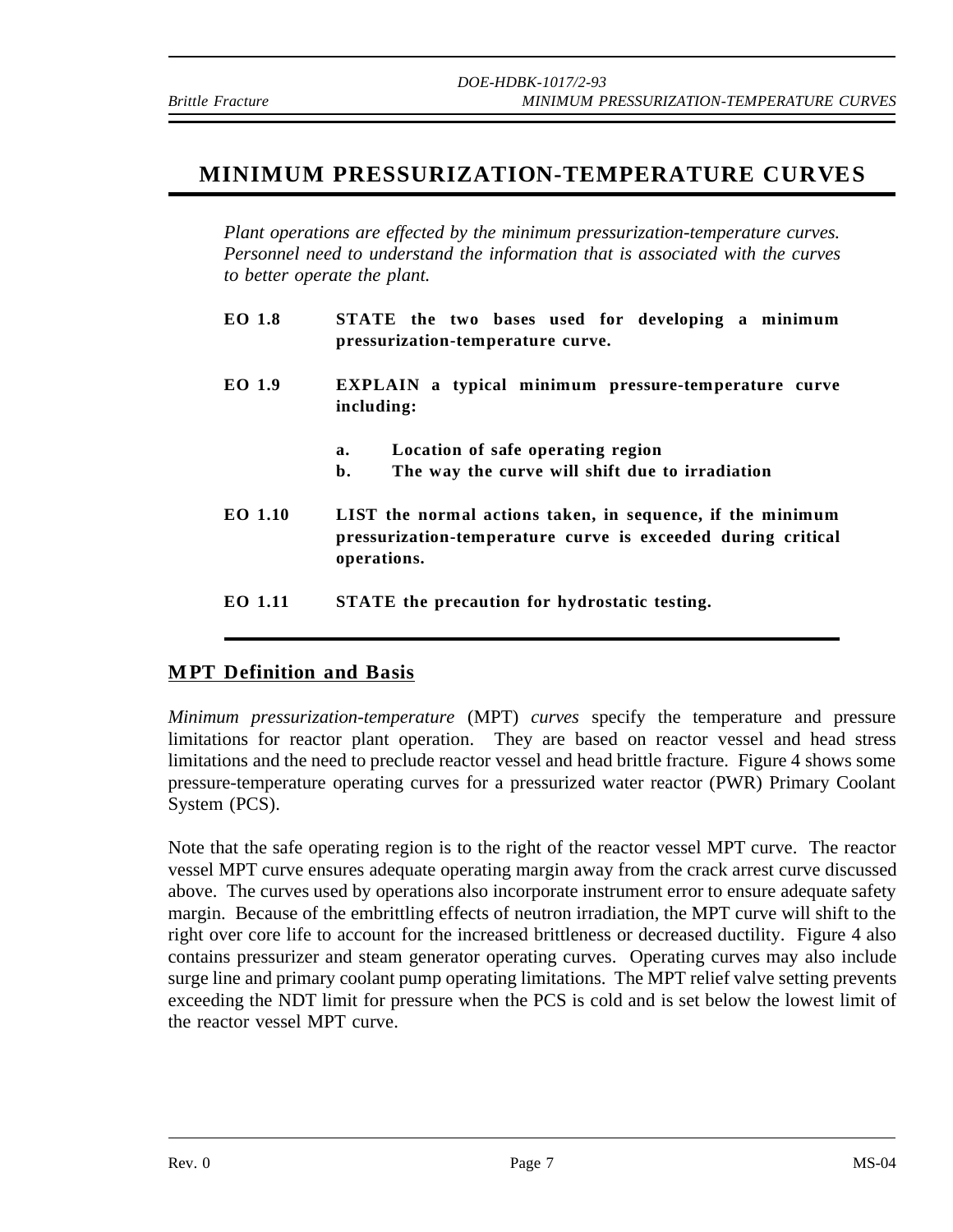*DOE-HDBK-1017/2-93 MINIMUM PRESSURIZATION-TEMPERATURE CURVES Brittle Fracture*



[Figure 4 PCS Temperature vs. Pressure for Normal Operation](#page-29-0)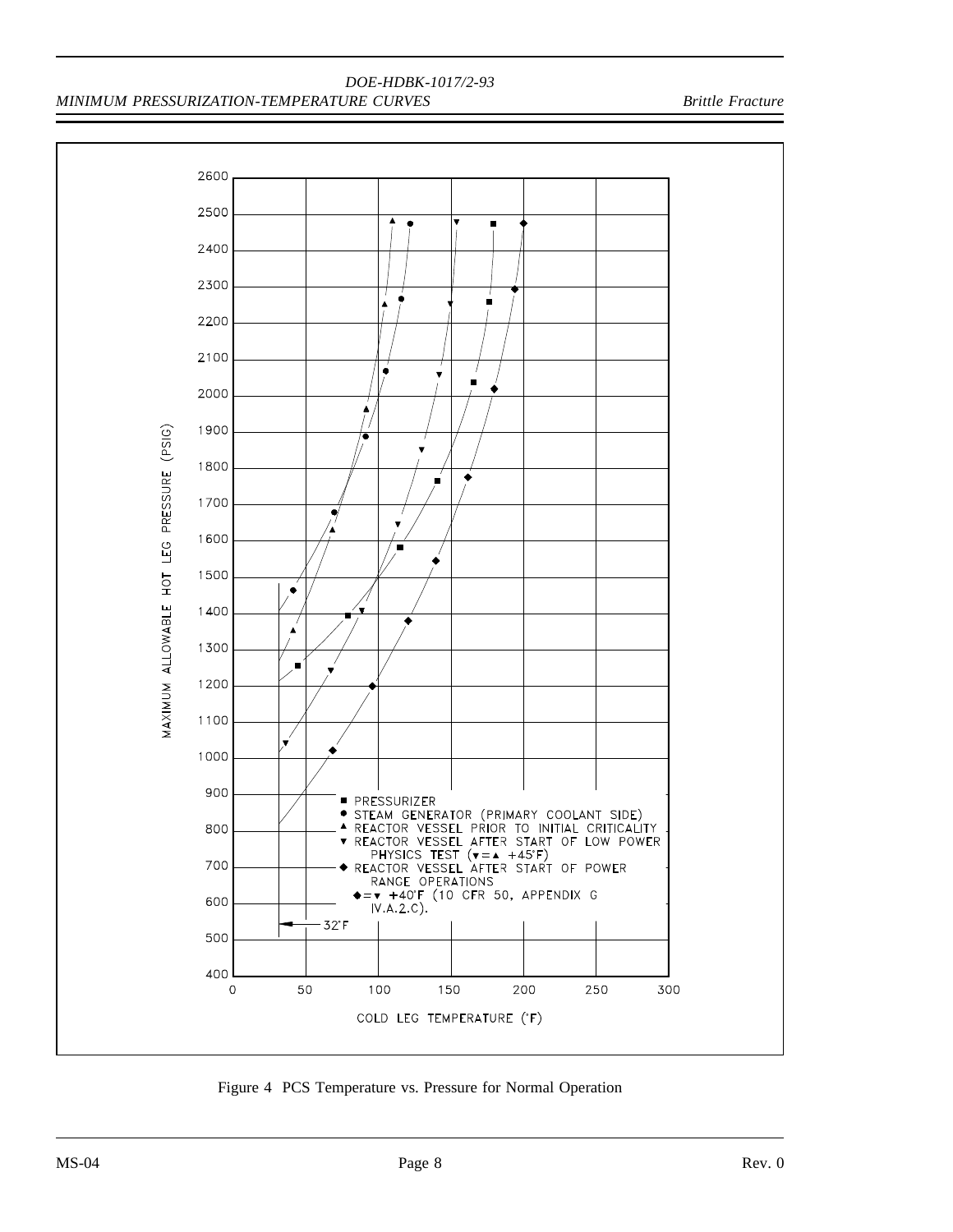If the limit of the MPT curve is exceeded during critical operation, the usual action is to scram the reactor, cool down and depressurize the PCS, and conduct an engineering evaluation prior to further plant operation.

During hydrostatic testing, minimum pressurization temperature precautions include making sure that desired hydrostatic pressure is consistent with plant temperatures so that excessive stress does not occur. Figure 5 shows MPT curves for hydrostatic testing of a PWR PCS. The safe operating region is to the right of the MPT curves. Other special hydrostatic limits may also apply during testing.



[Figure 5 PCS Temperature vs. Hydrotest Pressure](#page-29-0)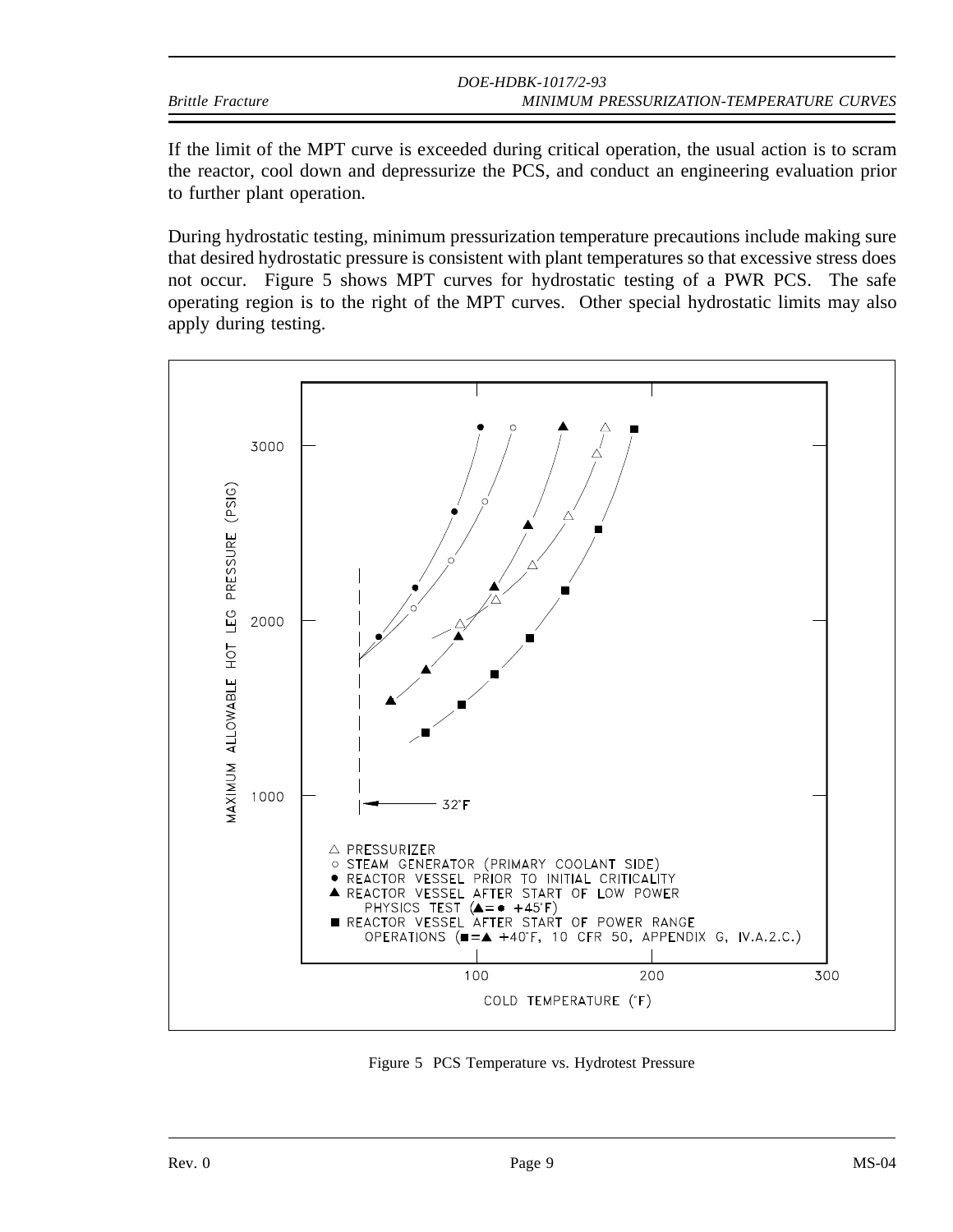#### **[Summary](#page-28-3)**

The important information in this chapter is summarized below.

### **Minimum Pressurization-Temperature Curves Summary**

- MPT curves are based on reactor vessel and head stress limitations, and the need to prevent reactor vessel and head brittle fracture.
- MPT curve safe operating region is to the right of the curve.
- MPT curve will shift to the right due to irradiation.
- Normal actions if MPT curves are exceeded during critical operation are:

Scram reactor

Cool down and depressurize

Conduct engineering evaluation prior to further plant operation

• The precaution to be observed when performing a hydrostatic test is to make sure the pressure is consistent with plant temperatures.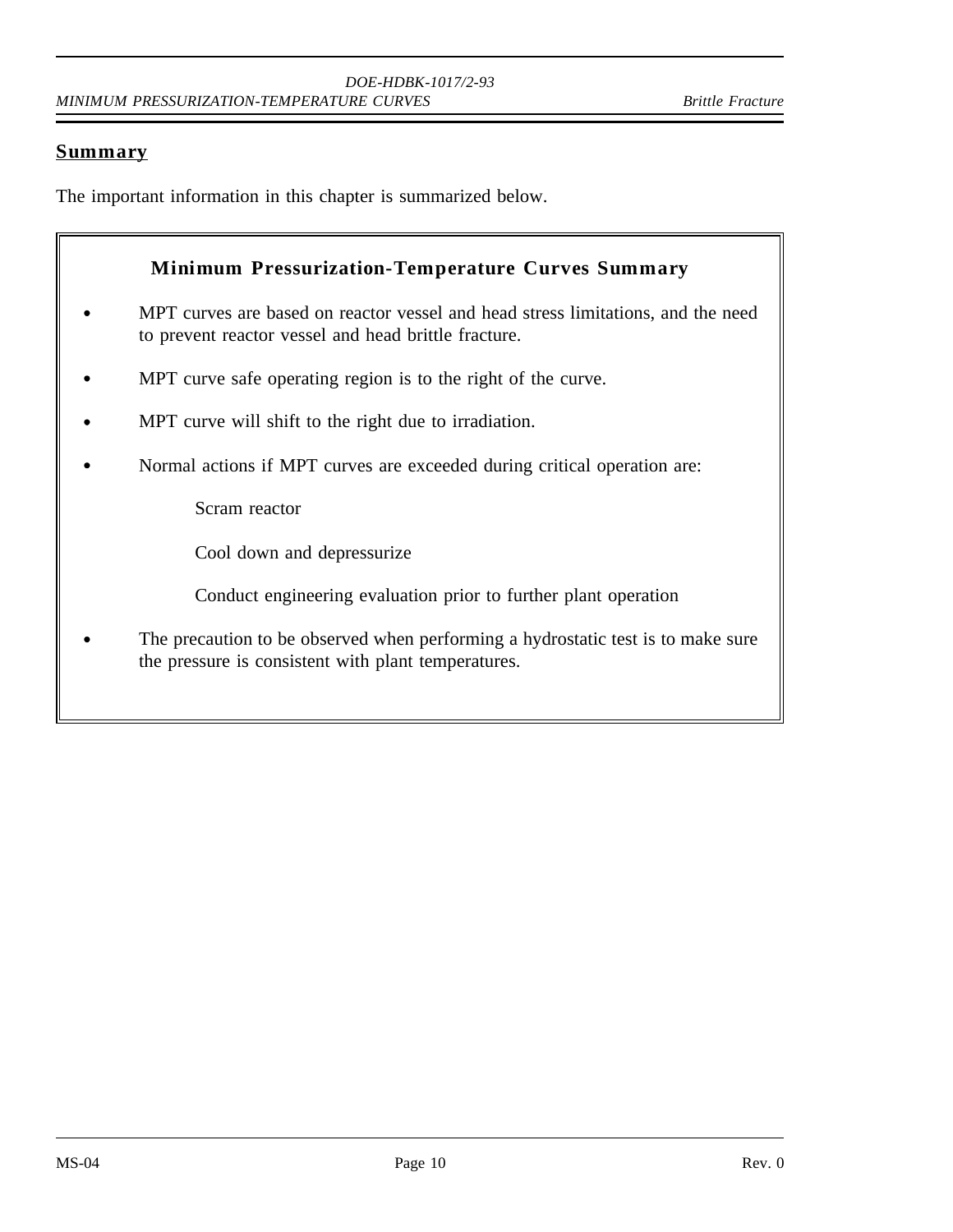### **[HEATUP AND COOLDOWN RATE LIMITS](#page-28-4)**

*Personnel operating a reactor plant must be aware of the heatup and cooldown rates for the system. If personnel exceed these rates, major damage could occur under certain conditions.*

- **EO 1.12 IDENTIFY the basis used for determining heatup and cooldown rate limits.**
- **EO 1.13 IDENTIFY the three components that will set limits on the heatup and cooldown rates.**
- **EO 1.14 STATE the action typically taken upon discovering the heatup or cooldown rate has been exceeded.**
- **EO 1.15 STATE the reason for using soak times.**
- **EO 1.16 STATE when soak times become very significant.**

#### **[Basis](#page-28-4)**

Heatup and cooldown rate limits, as shown in Figure 6, are based upon the impact on the future fatigue life of the plant. The heatup and cooldown limits ensure that the plant's fatigue life is equal to or greater than the plant's operational life. Large components such as flanges, the reactor vessel head, and even the reactor vessel itself are the limiting components. Usually the most limiting component will set the heatup and cooldown rates.

Thermal stress imposed by a rapid temperature change (a fast ramp or even a step change) of approximately 20°F (depending upon the plant) is insignificant  $(10^6 \text{ cycles} \text{ allowed})$ 



[Figure 6 Heatup and Cooldown Rate Limits](#page-29-0)

depending upon component) and has no effect on the design life of the plant.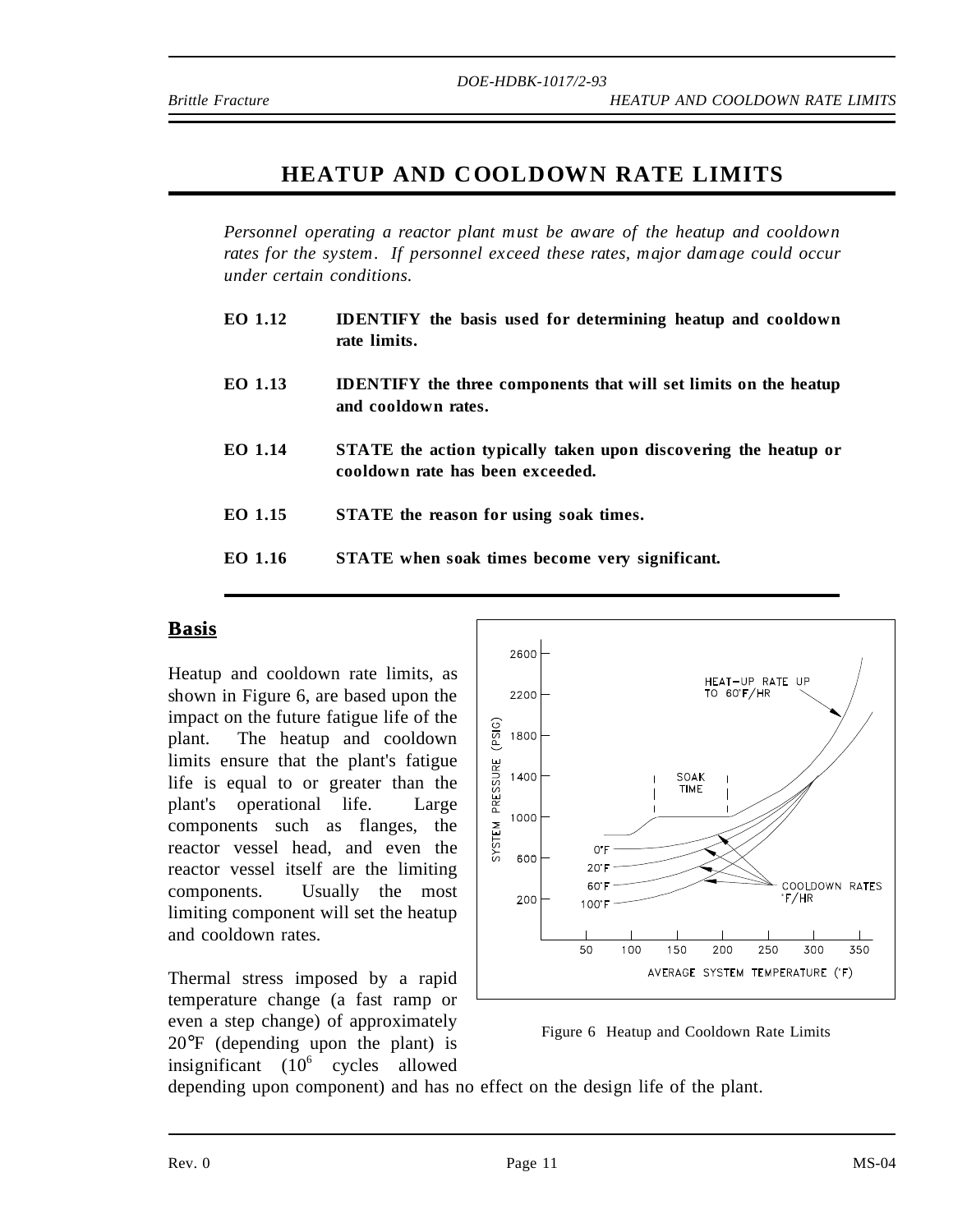### **[Exceeding](#page-28-4) Heatup and Cooldown Rates**

Usually, exceeding heatup or cooldown limits or other potential operational thermal transient limitations is not an immediate hazard to continued operation and only requires an assessment of the impact on the future fatigue life of the plant. However, this may depend upon the individual plant and its limiting components.

Individual components, such as the pressurizer, may have specific heatup and cooldown limitations that, in most cases, are less restrictive than for the PCS.

Because of the cooldown transient limitations of the PCS, the reactor should be shut down in an orderly manner. Cooldown of the PCS from full operating temperature to 200°F or less requires approximately 24 hours (depending upon cooldown limit rates) as a minimum. Requirements may vary from plant to plant.

### **Soak [Times](#page-28-4)**

Soak times may be required when heating up the PCS, especially when large limiting components are involved in the heatup. Soak times are used so that heating can be carefully controlled. In this manner thermal stresses are minimized. An example of a soak time is to heat the reactor coolant to a specified temperature and to stay at that temperature for a specific time period. This allows the metal in a large component, such as the reactor pressure vessel head, to heat more evenly from the hot side to the cold side, thus limiting the thermal stress across the head. Soak time becomes very significant when the PCS is at room temperature or below and very close to its  $RT_{NOT}$  temperature limitations.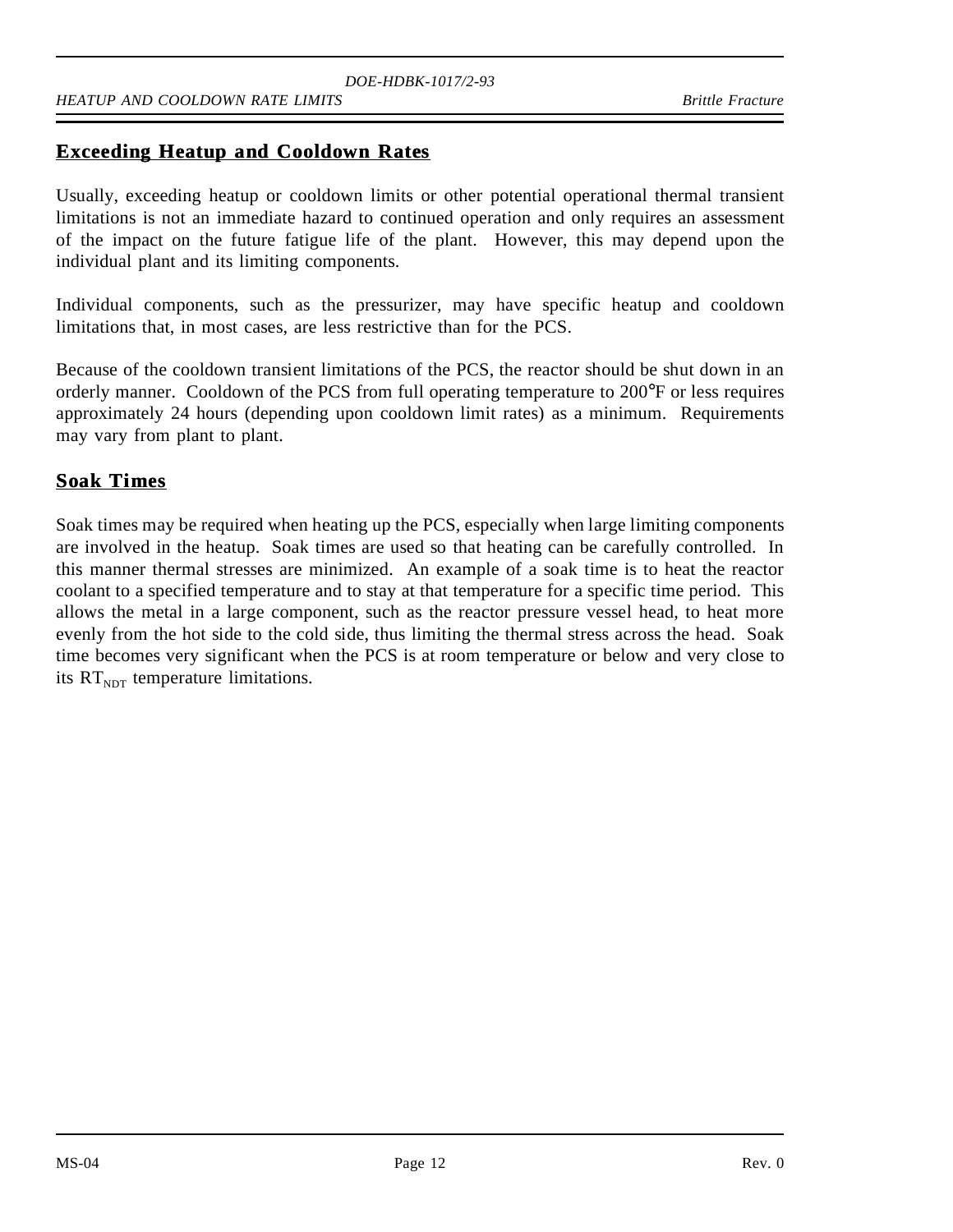#### **[Summary](#page-28-4)**

The important information in this chapter is summarized below.

# **Heatup-Cooldown Rate Limits Summary**  $\bullet$ Heatup and cooldown rate limits are based upon impact on the future fatigue life of the plant. The heatup and cooldown rate limits ensure that the plant's fatigue life is equal to or greater than the plant's operational life.  $\epsilon$ Large components such as flanges, reactor vessel head, and the vessel itself are the limiting components. Usually exceeding the heatup or cooldown rate limits requires only an assessment of the impact on the future fatigue life of the plant. Soak times: May be required when heating large components Used to minimize thermal stresses by controlling the heating rate Become very significant if system is at room temperature or below and

very close to  $RT<sub>NDT</sub>$  temperature limitations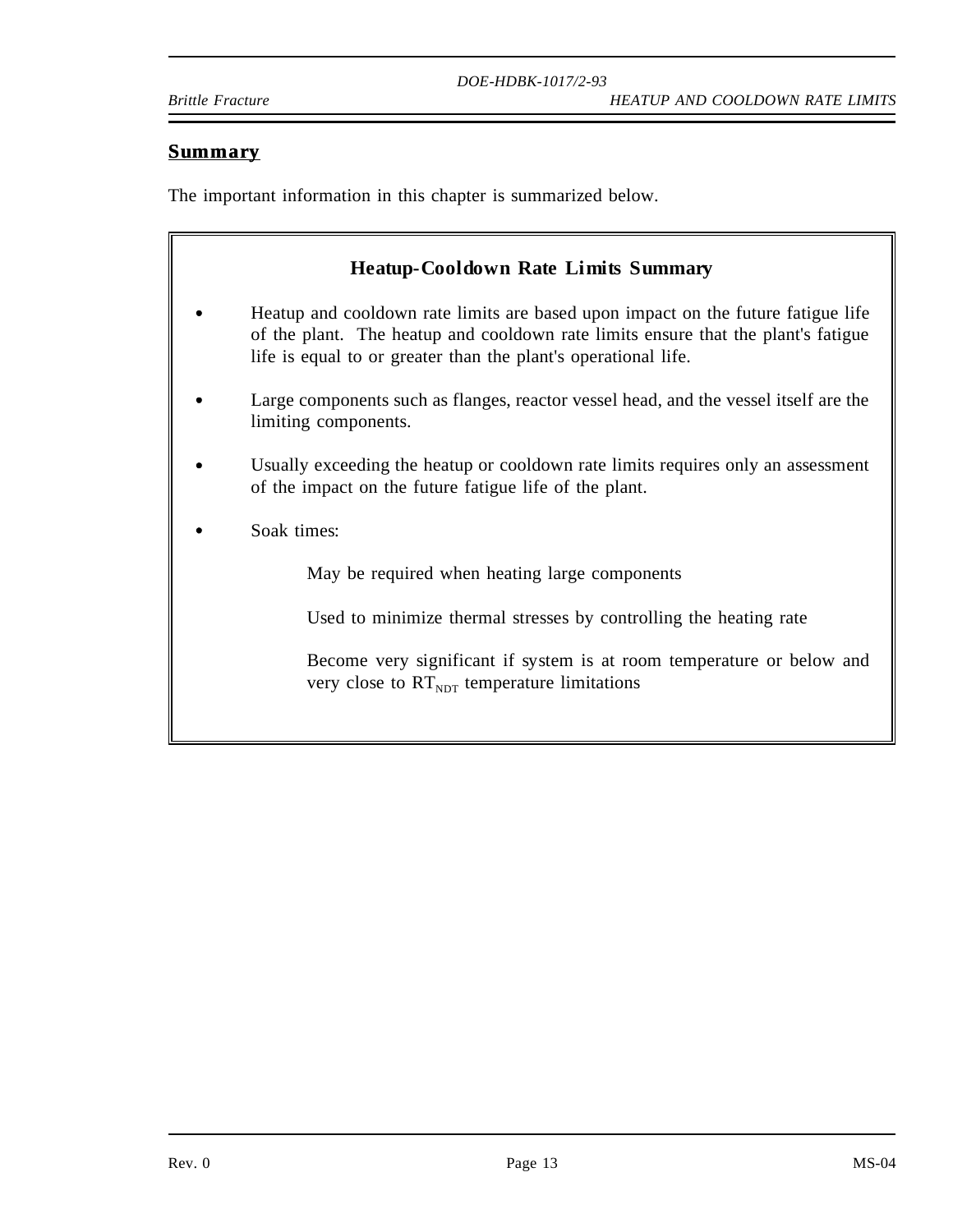#### *DOE-HDBK-1017/2-93 Brittle Fracture*

Intentionally Left Blank.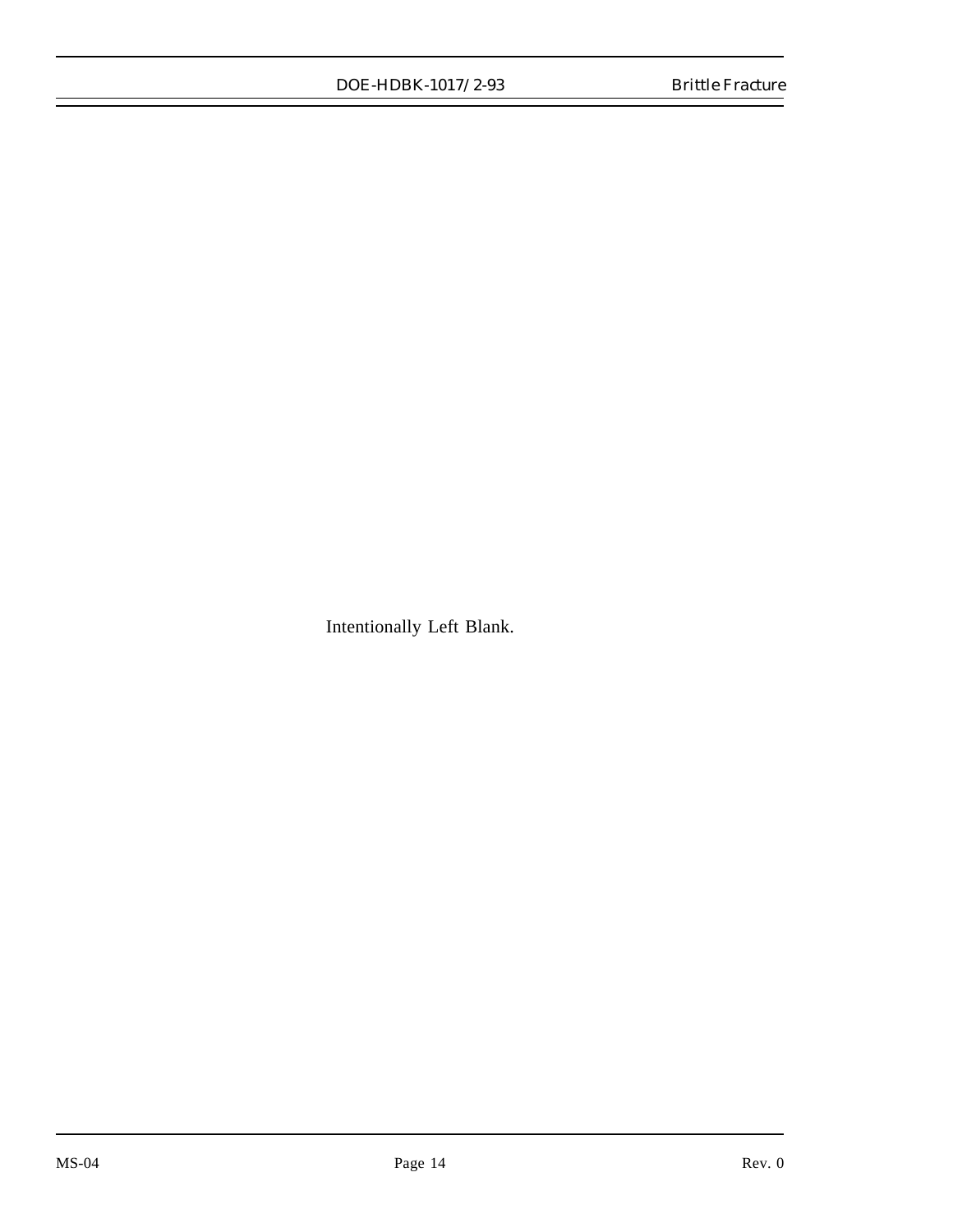<span id="page-48-0"></span>**Department of Energy Fundamentals Handbook**

# **[MATERIAL SCIENCE](#page-8-0) Module 5 Plant Materials**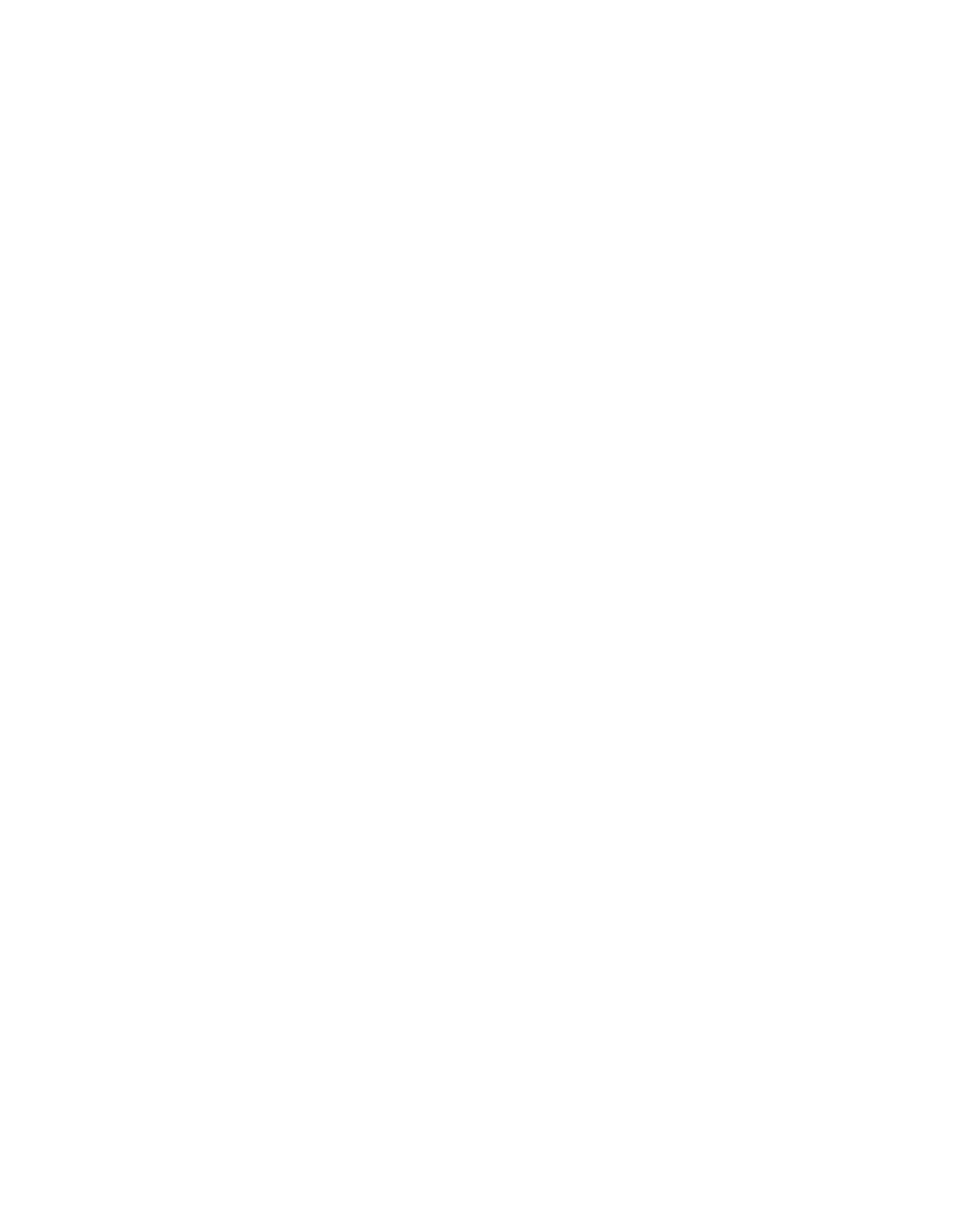## **TABLE OF CONTENTS**

<span id="page-50-1"></span><span id="page-50-0"></span>

| PROPERTIES CONSIDERED      |                                                 |
|----------------------------|-------------------------------------------------|
|                            | $\overline{1}$<br>$\overline{4}$                |
|                            | 5                                               |
| 10                         | $\overline{5}$<br>5<br>6<br>$\overline{7}$<br>8 |
| 11                         |                                                 |
| 11<br>12<br>14             |                                                 |
|                            |                                                 |
| 15<br>15<br>15<br>16<br>17 |                                                 |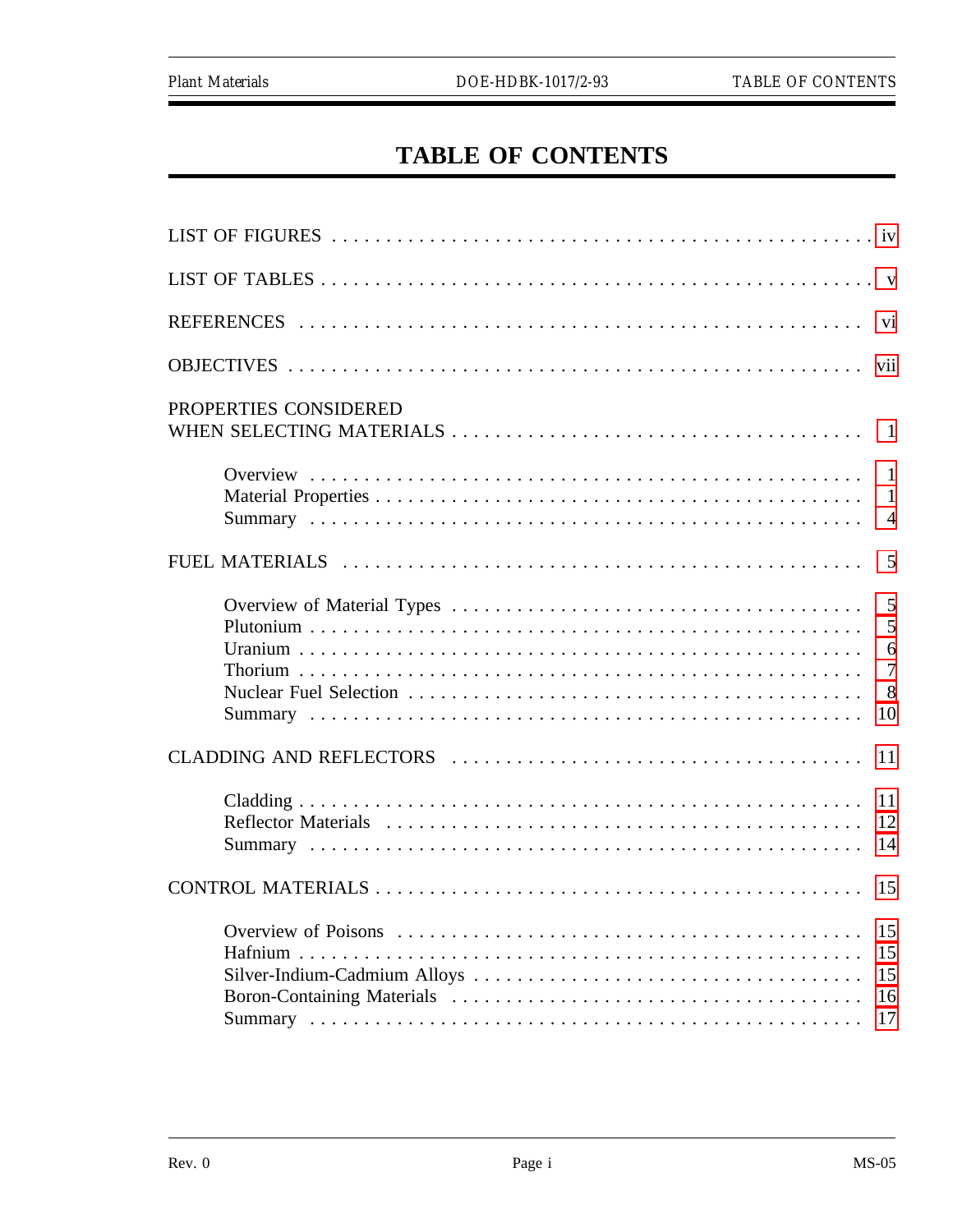*TABLE OF CONTENTS DOE-HDBK-1017/2-93 Plant Materials*

# **TABLE OF CONTENTS (Cont.)**

|                                                 | 18 |  |
|-------------------------------------------------|----|--|
|                                                 | 18 |  |
|                                                 | 19 |  |
|                                                 | 20 |  |
|                                                 | 21 |  |
| NUCLEAR REACTOR CORE PROBLEMS                   | 22 |  |
|                                                 | 22 |  |
|                                                 | 23 |  |
|                                                 | 24 |  |
| Effects on Fuel Due to Swelling and Core Burnup | 24 |  |
|                                                 | 25 |  |
|                                                 |    |  |
|                                                 | 27 |  |
|                                                 | 28 |  |
|                                                 | 29 |  |
|                                                 | 31 |  |
|                                                 |    |  |
|                                                 | 32 |  |
|                                                 | 33 |  |
|                                                 | 34 |  |
| THERMAL AND DISPLACEMENT SPIKES                 | 35 |  |
|                                                 | 35 |  |
|                                                 | 35 |  |
|                                                 | 36 |  |
| EFFECT DUE TO NEUTRON CAPTURE                   | 37 |  |
|                                                 | 37 |  |
|                                                 | 39 |  |
|                                                 | 44 |  |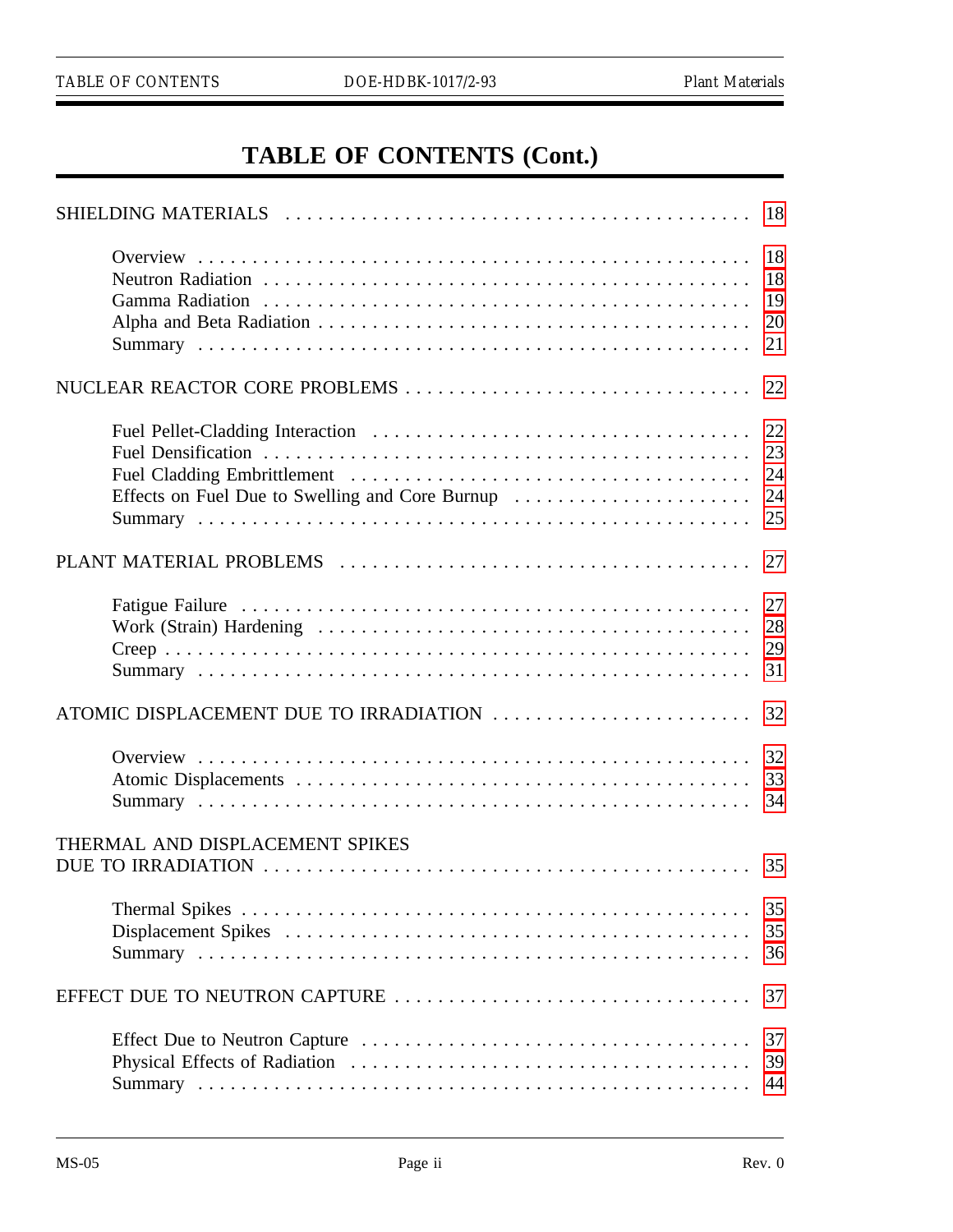# **TABLE OF CONTENTS (Cont.)**

| RADIATION EFFECTS IN ORGANIC COMPOUNDS  45 |  |
|--------------------------------------------|--|
|                                            |  |
|                                            |  |
|                                            |  |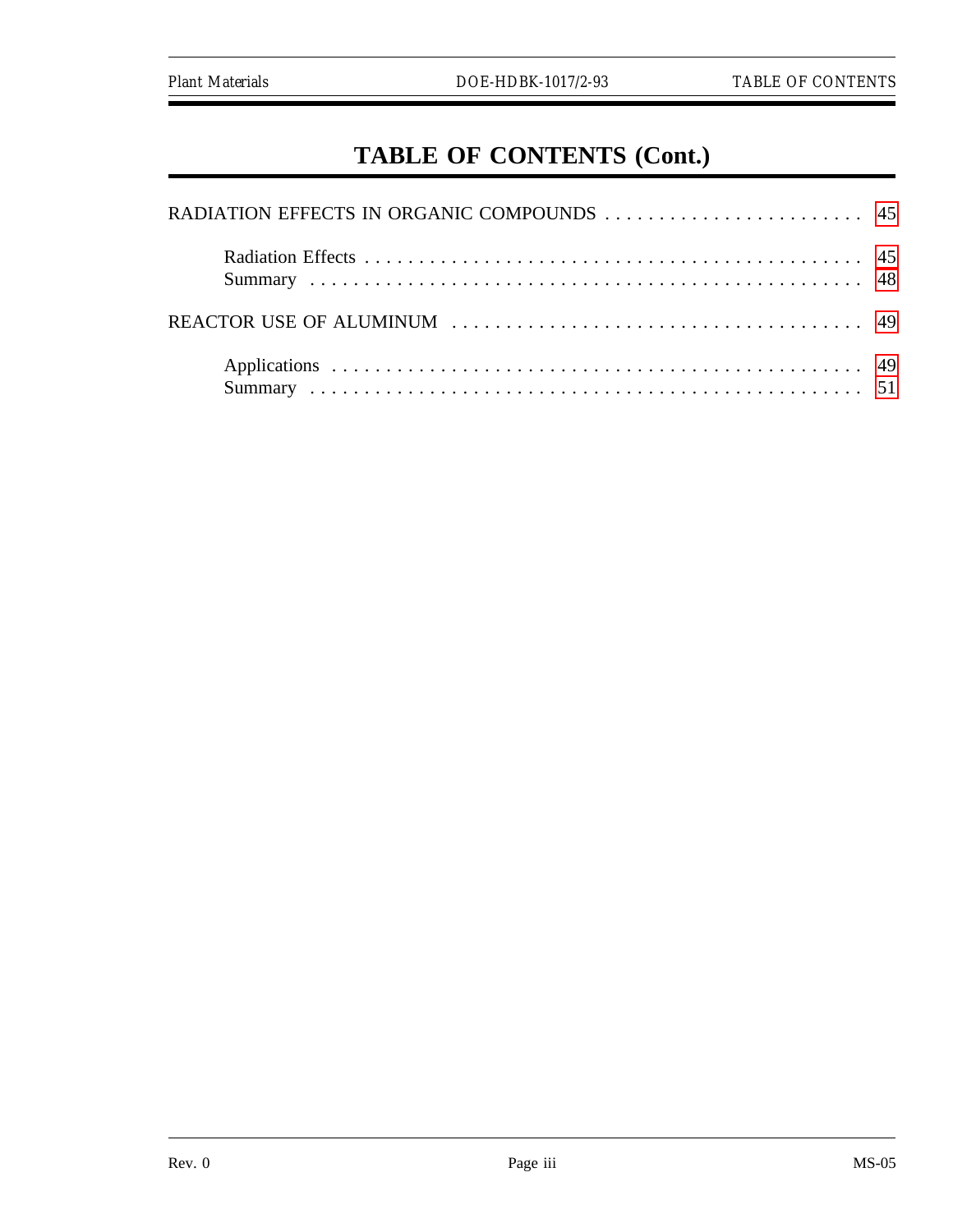# **[LIST OF FIGURES](#page-50-0)**

<span id="page-53-0"></span>

| Figure 4 Qualitative Representation of Neutron Irradiation Effect on Many Metals 40             |  |
|-------------------------------------------------------------------------------------------------|--|
| Figure 5 Increase in NDT Temperatures of Steels from Irradiation Below $232^{\circ}\text{C}$ 42 |  |
|                                                                                                 |  |
|                                                                                                 |  |
|                                                                                                 |  |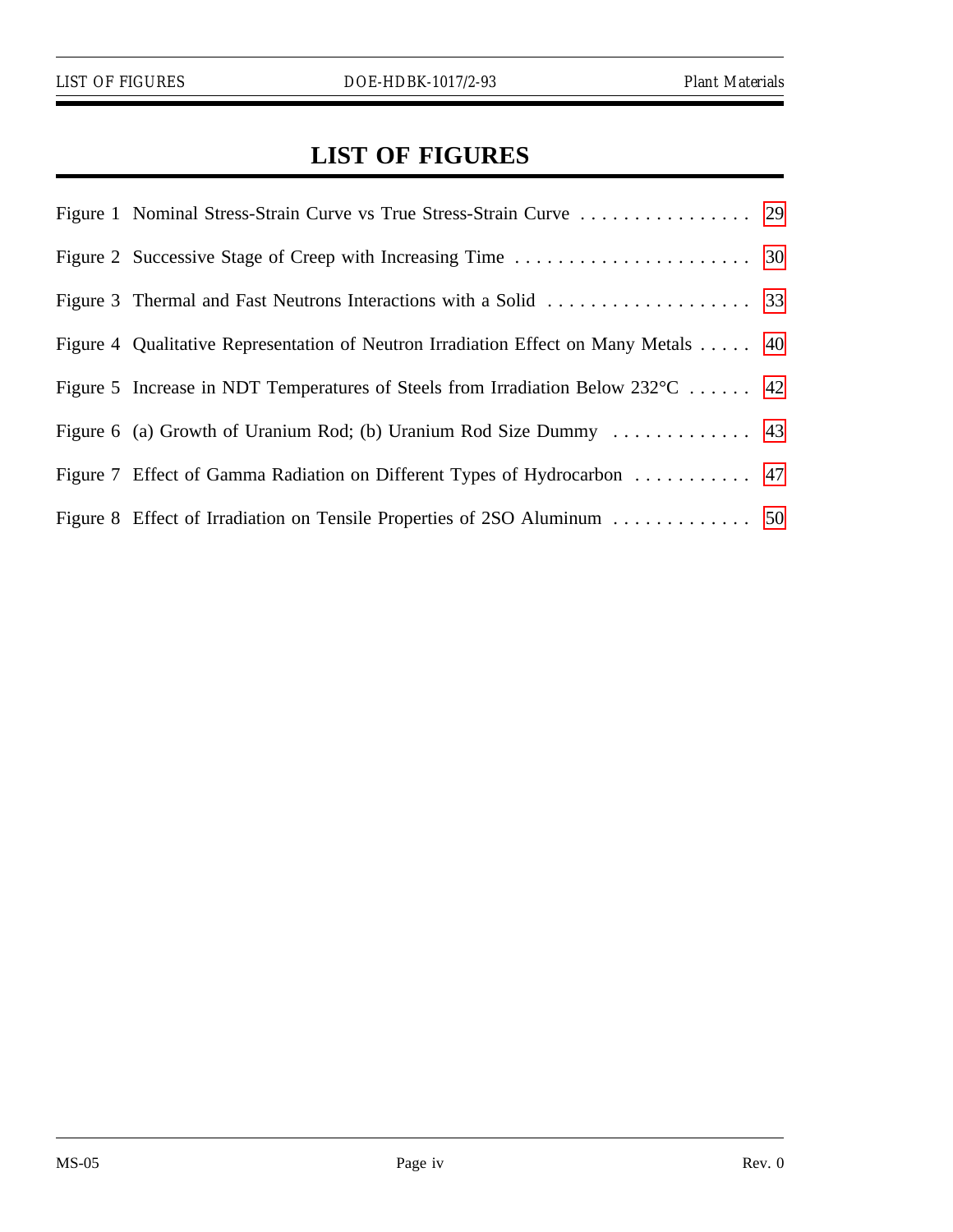# **[LIST OF TABLES](#page-50-0)**

<span id="page-54-0"></span>

| Table 2 Effect of Fast-Neutron Irradiation on the Mechanical Properties of Metals  41 |  |
|---------------------------------------------------------------------------------------|--|
|                                                                                       |  |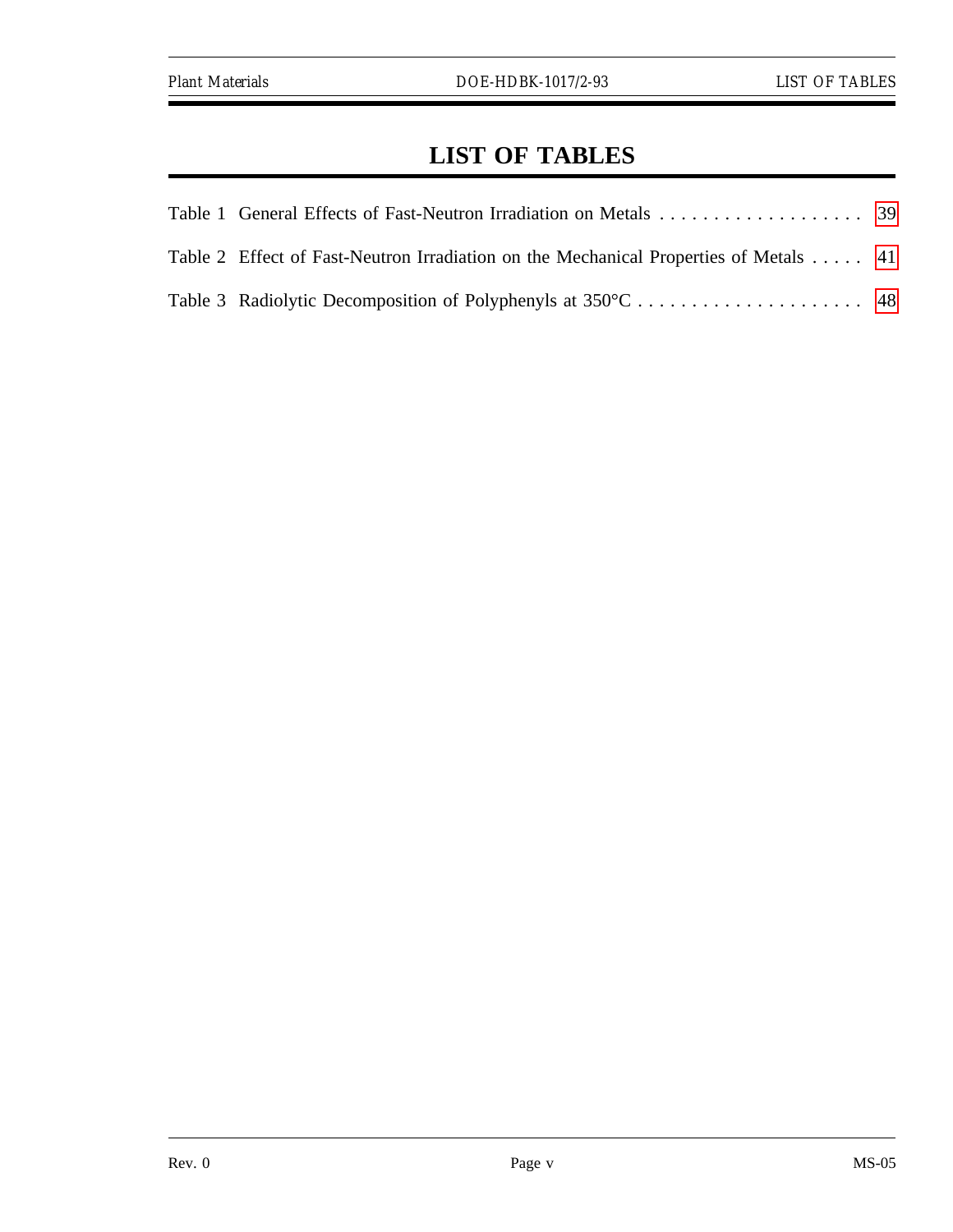### **[REFERENCES](#page-50-0)**

- <span id="page-55-0"></span>Academic Program for Nuclear Power Plant Personnel, Volume III, Columbia, MD,  $\bullet$ General Physics Corporation, Library of Congress Card #A 326517, 1982.
- Foster and Wright, Basic Nuclear Engineering, Fourth Edition, Allyn and Bacon, Inc.,  $\bullet$ 1983.
- Glasstone and Sesonske, Nuclear Reactor Engineering, Third Edition, Van Nostrand  $\bullet$ Reinhold Company, 1981.
- Reactor Plant Materials, General Physics Corporation, Columbia Maryland, 1982.  $\bullet$
- Savannah River Site, Material Science Course, CS-CRO-IT-FUND-10, Rev. 0, 1991.  $\bullet$
- Tweeddale, J.G., The Mechanical Properties of Metals Assessment and Significance, American Elsevier Publishing Company, 1964.
- Weisman, Elements of Nuclear Reactor Design, Elsevier Scientific Publishing Company,  $\bullet$ 1983.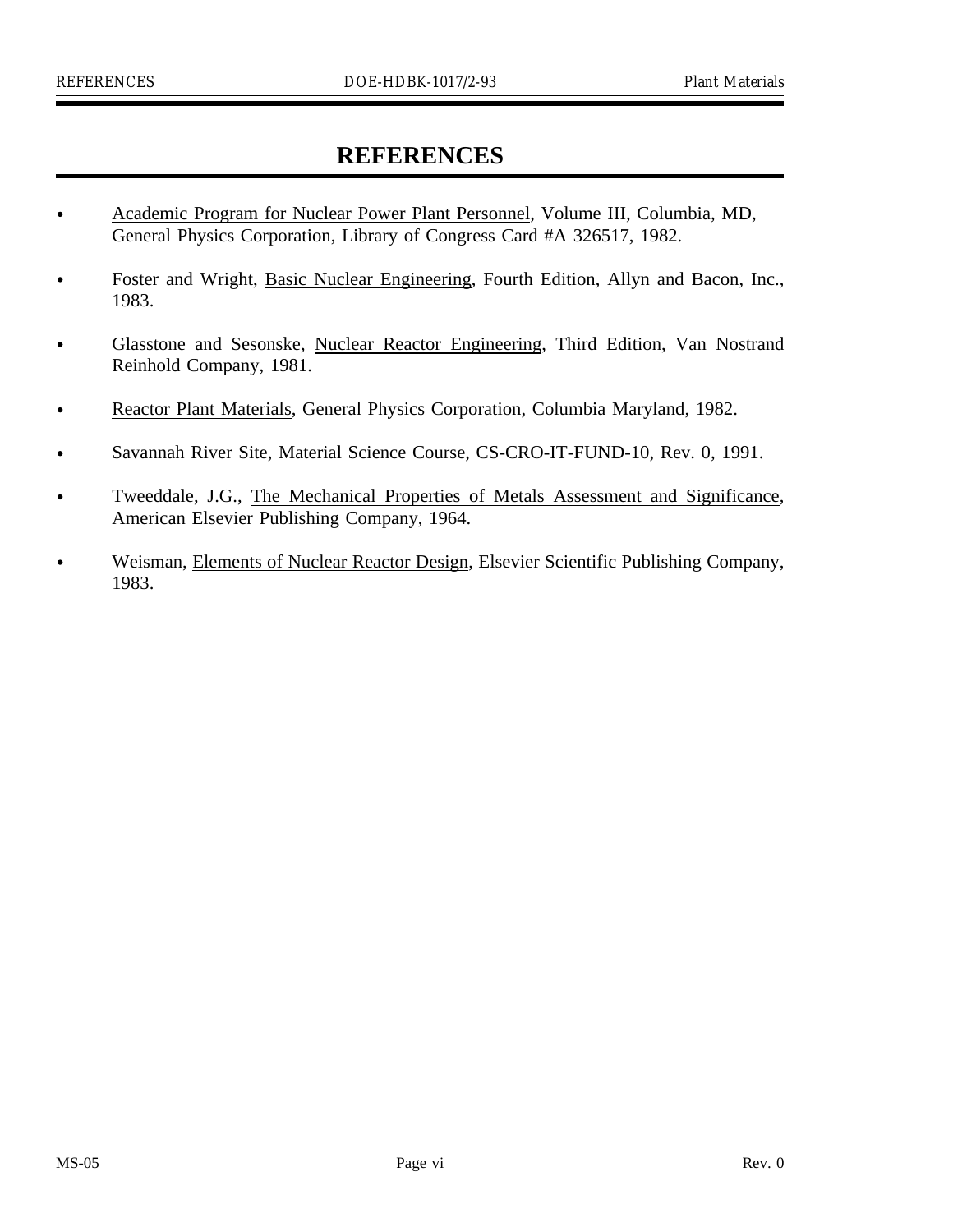### **[TERMINAL OBJECTIVE](#page-50-0)**

<span id="page-56-0"></span>1.0 Without references, **DESCRIBE** the considerations commonly used when selecting material for use in a reactor plant.

### **[ENABLING OBJECTIVES](#page-50-0)**

- 1.1 **DEFINE** the following terms:
	- a. Machinability
	- b. Formability
	- c. Stability
	- d. Fabricability
- 1.2 **IDENTIFY** the importance of a material property and its application in a reactor plant.
- 1.3 **LIST** the four radioactive materials that fission by thermal neutrons and are used as reactor fuels.
- 1.4 **STATE** the four considerations in selecting fuel material and the desired effect on the nuclear properties of the selected fuel material.
- 1.5 **STATE** the four major characteristics necessary in a material used for fuel cladding.
- 1.6 **IDENTIFY** the four materials suitable for use as fuel cladding material and their applications.
- 1.7 **STATE** the purpose of a reflector.
- 1.8 **LIST** the five essential requirements for reflector material in a thermal reactor.
- 1.9 **STATE** the five common poisons used as control rod material.
- 1.10 **IDENTIFY** the advantage(s) and/or disadvantages of the five common poisons used as control rod material.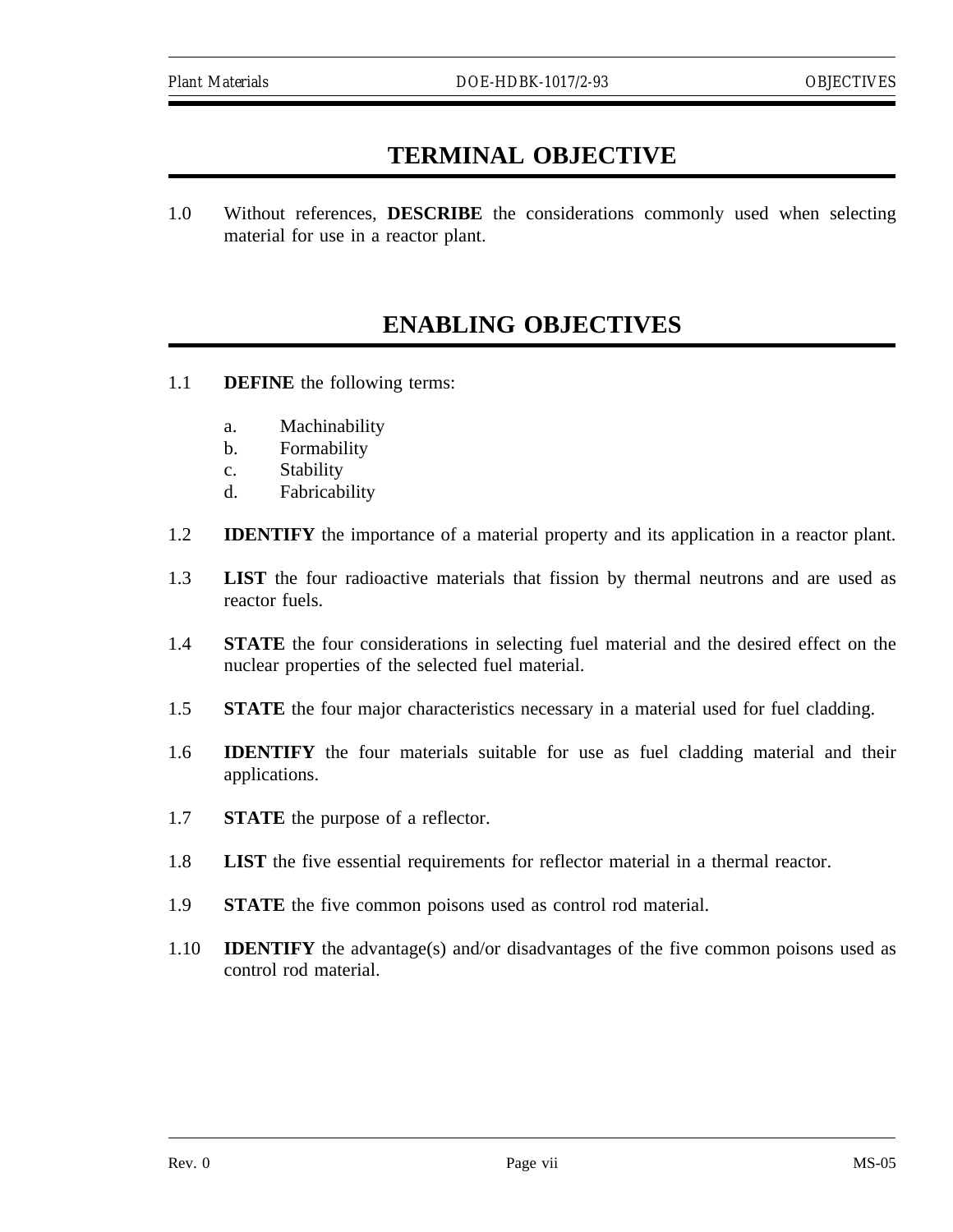### **ENABLING OBJECTIVES (Cont.)**

- 1.11 **DESCRIBE** the requirements of a material used to shield against the following types of radiation:
	- a. Beta
	- b. Gamma
	- c. High energy neutron
	- d. Low energy neutron
- 1.12 **STATE** the nuclear reactor core problems and causes associated with the following:
	- a. Pellet-cladding interaction
	- b. Fuel densification
	- c. Fuel cladding embrittlement
	- d. Fuel burnup and fission product swelling
- 1.13 **STATE** the measures taken to counteract or minimize the effects of the following:
	- a. Pellet-cladding interaction
	- b. Fuel densification
	- c. Fuel cladding embrittlement
	- d. Fission product swelling of a fuel element
- 1.14 **DEFINE** the following terms:
	- a. Fatigue failure
	- b. Work hardening
	- c. Creep
- 1.15 **STATE** the measures taken to counteract or minimize the effects of the following:
	- a. Fatigue failure
	- b. Work hardening
	- c. Creep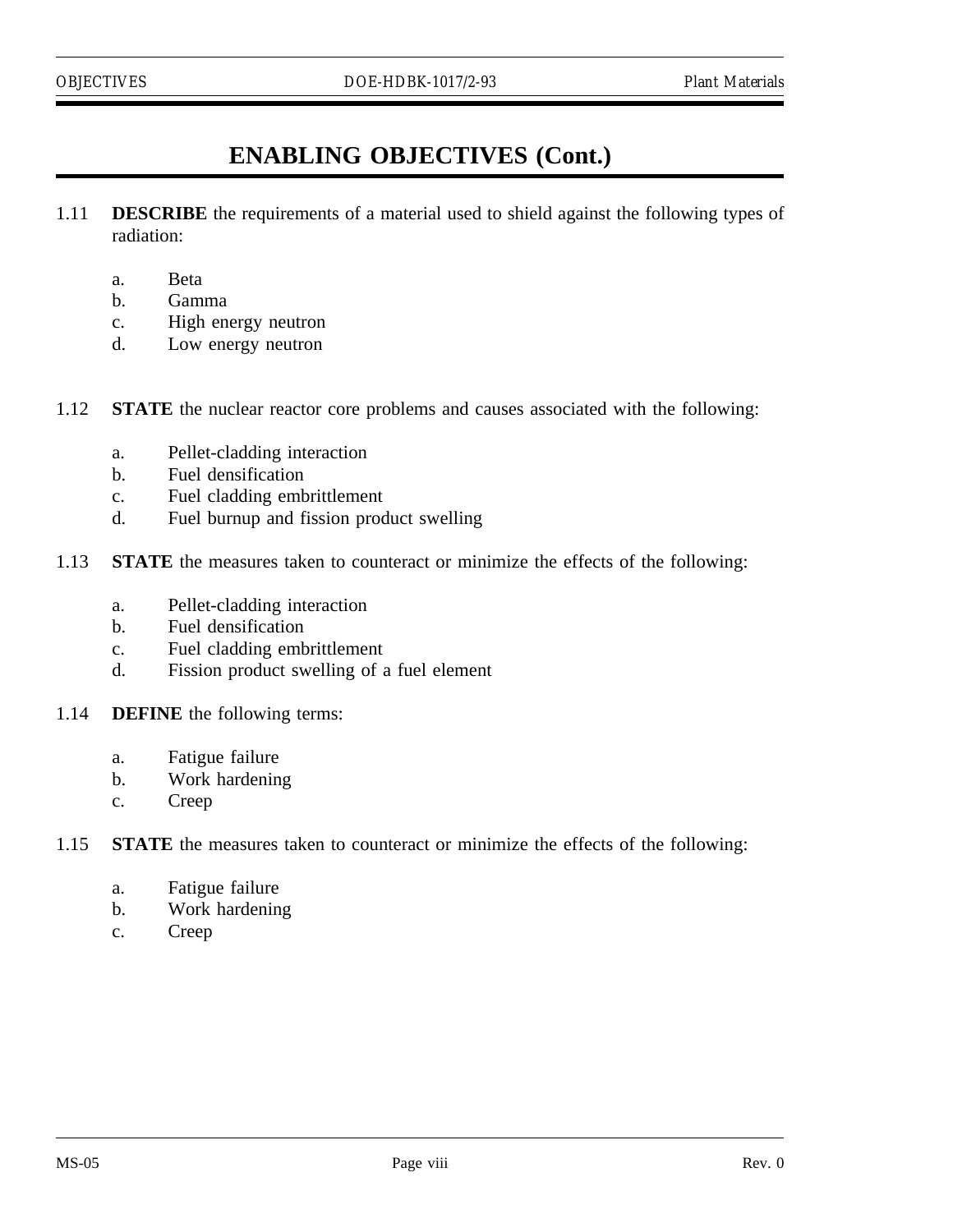### **ENABLING OBJECTIVES (Cont.)**

1.16 **STATE** how the following types of radiation interact with metals:

- a. Gamma
- b. Alpha
- c. Beta
- d. Fast neutron
- e. Slow neutron
- 1.17 **DEFINE** the following terms:
	- a. Knock-on
	- b. Vacancy
	- c. Interstitial
- 1.18 **DEFINE** the following terms:
	- a. Thermal spike
	- b. Displacement spike
- 1.19 **STATE** the effect a large number of displacement spikes has on the properties of a metal.
- 1.20 **DESCRIBE** how the emission of radiation can cause dislocation of the atom emitting the radiation.
- 1.21 **STATE** the two effects on a crystalline structure resulting from the capture of a neutron.
- 1.22 **STATE** how thermal neutrons can produce atomic displacements.
- 1.23 **STATE** how gamma and beta radiation effect organic materials.
- 1.24 **IDENTIFY** the change in organic compounds due to radiation.
	- a. Nylon
	- b. High-density polyethylene marlex 50
	- c. Rubber
- 1.25 **IDENTIFY** the chemical bond with the least resistance to radiation.
- 1.26 **DEFINE** the term polymerization.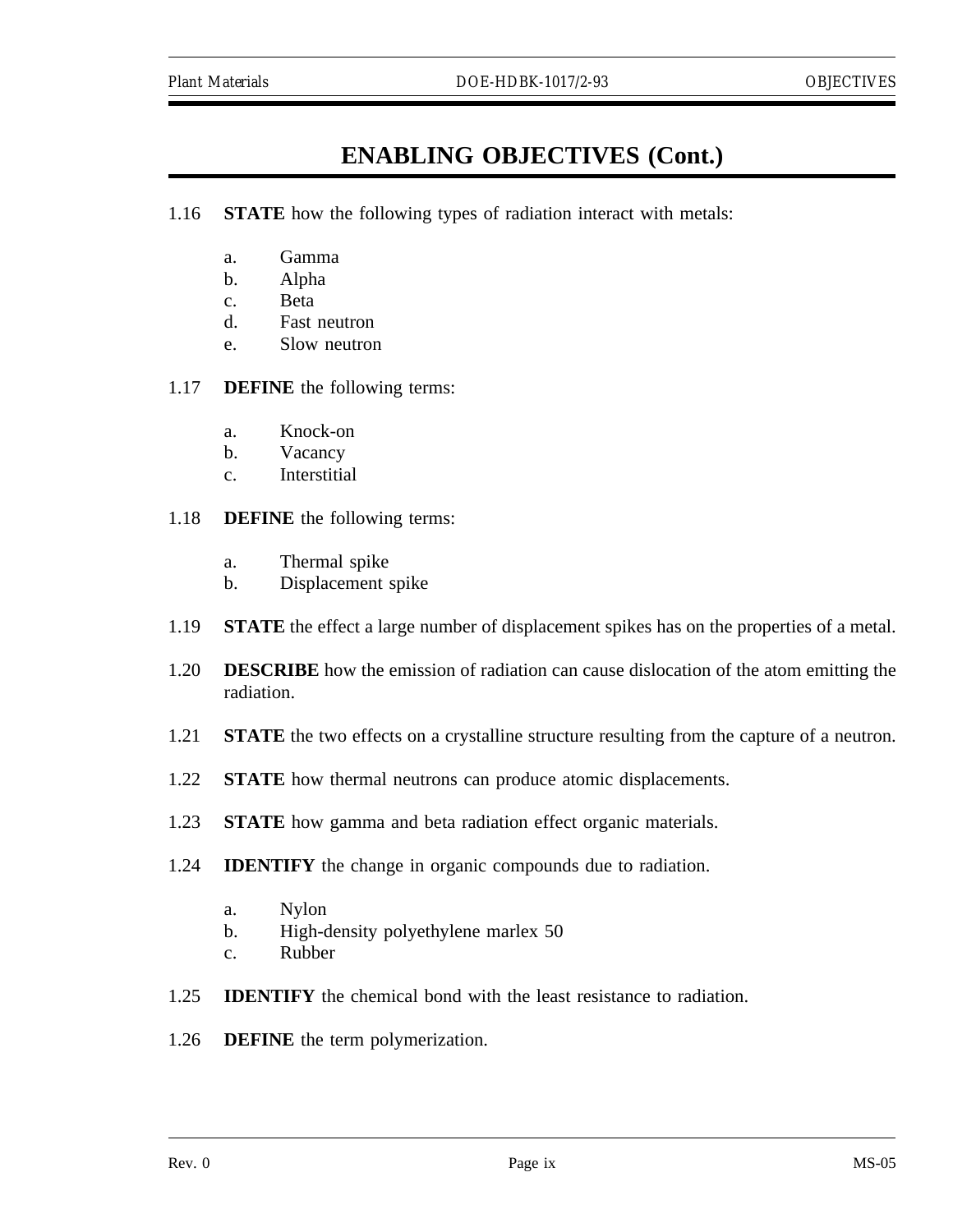### **ENABLING OBJECTIVES (Cont.)**

- 1.27 **STATE** the applications and the property that makes aluminum desirable in reactors operating at:
	- a. Low kilowatt power
	- b. Low temperature ranges
	- c. Moderate temperature range
- 1.28 **STATE** why aluminum is undesirable in high temperature power reactors.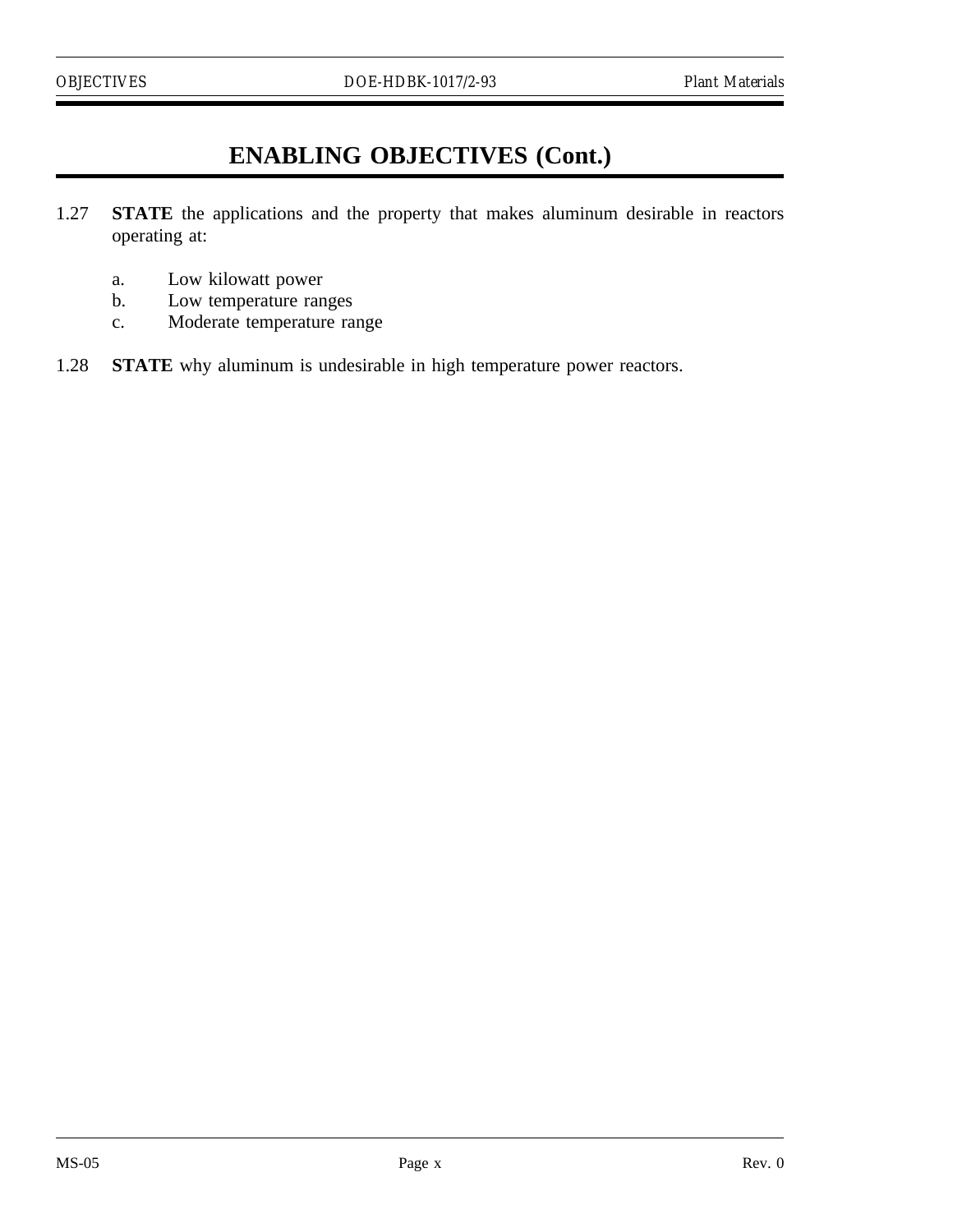### **PROPERTIES CONSIDERED [WHEN SELECTING MATERIALS](#page-50-0)**

<span id="page-60-0"></span>*There are many different kinds of materials used in the construction of a nuclear facility. Once constructed, these materials are subjected to environments and operating conditions that may lead to material problems. This chapter discusses considerations for selection and application of plant materials.*

| <b>EO 1.1</b> | <b>DEFINE</b> the following terms: |                                 |    |                                                               |  |  |
|---------------|------------------------------------|---------------------------------|----|---------------------------------------------------------------|--|--|
|               | a.                                 | <b>Machinability</b>            | c. | <b>Stability</b>                                              |  |  |
|               | b.                                 | <b>Formability</b>              | d. | Fabricability                                                 |  |  |
| EO 1.2        |                                    | application in a reactor plant. |    | <b>IDENTIFY</b> the importance of a material property and its |  |  |

#### **[Overview](#page-50-0)**

During the selection and application of materials used for construction of a nuclear facility, many different material properties and factors must be considered depending upon the requirements for each specific application. Generally, these consist of both non-fuel reactor materials, used for structural and component construction, and fuel materials. This chapter discusses some of the considerations used in the selection process for plant materials including material properties, fuel, fuel cladding, reflector material, control materials, and shielding materials.

### **Material [Properties](#page-50-0)**

The following properties are considered when selecting materials that are to be used in the construction of nuclear facilities.

### **Machinability**

Components may be formed by removing metal "chips" by mechanical deformation. This process is referred to as machining. *Machinability* describes how a metal reacts to mechanical deformation by removing chips, with respect to the amount of metal effectively removed and the surface finish attainable. The mechanical properties of the metal will be the factors that influence the machinability of a metal.

Many components used in nuclear reactor construction use machined parts that require very close tolerances and very smooth surfaces. Thus, machinability becomes an important consideration when choosing materials for manufacturing these parts.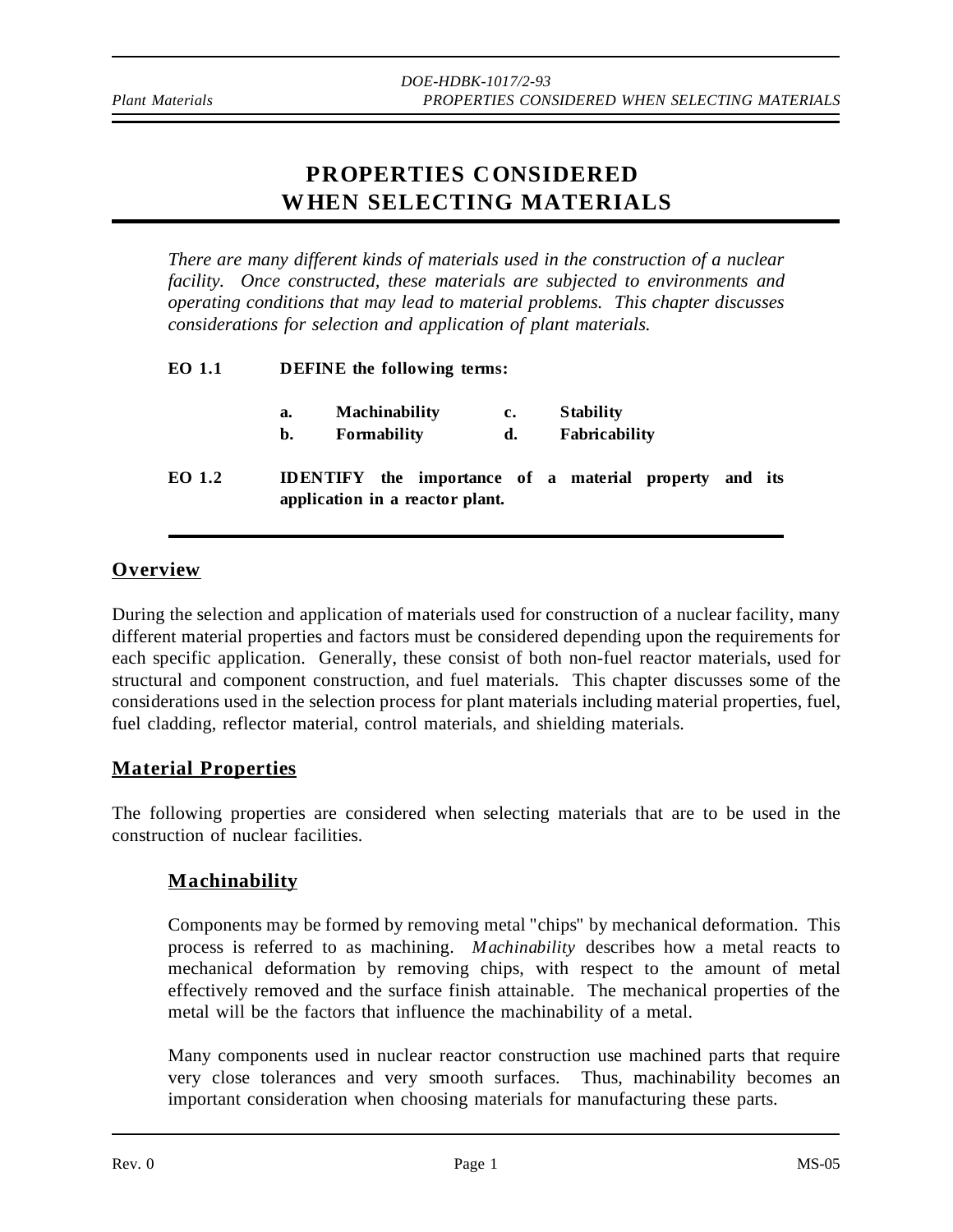### **Formability**

Components may be formed by processes such as rolling or bending, which may cause some parts of the metal to expand more than others. *Formability* of a material is its ability to withstand peripheral expansion without failure or the capacity of the material to be to manufactured into the final required shape. This becomes important in selecting materials that have to be made into specific shapes by such means as rolling or bending and still retain their required strength.

### **Ductility**

*Ductility* is the plastic response to tensile force. Plastic response, or plasticity, is particularly important when a material is to be formed by causing the material to flow during the manufacture of a component. It also becomes important in components that are subject to tension and compression, at every temperature between the lowest service temperature and the highest service temperature. Ductility is essential for steels used in construction of reactor pressure vessels. Ductility is required because the vessel is subjected to pressure and temperature stresses that must be carefully controlled to preclude brittle fracture. Brittle fracture is discussed in more detail in Module 4, Brittle Fracture.

### **Stability**

*Stability* of a material refers to its mechanical and chemical inertness under the conditions to which it will be subjected. Nuclear plants have a variety of environments to which materials are subjected. Some of these environments, such as high temperatures, high acid, high radiation, and high pressure, can be considered extreme and harsh; therefore, the stability of the materials selected for service in these areas is a major consideration.

Corrosion mechanisms can become very damaging if not controlled. They are identified in Module 2, Properties of Metals. High corrosion resistance is desirable in reactor systems because low corrosion resistance leads to increased production of corrosion products that may be transported through the core. These products become irradiated and contaminate the entire system. This contamination contributes to high radiation levels after shutdown. For these reasons, corrosion resistant materials are specially chosen for use in the primary and secondary coolant systems.

### **Availability**

The *availability* of a material used in the construction of nuclear plants refers to the ease with which a material can be obtained and its cost.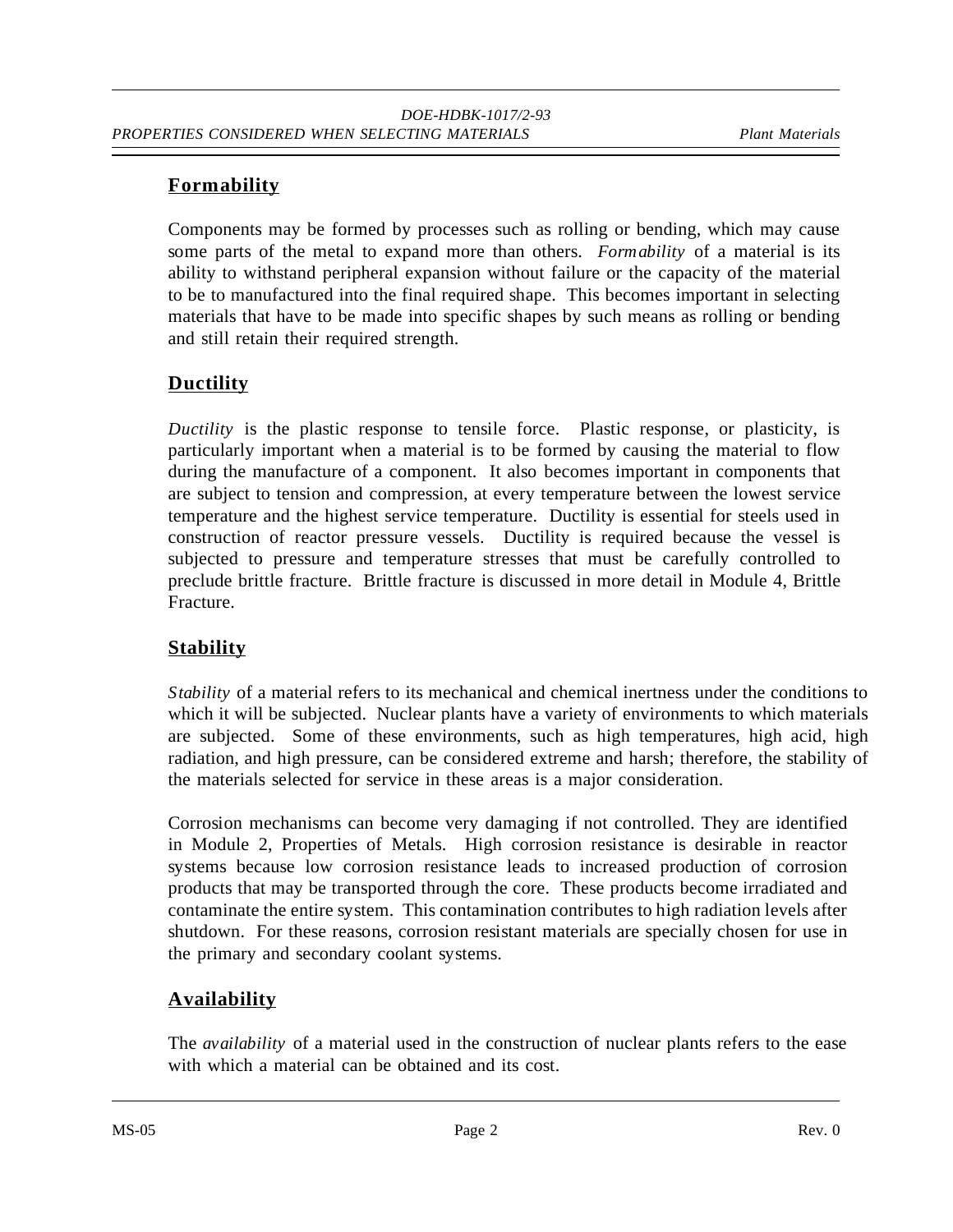### **Fabricability**

*Fabricability* is a measure of the ease with which a material can be worked and made into desirable shapes and forms. Many components of a nuclear reactor have very complicated shapes and forms and require very close tolerances. Therefore, fabricability is an important consideration in the manufacturing of these components.

### **Heat Transfer**

Good heat transfer properties are desirable from the fuel boundary to the coolant in order that the heat produced will be efficiently transferred.

For a constant amount of heat transfer, a degraded heat transfer characteristic requires higher fuel temperature, which is not desirable. Therefore, desirable heat transfer properties in the selection of reactor materials, especially those used as core cladding and heat exchanger tubes, are a major consideration.

### **Cost**

Capital costs for building a typical nuclear facility can be millions of dollars. A major portion of the cost is for plant material; therefore, cost is an important factor in the selection of plant materials.

### **Mechanical Strength**

Preventing release of radioactive fission products is a major concern in the design, construction, and operation of a nuclear plant. Therefore, mechanical strength plays an important role in selecting reactor materials. High mechanical strength is desirable because of its possible degradation due to radiation damage and the need to contain the radioactive liquids and fuel.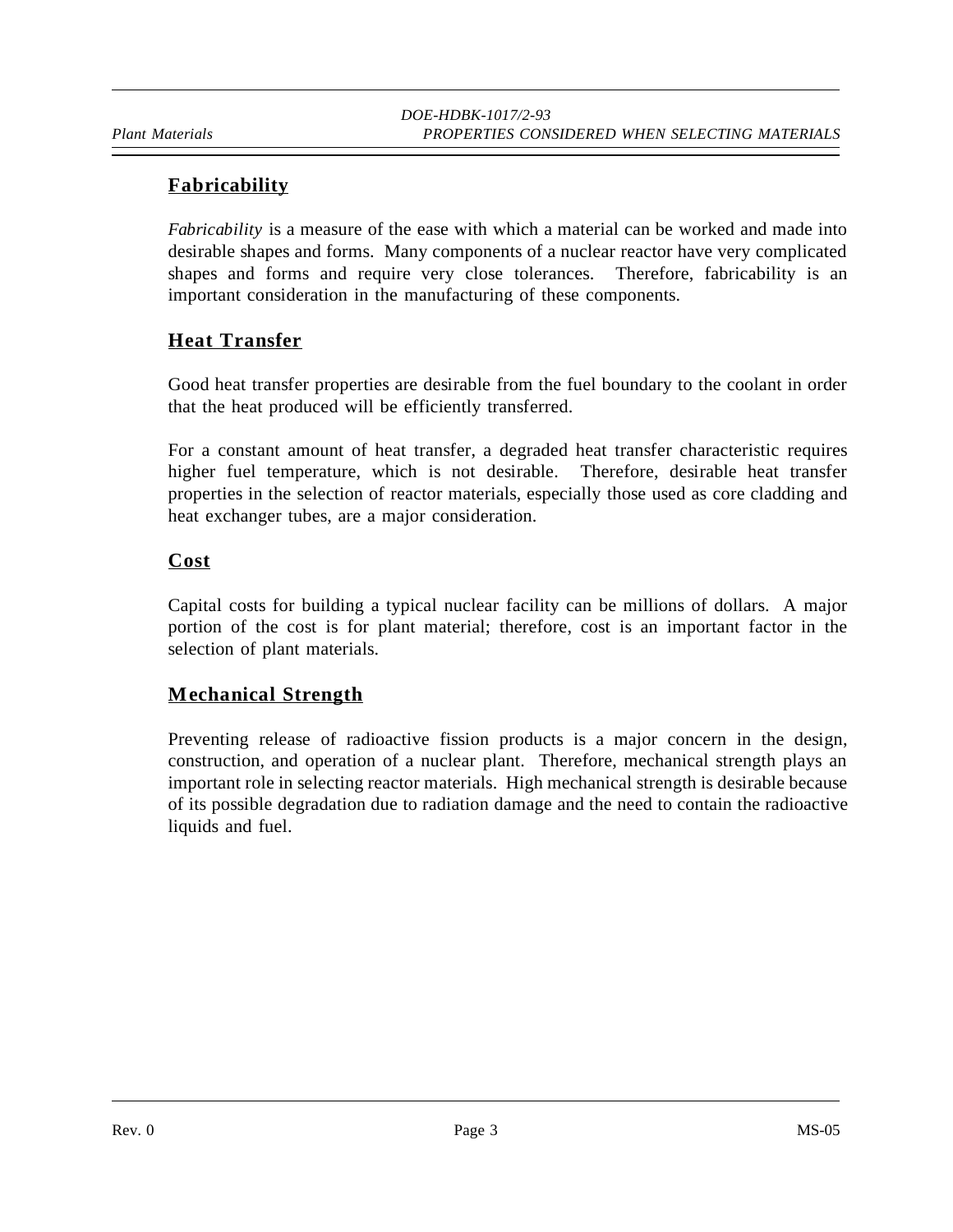#### <span id="page-63-0"></span>**[Summary](#page-50-0)**

The important information in this chapter is summarized below.

### **Material Properties Considered for Selection Summary**

- Machinability is the ability of a metal to react to mechanical deformation by removing chips, with respect to the amount of metal effectively removed and the surface finish attainable. This property is important when selecting parts that require very close tolerances and very smooth surfaces.
- $\bullet$ Formability of a material is its ability to withstand peripheral expansion without failure or the capacity of the material to be manufactured into the final required shape. This property is important when selecting materials that have to be made into specific shapes by such means as rolling or bending and still retain their required strength.
- $\bullet$ Stability of a material refers to its mechanical and chemical inertness under the conditions to which it will be subjected. This property is important when selecting materials environments such as high temperature, high acid, high radiation, and high pressure environments.
- $\bullet$ Fabricability is a measure of the ease with which a material can be worked and made into desirable shapes and forms. This property is important when materials are required to have very complicated shapes or forms and require very close tolerances.
- Ductility is essential for materials that are subject to tensile and compressive  $\bullet$ stresses. Ductility is important in the construction of reactor vessels.
- $\bullet$ Availability is the ease with which material can be obtained and its cost.
- $\bullet$ Good heat transfer properties are desirable for the boundary between the fuel and the coolant. These properties are desirable for heat exchanger tubes, fuel cladding, etc.
- Cost is an important factor in selecting plant materials.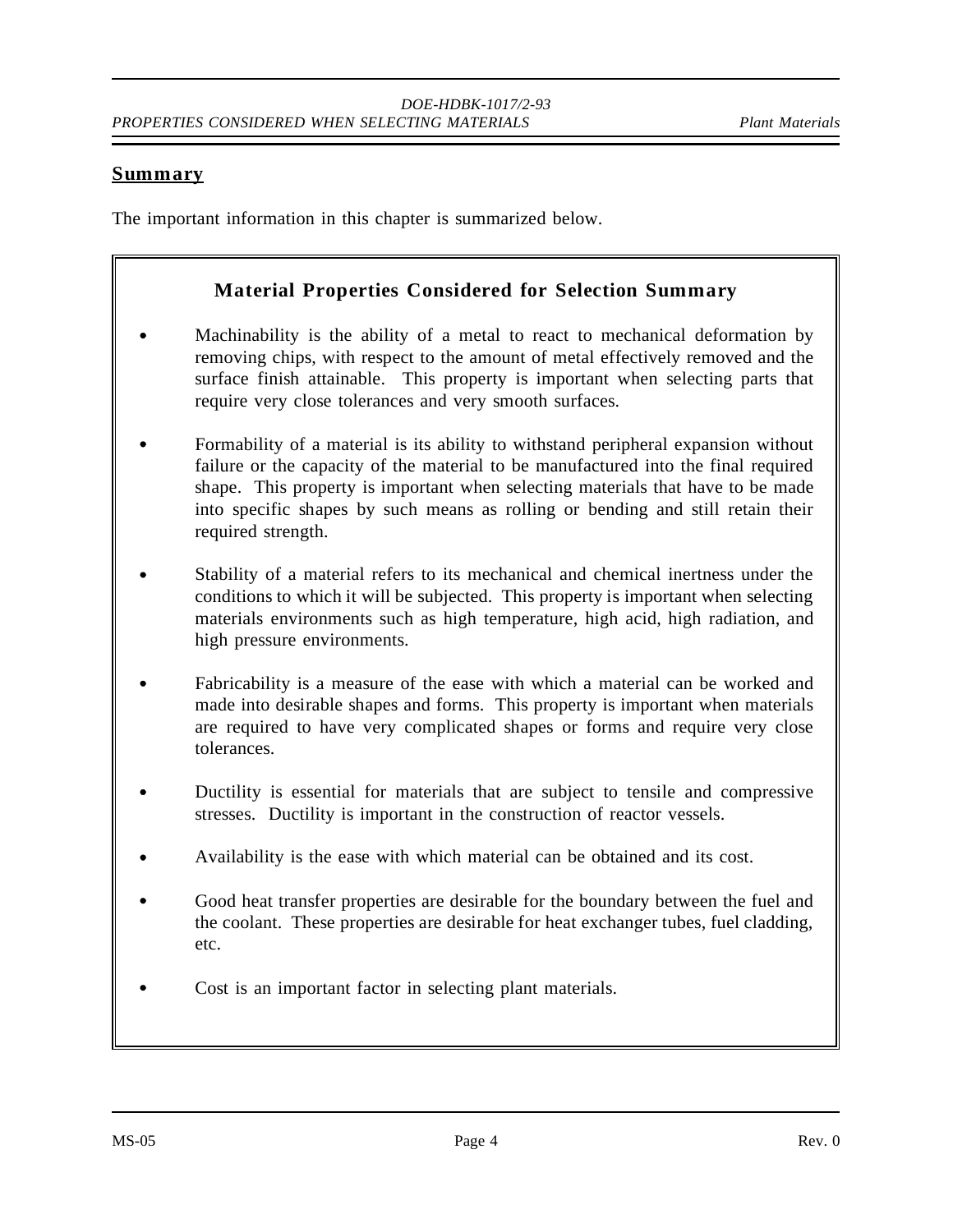### **[FUEL MATERIALS](#page-50-0)**

<span id="page-64-0"></span>*Nuclear plants require radioactive material to operate. Certain metals that are radioactive can be used to produce and sustain the nuclear reaction. This chapter discusses the materials used in the various nuclear applications. The student should refer to the Nuclear Physics and Reactor Theory Fundamentals Handbook prior to continuing to better understand the material in this chapter.*

- **EO 1.3 LIST the four radioactive materials that fission by thermal neutrons and are used as reactor fuels.**
- **EO 1.4 STATE the four considerations in selecting fuel material and the desired effect on the nuclear properties of the selected fuel material.**

#### **[Overview](#page-50-0) of Material Types**

The reactor core is the heart of any nuclear reactor and consists of fuel elements made of a suitable fissile material. There are presently four radioactive materials that are suitable for fission by thermal neutrons. They are uranium-233 ( $^{233}$ U), uranium-235 ( $^{235}$ U), plutonium-239 ( $^{239}$ Pu), and plutonium-241  $(^{241}$ Pu). The isotopes uranium-238  $(^{238}$ U) and thorium-232  $(^{232}$ Th) are fissionable by fast neutrons. The following text discusses plutonium, uranium, and thorium as used for nuclear fuel.

### **[Plutonium](#page-50-0)**

Plutonium is an artificial element produced by the transmutation of <sup>238</sup>U. It does exist in small amounts (5 parts per trillion) in uranium ore, but this concentration is not high enough to be mined commercially.

Plutonium is produced by the conversion of  $^{238}$ U into  $^{239}$ Pu according to the following reaction.

$$
^{238}_{92}U + ^1_{\sigma}n \rightarrow ^{239}_{92}U \quad \overset{\beta^-}{\rightarrow} \ ^{239}_{93}Np \quad \overset{\beta^-}{\rightarrow} \ ^{239}_{94}Pu
$$

This reaction occurs in reactors designed specifically to produce fissionable fuel. These reactors are frequently called breeder reactors because they produce more fissionable fuel than is used in the reaction. Plutonium is also produced in thermal  $^{235}$ U reactors that contain  $^{238}$ U. Plutonium can be obtained through the processing of spent fuel elements. To be useful as a fuel, plutonium must be alloyed to be in a stable phase as a metal or a ceramic.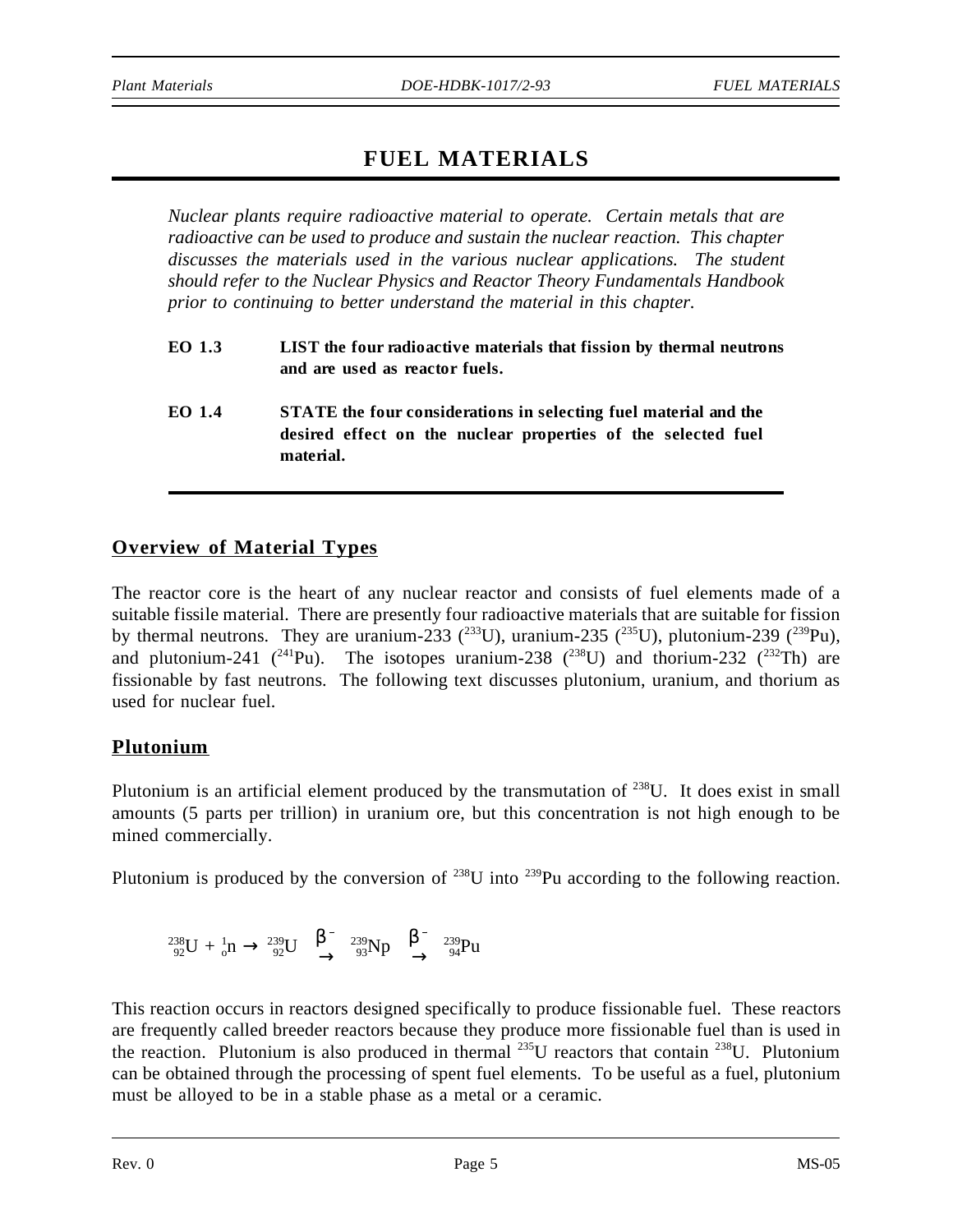<span id="page-65-0"></span>Plutonium dioxide (PuO<sub>2</sub>) is the most common form used as a reactor fuel. PuO<sub>2</sub> is not used alone as a reactor fuel; it is mixed with uranium dioxide. This mixture ranges from 20% plutonium dioxide for fast reactor fuel to 3% to 5% for thermal reactors.

Plutonium-239 can serve as the fissile material in both thermal and fast reactors. In thermal reactors, the plutonium-239 produced from uranium-238 can provide a partial replacement for uranium-235. The use of plutonium-239 in fast reactors is much more economical, because breeding takes place, which results in the production of more plutonium-239 than is consumed by fission.

#### **[Uranium](#page-50-0)**

The basic nuclear reactor fuel materials used today are the elements uranium and thorium. Uranium has played the major role for reasons of both availability and usability. It can be used in the form of pure metal, as a constituent of an alloy, or as an oxide, carbide, or other suitable compound. Although metallic uranium was used as a fuel in early reactors, its poor mechanical properties and great susceptibility to radiation damage excludes its use for commercial power reactors today. The source material for uranium is uranium ore, which after mining is concentrated in a "mill" and shipped as an impure form of the oxide  $U_3O_8$  (yellow cake). The material is then shipped to a materials plant where it is converted to uranium dioxide  $(UO<sub>2</sub>)$ , a ceramic, which is the most common fuel material used in commercial power reactors. The  $UO<sub>2</sub>$ is formed into pellets and clad with zircaloy (water-cooled reactors) or stainless steel (fast sodium-cooled reactors) to form fuel elements. The cladding protects the fuel from attack by the coolant, prevents the escape of fission products, and provides geometrical integrity.

Oxide fuels have demonstrated very satisfactory high-temperature, dimensional, and radiation stability and chemical compatibility with cladding metals and coolant in light-water reactor service. Under the much more severe conditions in a fast reactor, however, even inert  $UO<sub>2</sub>$ begins to respond to its environment in a manner that is often detrimental to fuel performance. Uranium dioxide is almost exclusively used in light-water-moderated reactors (LWR). Mixed oxides of uranium and plutonium are used in liquid-metal fast breeder reactors (LMFBR).

The major disadvantages of oxide fuels that have prompted the investigation of other fuel materials are their low uranium density and low thermal conductivity that decreases with increasing temperatures. The low density of uranium atoms in  $UO<sub>2</sub>$  requires a larger core for a given amount of fissile species than if a fuel of higher uranium density were used. The increase in reactor size with no increase in power raises the capital cost of the reactor. Poor thermal conductivity means that the centerline temperature of the fuel and the temperature difference between the center and the surface of the fuel rod must be very large for sufficient fission heat be extracted from a unit of fuel to make electric power production economical. On the other hand, central fuel temperatures close to the melting point have a beneficial fission product scouring effect on the fuel.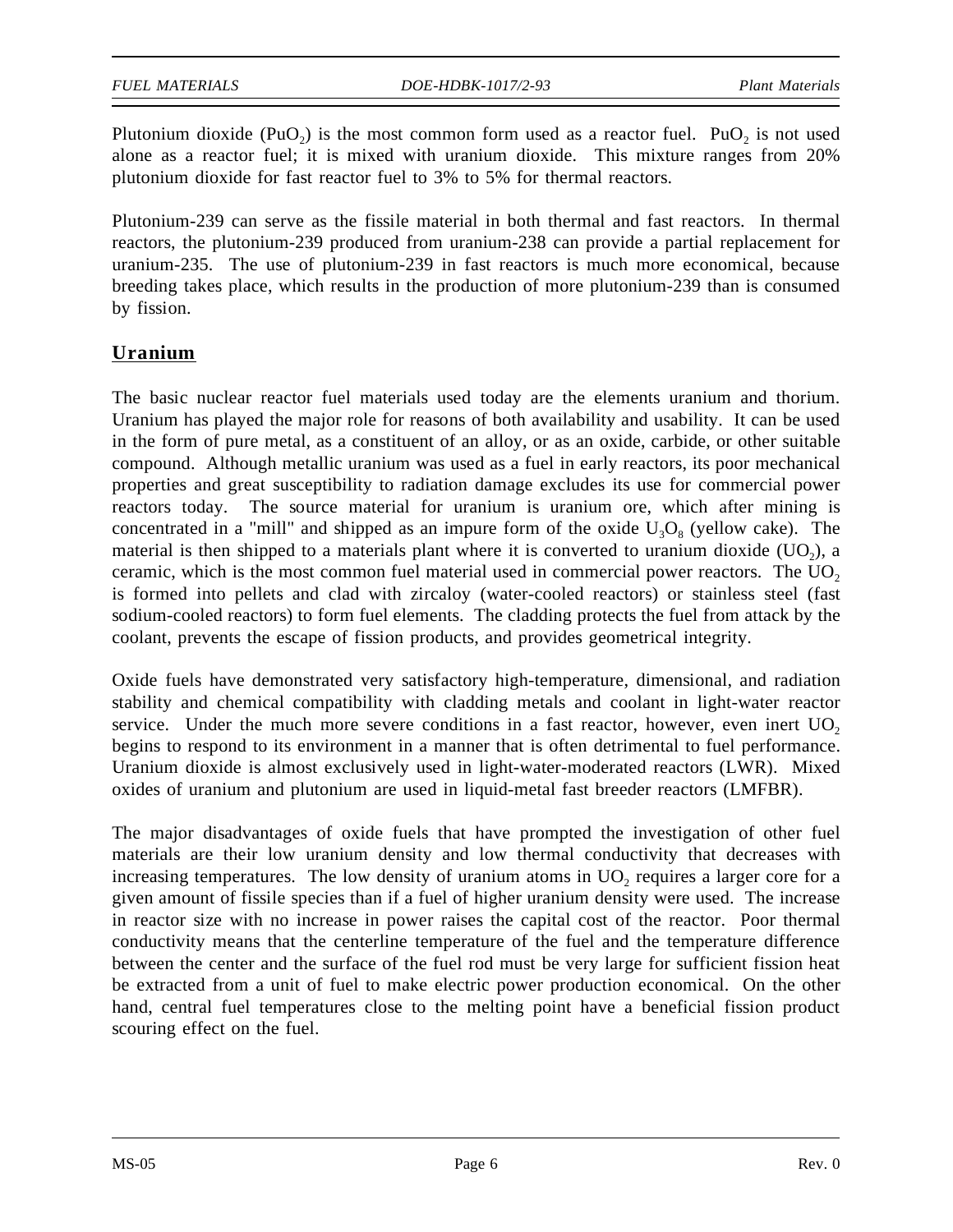### <span id="page-66-0"></span>**[Thorium](#page-50-0)**

Natural thorium consists of one isotope,  $^{232}$ Th, with only trace quantities of other much more radioactive thorium isotopes. The only ore mineral of thorium, that is found in useful amounts is monazite. Monazite-bearing sands provide most commercial supplies. The extraction and purification of thorium is carried out in much the same manner as for uranium. Thorium dioxide  $(ThO<sub>2</sub>)$  is used as the fuel of some reactors. Thorium dioxide can be prepared by heating thorium metal or a wide variety of other thorium compounds in air. It occurs typically as a fine white powder and is extremely refractory (hard to melt or work) and resistant to chemical attack.

The sole reason for using thorium in nuclear reactors is the fact that thorium  $(^{232}Th)$  is not fissile, but can be converted to uranium-233 (fissile) via neutron capture. Uranium-233 is an isotope of uranium that does not occur in nature. When a thermal neutron is absorbed by this isotope, the number of neutrons produced is sufficiently larger than two, which permits breeding in a thermal nuclear reactor. No other fuel can be used for thermal breeding applications. It has the superior nuclear properties of the thorium fuel cycle when applied in thermal reactors that motivated the development of thorium-based fuels. The development of the uranium fuel cycle preceded that of thorium because of the natural occurrence of a fissile isotope in natural uranium, uranium-235, which was capable of sustaining a nuclear chain reaction. Once the utilization of uranium dioxide nuclear fuels had been established, development of the compound thorium dioxide logically followed.

As stated above, thorium dioxide is known to be one of the most refractory and chemically nonreactive solid substances available. This material has many advantages over uranium dioxide. Its melting point is higher; it is among the highest measured. It is not subject to oxidation beyond stoichiometric (elements entering into and resulting from combination)  $ThO<sub>2</sub>$ . At comparable temperatures over most of the expected operating range its thermal conductivity is higher than that of  $UO<sub>2</sub>$ . One disadvantage is that the thorium cycle produces more fission gas per fission, although experience has shown that thorium dioxide is superior to uranium dioxide in retaining these gases. Another disadvantage is the cost of recycling thoria-base fuels, or the "spiking" of initial-load fuels with <sup>233</sup>U. It is more difficult because <sup>233</sup>U always contains <sup>232</sup>U as a contaminant. <sup>232</sup>U alpha decays to <sup>228</sup>Th with a 1.9 year half-life. The decay chain of <sup>228</sup>Th produces strong gamma and alpha emitters. All handling of such material must be done under remote conditions with containment.

Investigation and utilization of thorium dioxide and thorium dioxide-uranium dioxide (thoria-urania) solid solutions as nuclear fuel materials have been conducted at the Shipping port Light Water Breeder Reactor (LWBR). After a history of successful operation, the reactor was shut down on October 1, 1982. Other reactor experience with  $ThO<sub>2</sub>$  and  $ThO<sub>2</sub>-UO<sub>2</sub>$  fuels have been conducted at the Elk River (Minnesota) Reactor, the Indian Point (N.Y.) No. 1 Reactor, and the HTGR (High-temperature Gas-cooled Reactor) at Peach Bottom, Pennsylvania, and at Fort St. Vrain, a commercial HTGR in Colorado.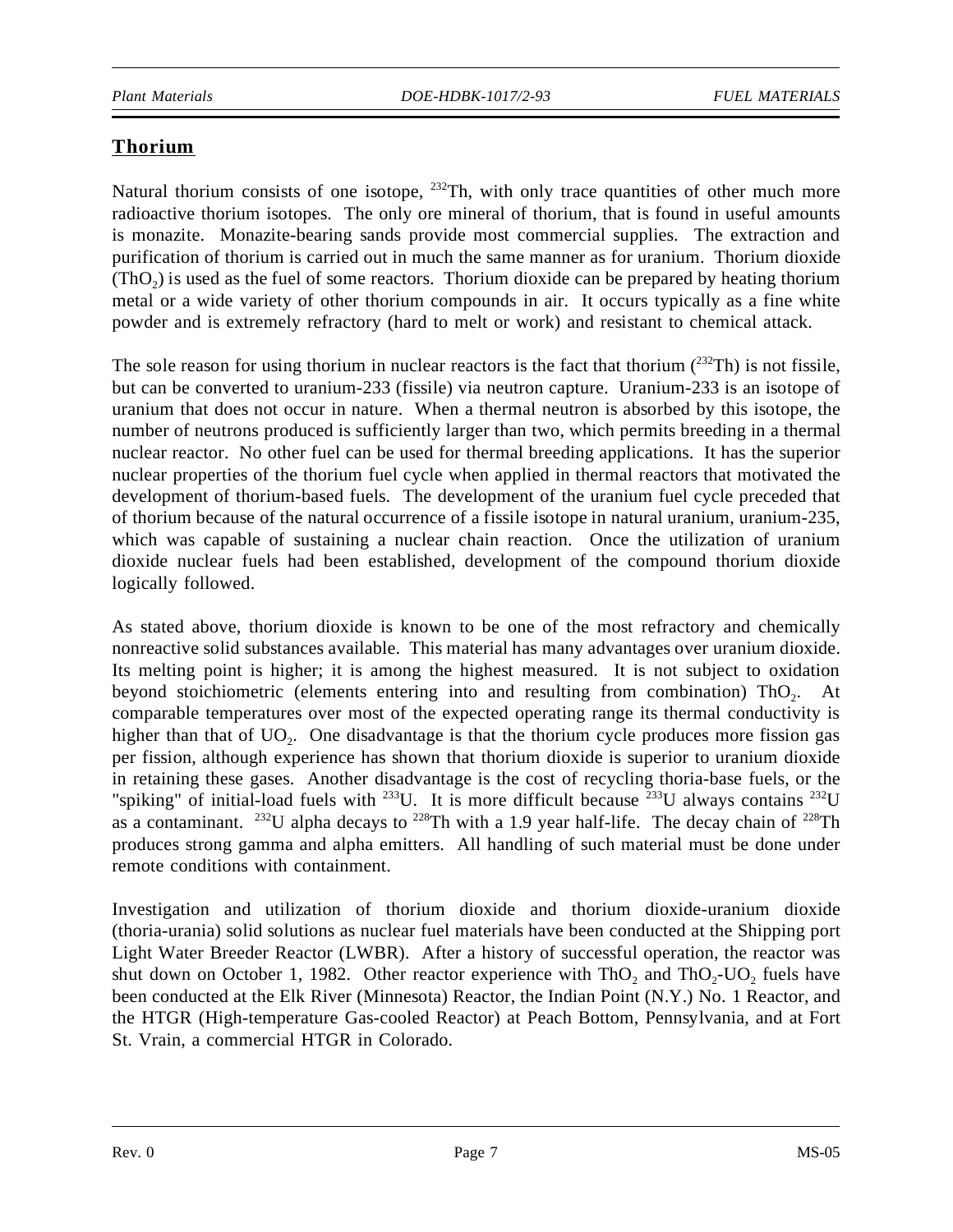<span id="page-67-0"></span>As noted above, interest in thorium as a contributor to the world's useful energy supply is based on its transmutability into the fissile isotope  $^{233}U$ . The ease with which this property can be utilized depends on the impact of the nuclear characteristics of thorium on the various reactor systems in which it might be placed and also on the ability to fabricate thorium into suitable fuel elements and, after irradiation, to separate chemically the resultant uranium. The nuclear characteristics of thorium are briefly discussed below by comparing them with <sup>238</sup>U as a point of reference.

First, a higher fissile material loading requirement exists for initial criticality for a given reactor system and fissile fuel when thorium is used than is the case for an otherwise comparable system using  $^{238}U$ .

Second, on the basis of nuclear performance, the interval between refueling for comparable thermal reactor systems can be longer when thorium is the fertile fuel. However, for a given reactor system, fuel element integrity may be the limiting factor in the depletion levels that can be achieved.

Third, 233Pa (protactinium), which occurs in the transmutation chain for the conversion of thorium to 233U, acts as a power history dependent neutron poison in a thorium-fueled nuclear reactor. There is no isotope with comparable properties present in a  $^{238}$ U fuel system.

Fourth, for comparable reactor systems, the one using a thorium-base fuel will have a larger negative feedback on neutron multiplication with increased fuel temperature (Doppler coefficient) than will a  $^{238}$ U-fueled reactor.

Fifth, for comparable reactor configurations, a  $^{232}Th/^{233}U$  fuel system will have a greater stability relative to xenon-induced power oscillations than will a <sup>238</sup>U/<sup>235</sup>U fuel system. The stability is also enhanced by the larger Doppler coefficient for the  $^{232}Th/^{233}U$  fuel system.

And sixth, the effective value of  $\beta$  for <sup>232</sup>Th/<sup>233</sup>U systems is about half that of <sup>235</sup>U-fueled reactors and about the same as for plutonium-fueled reactors. A small value of  $\beta$  means that the reactor is more responsive to reactivity changes.

In conclusion, the nuclear properties of thorium can be a source of vast energy production. As demonstrated by the Light Water Breeder Reactor Program, this production can be achieved in nuclear reactors utilizing proven light water reactor technology.

### **Nuclear Fuel [Selection](#page-50-0)**

The nuclear properties of a material must be the first consideration in the selection of a suitable nuclear fuel. Principle properties are those bearing on neutron economy: absorption and fission cross sections, the reactions and products that result, neutron production, and the energy released. These are properties of a specific nuclide, such as <sup>232</sup>Th, and its product during breeding, <sup>233</sup>U. To assess these properties in the performance of the bulk fuel, the density value, or frequency of occurrence per unit volume, of the specific nuclide must be used.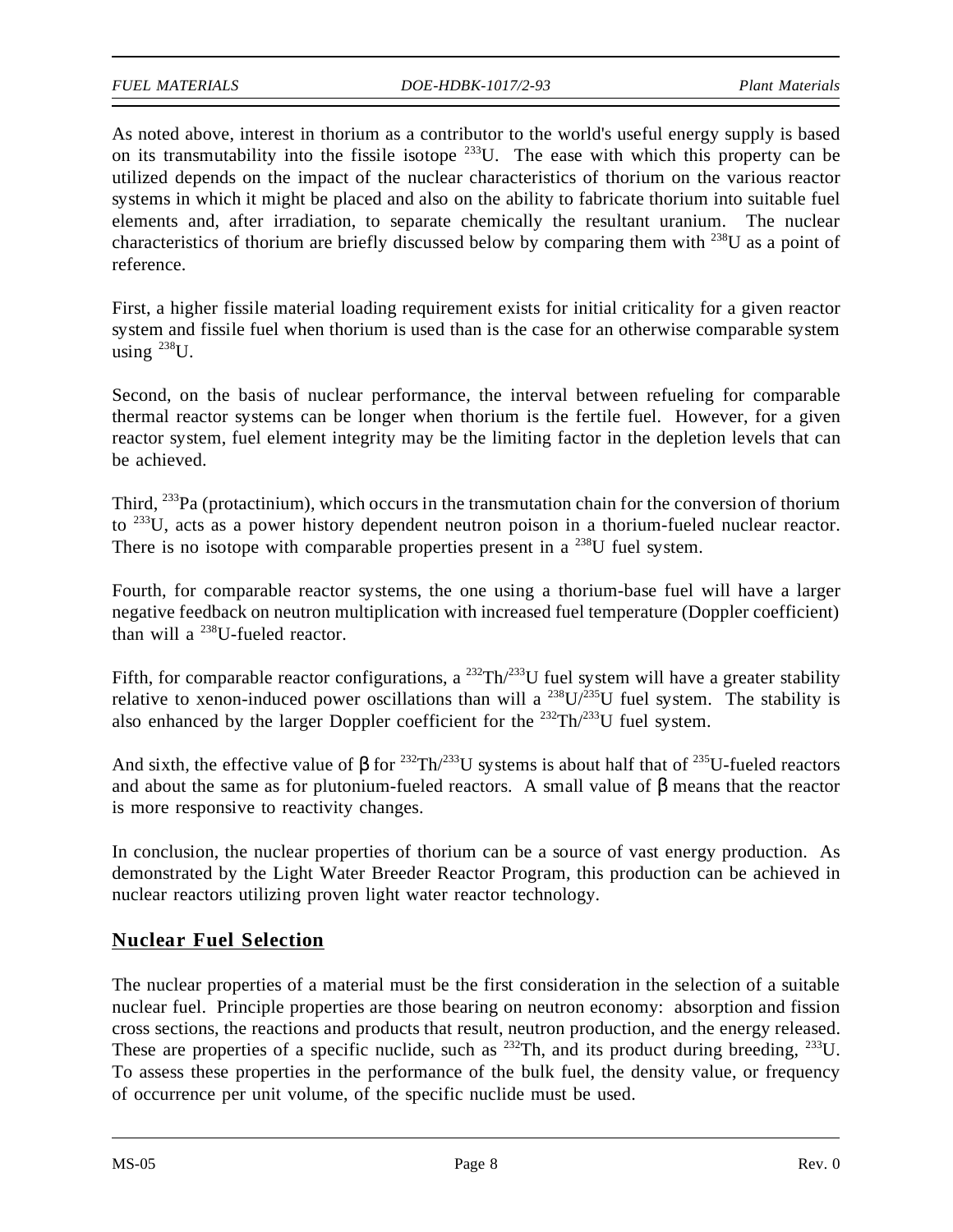*Plant Materials DOE-HDBK-1017/2-93 FUEL MATERIALS*

Once it has been established that the desired nuclear reaction is feasible in a candidate fuel material, the effect of other material properties on reactor performance must be considered. For the reactor to perform its function of producing usable energy, the energy must be removed. It is desirable for thermal conductivity to be as high as possible throughout the temperature range of operations and working life of the reactor. High thermal conductivity allows high power density and high specific power without excessive fuel temperature gradients. The selection of a ceramic fuel represents a compromise. Though it is known that thermal conductivities comparable to those of metals cannot be expected, chemical and dimensional stability at high temperature are obtained.

Because the thermal conductivity of a ceramic fuel is not high, it is necessary to generate relatively high temperatures at the centers of ceramic fuel elements. A high melting point enables more energy to be extracted, all other things being equal. In all cases, the fuel must remain well below the melting point in normal operation, but a higher melting point results in a higher permissible operating temperature.

The dimensional stability of the fuel under conditions of high temperature and high burnup is of primary importance in determining the usable lifetime. The dimensional stability is compromised by swelling, which constricts the coolant channels and may lead to rupture of the metal cladding and escape of highly radioactive fission products into the coolant. The various other factors leading to the degradation of fuel performance as reactor life proceeds (the exhaustion of fissionable material, the accumulation of nonfissionable products, the accumulation of radiation effects on associated nonfuel materials) are all of secondary importance in comparison to dimensional stability of the fuel elements.

The main cause of fuel element swelling is the accumulation of two fission product atoms for each atom fissioned. This is aggravated by the fact that some of the fission products are gases. The ability of a ceramic fuel to retain and accommodate fission gases is therefore of primary importance in determining core lifetime.

The chemical properties of a fuel are also important considerations. A fuel should be able to resist the wholesale change in its properties, or the destruction of its mechanical integrity, that might take place if it is exposed to superheated coolant water through a cladding failure. On the other hand, certain chemical reactions are desirable.

Other materials such as zirconium and niobium in solid solution may be deliberately incorporated in the fuel to alter the properties to those needed for the reactor design. Also, it is generally advantageous for some of the products of the nuclear reaction to remain in solid solution in the fuel, rather than accumulating as separate phases.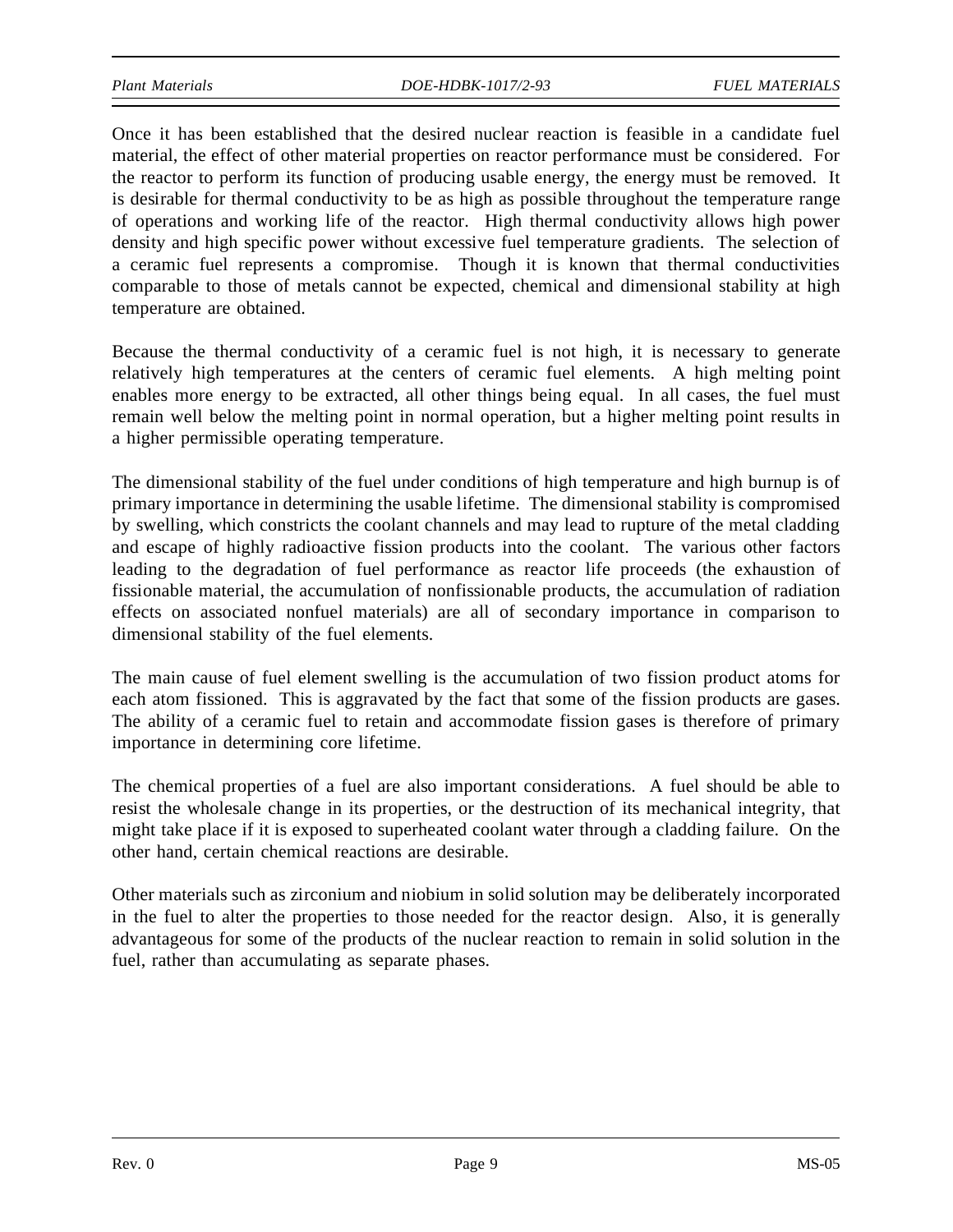<span id="page-69-0"></span>*FUEL MATERIALS DOE-HDBK-1017/2-93 Plant Materials*

The physical properties of the fuel material are primarily of interest in ensuring its integrity during the manufacturing process. Nevertheless they must be considered in assessments of the integrity of the core under operating conditions, or the conditions of hypothetical accidents. The physical and mechanical properties should also permit economical manufacturing. The fuel material should have a low coefficient of expansion.

It is not possible to fabricate typical refractory ceramics to 100% of their theoretical density. Therefore, methods of controlling the porosity of the final product must be considered. The role of this initial porosity as sites for fission gas, as well as its effects on thermal conductivity and mechanical strength, is a significant factor in the design.

#### **[Summary](#page-50-0)**

The important information in this chapter is summarized below.

| <b>Fuel Materials Summary</b>                                                                                |  |  |  |  |
|--------------------------------------------------------------------------------------------------------------|--|--|--|--|
| Radioactive materials suitable for fission by thermal neutrons and used as reactor<br>fuel include:          |  |  |  |  |
| $^{233}U$ and $^{235}U$<br>$^{239}$ Pu and $^{241}$ Pu                                                       |  |  |  |  |
| Considerations in selecting fuel material are:                                                               |  |  |  |  |
| High thermal conductivity so that high power can be attained without<br>excessive fuel temperature gradients |  |  |  |  |
| Resistance to radiation damage so that physical properties are not degraded                                  |  |  |  |  |
| Chemical stability with respect to coolant in case of cladding failure                                       |  |  |  |  |
| Physical and mechanical properties that permit economical fabrication                                        |  |  |  |  |
|                                                                                                              |  |  |  |  |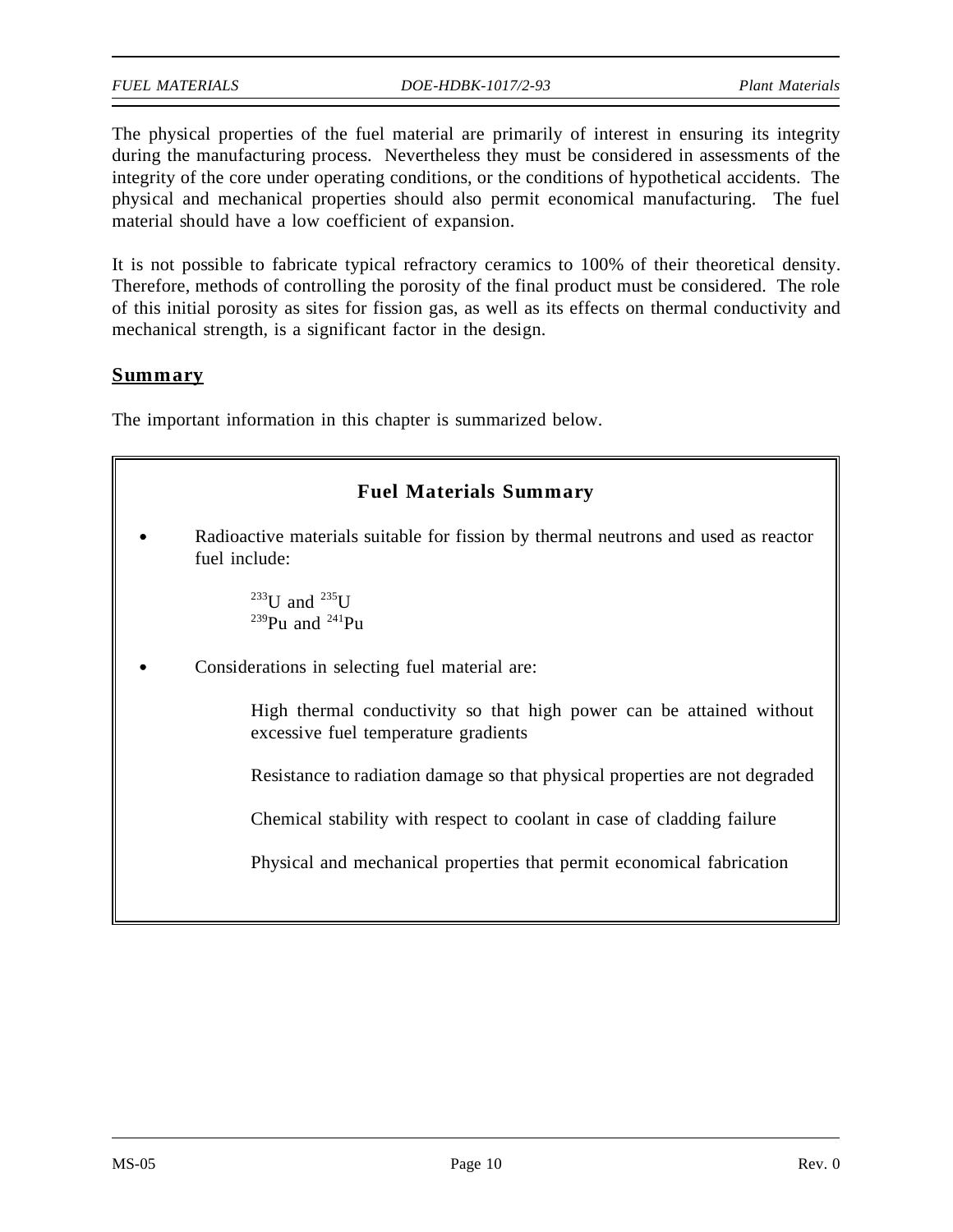### **[CLADDING AND REFLECTORS](#page-50-1)**

<span id="page-70-0"></span>*Nuclear fuels require surface protection to retain fission products and minimize corrosion. Also, pelletized fuel requires a tubular container to hold the pellets in the required physical configuration. The requirements for cladding material to serve these different purposes will vary with the type of reactor; however, some general characteristics can be noted. This chapter will discuss the general characteristics associated with cladding and reflectors.*

| EO 1.5 | STATE the four major characteristics necessary in a material used<br>for fuel cladding.                  |
|--------|----------------------------------------------------------------------------------------------------------|
| EO 1.6 | <b>IDENTIFY</b> the four materials suitable for use as fuel cladding<br>material and their applications. |
| EO 1.7 | STATE the purpose of a reflector.                                                                        |
| EO 1.8 | LIST the five essential requirements for reflector material in a<br>thermal reactor.                     |
|        |                                                                                                          |

### **[Cladding](#page-50-1)**

*Cladding* is used to provide surface protection for retaining fission products and minimizing corrosion. Cladding is also used to contain pelletized fuel to provide the required physical configuration.

Mechanical properties, such as ductility, impact strength, tensile strength, and creep, must be adequate for the operating conditions of the reactor core. Ease of fabrication is also important. It is desirable that ordinary fabrication procedures be applicable in fabricating the desired shape. The cladding must have a high corrosion resistance to its operating environment. It must have a high melting temperature to withstand abnormal operating conditions such as high temperature transients. Thermal conductivity should be high to minimize thermal stresses arising from temperature differences, and the coefficient of expansion should be low or well-matched with that of other materials. The cladding material should not be susceptible to radiation damage.

The nuclear properties of fuel cladding material must also be satisfactory. For thermal reactors, it is important that the material have a reasonably small absorption cross section for neutrons. Only four elements and their alloys have low thermal-neutron absorption cross sections and reasonably high melting points: aluminum, beryllium, magnesium, and zirconium. Of these, aluminum, magnesium, and zirconium are or have been utilized in fuel-element cladding.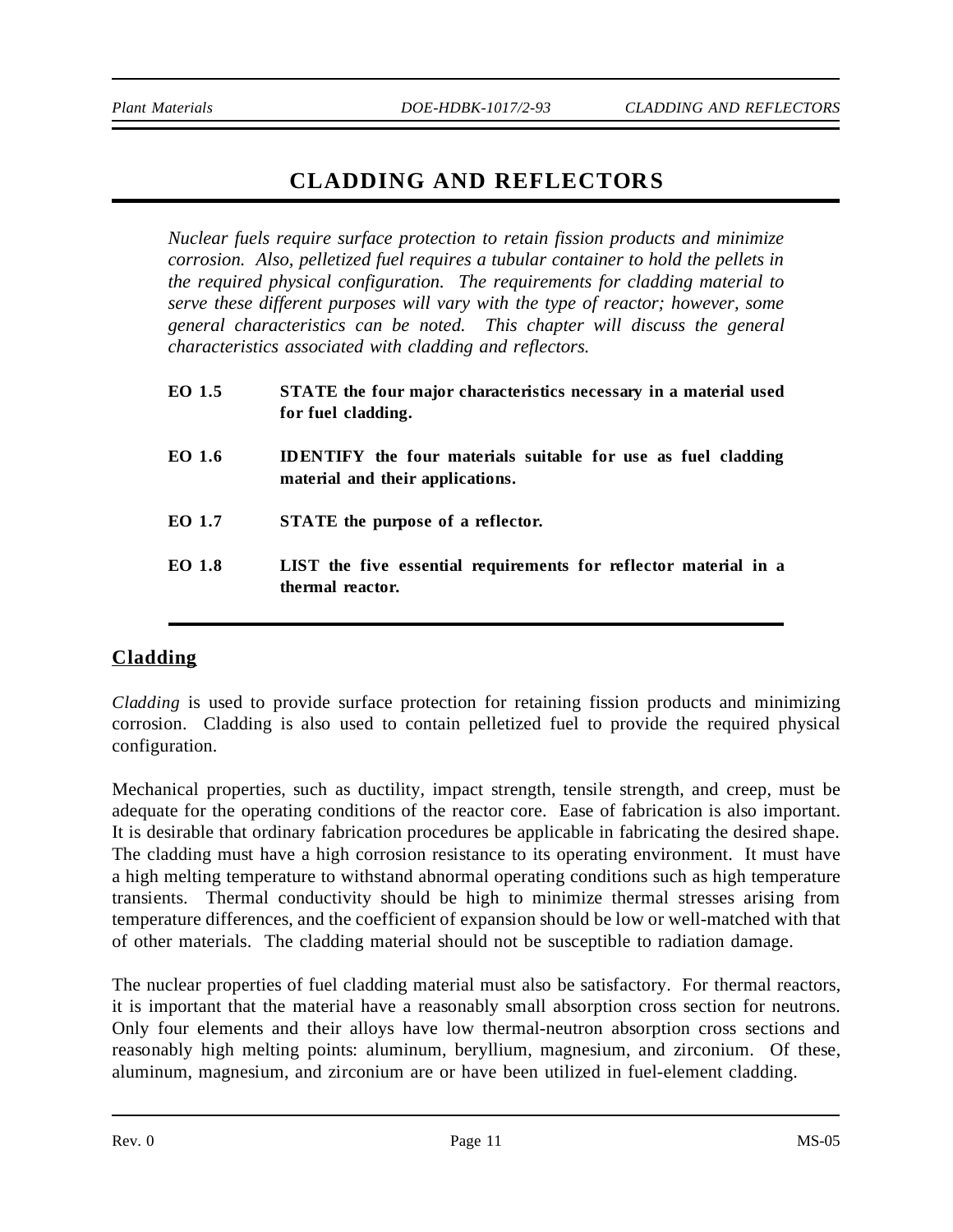<span id="page-71-0"></span>Aluminum, such as the 1100 type, which is relatively pure (greater than 99%), has been used in low power, water-cooled research, training, and materials testing reactors in which the operating temperatures are below 100°C. Magnesium, in the form of the alloy magnox, serves as cladding for the uranium metal fuel in carbon-dioxide cooled, graphite-moderated power reactors in the United Kingdom. The alloy zircaloy, whose major constituent is zirconium, is widely used as the fuel-rod cladding in water-cooled power reactors. The alloys in common use as cladding material are zircaloy-2 and zircaloy-4, both of which have mechanical properties and corrosion resistance superior to those of zirconium itself. Although beryllium is suitable for use as cladding, it is not used due to its high cost and poor mechanical properties.

The choice of cladding material for fast reactors is less dependent upon the neutron absorption cross section than for thermal reactors. The essential requirements for these materials are high melting point, retention of satisfactory physical and mechanical properties, a low swelling rate when irradiated by large fluences of fast neutrons, and good corrosion resistance, especially to molten sodium. At present, stainless steel is the preferred fuel cladding material for sodium-cooled fast breeder reactors (LMFBRs). For such reactors, the capture cross section is not as important as for thermal neutron reactors.

In 1977 the Carter Administration deferred indefinitely the reprocessing of nuclear fuels from commercial power reactors. This led the electric utility industry to conduct research on high-burnup fuels and programs that would allow an increase in the length of time that the fuel rods remain in the reactors. High integrity and performance of fuel cladding will become even more important as these high-burnup fuel rods are designed and programs for extended burnup of nuclear fuels are placed into operation.

### **Reflector [Materials](#page-50-1)**

A *reflector* gets its name from the fact that neutrons leaving the reactor core hit the reflector and are returned to the core. The primary consideration for selecting a reflector material is its nuclear properties. The essential requirements for reflector material used in a thermal reactor are:

- Low macroscopic absorption (or capture) cross section to minimize loss of  $\bullet$ neutrons
- High macroscopic scattering cross section to minimize the distance between  $\bullet$ scatters
- High logarithmic energy decrement to maximize the energy loss per collision due to low mass number
- Temperature stability
- Radiation stability  $\bullet$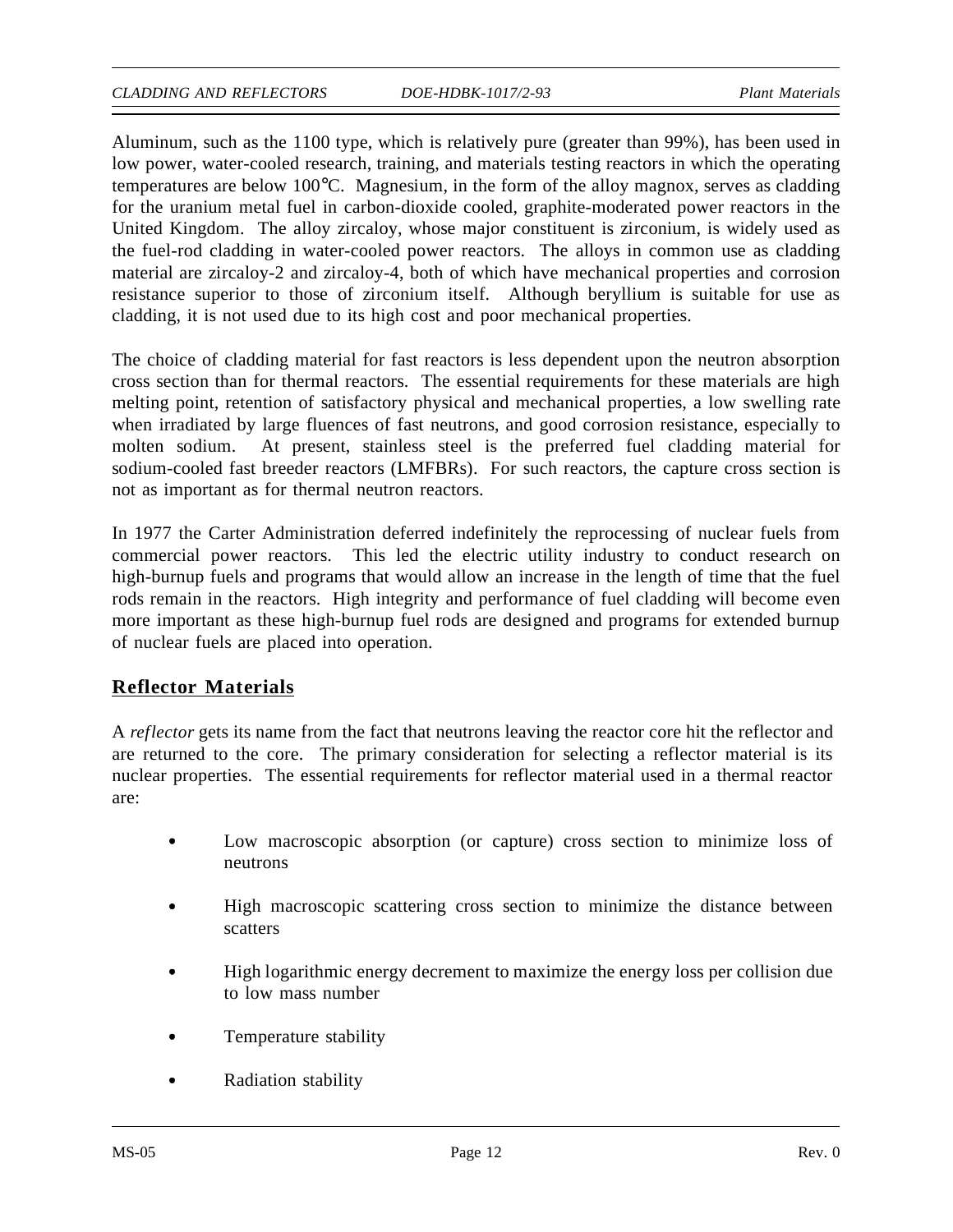In the case of a fast reactor, neutron thermalization is not desirable, and the reflector will consist of a dense element of high mass number.

Materials that have been used as reflectors include pure water, heavy water (deuterium oxide), beryllium (as metal or oxide), carbon (graphite), and zirconium hydride. The selection of which material to use is based largely on the nuclear considerations given above and the essential neuronic properties of the materials. Most power reactors use water as both the moderator and reflector, as well as the coolant. Graphite has been used extensively as moderator and reflector for thermal reactors. Beryllium is superior to graphite as a moderator and reflector material but, because of its high cost and poor mechanical properties, it has little prospect of being used to any extent. Beryllium has been used in a few instances such as test reactors, but is not used in any power reactors. Reactors using heavy water as the moderator-reflector have the advantage of being able to operate satisfactorily with natural uranium as the fuel material; enriched uranium is then not required. Zirconium hydride serves as the moderator in the Training, Research, Isotopes, General Atomic (TRIGA) reactor. The zirconium hydride is incorporated with enriched uranium metal in the fuel elements.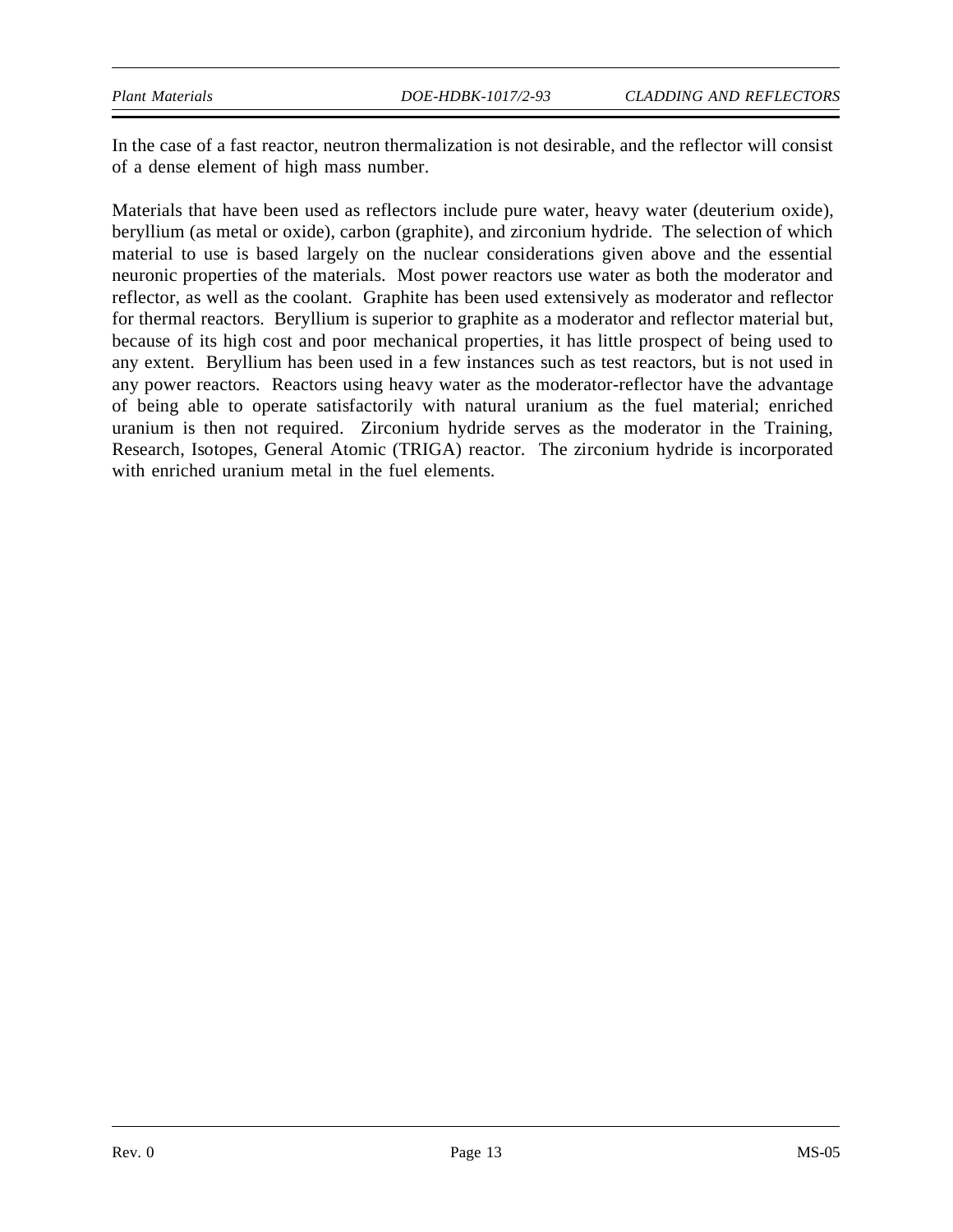# **[Summary](#page-50-0)**

The important information in this chapter is summarized below.

| <b>Cladding and Reflectors Summary</b>                                                                                                                                                  |
|-----------------------------------------------------------------------------------------------------------------------------------------------------------------------------------------|
| Major characteristics required for cladding material:                                                                                                                                   |
| Mechanical properties such as ductility, impact strength, tensile strength, creep,<br>and ease of fabrication                                                                           |
| Physical properties include high corrosion resistance and high melting<br>temperature                                                                                                   |
| High thermal conductivity                                                                                                                                                               |
| Nuclear properties such as small absorption cross section                                                                                                                               |
| Four materials suitable for cladding:                                                                                                                                                   |
| Aluminum is used for low power, water-cooled research, training, and materials<br>test reactors in which temperatures are below 100°C.                                                  |
| Magnesium is used for uranium metal fuel in carbon-dioxide cooled, graphite-<br>moderated power reactors in United Kingdom.                                                             |
| Zirconium is used for fuel-rod cladding in water-cooled power reactors.                                                                                                                 |
| Beryllium is suitable for use as cladding but is not used as such due to its high<br>cost and poor mechanical properties. It is, however, used as a reflector in some<br>test reactors. |
| Reflectors are used to return neutrons leaving the reactor core back to the core.                                                                                                       |
| Essential requirements for reflectors include.                                                                                                                                          |
| Low macroscopic absorption cross section to minimize loss of neutrons                                                                                                                   |
| High macroscopic scattering cross section                                                                                                                                               |
| High logarithmic energy decrement due to low mass number                                                                                                                                |
| Temperature stability                                                                                                                                                                   |
| Radiation stability                                                                                                                                                                     |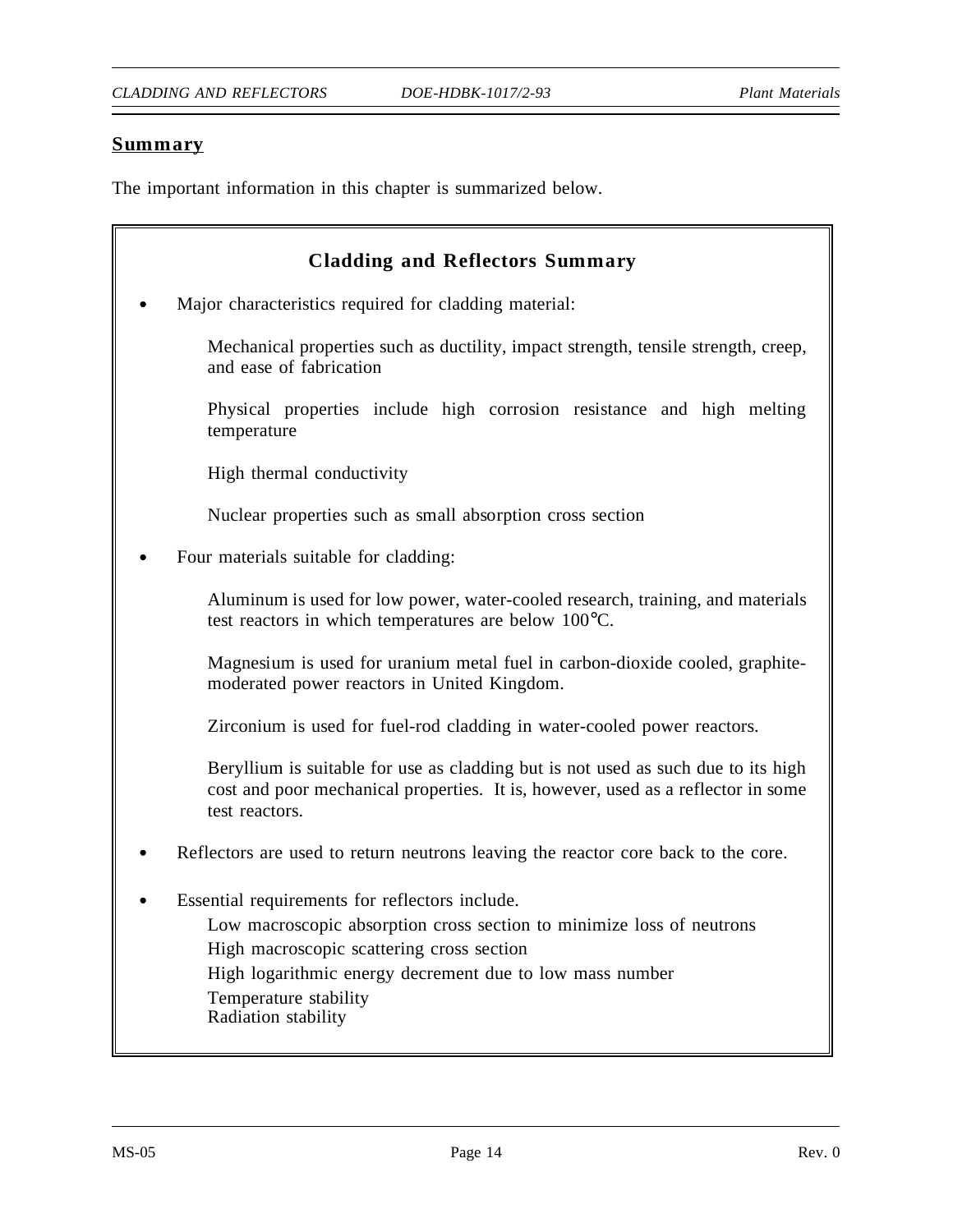# **[CONTROL MATERIALS](#page-50-1)**

*Four general methods have been used or proposed for changing the power or neutron flux in a nuclear reactor; each involves the temporary addition or removal of (a) fuel, (b) moderator, (c) reflector, or (d) a neutron absorber or poison. This chapter discusses the materials used as poisons in a reactor plant.*

**EO 1.9 STATE the five common poisons used as control rod material.**

#### **[Overview](#page-50-1) of Poisons**

The most commonly used method to control the nuclear reaction, especially in power reactors, is the insertion or withdrawal of control rods made out of materials (*poisons*) having a large cross section for the absorption of neutrons. The most widely-used poisons are hafnium, silver, indium, cadmium, and boron. These materials will be briefly discussed below.

#### **[Hafnium](#page-50-1)**

Because of its neuronic, mechanical, and physical properties, hafnium is an excellent control material for water-cooled, water-moderated reactors. It is found together with zirconium, and the process that produces pure zirconium produces hafnium as a by-product. Hafnium is resistant to corrosion by high-temperature water, has adequate mechanical strength, and can be readily fabricated. Hafnium consists of four isotopes, each of which has appreciable neutron absorption cross sections. The capture of neutrons by the isotope hafnium-177 leads to the formation of hafnium-178; the latter forms hafnium-179, which leads to hafnium-180. The first three have large resonance-capture cross sections, and hafnium-180 has a moderately large cross section. Thus, the element hafnium in its natural form has a long, useful lifetime as a neutron absorber. Because of the limited availability and high cost of hafnium, its use as a control material in civilian power reactors has been restricted.

#### **[Silver-Indium-Cadmium](#page-50-1) Alloys**

By alloying cadmium, which has a thermal-absorption cross section of 2450 barns, with silver and indium, which have high resonance absorption, a highly-effective neutron absorber is produced.

**EO 1.10 IDENTIFY the advantage(s) and/or disadvantage(s) of the five common poisons used as control rod material.**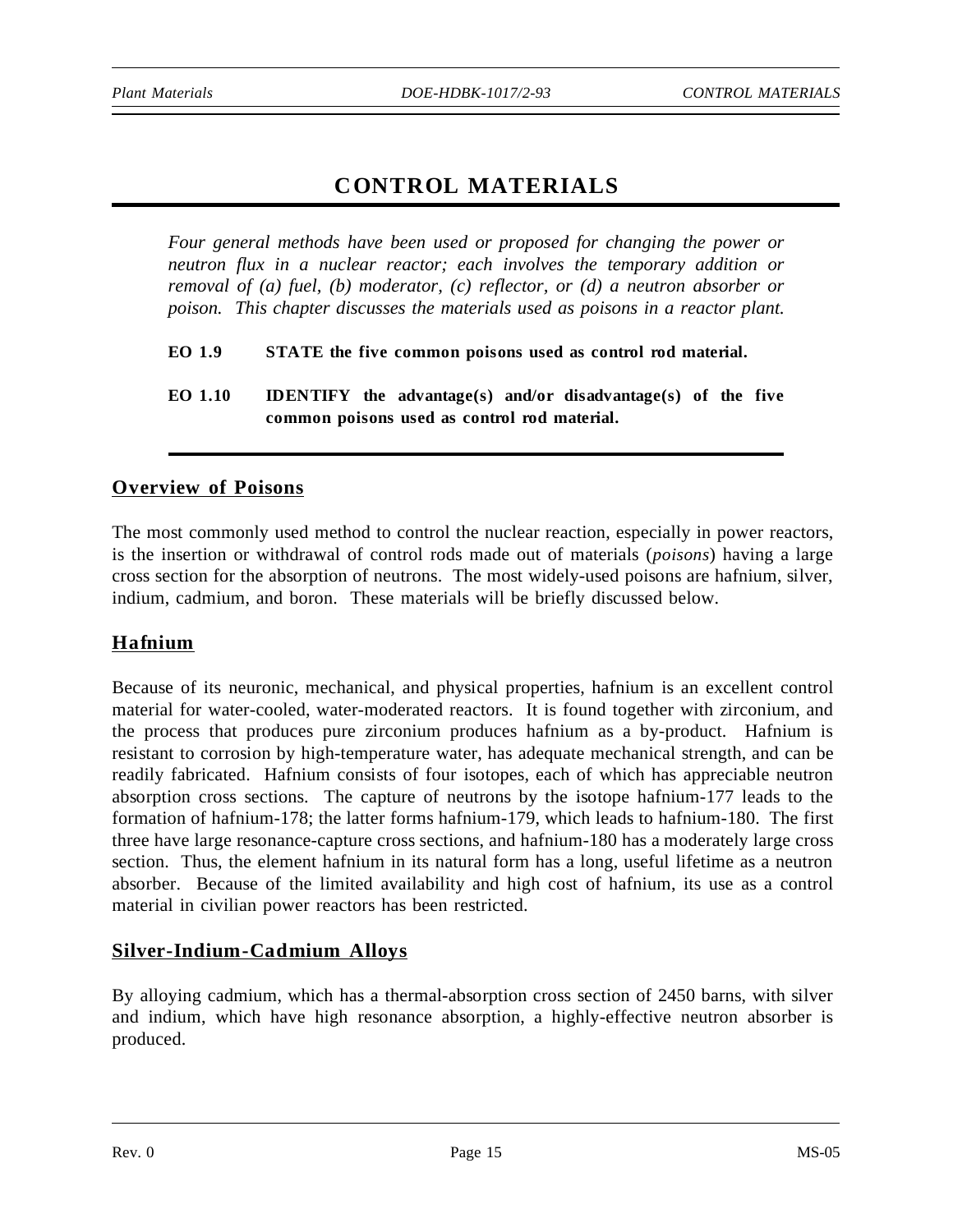The control effectiveness of such alloys in water-moderated reactors can approach that of hafnium and is the control material commonly used in pressurized-water reactors. The alloys (generally 80% silver, 15% indium, 5% cadmium) can be readily fabricated and have adequate strength at water-reactor temperatures. The control material is enclosed in a stainless steel tube to protect it from corrosion by the high-temperature water.

#### **[Boron-Containing](#page-50-1) Materials**

Boron is a useful control material for thermal (and other) reactors. The very high thermalabsorption cross section of  $^{10}B$  (boron-10) and the low cost of boron has led to wide use of boron-containing materials in control rods and burnable poisons for thermal reactors. The absorption cross section of boron is large over a considerable range of neutron energies, making it suitable for not only control materials but also for neutron shielding.

Boron is nonmetallic and is not suitable for control rod use in its pure form. For reactor use, it is generally incorporated into a metallic material. Two of such composite materials are described below.

Stainless-steel alloys or dispersions with boron have been employed to some extent in reactor control. The performance of boron-stainless-steel materials is limited because of the  ${}^{10}B$  (n, $\alpha$ ) reaction. The absorption reaction is one of transmutation,  ${}^{10}B + {}^{1}n \rightarrow {}^{7}Li + {}^{4}\alpha$ , with the  $\alpha$ -particle produced becoming a helium atom. The production of atoms having about twice the volume of the original atoms leads to severe swelling, hence these materials have not been used as control rods in commercial power reactors.

The refractory compound boron carbide  $(B_4C)$  has been used as a control material either alone or as a dispersion in aluminum (boral). These materials suffer from burnup limitation. The preferred control rod material for boiling-water reactors is boron carbide. Long stainless-steel tubes containing the powdered boron carbide combined into assemblies with cruciform cross sections make up the control rods. Control rods of this nature have been used in PWRs, BWRs, and HTGRs and have been proposed for use in fast breeder reactors employing oxide fuels. Because of its ability to withstand high temperatures, boron carbide (possibly mixed with graphite) will probably be the control material in future gas-cooled reactors operating at high temperatures.

In addition to its use in control elements, boron is widely used in PWRs for control of reactivity changes over core lifetime by dissolving boric acid in the coolant. When this scheme is used, the movable control elements have a reactivity worth sufficient to go from full power at operating temperature to zero power at operating temperature. At the beginning of life, enough boric acid is added to the coolant to allow the reactor to be just critical with all rods nearly completely withdrawn. As fuel burnup takes place through power operation, the boric acid concentration in the coolant is reduced to maintain criticality. If a cold shutdown is required, additional boric acid is added to compensate for the reactivity added as the moderator cools. This method is generally referred to as chemical shim control.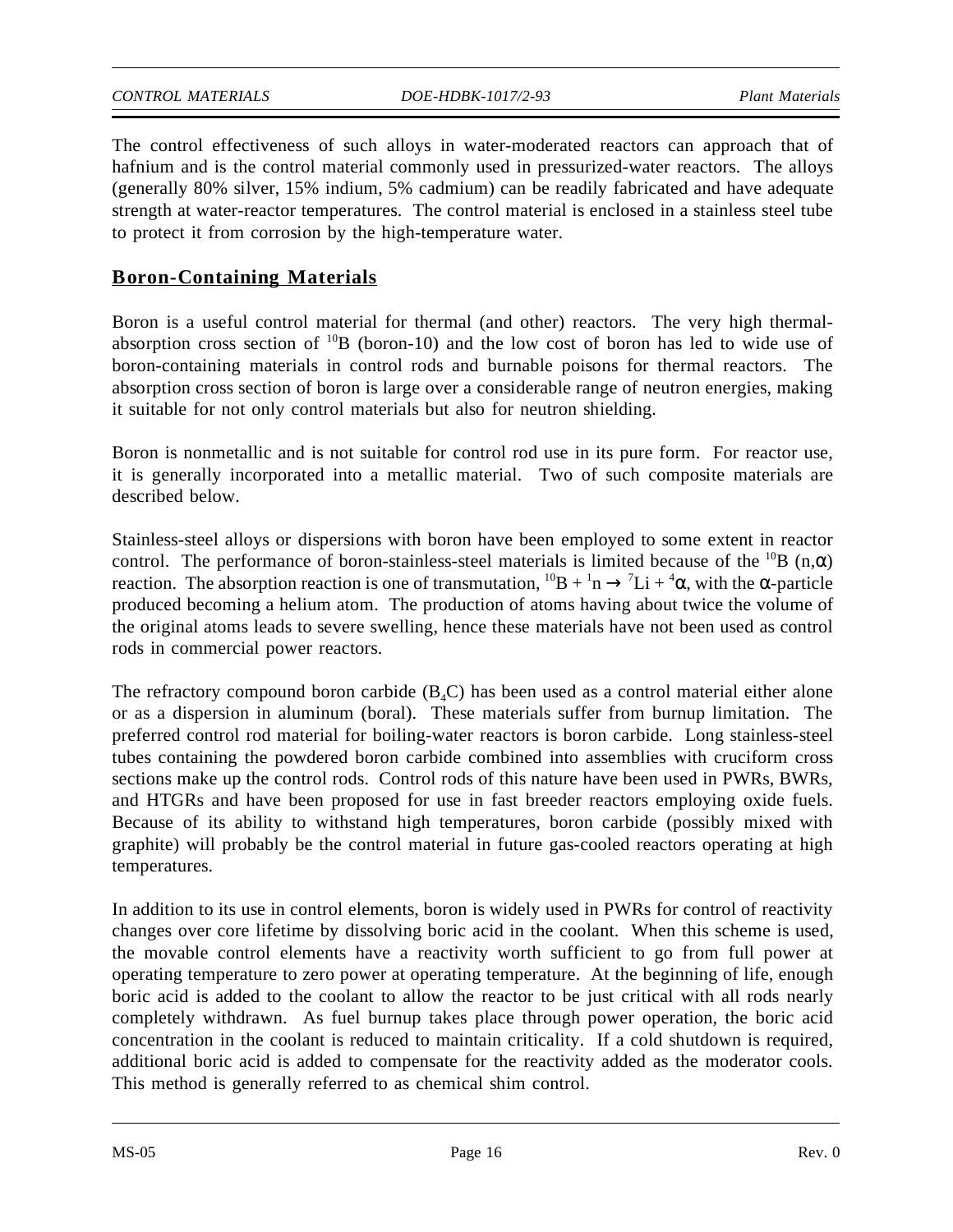Boron may also be used as a burnable poison to compensate for the change in reactivity with lifetime. In this scheme, a small amount of boron is incorporated into the fuel or special burnable poison rods to reduce the beginning-of-life reactivity. Burnup of the poison causes a reactivity increase that partially compensates for the decrease in reactivity due to fuel burnup and accumulation of fission products. Difficulties have generally been encountered when boron is incorporated directly with the fuel, and most applications have used separate burnable poison rods.

#### **[Summary](#page-50-1)**

The important information in this chapter is summarized below.

|                              | <b>Control Materials Summary</b>                                                                                       |
|------------------------------|------------------------------------------------------------------------------------------------------------------------|
| Hafnium                      |                                                                                                                        |
| Advantages:                  | Excellent control for water-cooled, water-moderated reactors<br>due to neutronic, mechanical, and physical properties. |
| Disadvantages:               | Limited availability and high cost.                                                                                    |
| Silver-Indium-Cadmium Alloys |                                                                                                                        |
| Advantages:                  | Highly effective neutron absorber.                                                                                     |
|                              | Control effectiveness in water-moderated reactors is close to<br>hafnium. Used in pressurized-water reactors.          |
|                              | Easily fabricated and adequate strength                                                                                |
| Disadvantages:               | Must be enclosed in stainless steel tube to protect it from<br>corrosion.                                              |
| Boron                        |                                                                                                                        |
| Advantages:                  | Very high thermal-absorption cross-section and low cost.                                                               |
|                              | Commonly used in thermal reactors for control rods and<br>burnable poison.                                             |
| Disadvantages:               | Nonmetallic thus must be incorporated into a metallic<br>material for use as control rod.                              |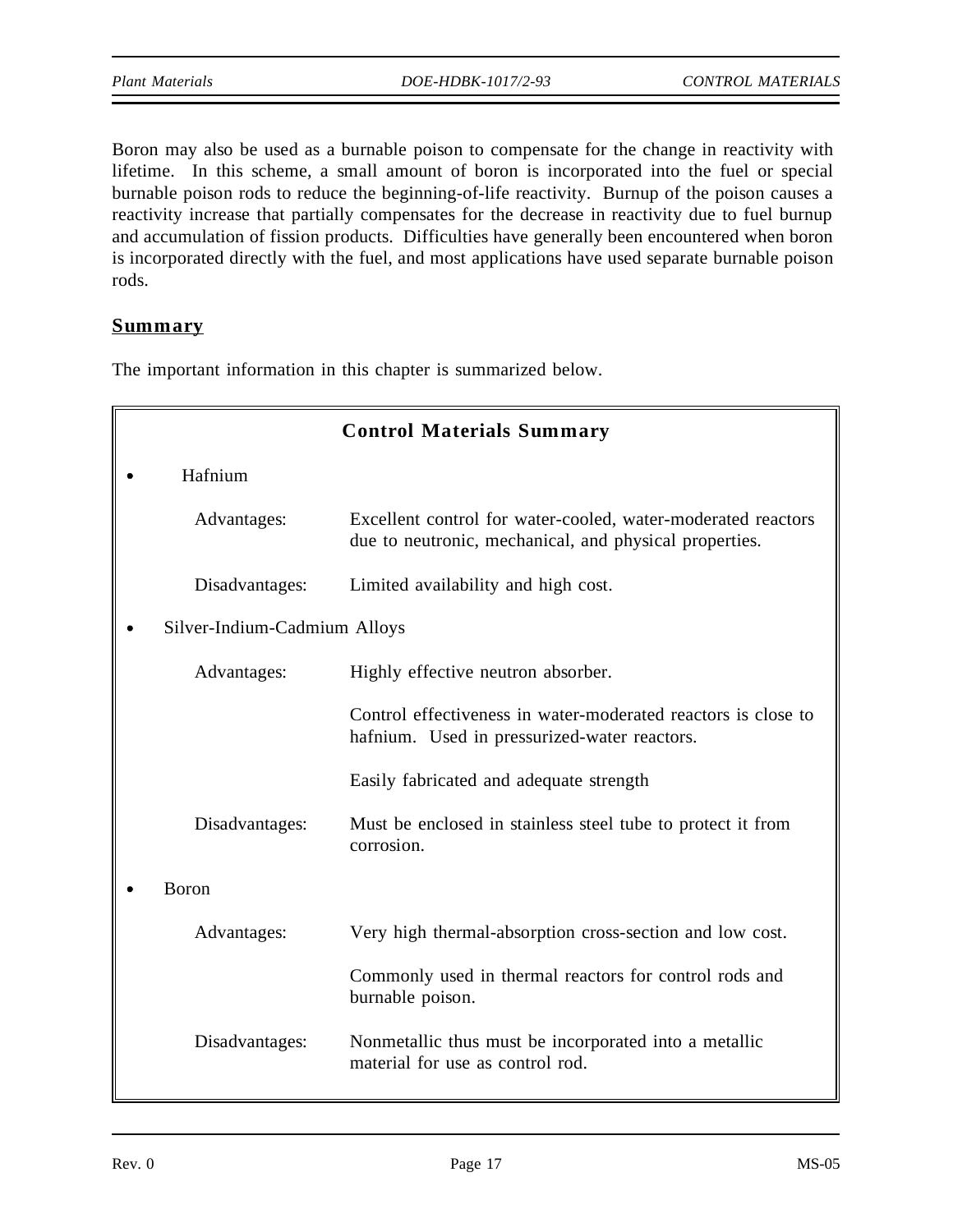# **[SHIELDING MATERIALS](#page-51-0)**

*In the reactor plant, the principle source of radiation comes from the reactor core. Attenuation of this radiation is performed by shielding materials located around the core. This chapter discusses the various materials used in a reactor plant for shielding.*

**EO 1.11 DESCRIBE the requirements of a material used to shield against the following types of radiation:**

| a. | <b>B</b> eta | <b>High energy neutrons</b> |
|----|--------------|-----------------------------|
|    | Gamma        | Low energy neutrons         |

# **[Overview](#page-51-0)**

Shielding design is relatively straightforward depending upon the type of radiation (gamma, neutron, alpha, beta). For example, when considering the reactor core, it is first necessary to slow down the fast neutrons (those not directly absorbed) coming from the core to thermal energy by utilizing appropriate neutron attenuating shielding materials that are properly arranged. This slowing down process is mostly caused by collisions that slow the neutrons to thermal energy. The thermal neutrons are then absorbed by the shielding material. All of the gamma rays in the system, both the gamma rays leaving the core and the gamma rays produced by neutron interactions within the shielding material have to be attenuated to appropriate levels by utilizing gamma ray shielding materials that are also properly arranged. The design of these radiation shields and those used to attenuate radiation from any radioactive source depend upon the location, the intensity, and the energy distribution of the radiation sources, and the permissible radiation levels at positions away from these sources. In this chapter, we will discuss the materials used to attenuate neutron, gamma, beta, and alpha radiation.

# **Neutron [Radiation](#page-51-0)**

The shielding of neutrons introduces many complications because of the wide range of energy that must be considered. At low energies (less than 0.1 MeV), low mass number materials, such as hydrogen in  $H_2O$ , are best for slowing down neutrons. At these energies, the cross section for interaction with hydrogen is high (approximately 20 barns), and the energy loss in a collision is high. Materials containing hydrogen are known as hydrogenous material, and their value as a neutron shield is determined by their hydrogen content. Water ranks high and is probably the best neutron shield material with the advantage of low cost, although it is a poor absorber of gamma radiation.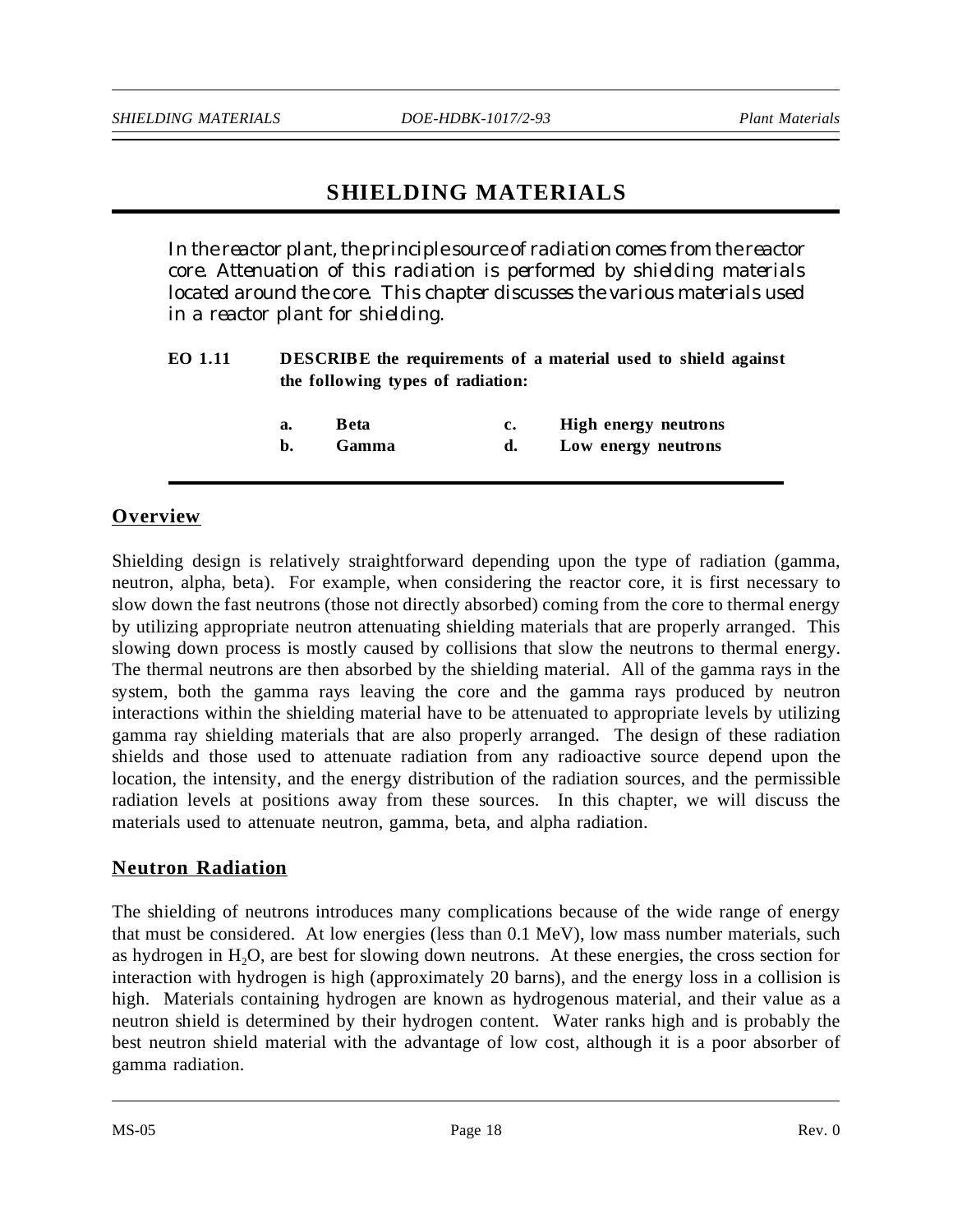Water also provides a ready means for removing the heat generated by radiation absorption. At higher energies (10 MeV), the cross section for interaction with hydrogen (1 barn) is not as effective in slowing down neutrons. To offset this decrease in cross section with increased neutron energy, materials with good inelastic scattering properties, such as iron, are used. These materials cause a large change in neutron energy after collision for high energy neutrons but have little effect on neutrons at lower energy, below 0.1 MeV.

Iron, as carbon steel or stainless steel, has been commonly used as the material for thermal shields. Such shields can absorb a considerable proportion of the energy of fast neutrons and gamma rays escaping from the reactor core. By making shields composed of iron and water, it is possible to utilize the properties of both of these materials. PWRs utilize two or three layers of steel with water between them as a very effective shield for both neutrons and gamma rays. The interaction (inelastic scattering) of high energy neutrons occurs mostly with iron, which degrades the neutron to a much lower energy, where the water is more effective for slowing down (elastic scattering) neutrons. Once the neutron is slowed down to thermal energy, it diffuses through the shield medium for a small distance and is captured by the shielding material, resulting in a neutron-gamma (n,γ) reaction. These gamma rays represent a secondary source of radiation.

Iron turnings or punchings and iron oxide have been incorporated into heavy concrete for shielding purposes also. Concrete with seven weight percent or greater of water appears to be adequate for neutron attenuation. However, an increase in the water content has the disadvantage of decreasing both the density and structural strength of ordinary concrete. With heavy concretes, a given amount of attenuation of both neutrons and gamma rays can be achieved by means of a thinner shield than is possible with ordinary concrete. Various kinds of heavy concretes used for shielding include barytes concrete, iron concrete, and ferrophosphorus concrete with various modified concretes and related mixtures. Boron compounds (for example, the mineral colemanite) have also been added to concretes to increase the probability of neutron capture without high-energy gamma-ray production.

Boron has been included as a neutron absorber in various materials in addition to concrete. For example, borated graphite, a mixture of elemental boron and graphite, has been used in fast-reactor shields. Boral, consisting of boron carbide  $(B<sub>A</sub>C)$  and aluminum, and epoxy resins and resin-impregnated wood laminates incorporating boron have been used for local shielding purposes. Boron has also been added to steel for shield structures to reduce secondary gammaray production. In special situations, where a shield has consisted of a heavy metal and water, it has been beneficial to add a soluble boron compound to the water.

# **Gamma [Radiation](#page-51-0)**

Gamma radiation is the most difficult to shield against and, therefore, presents the biggest problem in the reactor plant. The penetrating power of the gamma is due, in part, to the fact that it has no charge or mass. Therefore, it does not interact as frequently as do the other types of radiation per given material.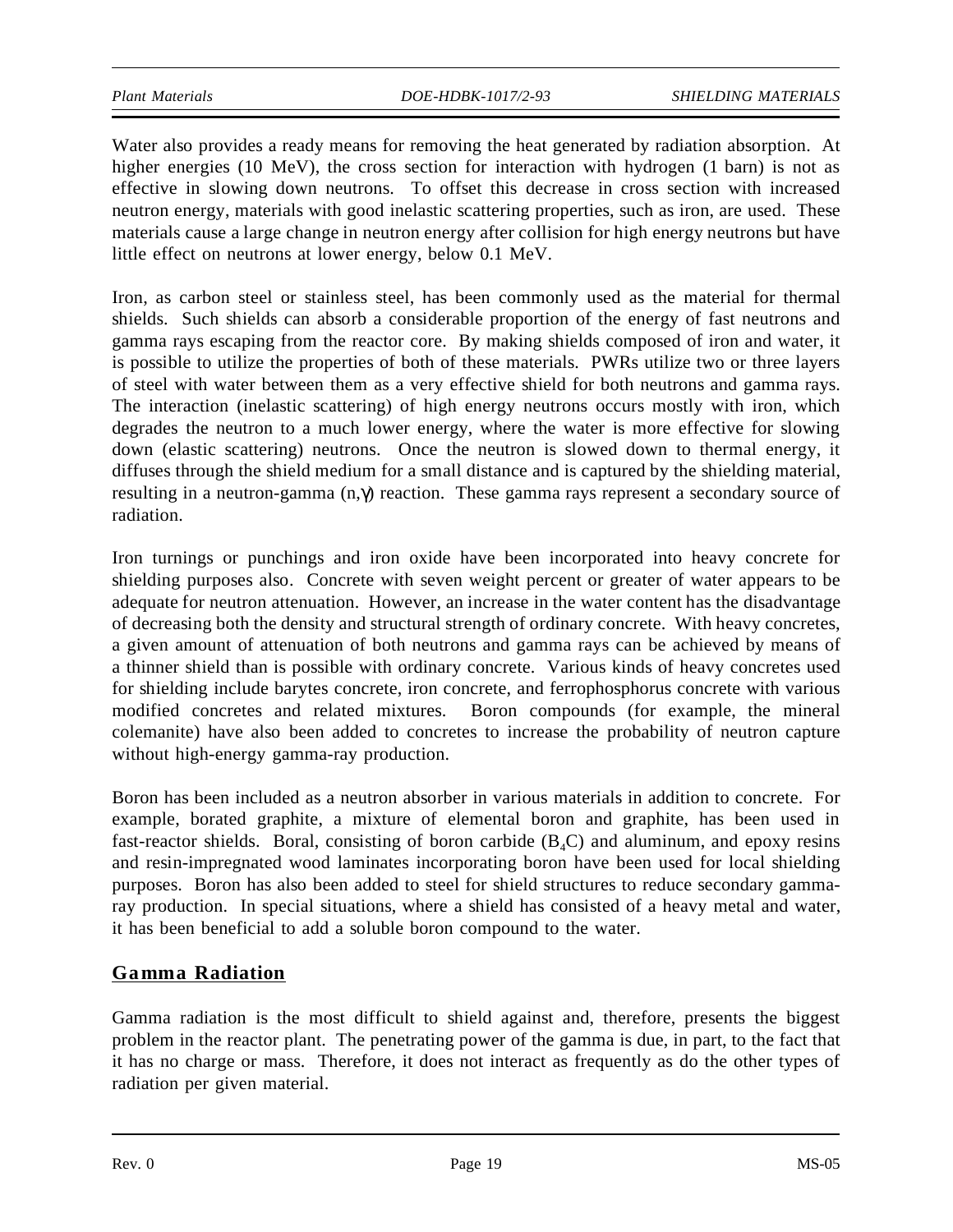Gamma rays are attenuated by processes which are functions of atomic number and mass (that is they all involve interactions near the nucleus or interactions with the electrons around the nucleus). Gamma shielding is therefore more effectively performed by materials with high atomic mass number and high density. One such material is lead. Lead is dense and has about 82 electrons for each nucleus. Thus, a gamma would interact more times in passing through eight inches of lead then passing through the same thickness of a lighter material, such as water. As the gamma interacts with the shielding material, it loses energy and eventually disappears. Lead and lead alloys have been used to some extent in nuclear reactor shields and have an added advantage of ease of fabrication. Because of its low melting point, lead can be used only where the temperatures do not exceed its melting point.

Iron, although a medium weight element, also functions well as a gamma attenuator. For gamma rays with energies of 2 MeV, roughly the same mass of iron as of lead is required to remove a specific fraction of the radiation. At higher and lower energies, however, the mass-attenuation efficiency of lead is appreciably greater than that of iron. In many cases, the selection of iron is based on structural, temperature, and economic considerations.

Water is a poor material for shielding gamma rays; however, large amounts will serve to attenuate gamma radiation.

Concrete, as discussed previously, is also a good attenuator of gamma rays and is superior to water. This is mainly a result of the presence of moderately high mass number elements, such as calcium and silicon. As a general shield material, there is much to recommend about concrete; it is strong, inexpensive, and adaptable to both block and monolithic types of construction.

# **Alpha and Beta [Radiation](#page-51-0)**

Alpha particles, being the largest particles of radiation and having  $a + 2$  charge, interact with matter more readily than other types of radiation. Each interaction results in a loss of energy. This is why the alpha has the shortest range of all the types of radiation. Alpha particles generally are stopped by a thin sheet of paper. As a comparison, a 4 MeV alpha particle will travel about 1 inch in air, whereas a 4 MeV beta particle will travel about 630 inches in air. Because it deposits all of its energy in a very small area, the alpha particle travels only a short distance.

The beta particle is more penetrating than the alpha. However, because of the -1 charge, the beta particle interacts more readily than a non-charged particle. For this reason, it is less penetrating than uncharged types of radiation such as the gamma or neutron. The beta particle can generally be stopped by a sheet of aluminum. Because the beta travels farther than the alpha, it deposits its energy over a greater area and is, therefore, less harmful than the alpha if taken internally. All materials described under neutron and gamma radiation are also effective at attenuating beta radiation.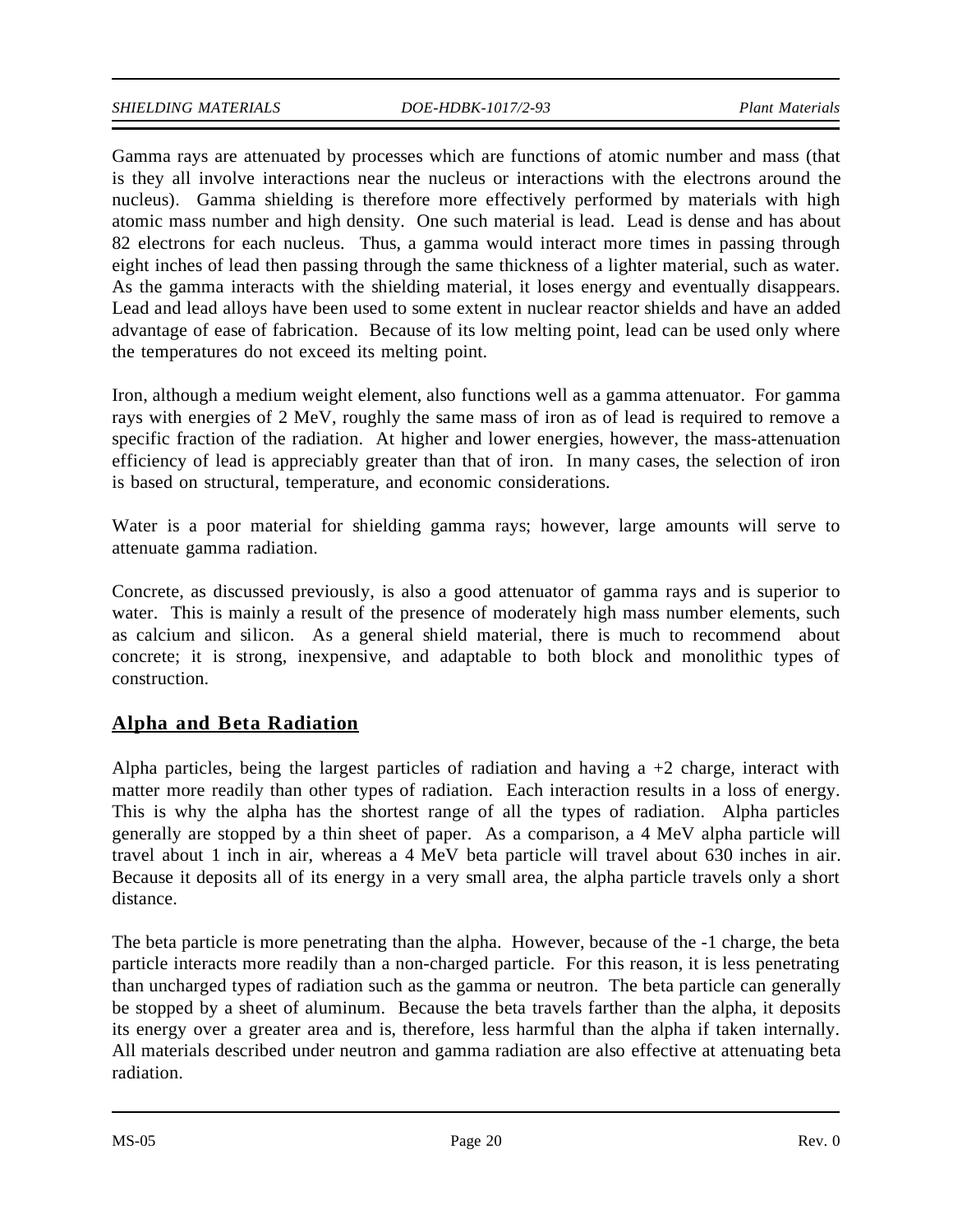Since alpha and beta particles can be easily shielded against, they do not present a major problem in the nuclear reactor plant.

#### **[Summary](#page-51-0)**

The important information in this chapter is summarized below.

# **Shielding Materials Summary** Neutron Radiation Low mass number and high cross section (preferably hydrogenous material) for low energies. Water ranks high due to advantage of low cost, ready means for removing heat. Good inelastic scattering properties (high energies). Iron is used due to the large change in neutron energy after collision but it has little effect on lower energy neutrons. Gamma Radiation  $\bullet$ High atomic mass number and high density are required to attenuate  $\gamma$ radiation. Lead has advantage of ease of fabrication. The disadvantage of lead is its low melting point. Iron is used for higher and lower energies. Iron is selected based on structural, temperature, and economic considerations. Water can be used but requires large amounts because water is a poor absorber of gamma radiation. Concrete is a good gamma attenuator as a general shield material. Concrete is strong, inexpensive, and adaptable to different types of construction. Alpha and Beta Radiation No particular shielding material is required to guard against alphas and betas.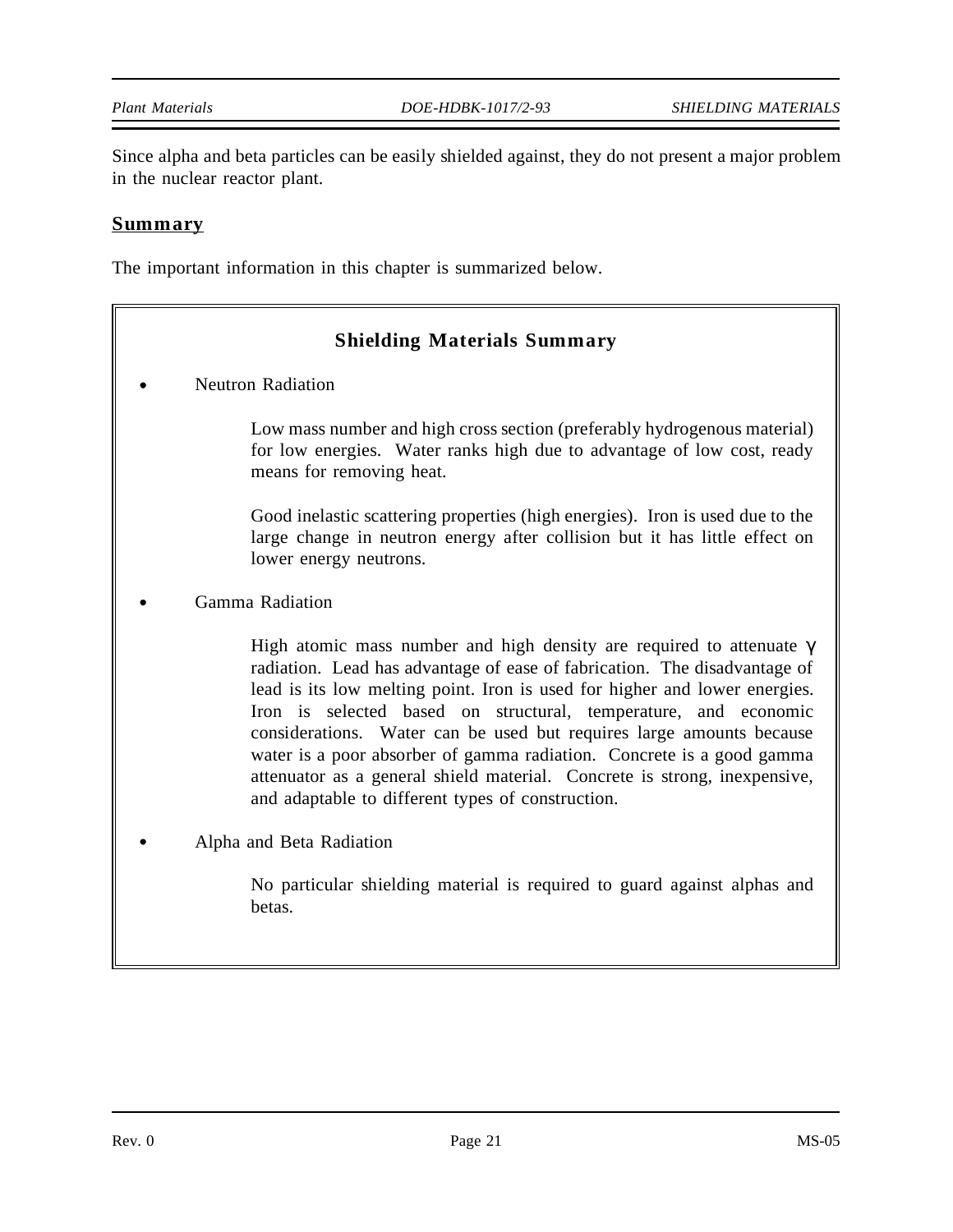# **[NUCLEAR REACTOR CORE PROBLEMS](#page-51-0)**

*Material problems in a nuclear reactor plant can be grouped into at least two categories, one concerning the nuclear reactor core and one that will apply to all plant materials. This chapter discusses specific material problems associated with the reactor that include pellet-cladding interaction, fuel densification, fuelcladding embrittlement, and effects on fuel due to inclusion and core burnup.* 

#### **EO 1.12 STATE nuclear reactor core problems and causes associated with the following:**

- **a. Pellet-cladding interaction**
- **b. Fuel densification**
- **c. Fuel cladding embrittlement**
- **d. Fuel burnup and fission product swelling**
- **EO 1.13 STATE measures taken to counteract or minimize the effects of the following:**
	- **a. Pellet-cladding interaction**
	- **b. Fuel densification**
	- **c. Fuel cladding embrittlement**
	- **d. Fission product swelling of fuel elements**

# **Fuel [Pellet-Cladding](#page-51-0) Interaction**

Fuel pellet-cladding interaction (PCI) may lead to cladding failure and subsequent release of fission products into the reactor coolant. PCI appears to be a complex phenomenon that tends to occur under power ramping conditions. Expansion of the fuel pellets due to high internal temperatures, cracking due to thermal stresses, and irradiation-induced swelling may lead to contact of the fuel with the cladding. Thermal, chemical, and mechanical interactions may then occur that, if not appropriately accounted for in the design, may lead to cladding failure. Design features to counteract PCI include the following.

- a. an increase in the cladding thickness
- b. an increase in the cladding-pellet gap, with pressurization to prevent cladding collapse
- c. the introduction of a layer of graphite or other lubricant between the fuel and the cladding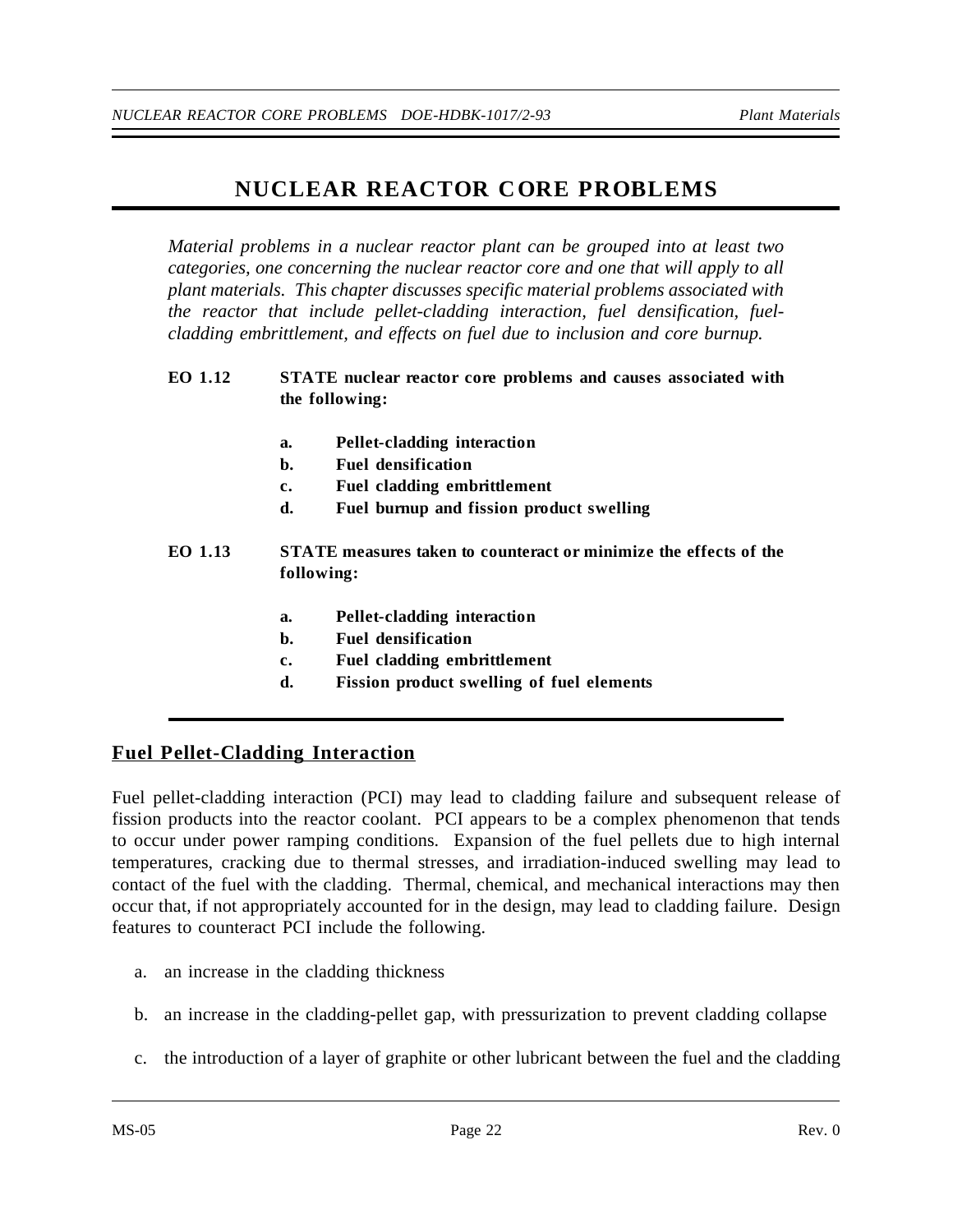Operational limitations such as rate of power increase and power for a given power ramp rate are imposed to lessen the effect of PCI. PCI appears to be more likely to occur during initial power increase and can be very costly if cladding failure occurs.

# **Fuel [Densification](#page-51-0)**

Some uranium dioxide  $(UO<sub>2</sub>)$  fuels have exhibited densification, the reverse of swelling, as a result of irradiation. Such behavior can cause the fuel material to contract and lead to irregularities in the thermal power generation. The changes in fuel pellet dimensions have been small because the changes are localized in the central region of the pellet and are somewhat masked by other physical changes that occur at high temperatures during the early part of the fuel cycle.

Fuel densification increases the percent of theoretical density of UO<sub>2</sub> pellets from a range of 90% to 95% to a range of 97% to 98%. Densification apparently arises from the elimination of small pores in the UO<sub>2</sub> pellets. As densification takes place, axial and radial shrinkage of the fuel pellet results and a 3.66 m column of fuel pellets can decrease in length by as much as 7.5 cm or more. As the column settles, mechanical interaction between the cladding and the pellet may occur, preventing the settling of the pellet and those above it on the column below. Once the gap has been produced, outside water pressure can flatten the cladding in the gap region, resulting in a flux spike. Because the thermal expansion of  $UO<sub>2</sub>$  is greater than that of zircaloy, and the thermal response time for the fuel during power change is shorter than that of the cladding, the pellet temperature changes more quickly than the temperature of the cladding during a power change. If creep (slow deformation) of the cladding has diminished the gap between the cladding and the fuel pellets, it is possible for the difference in thermal expansion to cause stresses exceeding the yield for the cladding material. Because irradiation reduces cladding ductility, the differential expansion may lead to cladding failure. The process of fuel densification is complete within 200 hours of reactor operation.

The problems of cladding collapse resulting from fuel densification and cladding creep have occurred mainly with unpressurized fuel rods in PWRs. To reduce the cladding creep sufficiently to prevent the formation of fuel column gaps and subsequent tubing collapse, the following methods have been successful: pressurizing the fuel rods with helium to pressures of 200 psig to 400 psig; and increasing fuel pellet density by sintering (bonded mass of metal particles shaped and partially fused by pressure and heating below the melting point) the material in a manner leading to a higher initial density and a stabilized pore microstructure.

There are three principle effects associated with fuel densification that must be evaluated for reactors in all modes of operation.

- a. an increase in the linear heat generation rate by an amount directly proportional to the decrease in pellet length
- b. an increased local neutron flux and a local power spike in the axial gaps in the fuel column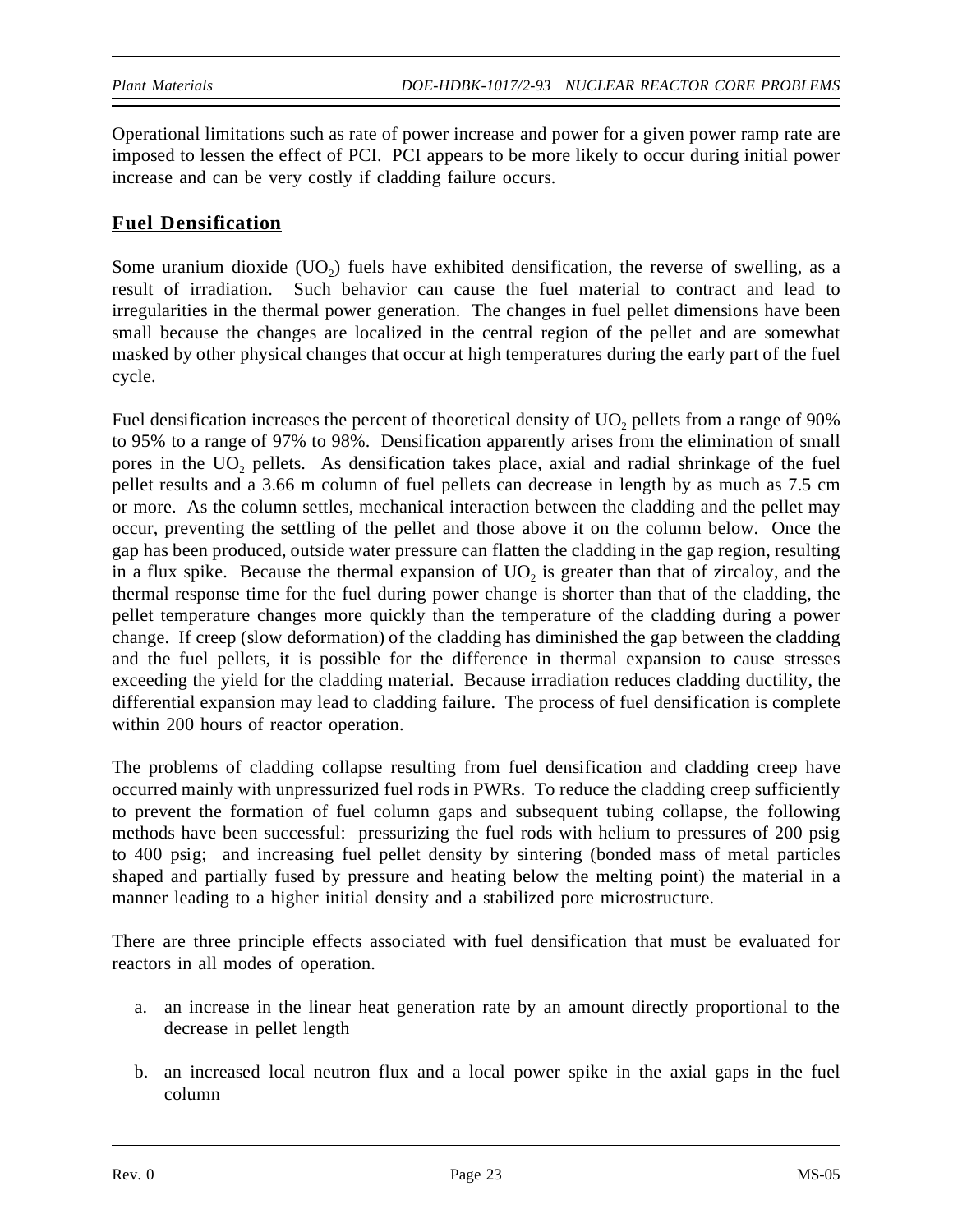c. a decrease in the clearance gap heat conductance between the pellets and the cladding. This decrease in heat transmission capability will increase the energy stored in the fuel pellet and will cause an increased fuel temperature.

To minimize the effects of fuel densification, plant procedures limit the maximum permissible rate at which power may be increased to ensure that the temperature will not exceed 1200°C during a loss of coolant accident. This allows the fuel pellets to shift slowly, with less chance of becoming jammed during the densification process, which in turn reduces the chance of cladding failure.

# **Fuel Cladding [Embrittlement](#page-51-0)**

Corrosion of zircaloy in water results in the release of hydrogen. A portion of the hydrogen released, ranging from about 5% to 20%, diffuses through the oxide layer and into the metal. This causes embrittlement of the base metal that can lead to cladding failure. The mechanism of hydrogen embrittlement is discussed in Module 2, Properties of Metals. The zirconium alloy zircaloy-2, which has been used extensively as a fuel-rod cladding, is subject to hydrogen embrittlement, especially in the vicinity of surface defects. The alloy zircaloy-4 is, however, less susceptible to embrittlement. As with metals in general, irradiation decreases the ductility and increases the embrittlement of zirconium and the zircaloys. The magnitude of the radiation effect depends upon the neutron spectrum, fluence, temperature, and microstructure (or texture) of the material. Different fabrication processes yield products with different textures; therefore, the radiation embrittlement of zircaloy is dependent on its fabrication history.

Irradiation at high temperatures can lead to brittle fracture of stainless steels used as cladding in fast liquid metal breeder reactors. The effects of irradiation on metals is discussed in more detail in a later chapter of this module.

# **Effects on Fuel Due to [Swelling](#page-51-0) and Core Burnup**

One of the requirements of a good fuel is to be resistant to radiation damage that can lead to dimensional changes (for example, by swelling, cracking, or creep). Early reactors and some older gas-cooled reactors used unalloyed uranium as the fuel. When unalloyed uranium is irradiated, dimensional changes occur that present drawbacks to its use as a fuel. The effects are of two types: 1) dimensional instability without appreciable change in density observed at temperatures below about 450°C, and 2) swelling, accompanied by a decrease in density, which becomes important above 450°C. Other reactors use ceramic fuels, with uranium dioxide being the most common, have the advantages of high-temperature stability and adequate resistance to radiation. Uranium dioxide  $(UO<sub>2</sub>)$  has the ability to retain a large proportion of the fission gases, provided the temperature does not exceed about 1000°C. Other oxide fuels have similar qualities.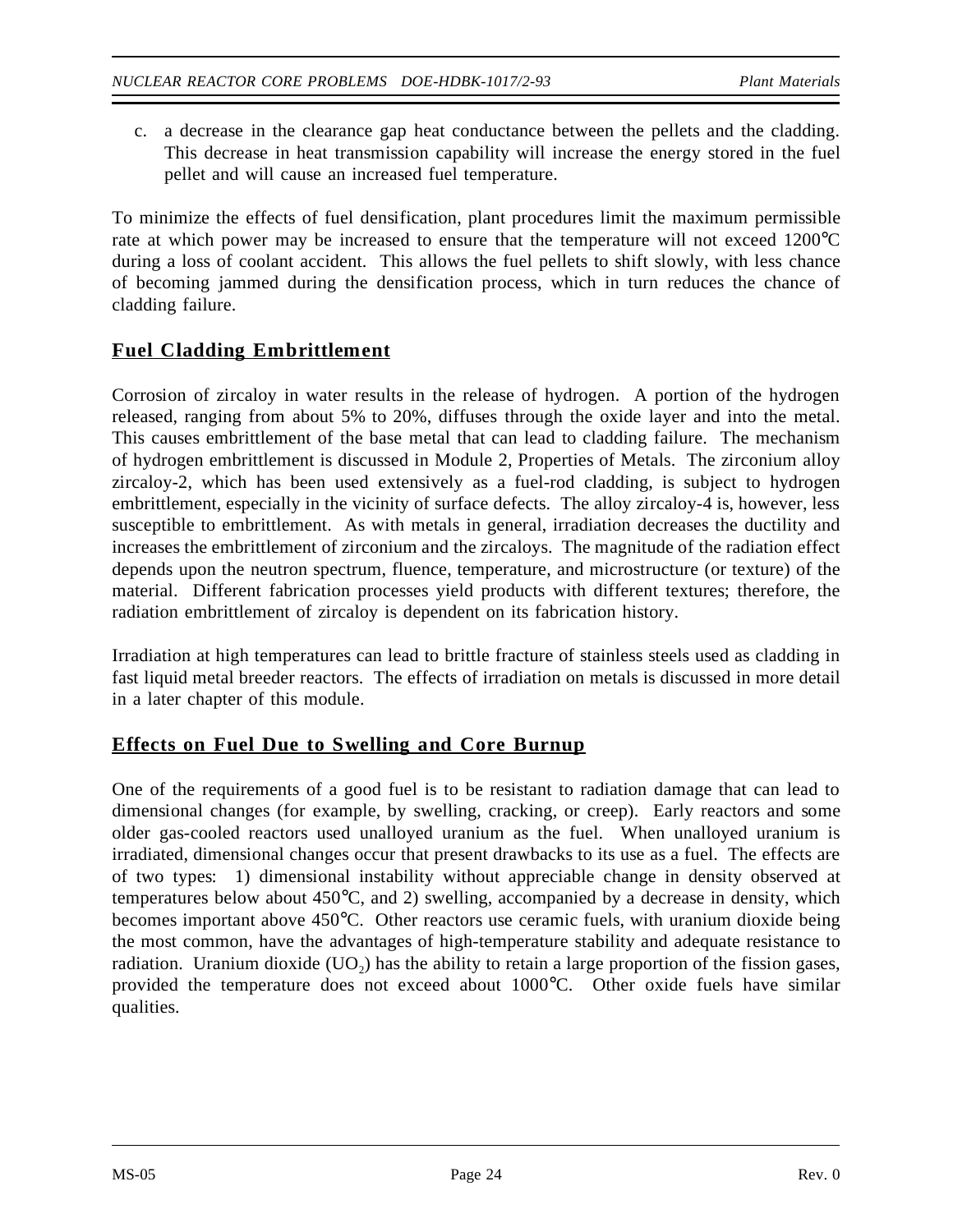Even though fission product swelling is less with oxide fuels, this irradiation-induced volume increase has been observed in  $UO<sub>2</sub>$  and mixed-oxide fuels for a number of years. This swelling of the fuel has generally been attributed to both gaseous fission-product bubble formation and the accumulation of solid fission products. Swelling can cause excessive pressure on the cladding, which could lead to fuel element cladding failure. Swelling also becomes a consideration on the lifetime of the fuel element by helping to determine the physical and mechanical changes resulting from irradiation and high temperature in the fuel and the cladding. Fuel element life or core burnup, which indicates the useful lifetime of the fuel in a reactor, is also determined by the decrease in reactivity due to the decrease in fissile material and the accumulation of fissionproduct poisons. Under operating conditions, fuel pellets undergo marked structural changes as a result of the high internal temperatures and the large temperature gradients. Thermal stresses lead to radial cracks and grain structure changes. These structural changes tend to increase with the specific power and burnup of the fuel.

#### **[Summary](#page-51-0)**

The important information in this chapter is summarized below.

| <b>Nuclear Reactor Core Problems Summary</b>                                                                                                                                                 |
|----------------------------------------------------------------------------------------------------------------------------------------------------------------------------------------------|
| Fuel Pellet-Cladding Interaction (PCI)                                                                                                                                                       |
| PCI may lead to cladding failure and subsequent release of fission products<br>into the reactor coolant.                                                                                     |
| Expansion of the fuel pellets due to high internal temperatures, cracking due<br>to thermal stresses, and irradiation-induced swelling may lead to contact of<br>the fuel with the cladding. |
| Design features to counteract PCI include:                                                                                                                                                   |
| An increase in the cladding thickness                                                                                                                                                        |
| An increase in the clad-pellet gap, with pressurization to obviate<br>cladding collapse                                                                                                      |
| The introduction of a layer of graphite or other lubricant between the<br>fuel and the cladding                                                                                              |
| Operational limitations to reduce PCI                                                                                                                                                        |
| Plant procedures limit the maximum permissible rate at which power<br>may be increased to lessen the effect of PCI.                                                                          |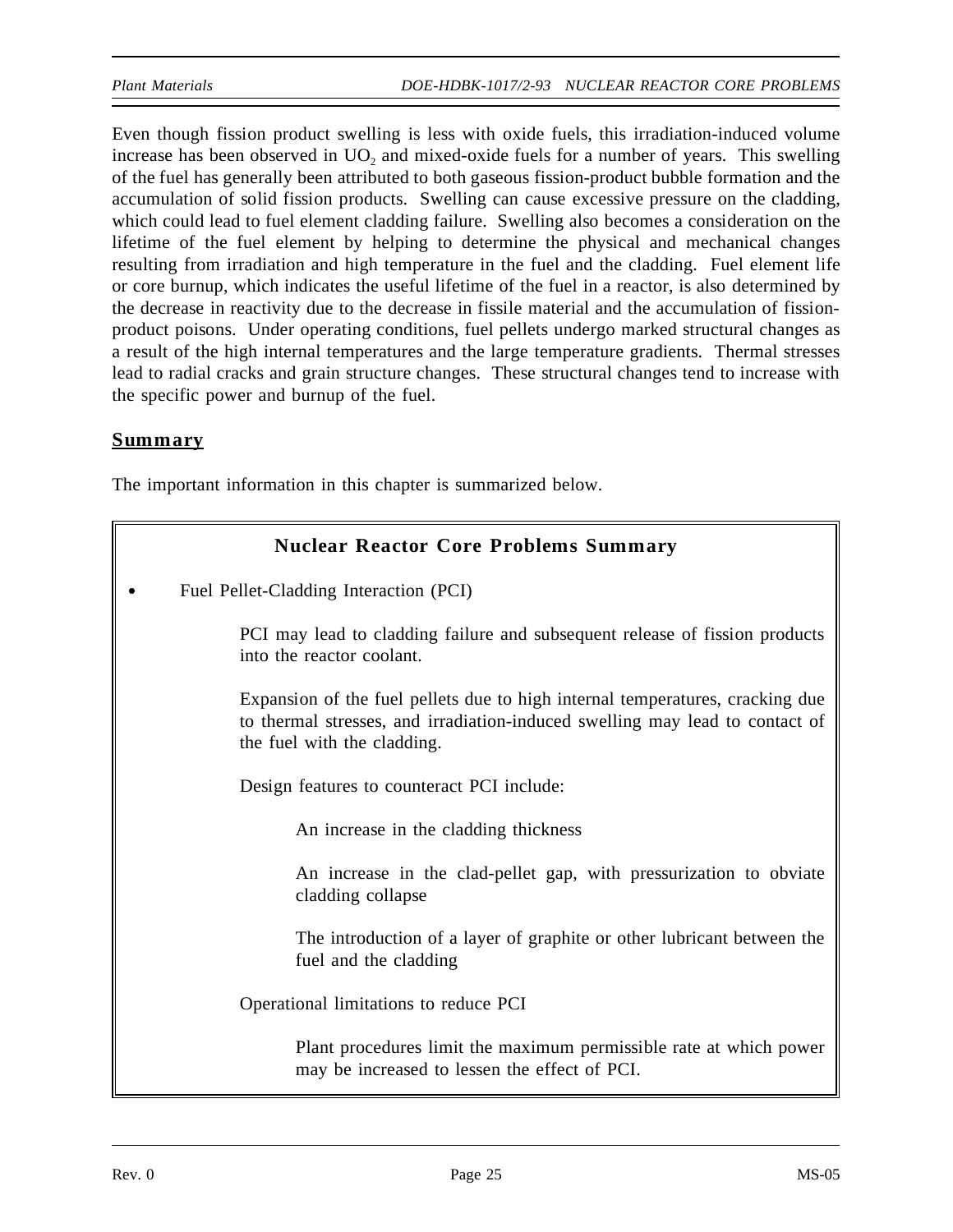#### **Nuclear Reactor Core Problems Summary (Cont.)**

#### Fuel Densification

Densification, which is the reverse of swelling, is a result of irradiation. Such behavior can cause the fuel material to contract and lead to irregularities in the thermal power generation.

Three principle effects:

An increase in the linear heat generation rate by an amount directly proportional to the decrease in pellet length

An increased local neutron flux and a local power spike in the axial gaps in the fuel column

A decrease in the clearance gap heat conductance between the pellets and the cladding. This decrease in heat transmission capability will increase the energy stored in the fuel pellet and will cause an increased fuel temperature.

To minimize these effects on power plant operation, limits are established on the power level rate of change and the maximum cladding temperature (1200°C) allowable during a loss of coolant accident.

Fuel Cladding Embrittlement

Embrittlement is caused by hydrogen diffusing into the metal. Cladding embrittlement can lead to cladding failure.

Zircaloy-4 and different fabrication processes are used to minimize the effect of hydrogen embrittlement.

Fuel Burnup and Fission Product Swelling

High fuel burnup rate can cause the reactor to be refueled earlier than designed. Swelling can cause excessive pressure on the cladding, which could lead to fuel element cladding failure.

Operational maximum and minimum coolant flow limitations help prevent extensive fuel element damage.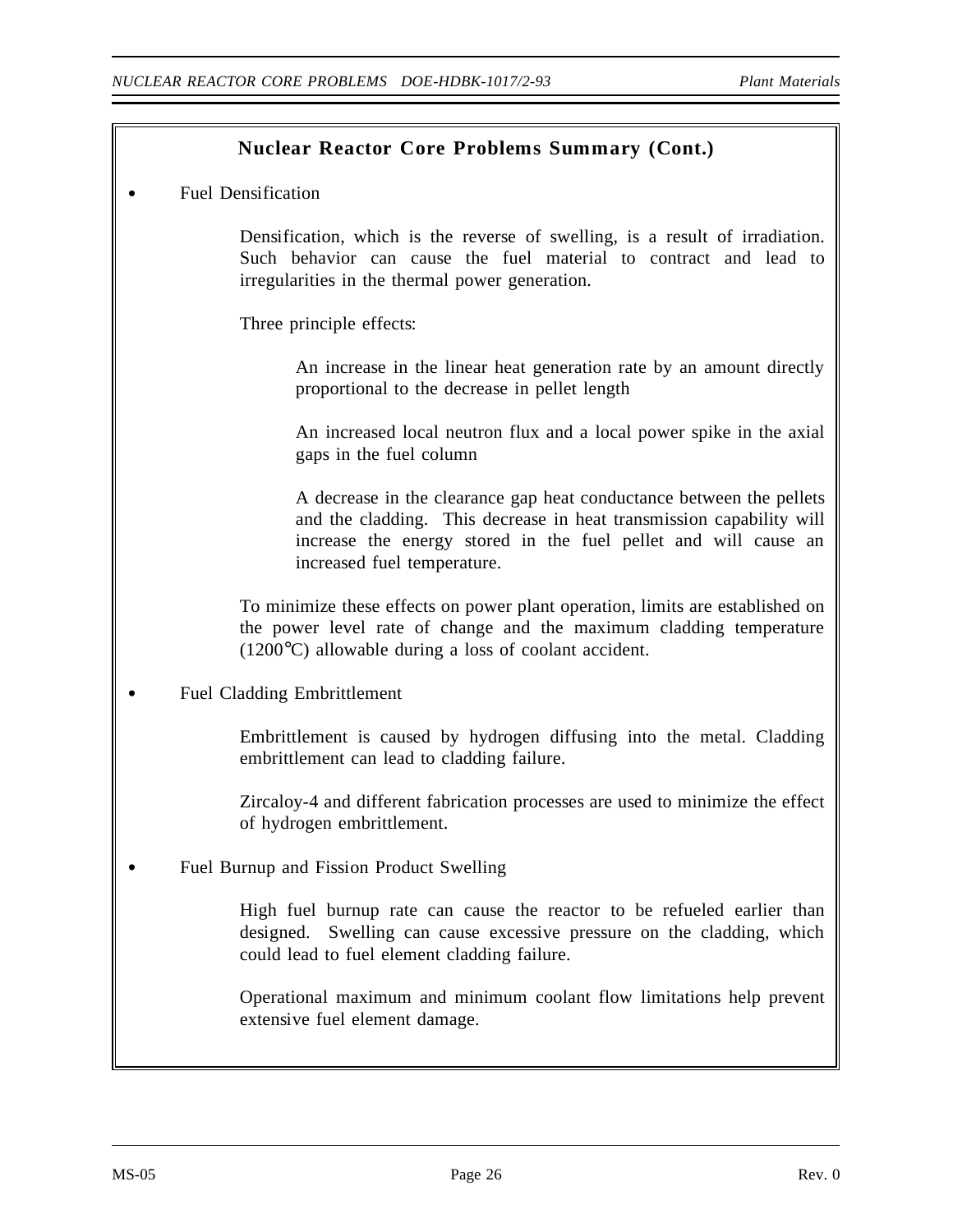# **[PLANT MATERIAL PROBLEMS](#page-51-0)**

*Material problems in a nuclear reactor plant can be grouped into two categories, one concerning the nuclear reactor core and one that will apply to all plant materials. This chapter discusses specific material problems associated with fatigue failure, work hardening, mechanical forces applied to materials, stress, and strain.*

#### **EO 1.14 DEFINE the following terms:**

- **a. Fatigue failure**
- **b. Work hardening**
- **c. Creep**
- **EO 1.15 STATE measures taken to counteract or minimize the effects of the following:**
	- **a. Fatigue failure**
	- **b. Work hardening**
	- **c. Creep**

#### **[Fatigue](#page-51-0) Failure**

The majority of engineering failures are caused by fatigue. *Fatigue failure* is defined as the tendency of a material to fracture by means of progressive brittle cracking under repeated alternating or cyclic stresses of an intensity considerably below the normal strength. Although the fracture is of a brittle type, it may take some time to propagate, depending on both the intensity and frequency of the stress cycles. Nevertheless, there is very little, if any, warning before failure if the crack is not noticed. The number of cycles required to cause fatigue failure at a particular peak stress is generally quite large, but it decreases as the stress is increased. For some mild steels, cyclical stresses can be continued indefinitely provided the peak stress (sometimes called fatigue strength) is below the endurance limit value.

A good example of fatigue failure is breaking a thin steel rod or wire with your hands after bending it back and forth several times in the same place. Another example is an unbalanced pump impeller resulting in vibrations that can cause fatigue failure.

The type of fatigue of most concern in nuclear power plants is thermal fatigue. Thermal fatigue can arise from thermal stresses produced by cyclic changes in temperature. Large components like the pressurizer, reactor vessel, and reactor system piping are subject to cyclic stresses caused by temperature variations during reactor startup, change in power level, and shutdown.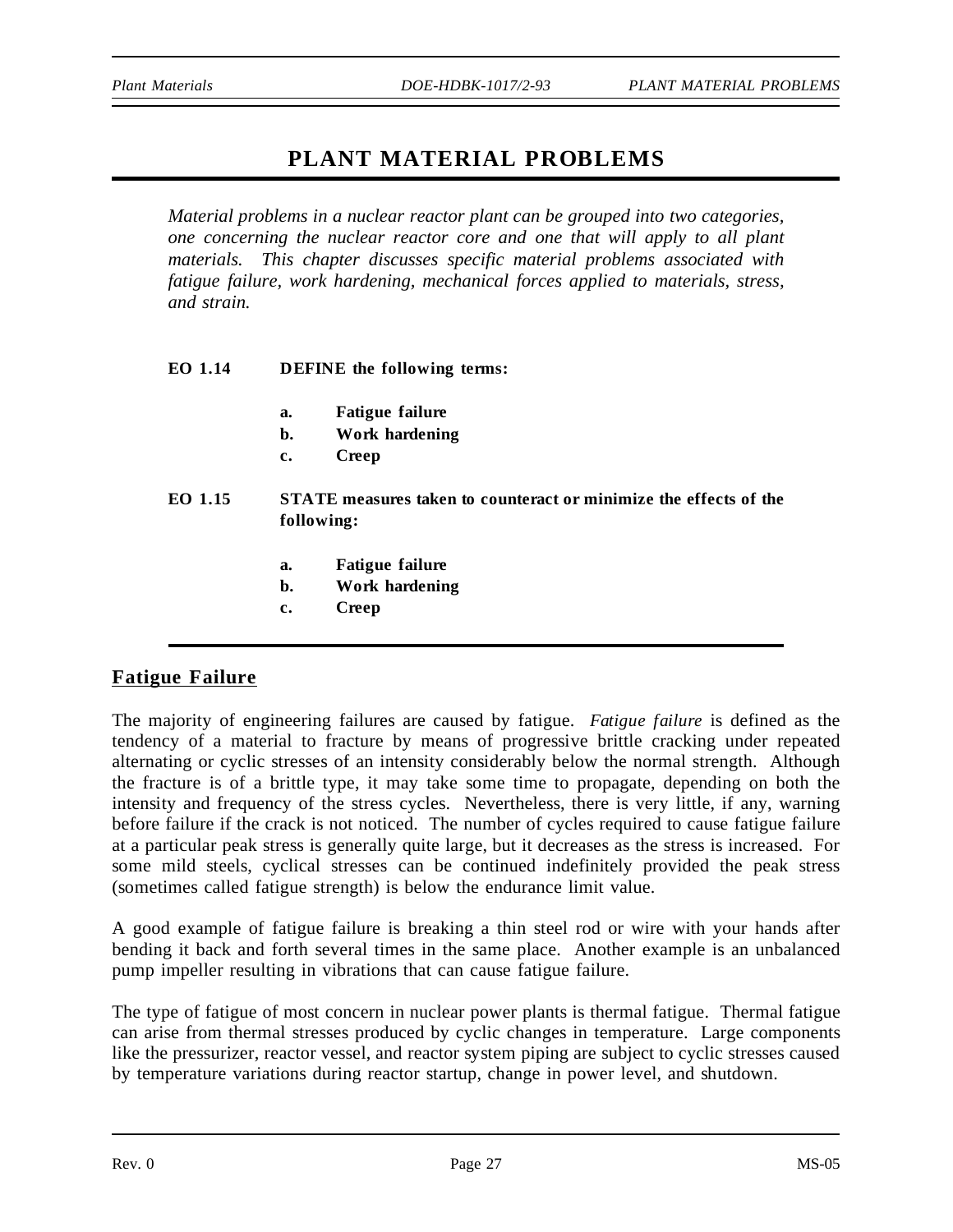Fundamental requirements during design and manufacturing for avoiding fatigue failure are different for different cases. For a pressurizer, the load variations are fairly low, but the cycle frequency is high; therefore, a steel of high fatigue strength and of high ultimate tensile strength is desirable. The reactor pressure vessel and piping, by contrast, are subjected to large load variations, but the cycle frequency is low; therefore, high ductility is the main requirement for the steel. Thermal sleeves are used in some cases, such as spray nozzles and surge lines, to minimize thermal stresses. Although the primary cause of the phenomenon of fatigue failure is not well known, it apparently arises from the initial formation of a small crack resulting from a defect or microscopic slip in the metal grains. The crack propagates slowly at first and then more rapidly when the local stress is increased due to a decrease in the load-bearing cross section. The metal then fractures. Fatigue failure can be initiated by microscopic cracks and notches, and even by grinding and machining marks on the surface; therefore, such defects must be avoided in materials subjected to cyclic stresses (or strains). These defects also favor brittle fracture, which is discussed in detail in Module 4, Brittle Fracture.

Plant operations are performed in a controlled manner to mitigate the effects of cyclic stress. Heatup and cooldown limitations, pressure limitations, and pump operating curves are all used to minimize cyclic stress. In some cases, cycle logs may be kept on various pieces of equipment. This allows that piece of equipment to be replaced before fatigue failure can take place.

# **Work (Strain) [Hardening](#page-51-1)**

*W ork hardening* is when a metal is strained beyond the yield point. An increasing stress is required to produce additional plastic deformation and the metal apparently becomes stronger and more difficult to deform.

Stress-strain curves are discussed in Module 2, Properties of Metals. If true stress is plotted against true strain, the rate of strain hardening tends to become almost uniform, that is, the curve becomes almost a straight line, as shown in Figure 1. The gradient of the straight part of the line is known as the strain hardening coefficient or work hardening coefficient, and is closely related to the shear modulus (about proportional). Therefore, a metal with a high shear modulus will have a high strain or work hardening coefficient (for example, molybdenum). Grain size will also influence strain hardening. A material with small grain size will strain harden more rapidly than the same material with a larger grain size. However, the effect only applies in the early stages of plastic deformation, and the influence disappears as the structure deforms and grain structure breaks down.

Work hardening is closely related to fatigue. In the example on fatigue given above, bending the thin steel rod becomes more difficult the farther the rod is bent. This is the result of work or strain hardening. Work hardening reduces ductility, which increases the chances of brittle failure.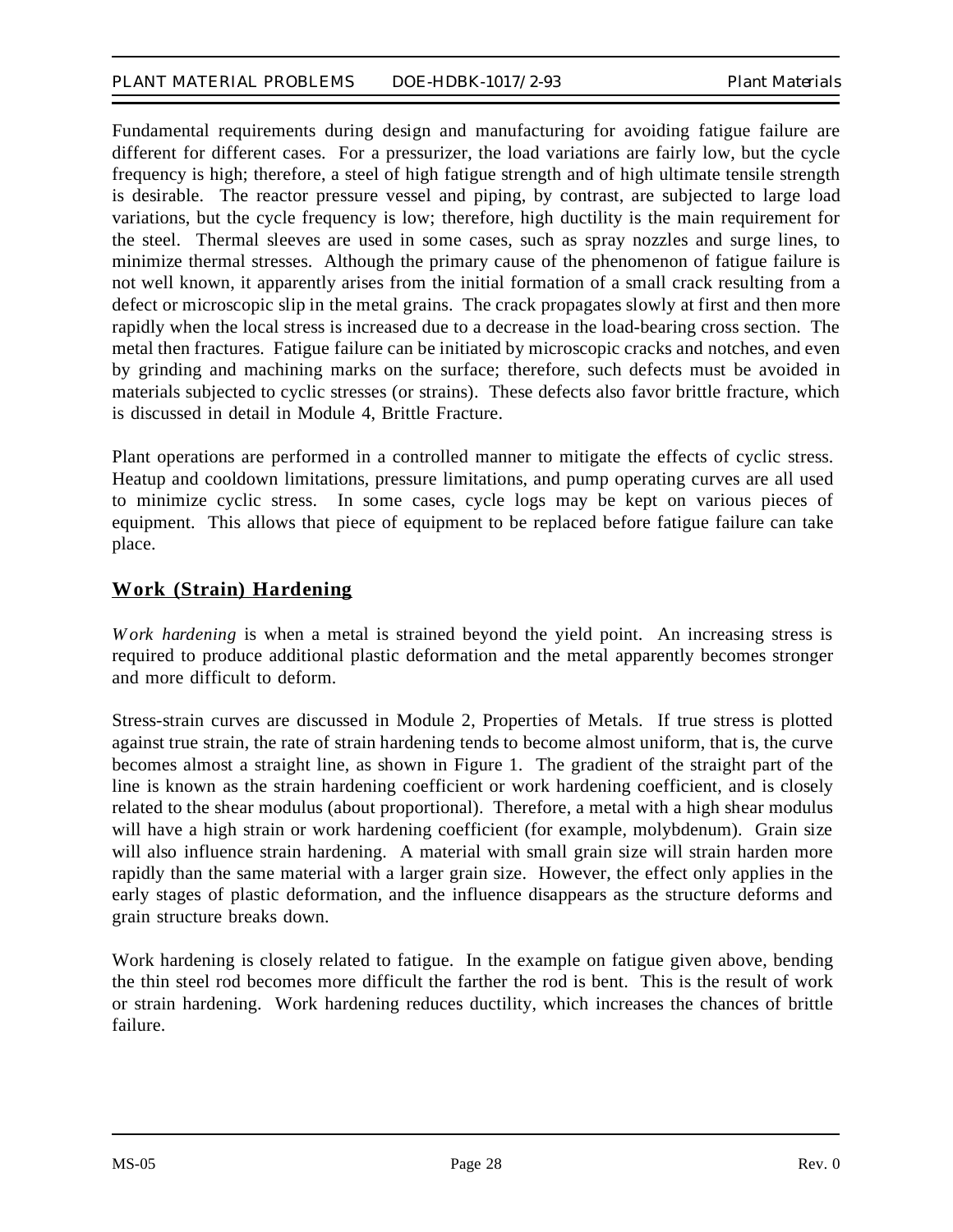

[Figure 1 Nominal Stress-Strain Curve](#page-53-0)  vs True Stress-Strain Curve

Work hardening can also be used to treat material. Prior work hardening (cold working) causes the treated material to have an apparently higher yield stress. Therefore, the metal is strengthened.

# **[Creep](#page-51-1)**

At room temperature, structural materials develop the full strain they will exhibit as soon as a load is applied. This is not necessarily the case at high temperatures (for example, stainless steel above 1000°F or zircaloy above 500°F). At elevated temperatures and constant stress or load, many materials continue to deform at a slow rate. This behavior is called creep. At a constant stress and temperature, the rate of creep is approximately constant for a long period of time. After this period of time and after a certain amount of deformation, the rate of creep increases, and fracture soon follows. This is illustrated in Figure 2.

Initially, primary or transient creep occurs in Stage I. The creep rate, (the slope of the curve) is high at first, but it soon decreases. This is followed by secondary (or steady-state) creep in Stage II, when the creep rate is small and the strain increases very slowly with time. Eventually, in Stage III (tertiary or accelerating creep), the creep rate increases more rapidly and the strain may become so large that it results in failure.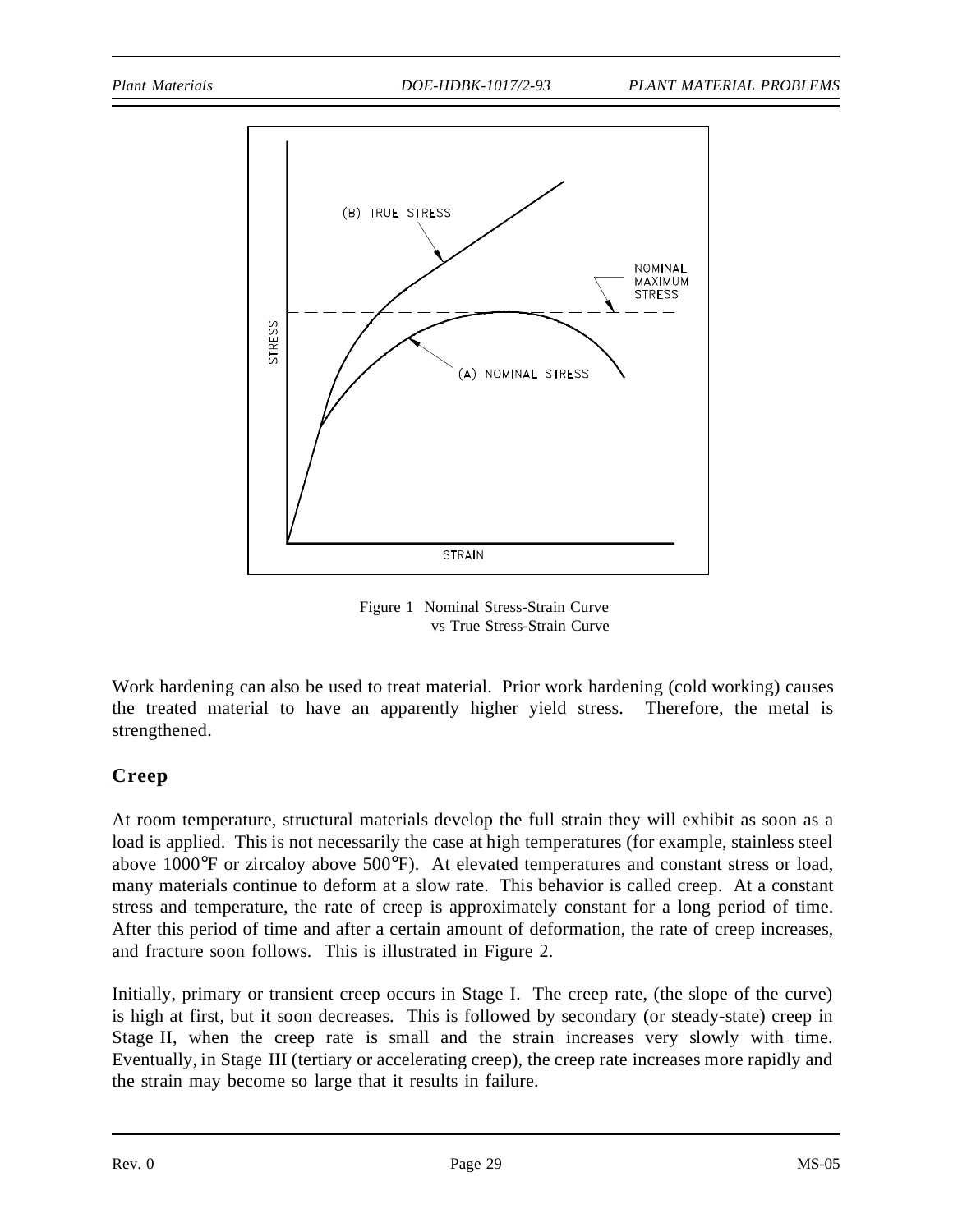

[Figure 2 Successive Stages of Creep with Increasing Time](#page-53-0)

The rate of creep is highly dependent on both stress and temperature. With most of the engineering alloys used in construction at room temperature or lower, creep strain is so small at working loads that it can safely be ignored. It does not become significant until the stress intensity is approaching the fracture failure strength. However, as temperature rises creep becomes progressively more important and eventually supersedes fatigue as the likely criterion for failure. The temperature at which creep becomes important will vary with the material.

For safe operation, the total deformation due to creep must be well below the strain at which failure occurs. This can be done by staying well below the creep limit, which is defined as the stress to which a material can be subjected without the creep exceeding a specified amount after a given time at the operating temperature (for example, a creep rate of 0.01 in 100,000 hours at operating temperature). At the temperature at which high-pressure vessels and piping operate, the creep limit generally does not pose a limitation. On the other hand, it may be a drawback in connection with fuel element cladding. Zircaloy has a low creep limit, and zircaloy creep is a major consideration in fuel element design. For example, the zircaloy cladding of fuel elements in PWRs has suffered partial collapse caused by creep under the influence of high temperature and a high pressure load. Similarly, creep is a consideration at the temperatures that stainless-steel cladding encounters in gas-cooled reactors and fast reactors where the stainlesssteel cladding temperature may exceed 540°C.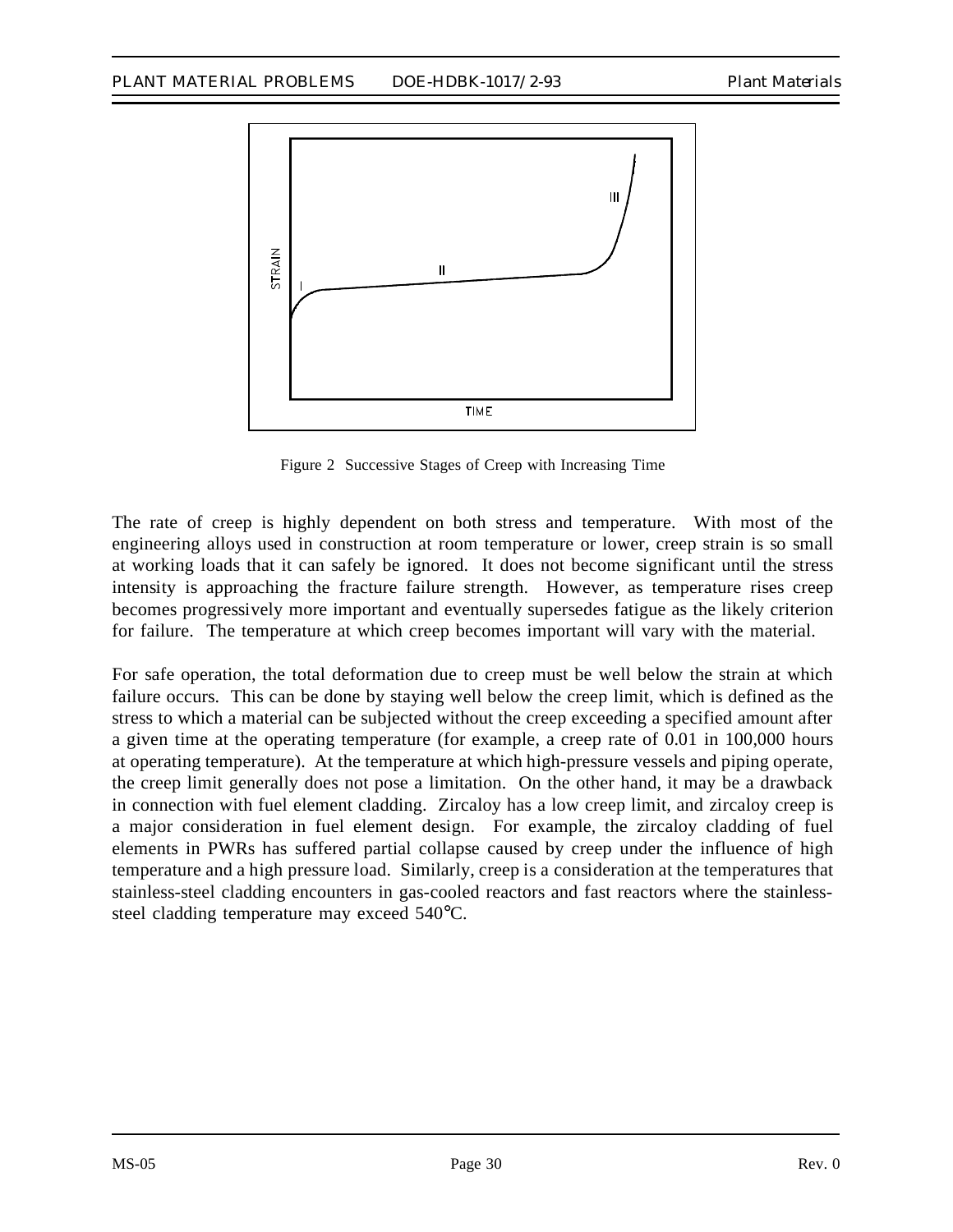# **[Summary](#page-51-1)**

ř.

The important information in this chapter is summarized below.

|       | <b>Plant Material Problems Summary</b>                                                                                                                                                                                                                                                                                                                                                                      |
|-------|-------------------------------------------------------------------------------------------------------------------------------------------------------------------------------------------------------------------------------------------------------------------------------------------------------------------------------------------------------------------------------------------------------------|
|       | <b>Fatigue Failure</b>                                                                                                                                                                                                                                                                                                                                                                                      |
|       | Thermal fatigue is the fatigue type of most concern. Thermal fatigue<br>results from thermal stresses produced by cyclic changes in temperature.                                                                                                                                                                                                                                                            |
|       | Fundamental requirements during design and manufacturing are used to<br>avoid fatigue failure.                                                                                                                                                                                                                                                                                                              |
|       | Plant operations are performed in a controlled manner to mitigate cyclic<br>stress. Heatup and cooldown limitations, pressure limitations, and pump<br>operating curves are also used to minimize cyclic stress.                                                                                                                                                                                            |
|       | Work Hardening                                                                                                                                                                                                                                                                                                                                                                                              |
|       | Work hardening has the effect of reducing ductility, which increases the<br>chances of brittle fracture.                                                                                                                                                                                                                                                                                                    |
|       | Prior work hardening causes the treated material to have an apparently<br>higher yield stress; therefore, the metal is strengthened.                                                                                                                                                                                                                                                                        |
| Creep |                                                                                                                                                                                                                                                                                                                                                                                                             |
|       | Creep is the result of materials deforming when undergoing elevated<br>temperatures and constant stress. Creep becomes a problem when the<br>stress intensity is approaching the fracture failure strength. If the creep<br>rate increases rapidly, the strain becomes so large that it could result in<br>failure. The creep rate is controlled by minimizing the stress and<br>temperature of a material. |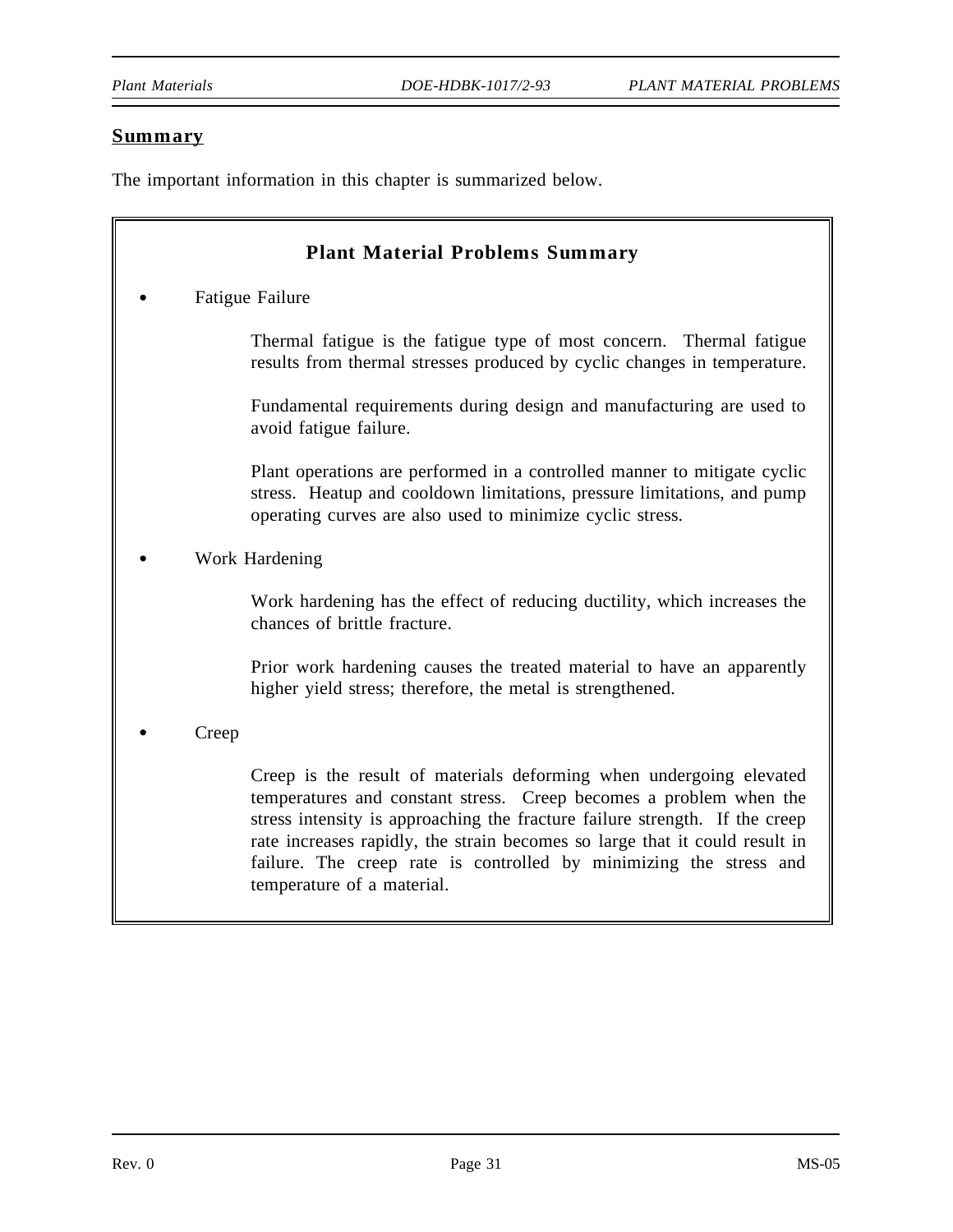# **[ATOMIC DISPLACEMENT DUE TO IRRADIATION](#page-51-2)**

*The effects of radiation on plant materials depend on both the type of radiation and the type of material. This chapter discusses atomic displacements resulting from the various types of radiation.*

| EO 1.16 |    |                                    |    | STATE how the following types of radiation interact with metals. |
|---------|----|------------------------------------|----|------------------------------------------------------------------|
|         | a. | Gamma                              | d. | <b>Fast neutron</b>                                              |
|         | b. | Alpha                              | e. | Slow neutron                                                     |
|         | c. | <b>B</b> eta                       |    |                                                                  |
| EO 1.17 |    | <b>DEFINE</b> the following terms: |    |                                                                  |
|         |    |                                    |    |                                                                  |
|         | a. | Knock-on                           |    |                                                                  |
|         | b. | Vacancy                            |    |                                                                  |
|         | c. | <b>Interstitial</b>                |    |                                                                  |
|         |    |                                    |    |                                                                  |

#### **[Overview](#page-51-2)**

Ionization and excitation of electrons in metals is produced by beta and gamma radiation. The ionization and excitation dissipates much of the energy of heavier charged particles and does very little damage. This is because electrons are relatively free to move and are soon replaced. The net effect of beta and gamma radiation on metal is to generate a small amount of heat.

Heavier particles, such as protons,  $\alpha$ -particles, fast neutrons, and fission fragments, will usually transfer sufficient energy through elastic or inelastic collisions to remove nuclei from their lattice (crystalline) positions. This addition of vacancies and interstitial atoms causes property changes in metals. This effect of nuclear radiation is sometimes referred to as *radiation damage*.

In materials other than metals in which chemical bonds are important to the nature of the material, the electronic interactions (ionizations) are important because they can break chemical bonds. This is important in materials such as organics. The breaking of chemical bonds can lead to both larger and smaller molecules depending on the repair mechanism.

In either case there are material property changes, and these changes tend to be greater for a given dose than for metals, because much more of the radiation energy goes into ionization energy than into nuclear collisions.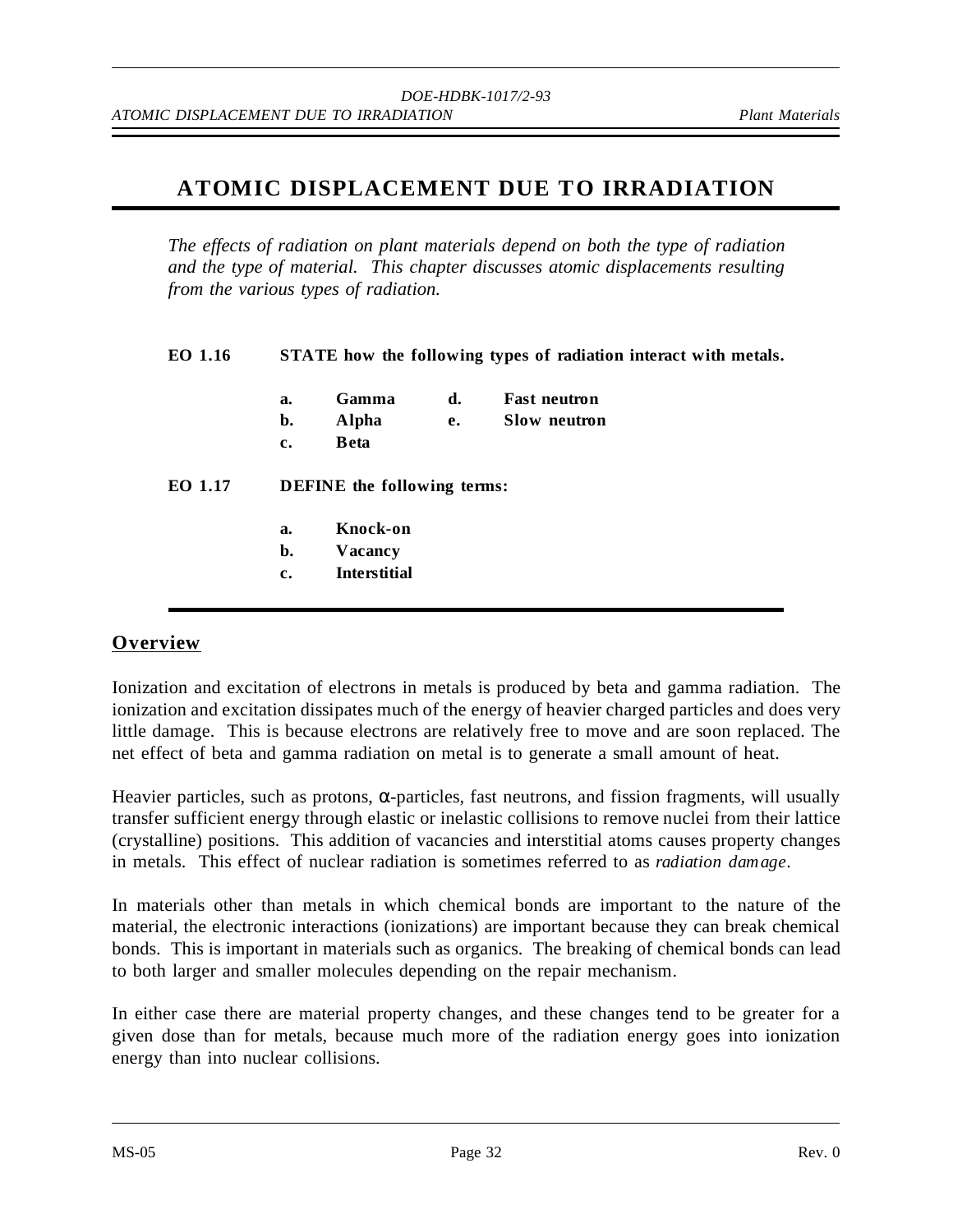# **Atomic [Displacements](#page-51-2)**

If a target or struck nucleus gains about 25 eV of kinetic energy (25 eV to 30 eV for most metals) in a collision with a radiation particle (usually a fast neutron), the nucleus will be displaced from its equilibrium position in the crystal lattice, as shown in Figure 3.



**Figure 3** [Thermal and Fast Neutrons Interactions with a Solid](#page-53-0)

The target nucleus (or recoiling atom) that is displaced is called a *knocked-on* nucleus or just a *knock-on* (or primary knock-on). When a metal atom is ejected from its crystal lattice the vacated site is called a *vacancy*. The amount of energy required to displace an atom is called *displacement energy*. The ejected atom will travel through the lattice causing ionization and heating. If the energy of the knock-on atom is large enough, it may in turn produce additional collisions and knock-ons. These knock-ons are referred to as secondary knock-ons. The process will continue until the displaced atom does not have sufficient energy to eject another atom from the crystal lattice. Therefore, a cascade of knock-on atoms will develop from the initial interaction of a high energy radiation particle with an atom in a solid.

This effect is especially important when the knock-on atom (or nucleus) is produced as the result of an elastic collision with a fast neutron (or other energetic heavy particle). The energy of the primary knock-on can then be quite high, and the cascade may be extensive. A single fast neutron in the greater than or equal to 1 MeV range can displace a few thousand atoms. Most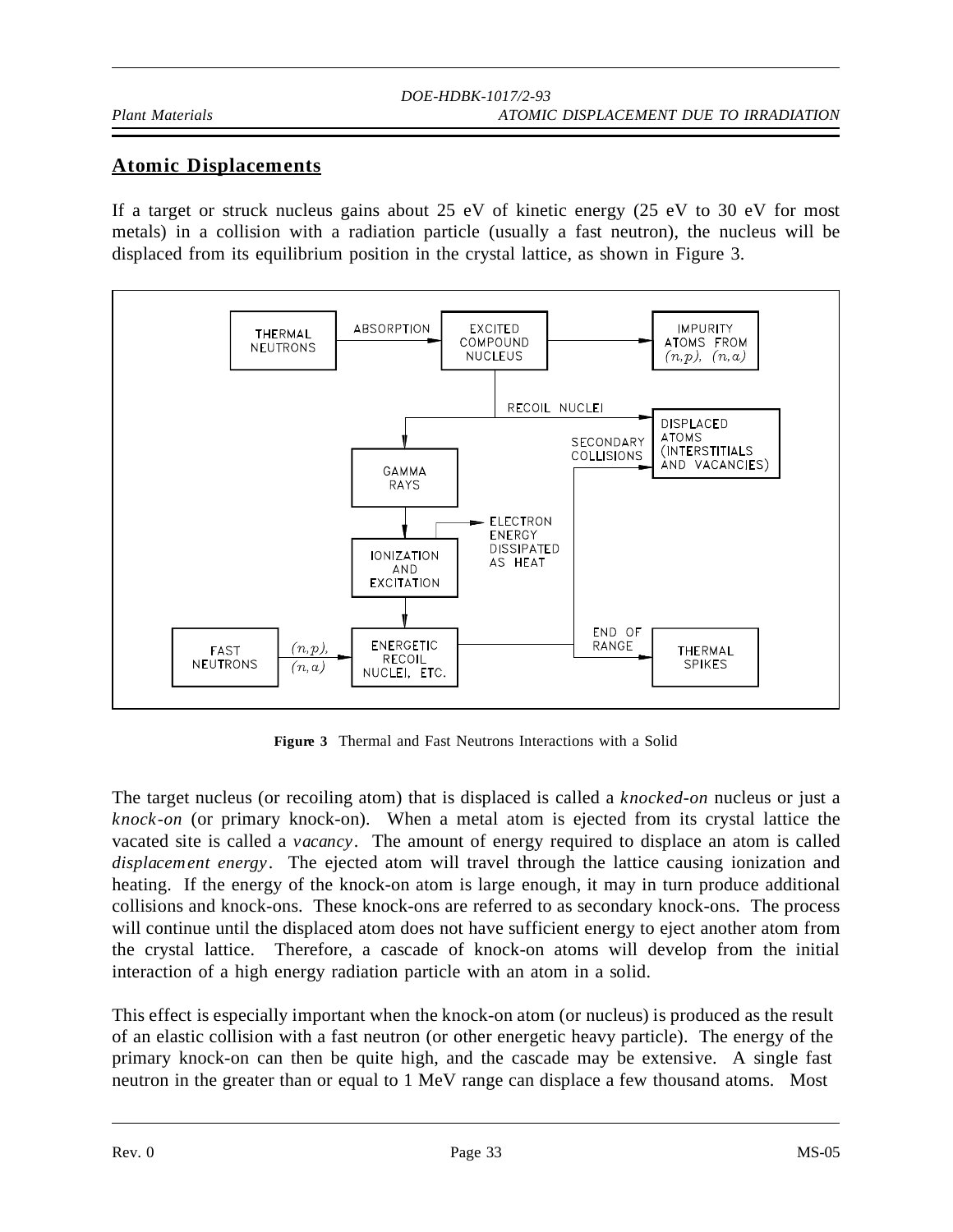of these displacements are temporary. At high temperatures, the number of permanently displaced atoms is smaller than the initial displacement.

During a lengthy irradiation (for large values of the neutron fluence), many of the displaced atoms will return to normal (stable) lattice sites (that is, partial annealing occurs spontaneously). The permanently displaced atoms may lose their energy and occupy positions other than normal crystal lattice sites (or nonequilibrium sites), thus becoming *interstitials*. The presence of interstitials and vacancies makes it more difficult for dislocations to move through the lattice. This increases the strength and reduces the ductility of a material.

At high energies, the primary knock-on (ion) will lose energy primarily by ionization and excitation interactions as it passes through the lattice, as shown in Figure 3. As the knock-on loses energy, it tends to pick up free electrons which effectively reduces its charge. As a result, the principle mechanism for energy losses progressively changes from one of ionization and excitation at high energies to one of elastic collisions that produce secondary knock-ons or displacements. Generally, most elastic collisions between a knock-on and a nucleus occur at low kinetic energies below A keV, where A is the mass number of the knock-on. If the kinetic energy is greater than A keV, the probability is that the knock-on will lose much of its energy in causing ionization.

#### **[Summary](#page-51-2)**

The important information in this chapter is summarized below.

# **Atomic Displacement Due To Irradiation Summary**

- Beta and gamma radiation produce ionization and excitation of electrons, which  $\bullet$ does very little damage.
- Heavier particles, such as protons,  $\alpha$ -particles, fast neutrons, and fission  $\bullet$ fragments, usually transfer energy through elastic or inelastic collisions to cause radiation damage. These particles in organic material break the chemical bonds, which will change the material's properties.
- Knock-on is a target nucleus (or recoiling atom) that is displaced.  $\bullet$
- Vacancy is the vacated site when a metal atom is ejected from its crystal lattice.
- Interstitial is a permanently displaced atom that has lost its energy and is occupying a position other than its normal crystal lattice site.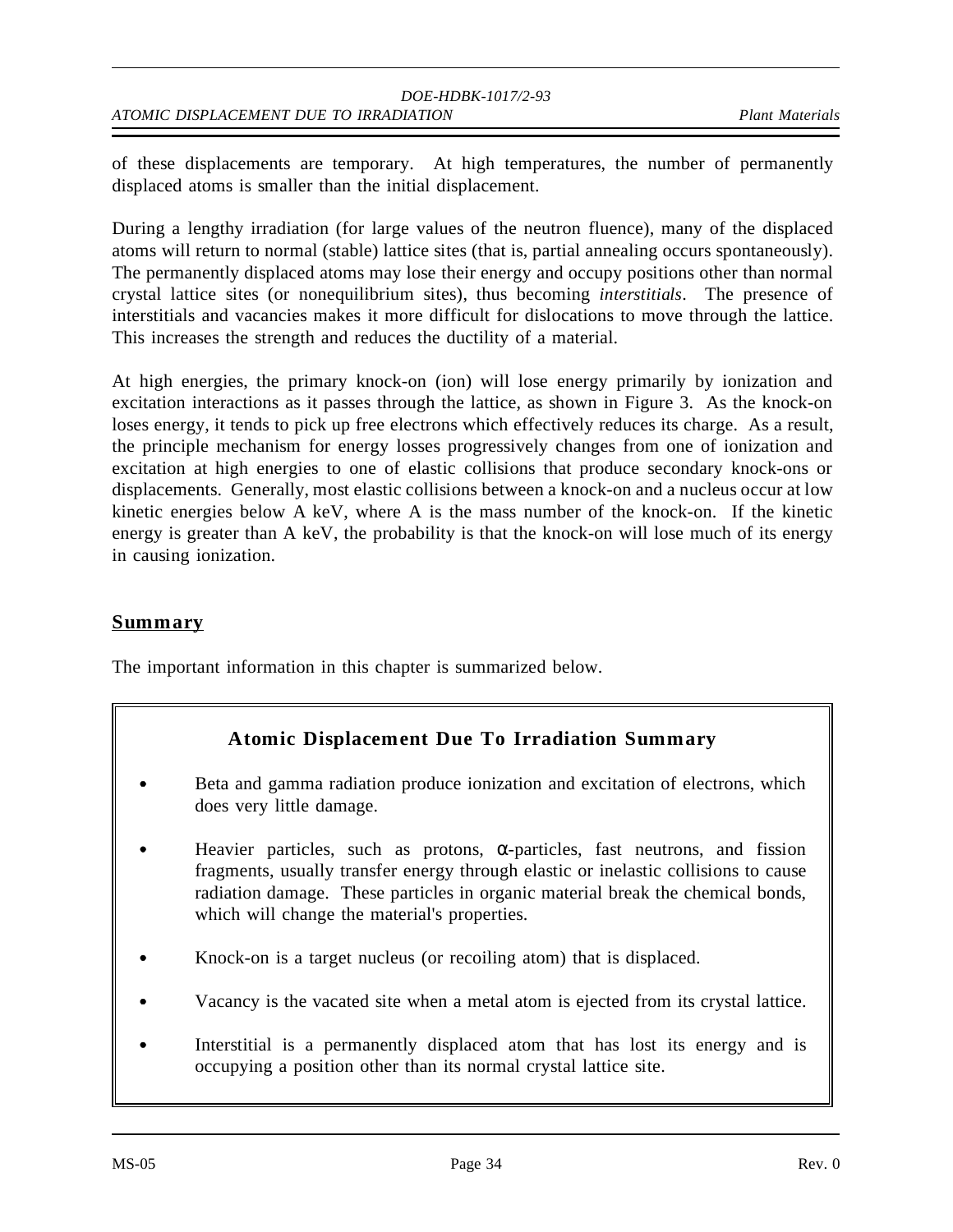# **[THERMAL AND DISPLACEMENT SPIKES](#page-51-2)  DUE TO IRRADIATION**

*Thermal and displacement spikes can cause distortion that is frozen as stress in the microscopic area. These spikes can cause a change in the material's properties.*

| EO 1.18 | <b>DEFINE</b> the following terms:                                                          |
|---------|---------------------------------------------------------------------------------------------|
|         | Thermal spike<br>a.                                                                         |
|         | Displacement spike<br>b.                                                                    |
| EO 1.19 | STATE the effect a large number of displacement spikes has on the<br>properties of a metal. |
|         |                                                                                             |

### **[Thermal](#page-51-2) Spikes**

As mentioned previously, the knock-ons lose energy most readily when they have lower energies, because they are in the vicinity longer and therefore interact more strongly. A *thermal spike* occurs when radiation deposits energy in the form of a knock-on, which in turn, transfers its excess energy to the surrounding atoms in the form of vibrational energy (heat). Some of the distortion from the heating can be frozen as a stress in this microscopic area.

# **[Displacement](#page-51-2) Spikes**

A *displacement spike* occurs when many atoms in a small area are displaced by a knock-on (or cascade of knock-ons). A 1 MeV neutron may affect approximately 5000 atoms, making up one of these spikes. The presence of many displacement spikes will change the properties of the material being irradiated. A displacement spike contains large numbers of interstitials and lattice vacancies (referred to as Frenkel pairs or Frenkel defects when considered in pairs). The presence of large numbers of vacancies and interstitials in the lattice of a metal will generally increase hardness and decrease ductility. In many materials (for example, graphite, uranium metal) bulk volume increases occur.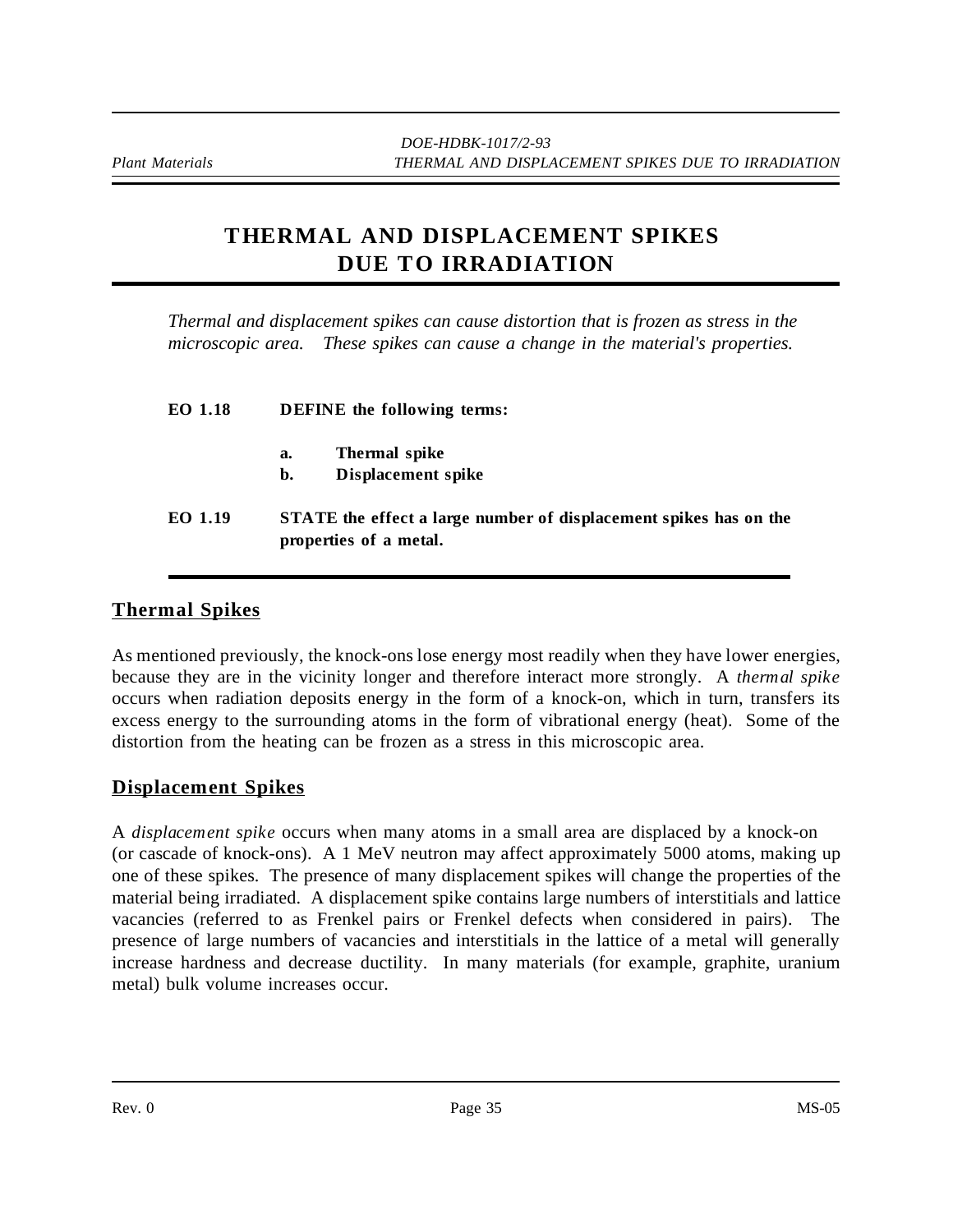#### **[Summary](#page-51-2)**

The important information in this chapter is summarized below.

# **Thermal and Displacement Spikes Due To Irradiation Summary**

- Thermal spikes occur when radiation deposits energy in the form of a knock-on,  $\bullet$ which in turn, transfers its excess energy to the surrounding atoms in the form of vibrational energy (heat).
- $\bullet$ Displacement spikes occur when many atoms in a small area are displaced by a knock-on.
- The presence of many displacement spikes changes the properties of the metal  $\bullet$ being irradiated, such as increasing hardness and decreasing ductility.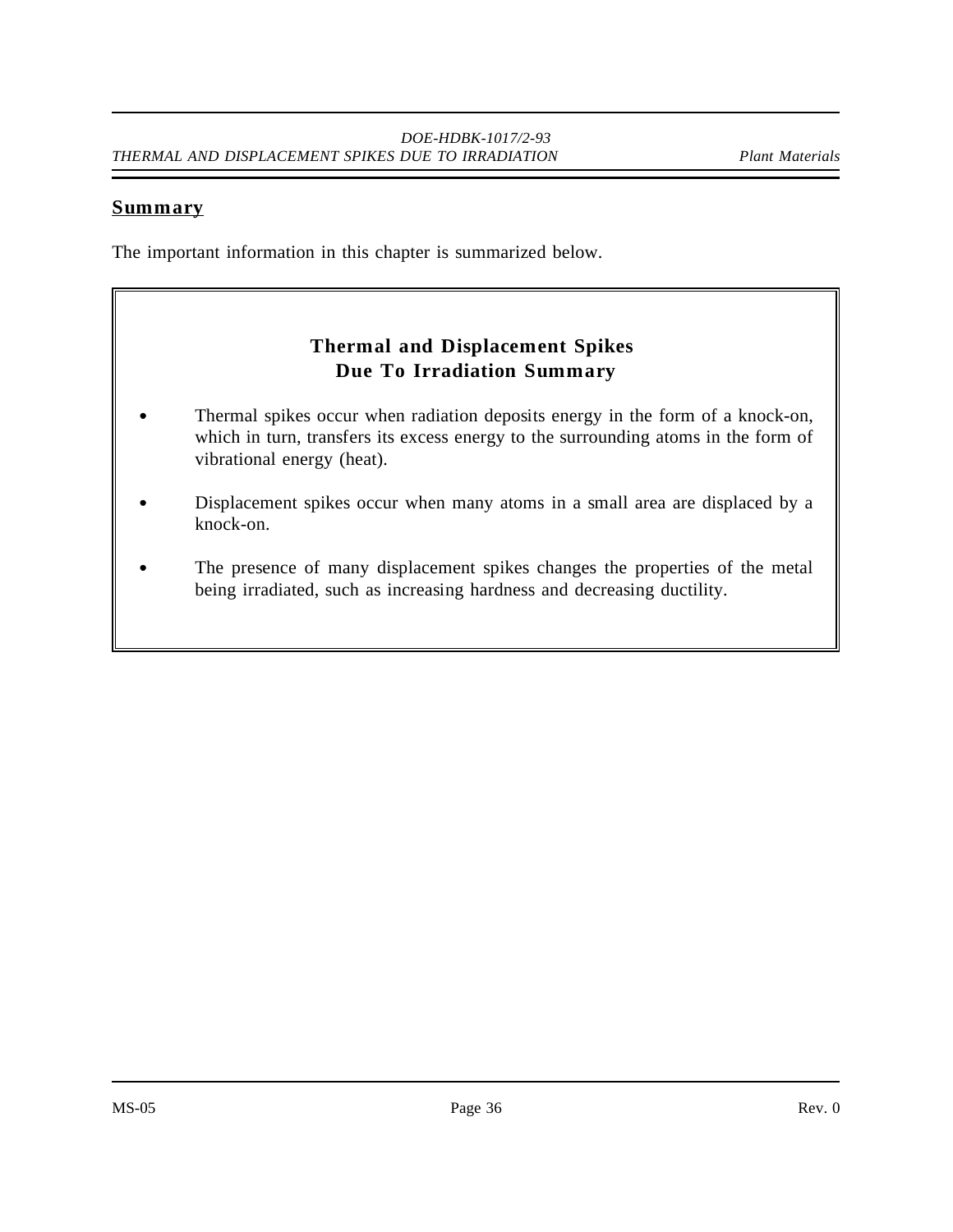*Plant Materials DOE-HDBK-1017/2-93 EFFECT DUE TO NEUTRON CAPTURE*

# **[EFFECT DUE TO NEUTRON CAPTURE](#page-51-2)**

*Neutron radiation affects material because of neutrons being captured. This chapter discusses the effects that the neutrons being captured have on the material.*

| EO 1.20 | <b>DESCRIBE</b> how the emission of radiation can cause dislocation<br>of the atom emitting the radiation. |
|---------|------------------------------------------------------------------------------------------------------------|
| EO 1.21 | STATE the two effects on a crystalline structure resulting from<br>the capture of a neutron.               |
| EO 1.22 | can produce<br>thermal<br>STATE.<br>how.<br>atomic<br>neutrons<br>displacements.                           |

# **Effect Due to Neutron [Capture](#page-51-2)**

The effects of neutrons on materials arise largely from the transfer of kinetic energy to atomic nuclei in one way or another. Thus, highly energetic recoil nuclei may be indirectly produced by the absorption of a neutron and the subsequent emission of a γ. As previously discussed, if the energy of the recoil nucleus is sufficient to permit it to be displaced from its normal (or equilibrium) position in the crystal lattice of a solid, physical changes of an essentially permanent nature will be observed. The effects of fast neutrons in disrupting (or damaging) the crystal lattice by displacement of atoms are discussed in the two previous chapters, "Atomic Displacement Due to Irradiation" and "Thermal and Displacement Spikes Due to Irradiation." This damage is commonly referred to as radiation damage. The absorption or capture of lower energy thermal neutrons can produce two effects.

- a. introduction of an impurity atom (this is used in the electronics industry to uniformly dope semiconductors) due to the transmutation of the absorbing nucleus
- b. atomic displacement caused by recoil atoms or knock-ons

As noted, the introduction of an impurity atom was discussed previously, and atomic displacement is the result of  $(n,p)$  and  $(n,\alpha)$  reactions and  $(n,\gamma)$  reactions followed by radioactive decay. Thermal neutrons cannot produce atomic displacements directly, but they can do so indirectly as the result of radioactive capture  $(n, \gamma)$  and other neutron reactions or elastic scattering.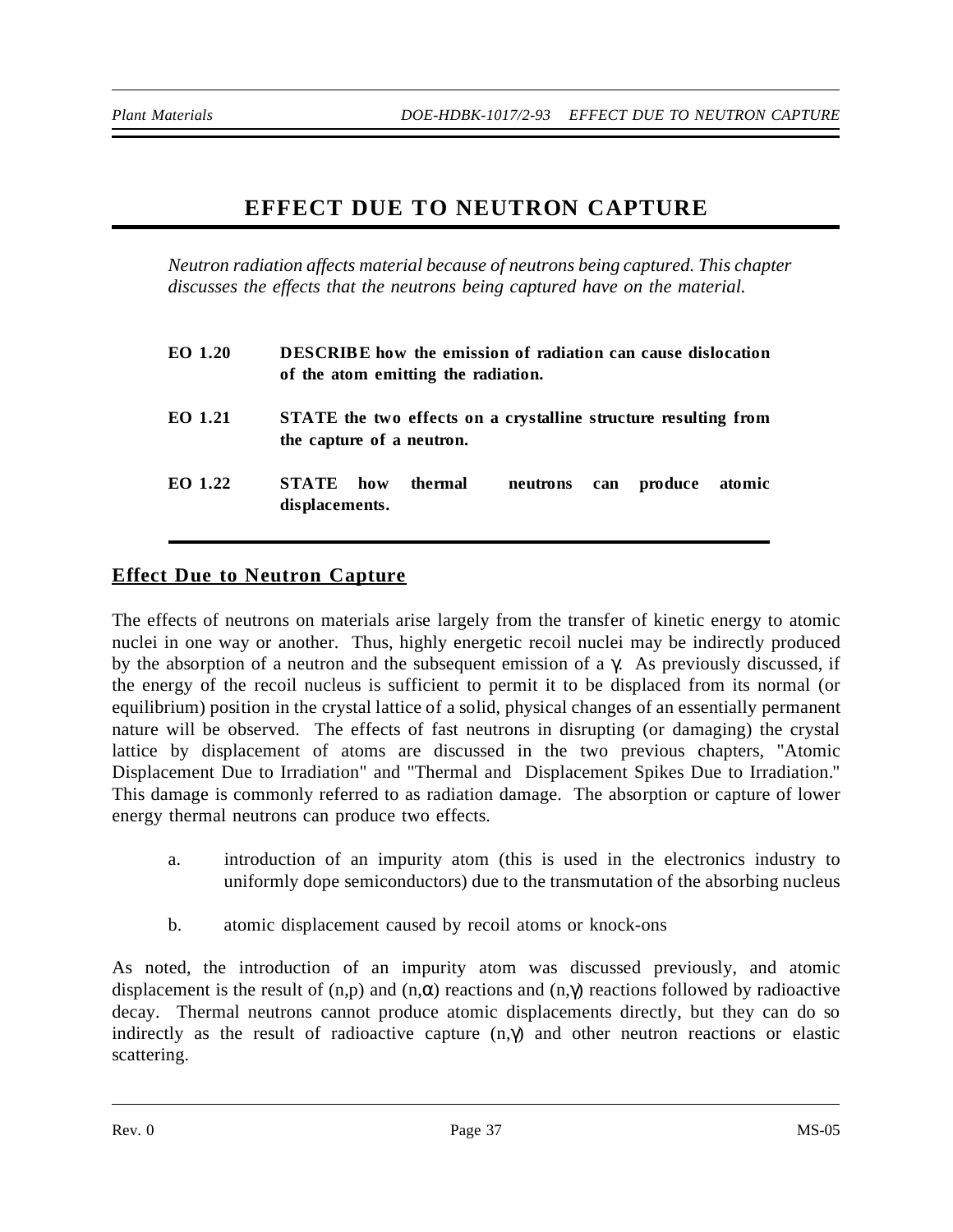Radioactive capture, or thermal neutron capture, produces many gamma rays (sometimes called photons) in the 5 MeV to 10 MeV energy range. When a gamma-ray photon is emitted by the excited compound nucleus formed by neutron capture, the residual atom suffers recoil (sometimes referred to as the shotgun effect). This recoil energy is often large enough to displace the atom from its equilibrium position and produce a cascade of displacements, or Frenkel defects, with a resultant property change of the material. The  $(n, \gamma)$  reaction with

thermal neutrons can displace the atom since the gamma photon has momentum ( $\frac{E_{\gamma}}{4}$ ), which c

means that the nucleus must have an equal and opposite momentum (conservation of momentum).  $E_{\gamma}$  is the gamma-ray (photon) energy, and c is the velocity of light. If the recoil atom has mass A, it will recoil with a velocity υ such that

$$
\frac{E_{\gamma}}{c} = Av \tag{5-1}
$$

where all quantities are expressed in SI units. The recoil energy  $E_r$  is equal to 1/2 Av<sup>2</sup>, s o that

$$
E_r = \frac{E_\gamma^2}{2Ac^2} \tag{5-2}
$$

Upon converting the energies into MeV and A into atomic mass (or weight) units, the result is

$$
E_r = 5.4 \times 10^{-4} \frac{E_{\gamma}^2}{A} \tag{5-3}
$$

The maximum energy of a gamma ray accompanying a (n,γ) reaction is in the range between 6 MeV and 8 MeV. For an element of low atomic mass (about 10), the recoil energy could be 2 keV to 3 keV, which is much greater than the 25 eV necessary to displace an atom.

In a thermal reactor, in which the thermal neutron flux generally exceeds the fast neutron flux, the radiation damage caused by recoil from  $(n,\gamma)$  reactions may be of the same order as (or greater than) that due to the fast neutrons in a material having an appreciable radioactive capture cross section for thermal neutrons. Other neutron reactions (for example,  $(n,p)$ ,  $(n,\gamma)$ ) will also produce recoil atoms, but these reactions are of little significance in thermal reactors. Thermal neutron capture effects are generally confined to the surface of the material because most captures occur there, but fast-neutron damage is likely to extend through most of the material.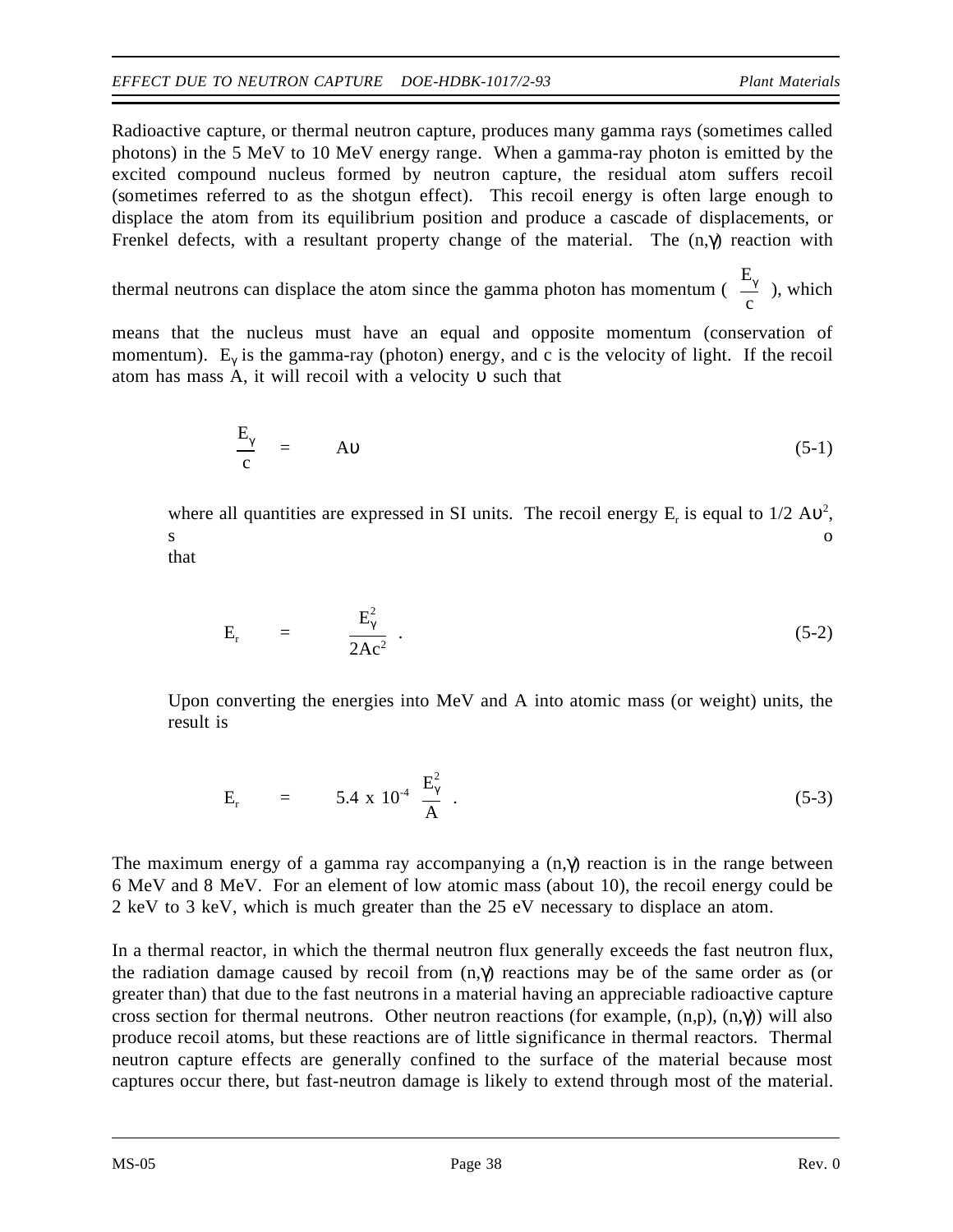Impurity atoms are produced by nuclear transmutations. Neutron capture in a reactor produces an isotope that may be unstable and produce an entirely new atom as it decays. For most metallic materials, long irradiations at high flux levels are necessary to produce significant property changes due to the building of impurities. However, a semiconductor such as germanium (Ge) may have large changes in conductivity due to the gallium and arsenic atoms that are introduced as the activated Ge isotopes decay. In stainless steel, trace amounts of boron undergo a  $(n, \alpha)$  reaction that generates helium bubbles which lead to the deterioration of mechanical properties.

#### **Physical Effects of [Radiation](#page-51-2)**

The general physical and mechanical effects of the irradiation of metals by fast neutrons and other high-energy particles are summarized in Table 1.

|                                                     | TABLE 1<br><b>General Effects of Fast-Neutron Irradiation on Metals</b> |
|-----------------------------------------------------|-------------------------------------------------------------------------|
| <b>Property Increases</b>                           | <b>Property Decreases</b>                                               |
| Yield strength                                      | Ductility                                                               |
| Tensile strength                                    | Stress-rupture strength                                                 |
| NDT temperature                                     | Density                                                                 |
| Young's Modulus (slight)                            | Impact strength                                                         |
| <b>Hardness</b>                                     | Thermal conductivity                                                    |
| High-temperature creep rate<br>(during irradiation) |                                                                         |

For fast neutrons, the changes are usually undetectable below certain radiation levels (fluences below  $10^{22}$  neutrons/m<sup>2</sup>). With increasing radiation levels, the magnitude of the effects increases and may reach a limit at very large fluences. The effects listed in Table 1 are generally less significant at elevated temperatures for a given fluence and some defects can be removed by heating (annealing).

Both the yield strength and the tensile strength of a metal are increased by irradiation, as shown in Table 2, but the increase in yield strength is generally greater than the increase in tensile strength. At the same time, ductility is decreased by irradiation as shown in Figure 4, which is representative of the behavior of many metals, including steel and zircaloy. The accelerated decrease in the ductility of reactor vessels is due to the residual copper (Cu), phosphorous (P), and nickel (Ni) content in the vessel steel.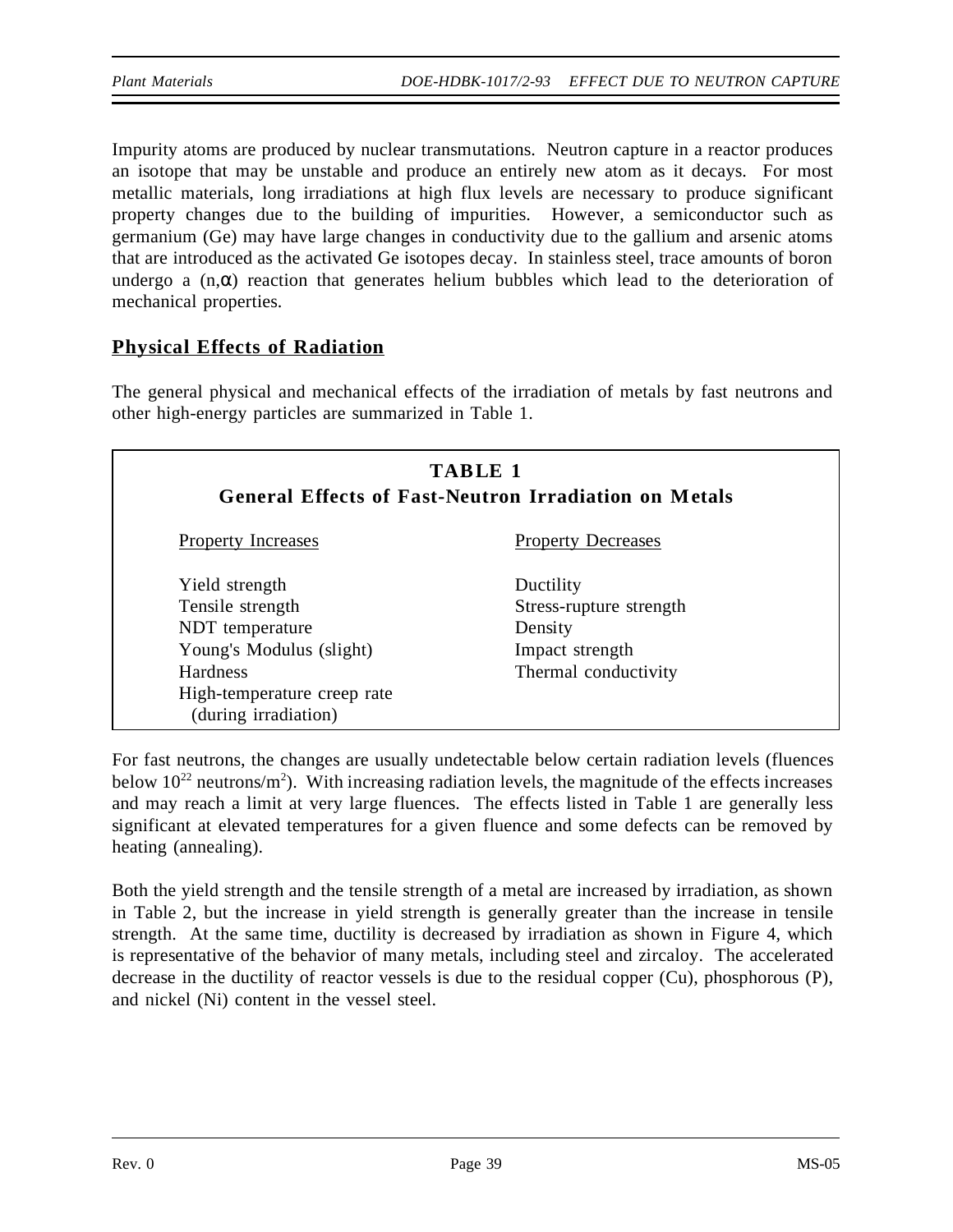

**Figure 4** Qualitative Representation of Neutron  [Irradiation Effect on Many Metals](#page-53-0)

For stainless steel exposed to a thermal reactor fluence of  $10^{21}$  neutrons/cm<sup>2</sup>, the tensile properties show some increase in ultimate strength (tensile strength), an almost threefold gain in the yield strength, and a drop of about one third in ductility (elongation), as shown in Table 2.

The Nil-Ductility Transition (NDT) temperature, which is the temperature at which a given metal changes from ductile to brittle fracture, is often markedly increased by neutron irradiation. The increase in the NDT temperature is one of the most important effects of irradiation from the standpoint of nuclear power system design. For economic reasons, the large core pressure vessels of large power reactors have been constructed of low carbon steels.

The loss of ductility and increase in the NDT temperature of these vessels is a primary concern to reactor designers because of the increased chance of brittle fracture. Brittle fracture of a material is a failure occurring by crystal cleavage and accompanied by essentially no yielding. A brittle fracture of a pressure vessel resembles the shattering of glass. Since such a failure would be disastrous, it is necessary to understand the brittle fracture mechanism. During normal reactor operation, the pressure-vessel steel is subject to increasing fluence of fast neutrons and, as a result, the NDT temperature increases steadily. The NDT temperature is not likely to increase sufficiently to approach the temperature of the steel in the pressure vessel. However, as the reactor is being cooled down, the temperature of the vessel may drop below the NDT value while the reactor vessel is still pressurized. Brittle fracture might then occur.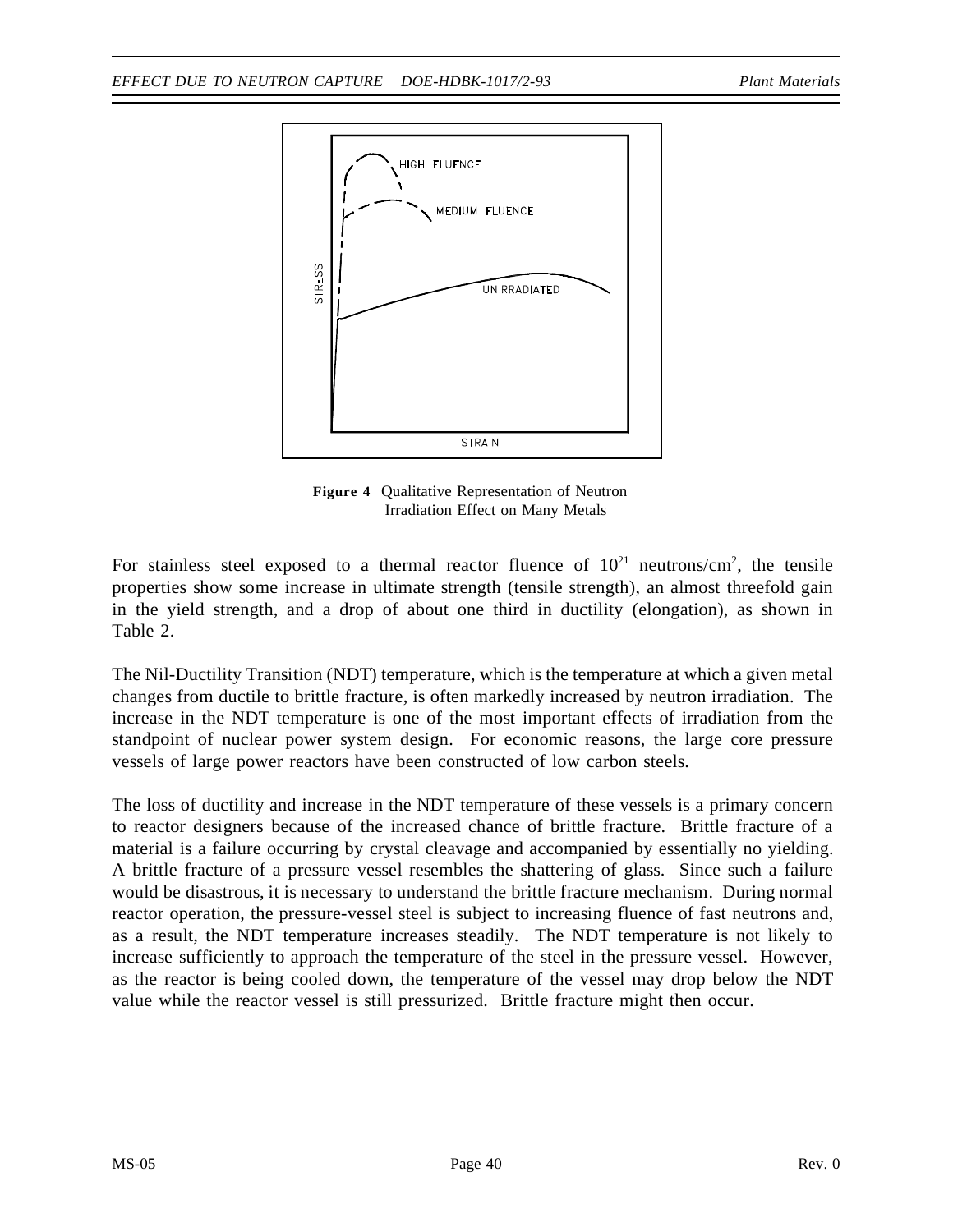|                                        |                                                                                                          | TABLE 2<br><b>Effect of Fast-Neutron Irradiation on the</b><br><b>Mechanical Properties of Metals</b> |                                 |                                 |                                      |
|----------------------------------------|----------------------------------------------------------------------------------------------------------|-------------------------------------------------------------------------------------------------------|---------------------------------|---------------------------------|--------------------------------------|
| Material                               | Integrated<br>Fast Flux<br>(NVT)                                                                         | Radiation<br>Temperature<br>$\binom{°C}{}$                                                            | Tensile<br>Strength<br>(MPa)    | Yield<br>Strength<br>(MPa)      | Elongation<br>(% )                   |
| Austenitic SS<br>Type 304              | $\overline{0}$<br>$1.2 \times 10^{21}$                                                                   | 100                                                                                                   | 576<br>720                      | 235<br>663                      | 65<br>42                             |
| Low Carbon<br>steel<br>A-212 $(.2\%C)$ | $\theta$<br>$2.0 \times 10^{19}$<br>$1.0 \times 10^{20}$<br>$2.0 \times 10^{19}$<br>$2.0 \times 10^{19}$ | 80<br>80<br>293<br>404                                                                                | 517<br>676<br>800<br>703<br>579 | 276<br>634<br>752<br>524<br>293 | 25<br>6<br>$\overline{4}$<br>9<br>14 |
| Aluminum<br>$6061 - 0$                 | $\theta$<br>$1.0 \times 10^{20}$                                                                         | 66                                                                                                    | 124<br>257                      | 65<br>177                       | 28.8<br>22.4                         |
| Aluminum<br>6061-T6                    | $\overline{0}$<br>$1.0 \times 10^{20}$                                                                   | 66                                                                                                    | 310<br>349                      | 265<br>306                      | 17.5<br>16.2                         |
| Zircaloy-2                             | $\theta$<br>$1.0 \times 10^{20}$                                                                         | 138                                                                                                   | 276<br>310                      | 155<br>279                      | 13<br>$\overline{4}$                 |

One of the areas of the reactor vessel that is of most concern is the beltline region. The Nuclear Regulatory Commission requires that a reactor vessel material surveillance program be conducted (in accordance with ASTM standards) in water-cooled power reactors. Specimens of steel used in the pressure vessel must be placed inside the vessel located near the inside vessel wall in the beltline region, so that the neutron flux received by the specimens approximates that received by the vessel inner surface, and the thermal environment is as close as possible to that of the vessel inner surface. The specimens are withdrawn at prescribed intervals during the reactor lifetime and are subjected to impact tests to determine new NDT temperatures. Figure 5 shows the increase in NDT temperature for a representative group of low carbon steel alloys irradiated at temperatures below 232°C. Many current reactors have core pressure vessel wall temperatures in the range of 200°C to 290°C, so that an increase in NDT is of very real concern.

Irradiation frequently decreases the density of a metal over a certain temperature range, so that a specimen exhibits an increase in volume or swelling. The swelling of stainless steel structural components and fuel rod cladding, resulting from fast neutron irradiation at the temperatures existing in fast reactors, is a matter of great concern in fast reactors. The swelling can cause changes in the dimensions of the coolant channels and also interfere with the free movement of control elements.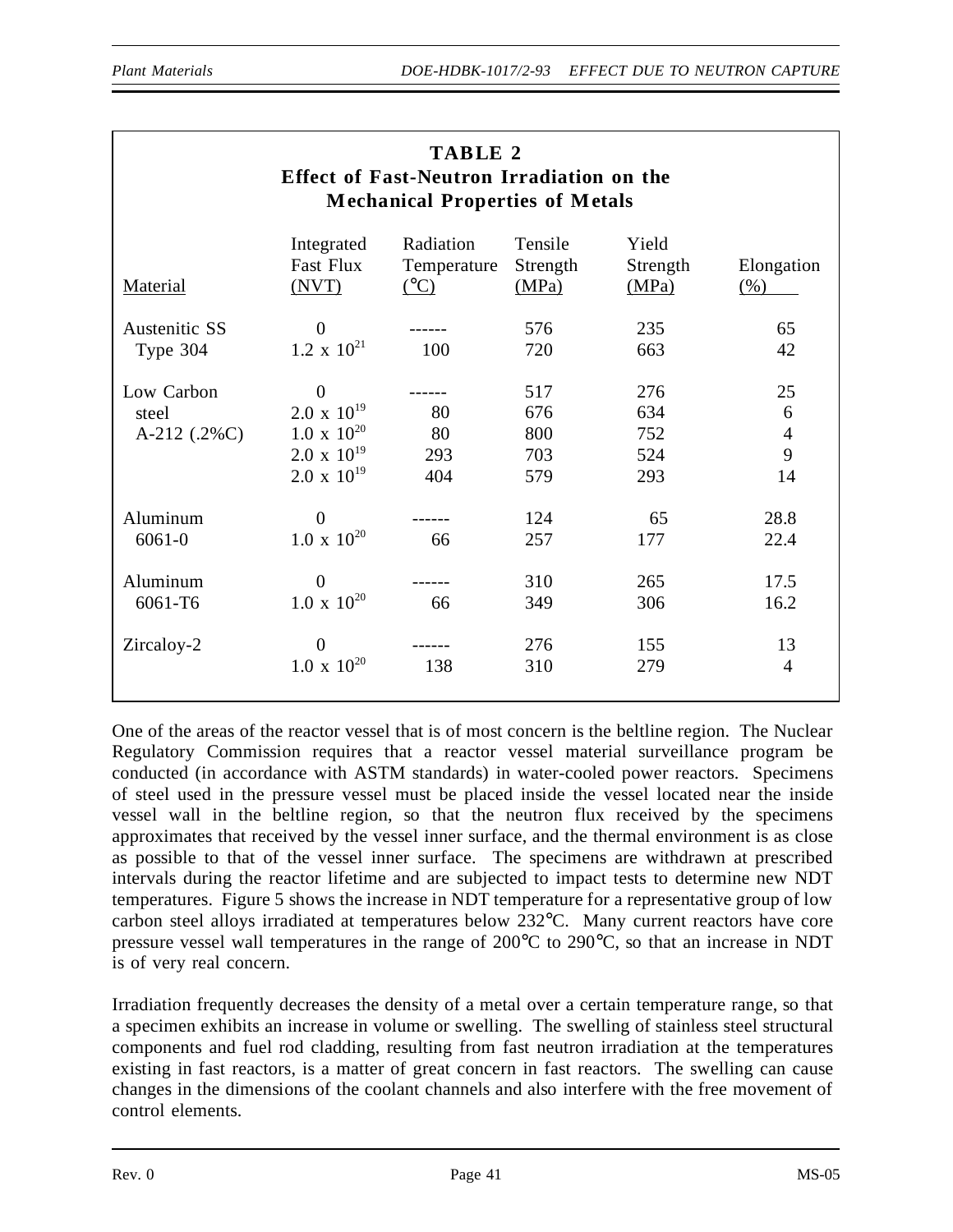

**Figure 5** [Increase in NDT Temperatures of Steels](#page-53-0)  from Irradiation Below 232°C

The generally accepted explanation of irradiation-induced swelling is based on the characteristics of interstitial loops and voids or vacancy loops. If the temperature is high enough to permit interstitials and vacancies, but not high enough to allow recombination, a relatively large (supersaturated) concentration of defects can be maintained under irradiation. Under these circumstances, the interstitials tend to agglomerate, or cluster, to form roughly circular twodimensional disks, or platelets, commonly called interstitial loops. A dislocation loop is formed when the collapse (or readjustment) of adjacent atomic planes takes place. On the other hand, vacancies can agglomerate to form two-dimensional vacancy loops, which collapse into dislocation loops, or three-dimensional clusters called voids. This difference in behavior between interstitials and vacancies has an important effect on determining the swelling that many metals suffer as a result of exposure to fast neutrons and other particle radiation over a certain temperature range. When irradiation-induced swelling occurs, it is usually significant only in the temperature range of roughly 0.3  $T_m$  to 0.5  $T_m$ , where  $T_m$  is the melting point of the metal in Kelvin degrees.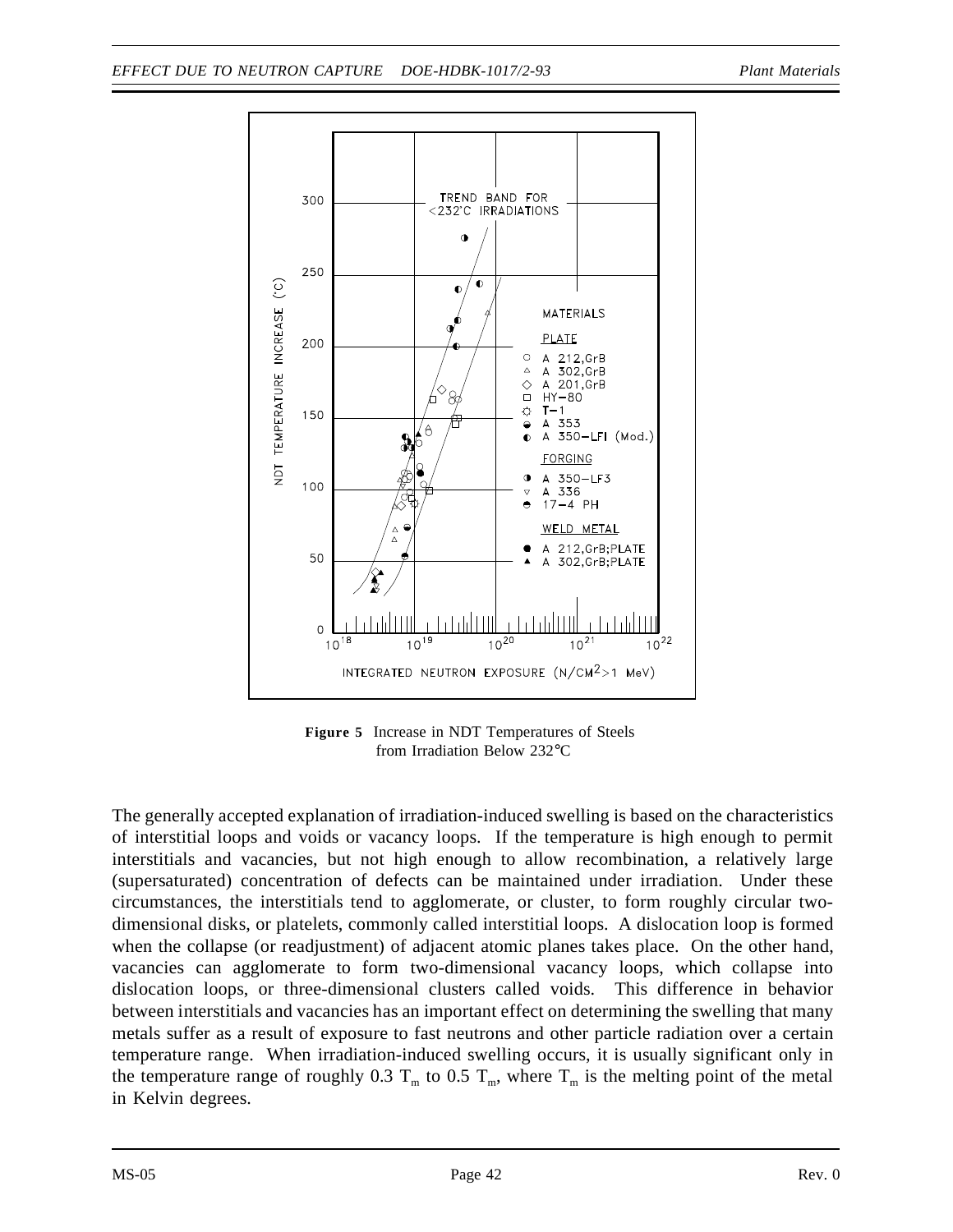Swelling can also result from gases produced in materials, such as helium formed by  $(n,\alpha)$ reactions and other gaseous impurities present in the metals. These traces of gas increase the concentration of voids formed upon exposure to radiation. For example, the  $(n, \alpha)$  and  $(n, 2n)$ reactions between fast neutrons and beryllium form helium and tritium gases that create swelling.

Under certain conditions, embrittlement can be enhanced by the presence of the helium bubbles (helium embrittlement). The accepted view is that this embrittlement is the result of stressinduced growth of helium gas bubbles at the grain boundaries. The bubbles eventually link up and cause intergranular failure.

Fissionable metals suffer from radiation damage in a manner similar to that encountered in structural alloys. Additional problems are introduced by the high energy fission fragments and the heavy gases xenon and krypton, which appear among the fission products. Two fragments that share 167 MeV of kinetic energy, in inverse proportion to their atomic masses, are produced from each fission. Each fragment will have a range of several hundred angstroms as it produces a displacement spike. A core of vacancies is surrounded by a shell of interstitials, producing growth and distortion. Figure 6 shows the growth in a uranium rod upon irradiation.

The gas formation produces eventual swelling of the fuel and may place the cladding under considerable pressure as



Figure 6 (a) Growth of Uranium Rod;  [\(b\) Uranium Rod Size Dummy](#page-53-0)

well. One of the major challenges in alloying metallic uranium is the attainment of better stability under irradiation. Small additions of zirconium have shown marked improvement in reducing growth and distortion.

The physical effects of ionizing radiation in metals is a uniform heating of the metal. Ions are produced by the passage of gamma rays or charged particles through the metal, causing sufficient electrical interaction to remove an external (or orbital) electron from the atom. Metals with shared electrons, which are relatively free to wander through the crystal lattice, are effected very little by ionization.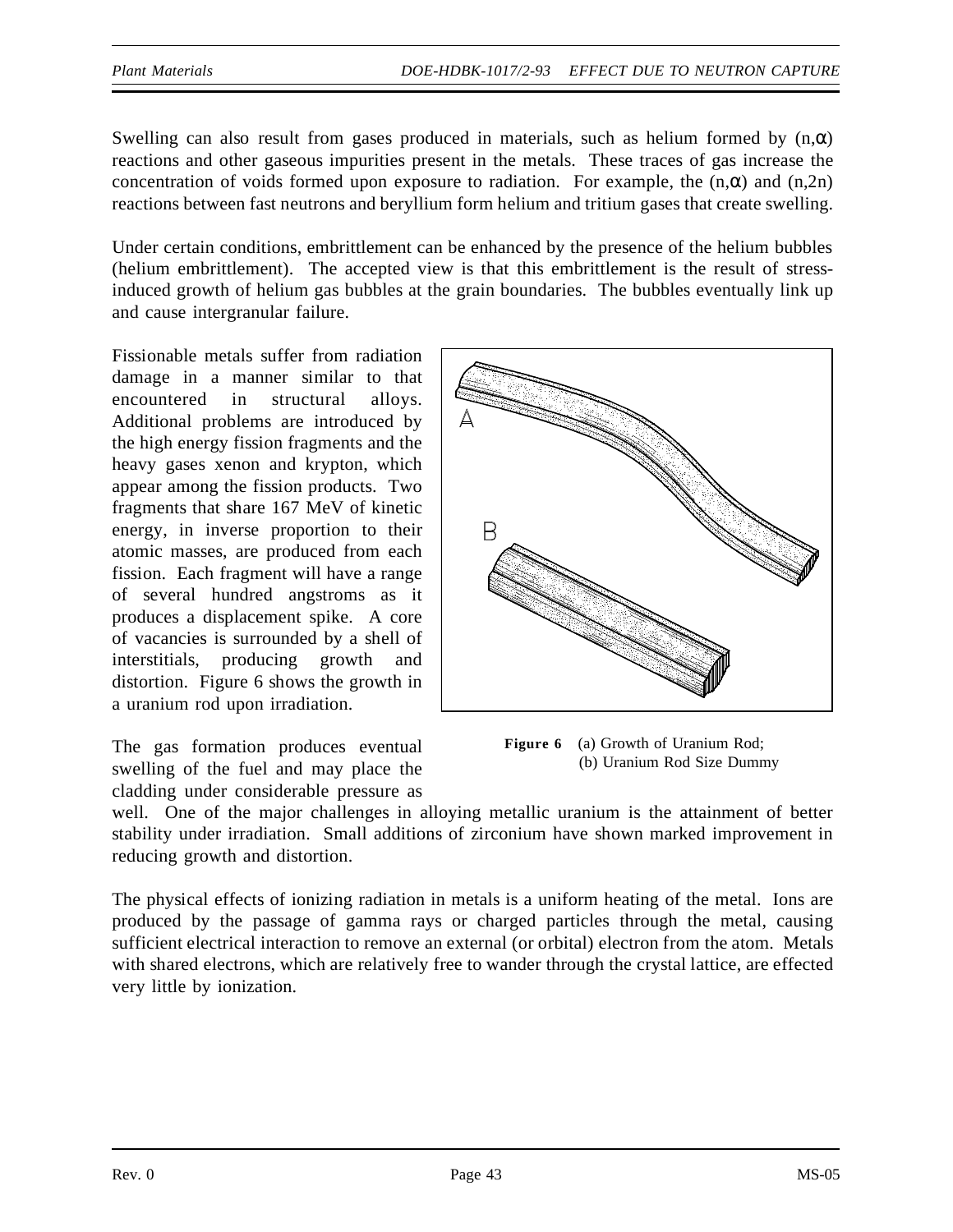#### **[Summary](#page-51-2)**

The important information in this chapter is summarized below.

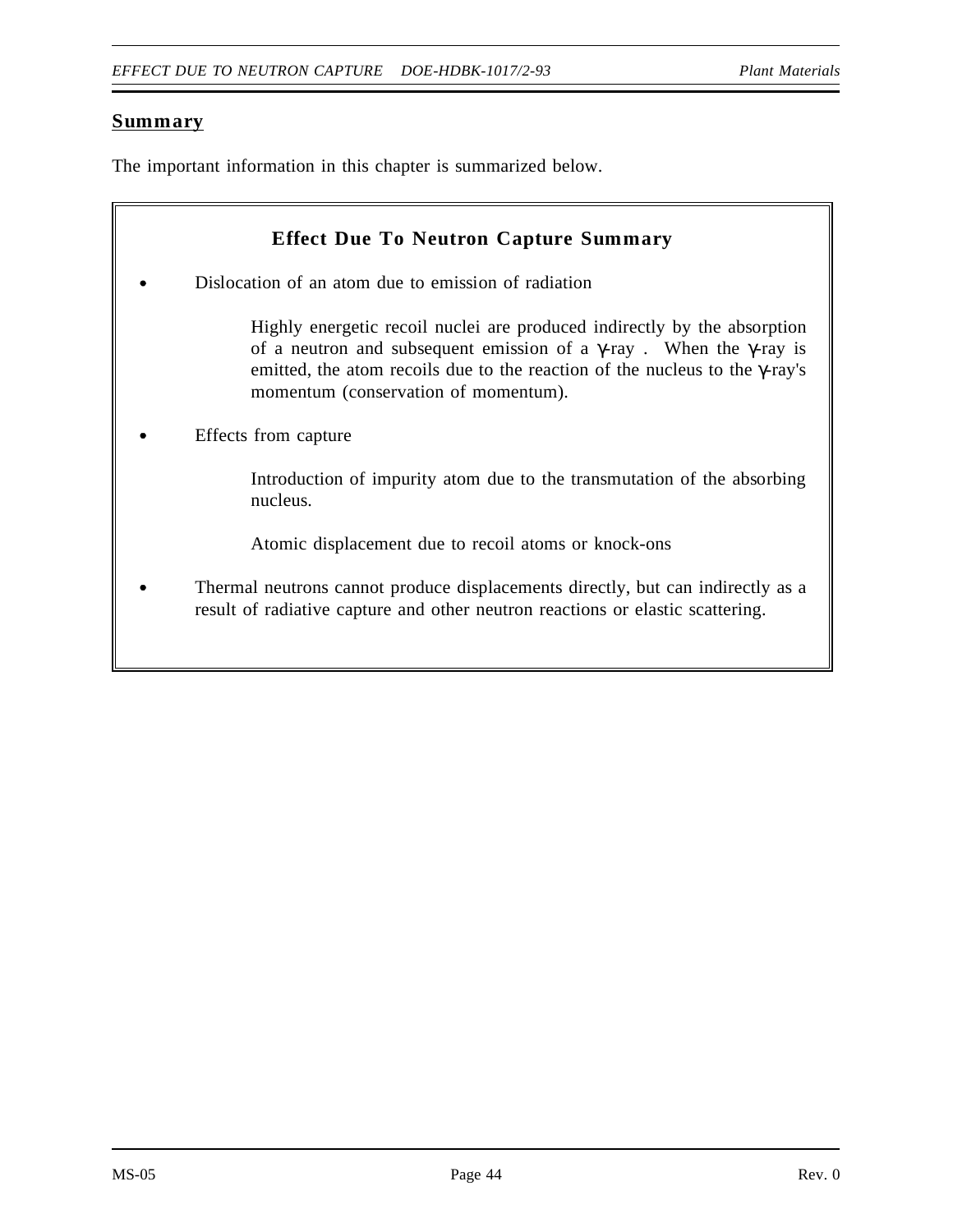# **[RADIATION EFFECTS IN ORGANIC COMPOUNDS](#page-52-0)**

*As described previously, the effects of gamma and beta radiation on metal are not permanent. On the other hand, organic material will suffer permanent damage as its chemical bonds are broken by incident gamma and beta radiation. This chapter discusses how radiation effects organic compounds.*

| EO 1.23   | STATE how gamma and beta radiation effect organic materials.                           |
|-----------|----------------------------------------------------------------------------------------|
| EO 1.24   | <b>IDENTIFY</b> the change in organic compounds due to radiation.                      |
|           | <b>Nylon</b><br>a.<br>High-density polyethylene marlex 50<br>b.<br><b>Rubber</b><br>c. |
| $EO$ 1.25 | <b>IDENTIFY</b> the chemical bond with the least resistance to radiation.              |
| EO 1.26   | <b>DEFINE</b> the term polymerization.                                                 |

# **[Radiation](#page-52-0) Effects**

Incident gamma and beta radiation causes very little damage in metals, but will break the chemical bonds and prevent bond recombination of organic compounds and cause permanent damage. Ionization is the major damage mechanism in organic compounds. Ionization effects are caused by the passage through a material of gamma rays or charged particles such as beta and alpha particles. Even fast neutrons, producing fast protons on collision, lead to ionization as a major damage mechanism. For thermal neutrons the major effect is through (n,gamma) reactions with hydrogen, with the 2.2 MeV gamma producing energetic electrons and ionization. Ionization is particularly important with materials that have either ionic or covalent bonding.

Ion production within a chemical compound is accomplished by the breaking of chemical bonds. This radiation-induced decomposition prevents the use of many compounds in a reactor environment. Materials such as insulators, dielectrics, plastics, lubricants, hydraulic fluids, and rubber are among those that are sensitive to ionization. Plastics with long-chain-type molecules having varying amounts of cross-linking may have sharp changes in properties due to irradiation. In general, plastics suffer varying degrees of loss in their properties after exposure to high radiation fields. Nylon begins to suffer degradation of its toughness at relatively low doses, but suffers little loss in strength.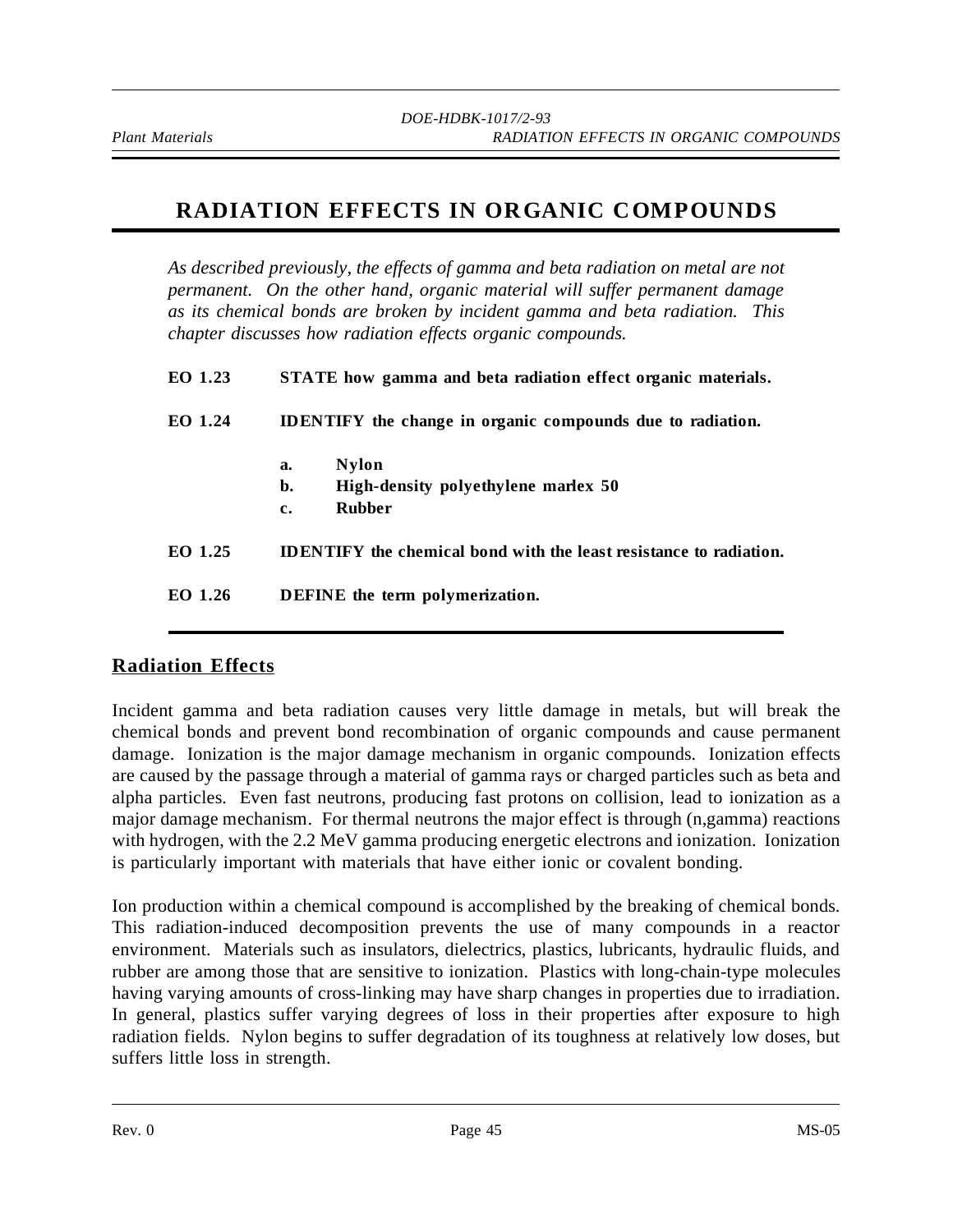High-density (linear) polyethylene marlex 50 loses both strength and ductility at relatively low doses. In general, rubber will harden upon being irradiated. However, butyl or Thiokol rubber will soften or become liquid with high radiation doses.

It is important that oils and greases be evaluated for their resistance to radiation if they are to be employed in a high-radiation environment. Liquids that have the aromatic ring-type structure show an inherent radiation resistance and are well suited to be used as lubricants or hydraulics.

For a given gamma flux, the degree of decomposition observed depends on the type of chemical bonding present. The chemical bond with the least resistance to decomposition is the *covalent bond*. In a covalent bond, the outer, or valence, electrons are shared by two atoms rather than being firmly attached to any one atom. Organic compounds, and some inorganic compounds such as water, exhibit this type of bonding. There is considerable variation in the strength of covalent bonds present in compounds of different types and therefore a wide variation in their stability under radiation. The plastics discussed above can show very sharp property changes with radiation, whereas polyphenyls are reasonably stable.

One result of ionization is that smaller hydrocarbon chains will be formed (lighter hydrocarbons and gases) as well as heavier hydrocarbons by recombination of broken chains into larger ones. This recombination of broken hydrocarbon chains into longer ones is called *polymerization*.

Polymerization is one of the chemical reactions that takes place in organic compounds during irradiation and is responsible for changes in the properties of this material. Some other chemical reactions in organic compounds that can be caused by radiation are oxidation, halogenation, and changes in isomerism. The polymerization mechanism is used in some industrial applications to change the character of plastics after they are in place; for example, wood is impregnated with a light plastic and then cross-bonded (polymerized) by irradiating it to make it more sturdy. This change in properties, whether it be a lubricant, electrical insulation, or gaskets, is of concern when choosing materials for use near nuclear reactors. One of the results of the Three Mile Island accident is that utilities have been asked to evaluate whether instrumentation would function in the event of radiation exposure being spread because of an accident.

Because neutrons and gamma rays (and other nuclear radiations) produce the same kind of decomposition in organic compounds, it is common to express the effects as a function of the energy absorbed. One way is to state the energy in terms of a unit called the rad. The *rad* represents an energy absorption of 100 ergs per gram of material. As an example of the effects of radiation, Figure 7 shows the increase in viscosity with radiation exposure (in rads) of three organic compounds that might be considered for use as reactor moderators and coolants.

The ordinates represent the viscosity increase relative to that of the material before irradiation (mostly at 100°F), so that they give a general indication of the extent of decomposition due to radiation exposure. This figure illustrates that aromatic hydrocarbons (n-butyl benzene) are more resistant to radiation damage than are aliphatic compounds (hexadecane). The most resistant of all are the polyphenyls, of which diphenyl is the simplest example.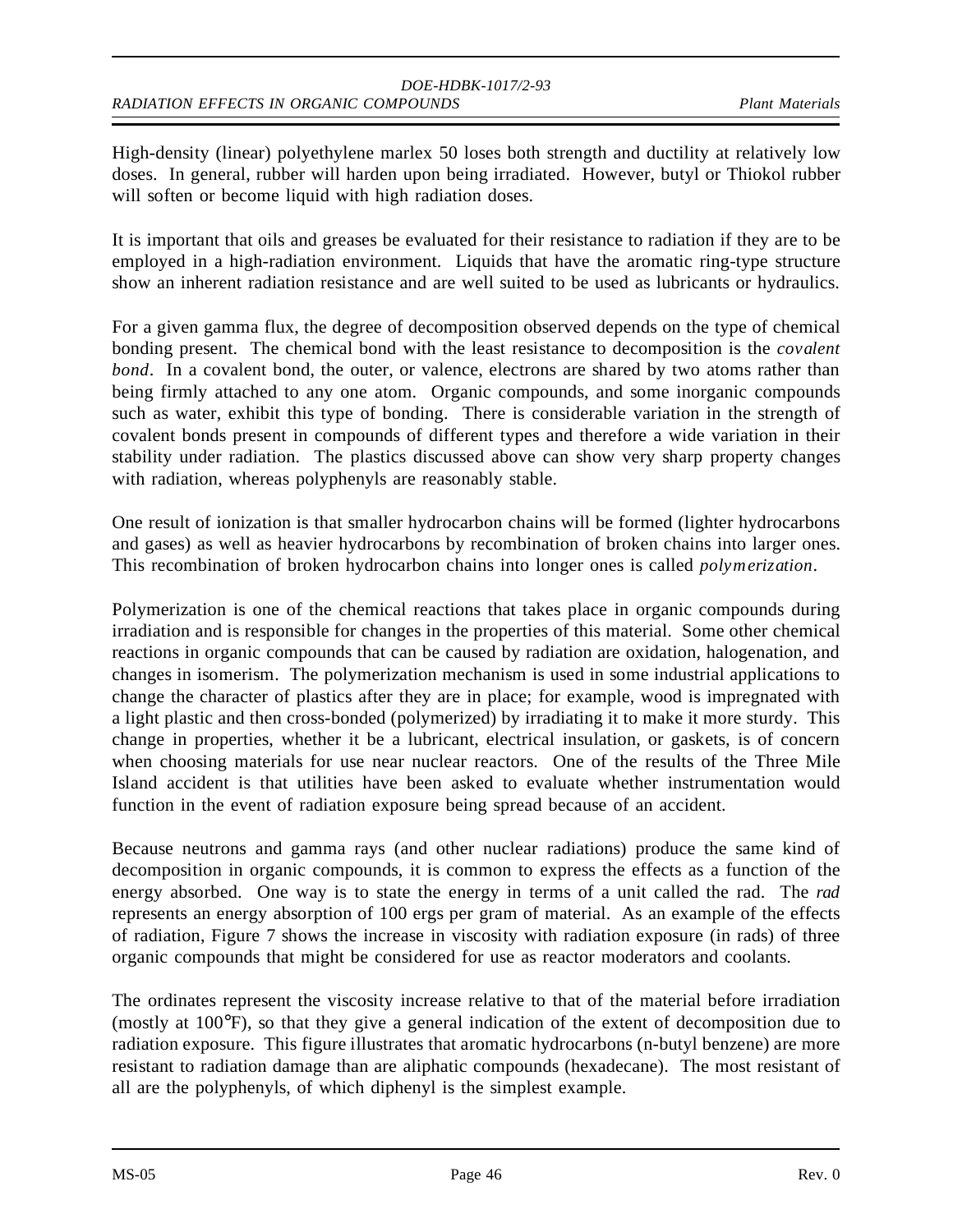

**Figure 7** Effect of Gamma Radiation on  [Different Types of Hydrocarbon](#page-53-0)

The stability of organic (and other covalent) compounds to radiation is frequently expressed by means of the "G" value, which is equal to the number of molecules decomposed, or of product formed, per 100 eV of energy dissipated in the material. As an example of the use of G values, the data in Table 3 are for a number of polyphenyls exposed to the radiation in a thermal reactor.

The table shows the number of gas molecules produced, G(gas), and the number of polyphenyl molecules, G(polymer), used to produce higher polymers per 100 eV of energy deposited in the material. Note that this adds up to approximately 1000 atoms of gas and 10,000 atoms forming higher polymers per each 1 MeV particle. It is also of interest to note that the terphenyls are even more resistant to radiation than diphenyl and, since they have a higher boiling point, a mixture of terphenyls with a relatively low melting temperature was chosen as the moderatorcoolant in organic-moderated reactors.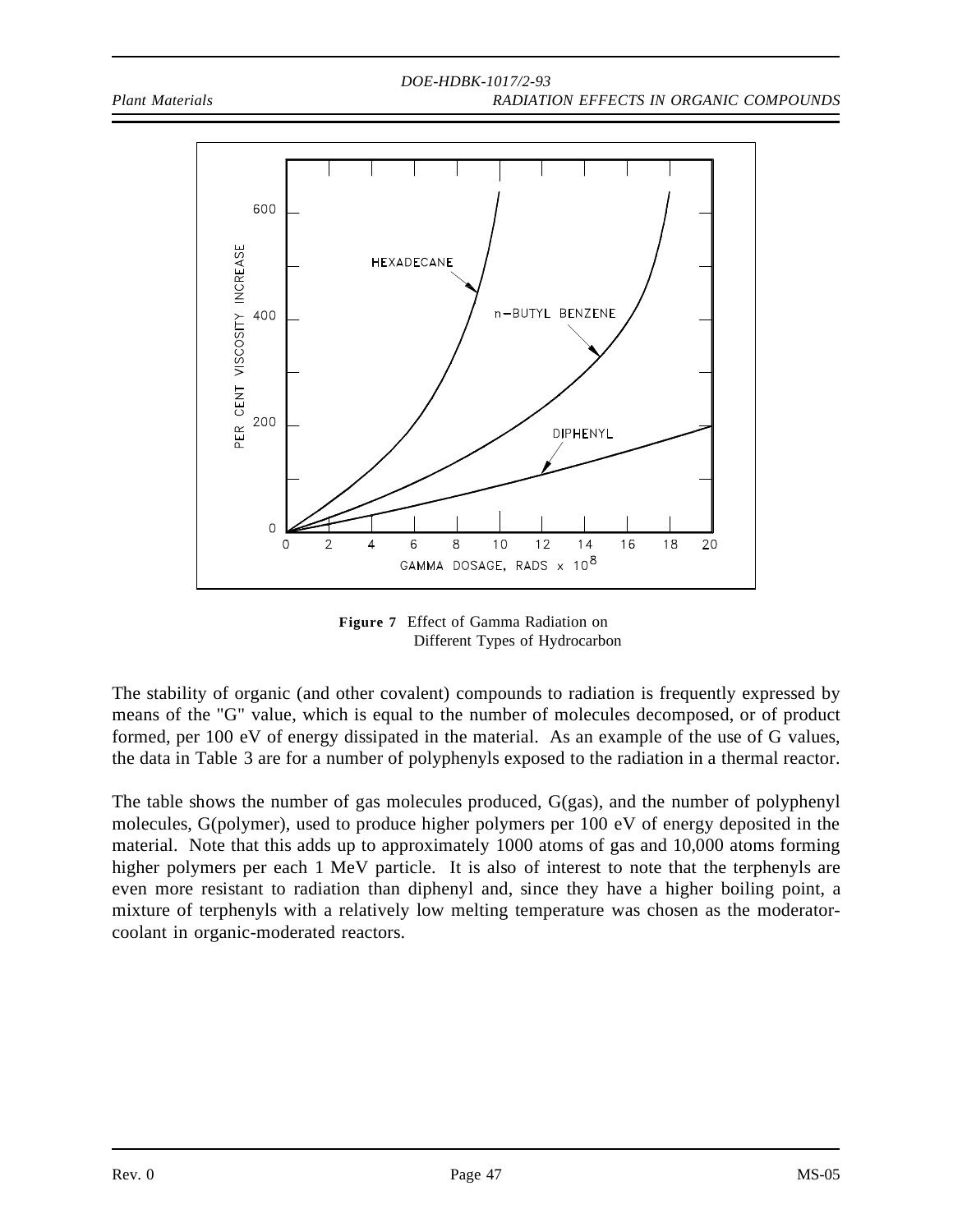| <b>TABLE 3</b><br>Radiolytic Decomposition of Polyphenyls at 350°C |           |             |
|--------------------------------------------------------------------|-----------|-------------|
| Material                                                           | $G$ (gas) | G (polymer) |
| Diphenyl                                                           | 0.159     | 1.13        |
| Ortho-terphenyl                                                    | 0.108     | 0.70        |
| Meta-terphenyl                                                     | 0.081     | 0.64        |
| Para-terphenyl                                                     | 0.073     | 0.54        |
| Santowax- $R^*$                                                    | 0.080     | 0.59        |

An effect similar to that described above occurs in water molecules that are decomposed by radiation into hydrogen and oxygen in a reactor. Control of oxygen produced by this process is an important part of reactor chemistry.

#### **[Summary](#page-52-0)**

The important information in this chapter is summarized below.

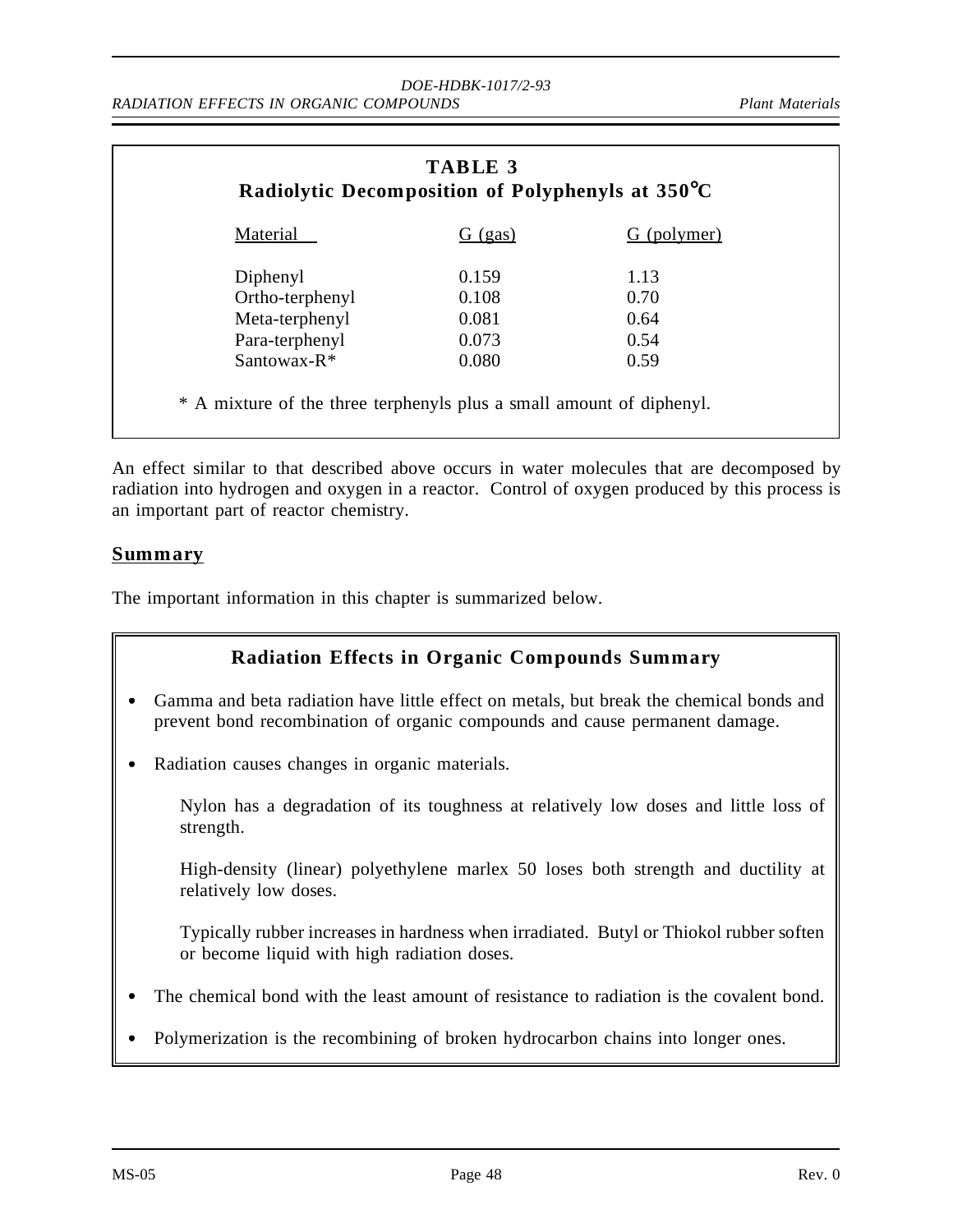# **[REACTOR USE OF ALUMINUM](#page-52-0)**

*Aluminum is a favorite material for applications in tritium production and reactor plants. This chapter discusses the applications of aluminum in a reactor plant.*

| EO 1.27 | STATE the applications and the property that makes aluminum<br>ideally suited for use in reactors operating at: |
|---------|-----------------------------------------------------------------------------------------------------------------|
|         | Low kilowatt power<br>a.                                                                                        |
|         | Low temperature ranges.<br>b.                                                                                   |
|         | Moderate temperature range<br>$\mathbf{c}$ .                                                                    |
| EO 1.28 | STATE why aluminum is undesirable in high temperature power<br>reactors.                                        |

## **[Applications](#page-52-0)**

Aluminum, with its low cost, low thermal neutron absorption, and freedom from corrosion at low temperature, is ideally suited for use in research or training reactors in the low kilowatt power and low temperature operating ranges.

Aluminum, usually in the relatively pure (greater than 99.0%) 2S (or 1100) form, has been extensively used as a reactor structural material and for fuel cladding and other purposes not involving exposure to very high temperatures.

Aluminum with its low neutron capture cross section (0.24 barns) is the preferred cladding material for pressurized and boiling water reactors operating in the moderate temperature range. Aluminum, in the form of an APM alloy, is generally used as a fuel-element cladding in organicmoderated reactors. Aluminum has also been employed in gas-cooled reactors operating at low or moderately high temperatures. Generally, at high temperatures, the relative low strength and poor corrosion properties of aluminum make it unsuitable as a structural material in power reactors due to hydrogen generation. The high temperature strength and corrosion properties of aluminum can be increased by alloying, but only at the expense of a higher neutron capture cross section.

In water, corrosion limits the use of aluminum to temperatures near 100°C, unless special precautions are taken. In air, corrosion limits its use to temperatures slightly over 300°C. Failure is caused by pitting of the otherwise protective  $Al(OH)$ <sub>3</sub> film. The presence of chloride salts and of some other metals that form strong galvanic couples (for example, copper) can promote pitting.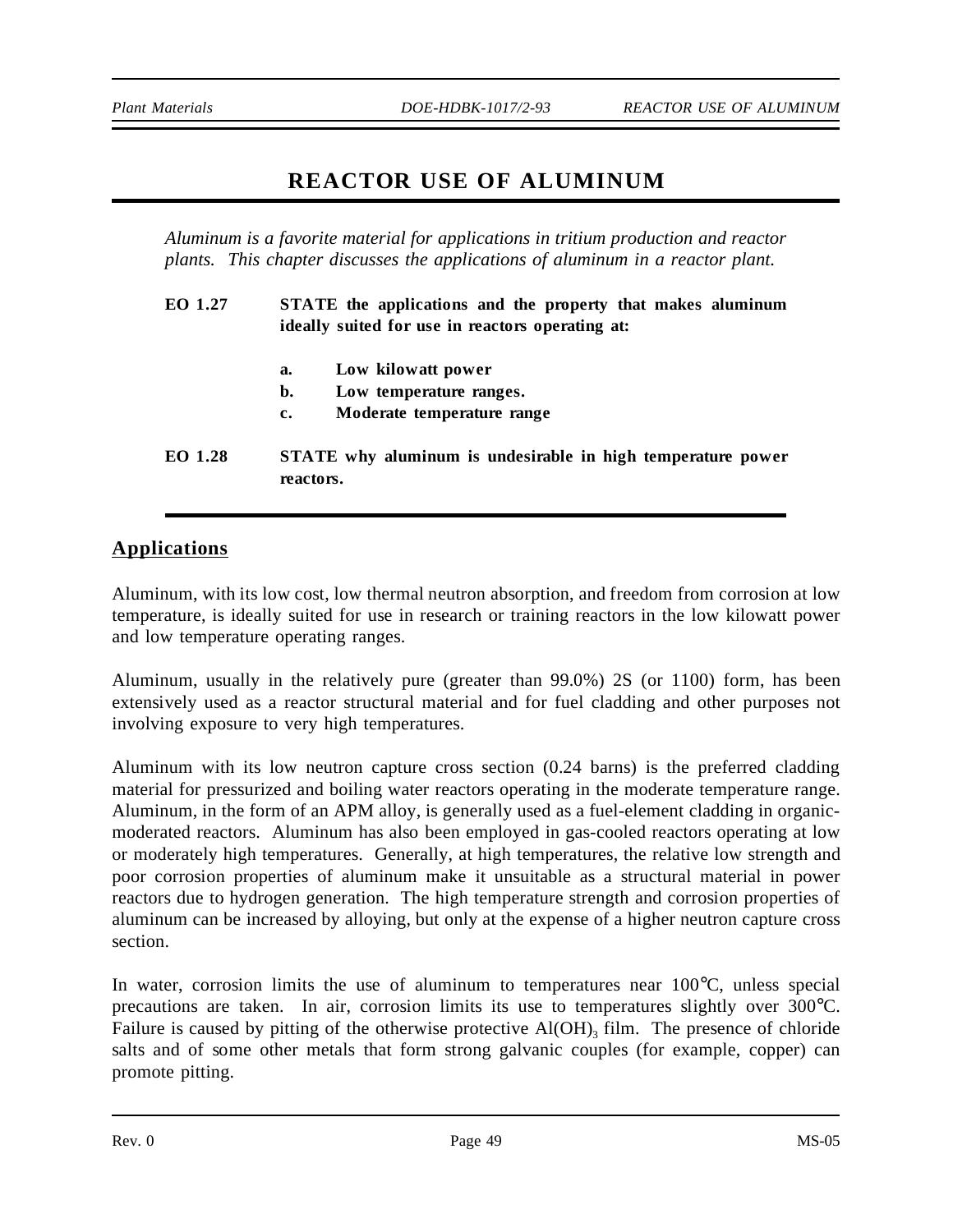Aluminum is attacked by both water and steam at temperatures above about  $150^{\circ}$ C, but this temperature can be raised by alloying with small percentages of up to 1.0% Fe (iron) and 2.5% Ni (nickel). These alloys are known as aerial alloys. The mechanism of attack is attributed to the reaction Al +  $3H_2O \rightarrow Al(OH)_3 + 3H^+$  when the hydrogen ions diffuse through the hydroxide layer and, on recombination, disrupt the adhesion of the protective coating.

Aluminum-uranium alloys have been used as fuel elements in several research reactors. Enriched uranium is alloyed with 99.7% pure aluminum to form the alloy.

Research has shown that radiation produces changes in both annealed and hardened aluminum and its alloys. Yield strength and tensile strength increase with irradiation. Data indicates that yield strengths of annealed alloys are more effected by irradiation than tensile strengths. The yield strengths and the tensile strengths of hardened alloys undergo about the same percent increase as a result of irradiation. Irradiation tends to decrease the ductility of alloys. Stressstrain curves for an irradiated and an unirradiated control specimen are shown in Figure 8. Figure 8 illustrates the effect of neutron irradiation in increasing the yield strength and the tensile strength and in decreasing ductility.



**Figure 8** [Effect of Irradiation on Tensile Properties of 2SO Aluminum](#page-53-0)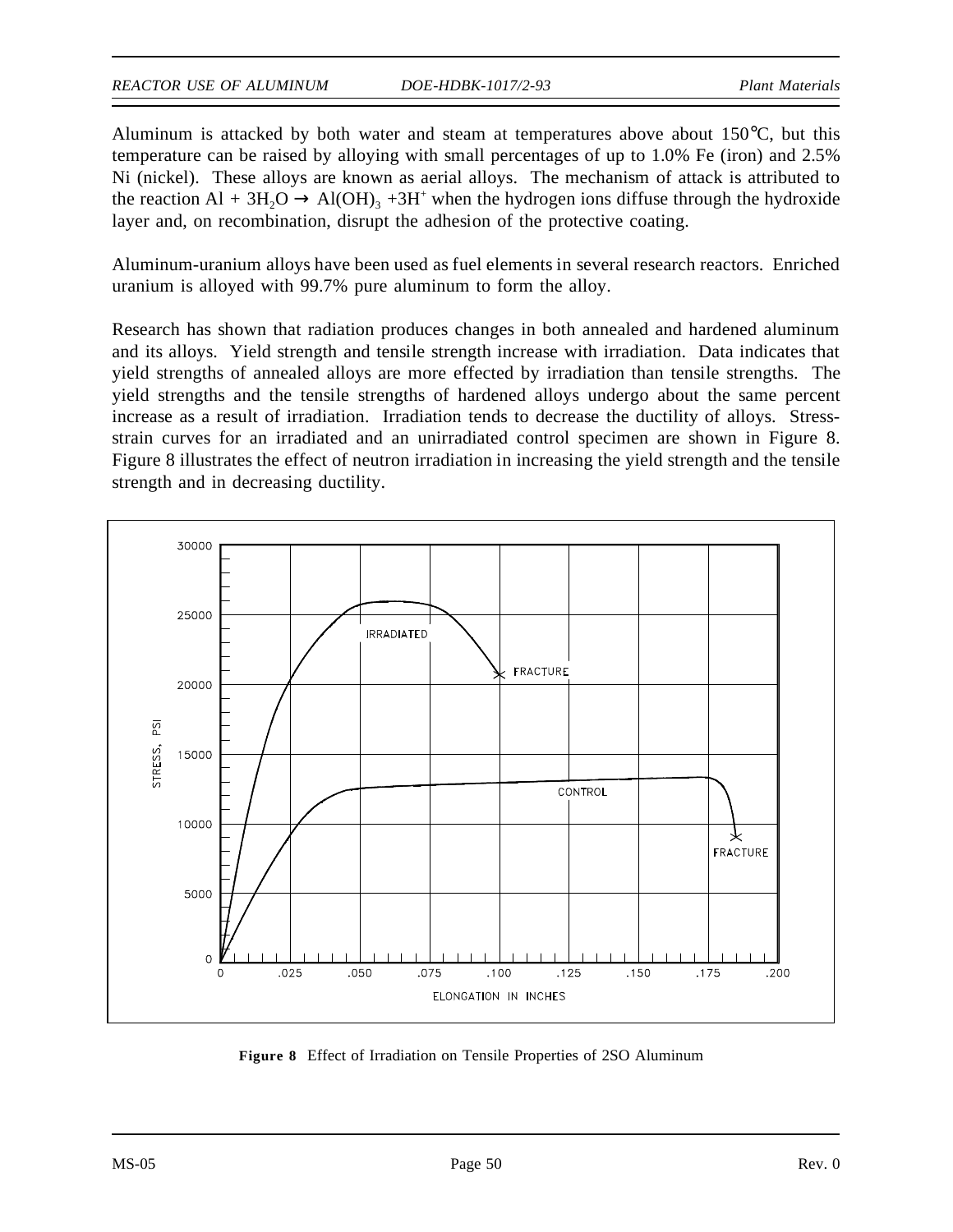#### **[Summary](#page-52-0)**

The important information in this chapter is summarized below.

#### **Reactor Use of Aluminum Summary**

- Aluminum is ideally suited for use in low kilowatt power and low temperature  $\bullet$ reactors due to its low cost, low thermal neutron absorption, and freedom from corrosion at low temperatures.
- Aluminum, with its low neutron capture cross section is the preferred cladding  $\bullet$ material for moderate temperature ranges.
- Aluminum has been ruled out for power reactor application due to hydrogen generation and it does not have adequate mechanical and corrosion-resistant properties at the high operating temperatures.